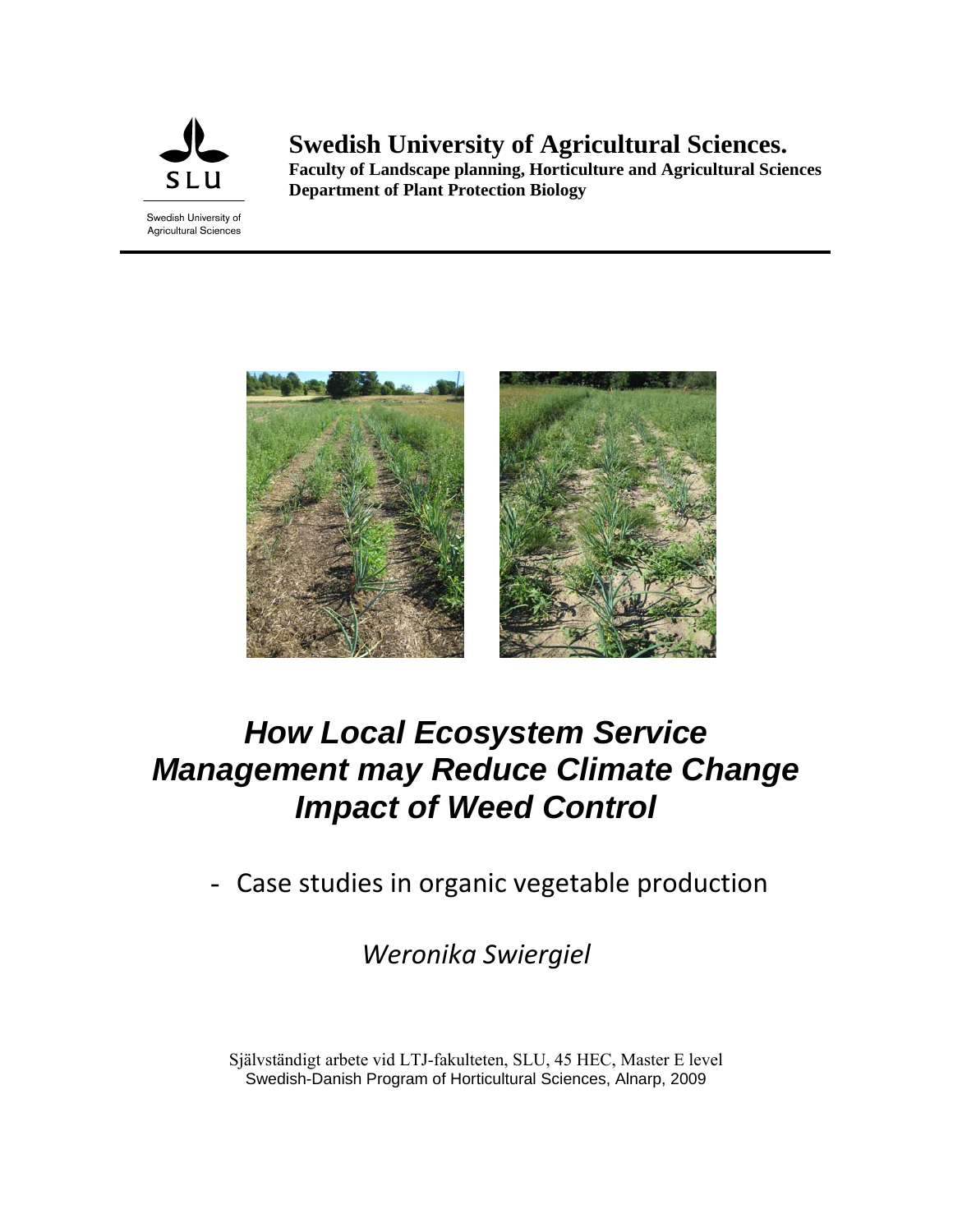**How Local Ecosystem Service Management may Reduce Climate Change Impact of Weed Control Case studies from organic vegetable production.** 

#### *Weronika Swiergiel*

- **Main supervisor:** *Johanna Björklund* researcher at the Center for Sustainable Agriculture (CUL), Swedish University of Agricultural Sciences.
- **Assisting supervisors;** *David Hansson* researcher at the faculty of Landscape Planning, Horticultural and Agricultural Sciences, department of Agriculture – Farming Systems, Technology and Product Quality, Swedish University of Agricultural Sciences and *Hillevi Helmfrid* Agronomist and independent Consultant on Sustainability.
- **Examinator:** *Birgitta Rämert* Assoc. Professor at the faculty of Landscape Planning, Horticulture and Agricultural Sciences department of Plant Protection Biology, Swedish University of Agricultural Science and Center for Sustainable Agriculture (CUL), Swedish University of Agricultural Sciences.

**Duration:** (HEC): 45 **Level and Depth:** Master E **Subject**: Biology **Course title:** Degree Project for MSc Thesis in Horticulture **Course code:** EX0451 **Program:** Danis-Swedish Program of Horticultural Sciences

**Published in:** Alnarp, Sweden **Month, year:** April 2009 **Front page photo:** Weronika Swiergiel **Serie:** Självständigt arbete vid LTJ‐fakulteten, SLU **Electronic publication:** http://stud.epsilon.slu.se

**Exam:** 2009

**Keywords;** participatory, fossil fuel, peak oil, cover cropping, green mulch, horse power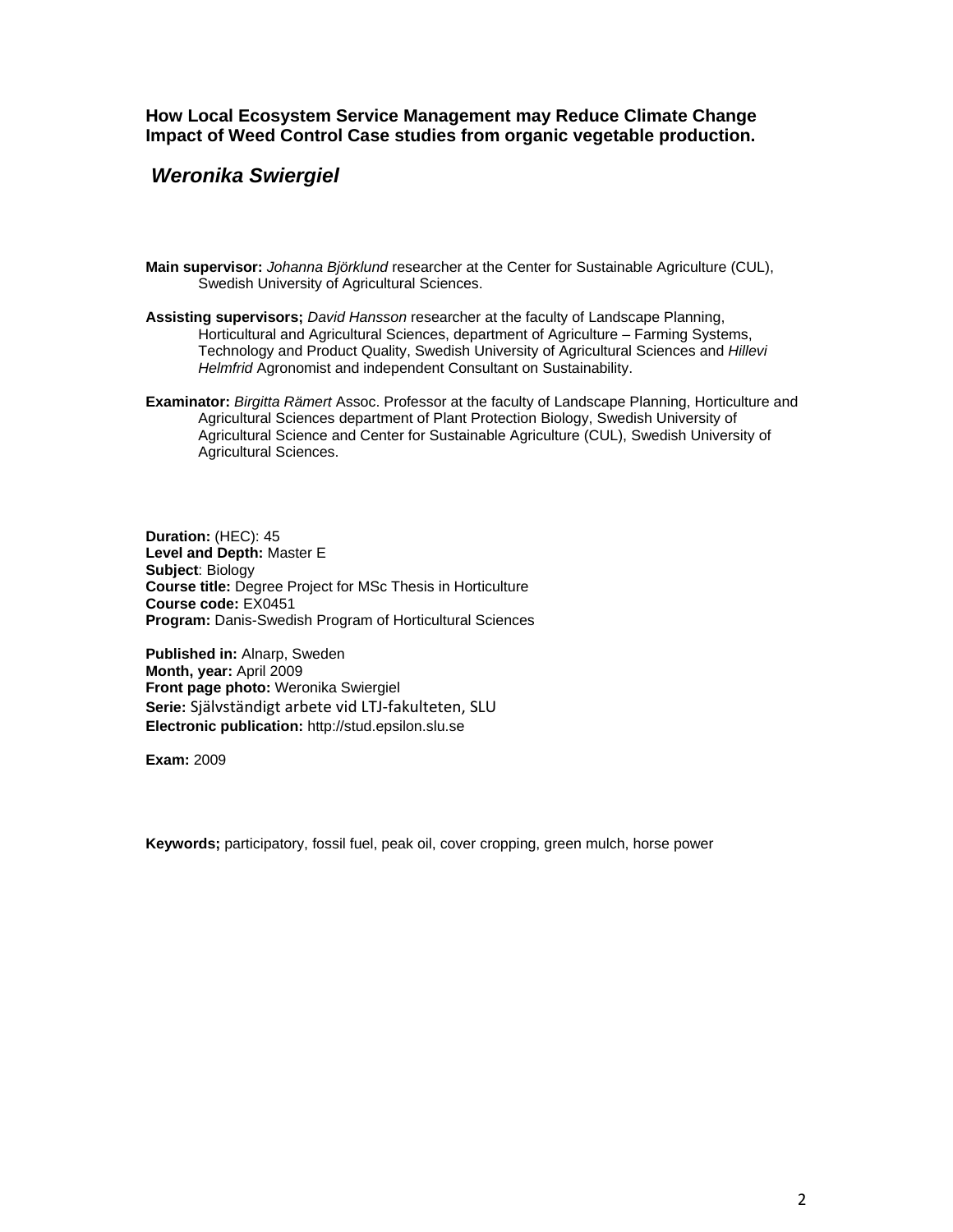# *Abstract*

This study was performed in cooperation with a participatory research group called 'Climate-Smart Agriculture – Sustainable Solutions for the Future<sup> $1$ </sup>. It investigated how the use of local ecosystem services in organic weed management could decrease the impact on climate change of fossil fuel-intensive mechanical and thermal weeding methods. The study was designed to examine global challenges that have been internationally emphasised during recent years, such as climate change, peak oil and ecosystem degradation. A premise of the study was that it is necessary not only to increase efficiency or replace the energy source but also to perform large reductions in the total amount of energy used.

Participatory research methodology and a systemic approach were used. Weed management strategies that reduce the use of fossil fuels with the help of ecosystem services were developed for three farms in consultation with their owners. An on-farm experiment with mechanically spread green mulch from fresh ley was performed on one of the farms. Other weed control methods discussed within the study included green mulch from leftover silage, intercropping vegetables with a permanent red clover ley, consumer participation in weeding, weed-competitive ley species mixes, annual ley species mixes grazed by horses in late autumn, increasing the amount of autumn-sown crops and/or ley, increasing the amount of annual crops, which are less labour-intensive than vegetables, and inter-row cultivation, i.e. vegetables transplanted into a dead cover crop. Some of the methods could be adopted immediately, while others need to be developed and tested for different local specific conditions.

A sustainability evaluation tool was developed based on the system conditions of the Natural Step and spider diagrams. The tool needs further development but proved suitable for the purpose of evaluating agricultural practices from a wide perspective of sustainability and for identifying knowledge gaps concerning the sustainability of the agricultural practices.

Suggestions are given on how to use participatory methods to increase the development and adoption of climate smart weed management strategies.

<sup>&</sup>lt;sup>1</sup> See www.scwartzstiftelse.se (in swedish).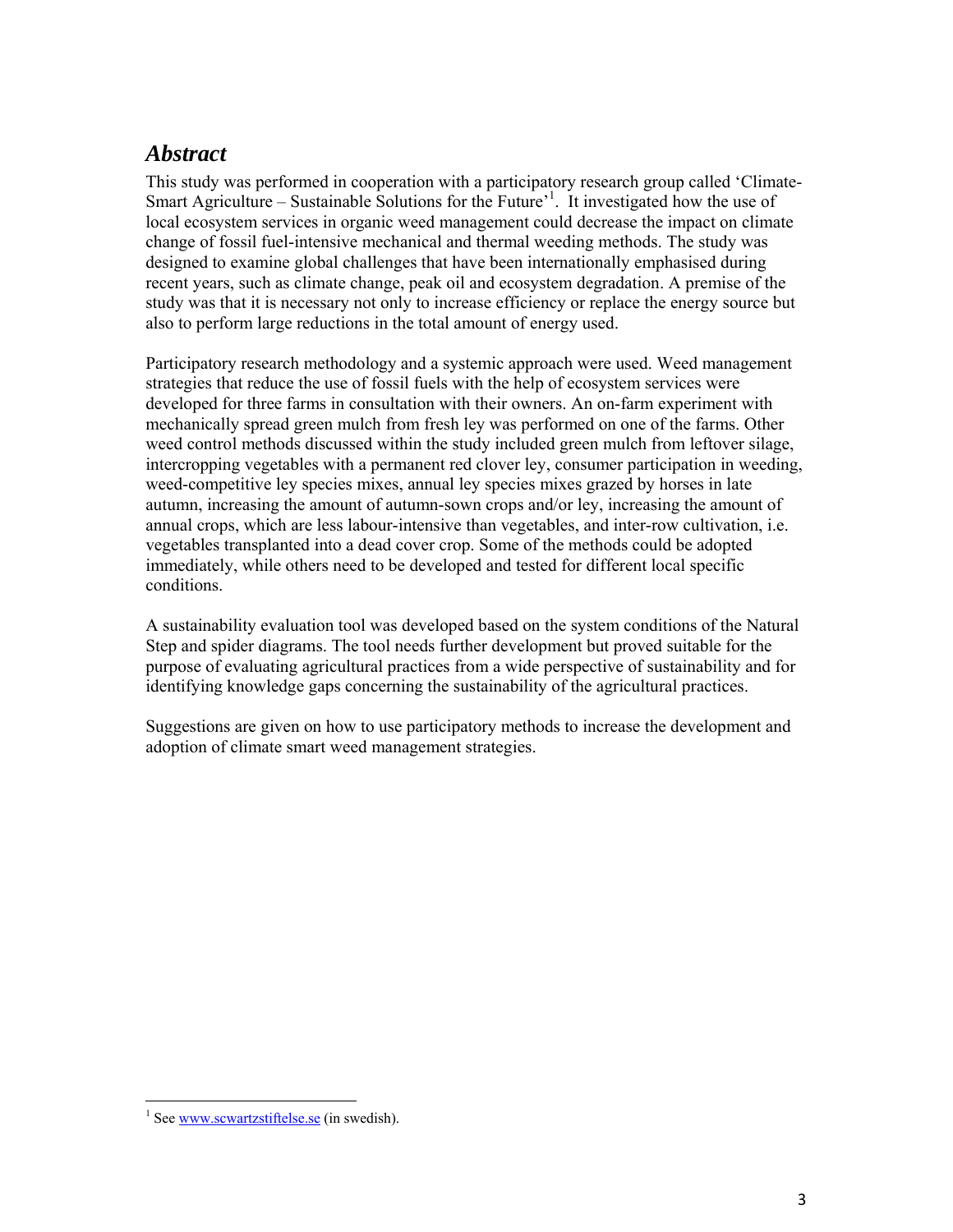# *English-Swedish Dictionary, Abbreviations and Terms*

| <b>Allelopathy</b>                                                | En negativ effekt på växter orsakat av<br>biokemikalier som produceras av en levande<br>organisk eller mikrobiell nedbrytning av en<br>växt.                                                                         | An adverse effect on plants caused by<br>biochemicals that are produced by a living<br>plant or by the microbial degradation of a<br>plant.                                                                                                                                                                                                                  |  |  |  |
|-------------------------------------------------------------------|----------------------------------------------------------------------------------------------------------------------------------------------------------------------------------------------------------------------|--------------------------------------------------------------------------------------------------------------------------------------------------------------------------------------------------------------------------------------------------------------------------------------------------------------------------------------------------------------|--|--|--|
| <b>Annex 1 countries</b>                                          | Annex I till Climate Convention (UNFCCC)<br>listar alla länder OECD plus länder i<br>transition; Central- och Östeuropa (utom ex.<br>Jugoslavien och Albaninen). Övriga länder<br>kallas därmed icke-Annex I länder. | Annex I to the Climate Convention<br>(UNFCCC) lists all the countries in the<br>Organization of Economic Cooperation and<br>Development (OECD), plus countries with<br>economies in transition, Central, and Eastern<br>Europe (excluding the former Yugoslavia and<br>Albania). By default the other countries are<br>referred to as Non-Annex I countries. |  |  |  |
| <b>Annual Ryegrass (Lolium</b><br>westervodium)                   | Westervoldiskt rajgräs                                                                                                                                                                                               |                                                                                                                                                                                                                                                                                                                                                              |  |  |  |
| Antropogenic                                                      | Orsakat av människan<br>Human induced                                                                                                                                                                                |                                                                                                                                                                                                                                                                                                                                                              |  |  |  |
| Barn hay drier                                                    | Skulltork                                                                                                                                                                                                            |                                                                                                                                                                                                                                                                                                                                                              |  |  |  |
| <b>Barren brome (Bromus</b><br>sterilis)                          | Sandlosta                                                                                                                                                                                                            |                                                                                                                                                                                                                                                                                                                                                              |  |  |  |
| <b>Basic fertilizing</b>                                          | Grundgödsling                                                                                                                                                                                                        |                                                                                                                                                                                                                                                                                                                                                              |  |  |  |
| <b>Biodigested material</b>                                       | Rötslam från t.ex. biogasproduktion                                                                                                                                                                                  |                                                                                                                                                                                                                                                                                                                                                              |  |  |  |
| <b>Black grass (Alopecurus</b><br><i>myosuroides</i> )            | Renkavle                                                                                                                                                                                                             |                                                                                                                                                                                                                                                                                                                                                              |  |  |  |
| <b>Black Nightshade</b><br>(Solanum nigrum)                       | Nattskatta                                                                                                                                                                                                           |                                                                                                                                                                                                                                                                                                                                                              |  |  |  |
| <b>Broom</b> ( <i>Cytisus scoparius</i> )                         | Harris                                                                                                                                                                                                               |                                                                                                                                                                                                                                                                                                                                                              |  |  |  |
| Oönskad buske eller litet träd.<br>Brush                          |                                                                                                                                                                                                                      | Undesirable bush or small tree.                                                                                                                                                                                                                                                                                                                              |  |  |  |
| Carrot fly ( <i>Psila rosae</i> )                                 | Morotsfluga                                                                                                                                                                                                          |                                                                                                                                                                                                                                                                                                                                                              |  |  |  |
| <b>Chisel plow</b>                                                | Kiselplog eller alvkultivator                                                                                                                                                                                        |                                                                                                                                                                                                                                                                                                                                                              |  |  |  |
| Cock's-foot (Dactylis<br>glomerata)                               | Hundäxing                                                                                                                                                                                                            |                                                                                                                                                                                                                                                                                                                                                              |  |  |  |
| Cockspur (Echinochloa<br>crus-galli)                              | Renkavle                                                                                                                                                                                                             |                                                                                                                                                                                                                                                                                                                                                              |  |  |  |
| $CO2$ eq.                                                         | Koldioxid ekvivalenter. Varje växthusgas<br>multipliceras med dess värmande potential<br>jämfört med koldioxid.                                                                                                      | Carbondioxide equivalents. Each greenhouse<br>gas multiplied by their warming potential<br>compared to CO <sub>2</sub>                                                                                                                                                                                                                                       |  |  |  |
| Common bird's-foot-trefoil<br>(Lotus corniculatus)                | Käringtand                                                                                                                                                                                                           |                                                                                                                                                                                                                                                                                                                                                              |  |  |  |
| <b>Quackgrass or Common</b><br>couch (Elytrigia/Elymus<br>repens) | Kvickrot                                                                                                                                                                                                             |                                                                                                                                                                                                                                                                                                                                                              |  |  |  |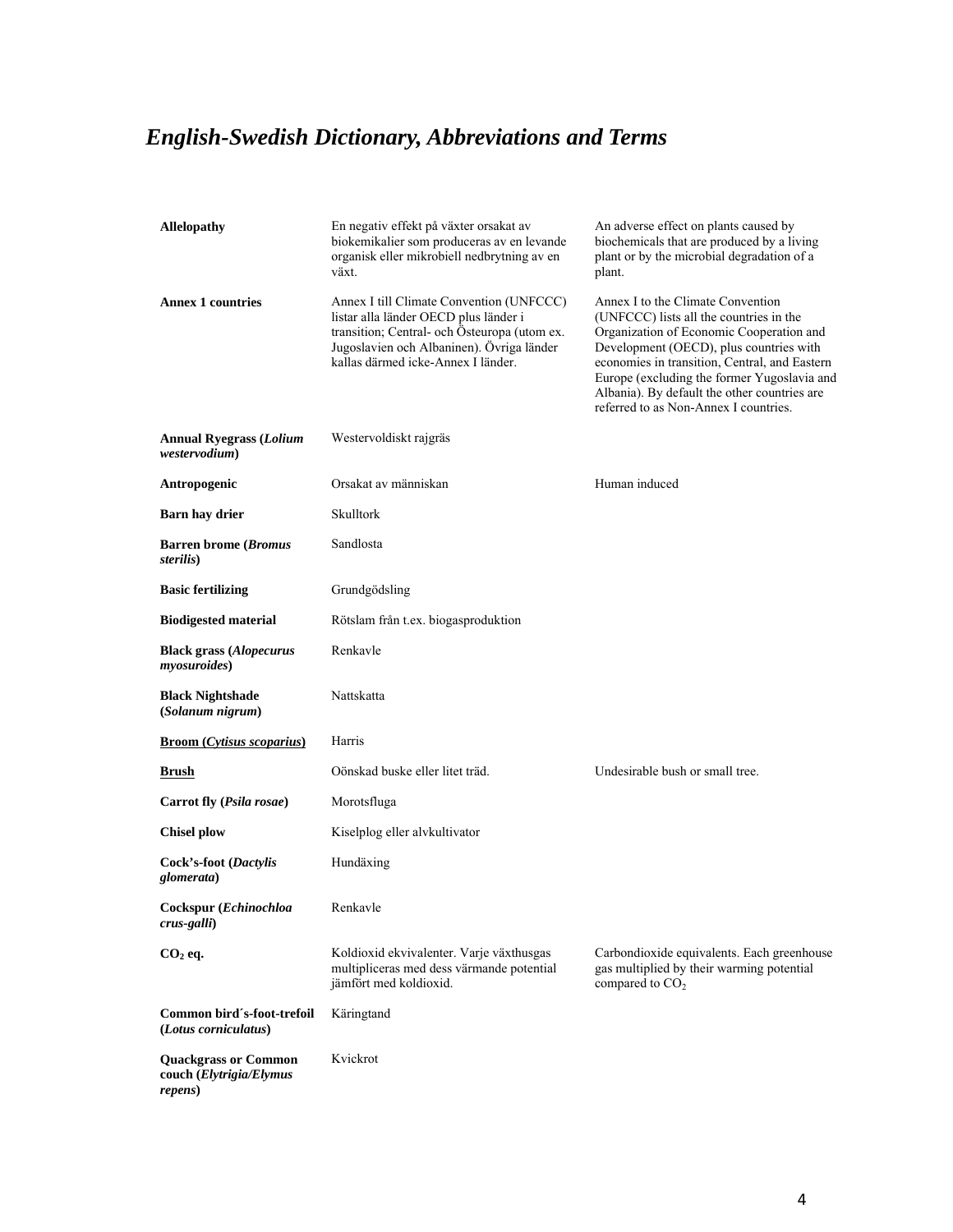| Common vetch (Vicia<br>sativa)                   | Fodervicker                                                                                                                                                         |                                                                                                                                  |  |  |
|--------------------------------------------------|---------------------------------------------------------------------------------------------------------------------------------------------------------------------|----------------------------------------------------------------------------------------------------------------------------------|--|--|
| Corn spurrey (Spergula<br>arvensis)              | Åkerspärgel                                                                                                                                                         |                                                                                                                                  |  |  |
| <b>Cover Crop</b>                                | Marktäckningsgröda som sås in i eller efter<br>huvudgrödan och dödas (mekaniskt) innan<br>nästa gröda planteras. Resterna lämnas på<br>marken som död marktäckning. | Any living ground cover that is planted into or<br>after a main crop and then commonly killed<br>before the next crop is planted |  |  |
| Creeping thistle (Circium<br><i>arvense</i> )    | Åkertistel                                                                                                                                                          |                                                                                                                                  |  |  |
| <b>Crop-rotation</b>                             | Växtföljd                                                                                                                                                           |                                                                                                                                  |  |  |
| Cucumber (Cucumis<br>sativus)                    | Gurka                                                                                                                                                               |                                                                                                                                  |  |  |
| <b>Cultivator</b>                                | Djupharv                                                                                                                                                            |                                                                                                                                  |  |  |
| Dandelion (Taraxacum)                            | Maskrosor                                                                                                                                                           |                                                                                                                                  |  |  |
| <b>Disc harrow</b>                               | Tallriksharv                                                                                                                                                        |                                                                                                                                  |  |  |
| Dock (Rumex longifolius,<br>Rumex crispus)       | Skräppa                                                                                                                                                             |                                                                                                                                  |  |  |
| Fat-hen (Chenopodium<br><i>album</i> )           | Svinmålla                                                                                                                                                           |                                                                                                                                  |  |  |
| Field bean (Vicia faba)                          | Åkerböna                                                                                                                                                            |                                                                                                                                  |  |  |
| <b>Flail forage harvester</b>                    | Slaghack                                                                                                                                                            |                                                                                                                                  |  |  |
| <b>Floating row cover</b>                        | Fiberduk                                                                                                                                                            |                                                                                                                                  |  |  |
| Forb                                             | Blommande örter som inte tillhör gräsen eller<br>gräslika botaniska familjer.                                                                                       | Herbaceus flowering plants that are not<br>graminoids (grasses, sedges and rushes).                                              |  |  |
| <b>GHG</b>                                       | Växthusgas                                                                                                                                                          | Greenhous gas                                                                                                                    |  |  |
| Gorse (Ulex europeus)                            | Ärttörne                                                                                                                                                            |                                                                                                                                  |  |  |
| Graze                                            | Beta                                                                                                                                                                |                                                                                                                                  |  |  |
| Green manure                                     | Gröngödsling                                                                                                                                                        |                                                                                                                                  |  |  |
| <b>Green mulch</b>                               | Marktäckning med dött organiskt material                                                                                                                            |                                                                                                                                  |  |  |
| Green nightshade (Solunm<br>physalifolium Rusby) | Bägarnattskatta                                                                                                                                                     |                                                                                                                                  |  |  |
| Hide                                             | Skinn                                                                                                                                                               |                                                                                                                                  |  |  |
| <b>Inter-row cultivator</b>                      | Radhacka                                                                                                                                                            |                                                                                                                                  |  |  |
| <b>Harrow</b>                                    | Harv eller harva                                                                                                                                                    |                                                                                                                                  |  |  |
| <b>Lactic acid fermentation</b>                  | Mjölksyrning                                                                                                                                                        |                                                                                                                                  |  |  |
| Late blight (Phytophthora<br><i>infestans</i> )  | Potatisbladmögel                                                                                                                                                    |                                                                                                                                  |  |  |
| Leaf sucker (Trioza<br><i>apicalis</i> )         | Morotsbladloppa                                                                                                                                                     |                                                                                                                                  |  |  |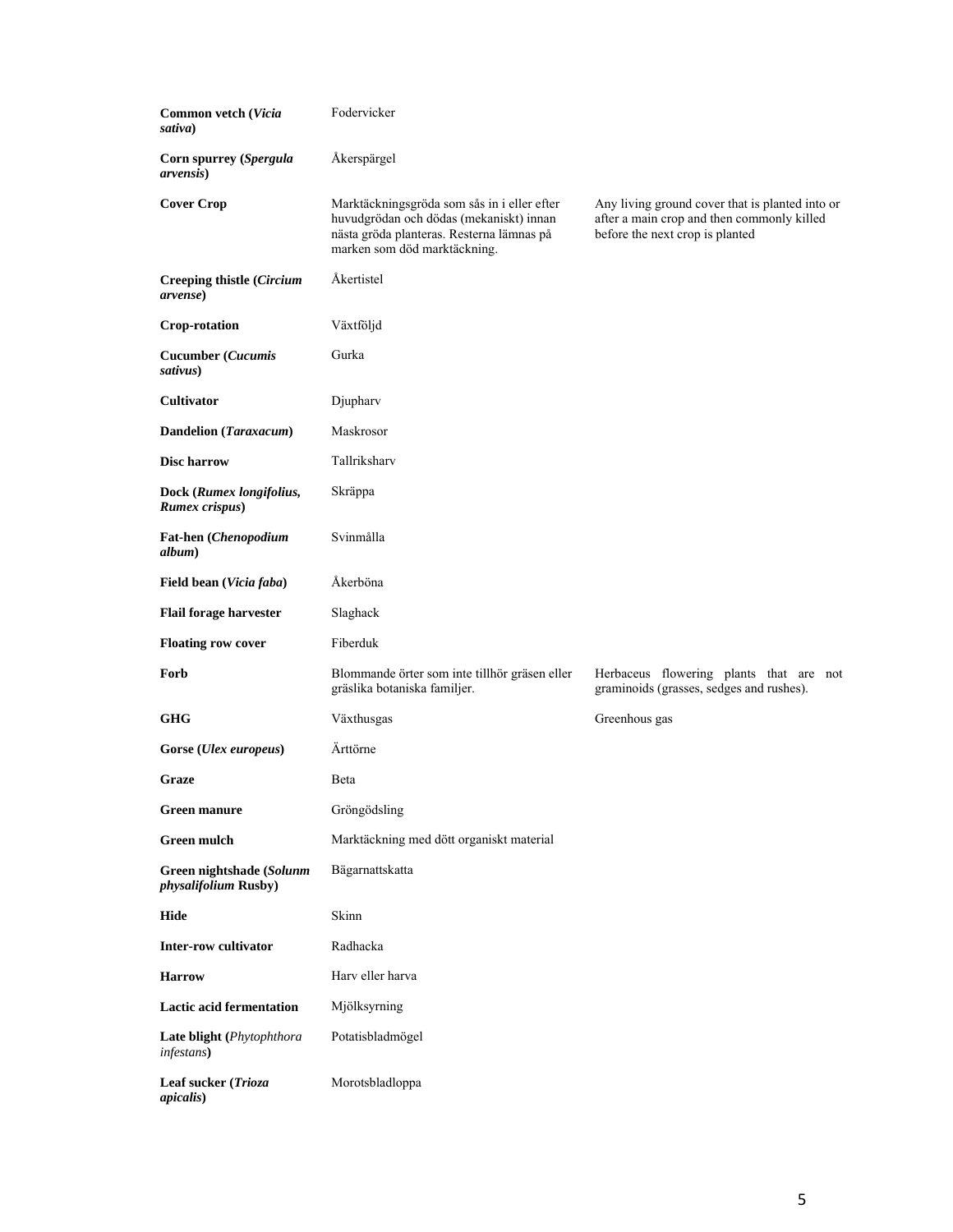| Ley                                                  | Vall                                                                                                                                                                                                                                                                                                                                                                                                                                    |                                                                                                                                  |  |
|------------------------------------------------------|-----------------------------------------------------------------------------------------------------------------------------------------------------------------------------------------------------------------------------------------------------------------------------------------------------------------------------------------------------------------------------------------------------------------------------------------|----------------------------------------------------------------------------------------------------------------------------------|--|
| <b>Littleseed canarygrass</b><br>(Phalaris minor)    | Småflen                                                                                                                                                                                                                                                                                                                                                                                                                                 |                                                                                                                                  |  |
| Living mulch                                         | Samodling eller marktäckande samodling.                                                                                                                                                                                                                                                                                                                                                                                                 | Cover crops planted either before or with a<br>main crop and maintained as a living ground<br>over throughout the growing season |  |
| Lucerne (Medicago sativa)                            | Lusern                                                                                                                                                                                                                                                                                                                                                                                                                                  |                                                                                                                                  |  |
| <b>Mitigation</b>                                    | Mitigation is defined here as an anthropogenic<br>intervention to reduce the sources of<br>greenhouse gases or enhance their sinks.                                                                                                                                                                                                                                                                                                     |                                                                                                                                  |  |
| <b>Moldboard plow</b>                                | Vändskiveplog                                                                                                                                                                                                                                                                                                                                                                                                                           |                                                                                                                                  |  |
| Mower                                                | Gräsklippare. slåttermaskin                                                                                                                                                                                                                                                                                                                                                                                                             |                                                                                                                                  |  |
| Oat (Avena sativa)                                   | Havre                                                                                                                                                                                                                                                                                                                                                                                                                                   |                                                                                                                                  |  |
| <b>Pasture</b>                                       | <b>Bete</b>                                                                                                                                                                                                                                                                                                                                                                                                                             |                                                                                                                                  |  |
| Pea (Pisum sativum)                                  | Ärta                                                                                                                                                                                                                                                                                                                                                                                                                                    |                                                                                                                                  |  |
| <b>Pineapple Weed</b><br>(Matricaria matricarioides) | Gatkamomill                                                                                                                                                                                                                                                                                                                                                                                                                             |                                                                                                                                  |  |
| Plough                                               | Plog eller plöja                                                                                                                                                                                                                                                                                                                                                                                                                        |                                                                                                                                  |  |
| Pale Persicaria (Persicaria<br>lapathifolia)         | Pilört                                                                                                                                                                                                                                                                                                                                                                                                                                  |                                                                                                                                  |  |
| Persian clover (Trifolium<br>resupinatum)            | Perserklöver                                                                                                                                                                                                                                                                                                                                                                                                                            |                                                                                                                                  |  |
| <b>Precision chopper</b>                             | Exakthack                                                                                                                                                                                                                                                                                                                                                                                                                               |                                                                                                                                  |  |
| Rangeland                                            | Expansiva landskap som till större delen är<br>outvecklade där majoriteten av växtligheten<br>består av inhemska gräs, gräsliknanade växter,<br>örter och buskar. Kan i vissa fall inkludera<br>sådda arter men dessa hanteras som den<br>inhemska vegetationen                                                                                                                                                                         |                                                                                                                                  |  |
| <b>Red clover (Trifolium</b><br>retense)             | Rödklöver                                                                                                                                                                                                                                                                                                                                                                                                                               |                                                                                                                                  |  |
| <b>Resilience</b>                                    | Resiliens är förmågan hos sociala och<br>Resilience refers to the capacity of a social-<br>ekologiska system att motstå och återhämta<br>ecological system both to withstand<br>sig från t.ex. klimat och ekonomiska<br>perturbations from for instance climate or<br>shocker/katastrofer/attacker.<br>economic shocks and to rebuild and renew<br>(www.stockholmresilience.org)<br>itself afterwards.<br>(www.stockholmresilience.org) |                                                                                                                                  |  |
| Root-pruning                                         | Rotbeskärning                                                                                                                                                                                                                                                                                                                                                                                                                           |                                                                                                                                  |  |
| Rye (Secale cereale)                                 | Råg                                                                                                                                                                                                                                                                                                                                                                                                                                     |                                                                                                                                  |  |
| <b>Schredder</b>                                     | <b>Betesputs</b>                                                                                                                                                                                                                                                                                                                                                                                                                        |                                                                                                                                  |  |
| Semi-naturall pasture                                | Naturbete                                                                                                                                                                                                                                                                                                                                                                                                                               |                                                                                                                                  |  |
| Sea-buckthorn (Hippophaë<br><i>rhamnoides</i> )      | Havtorn                                                                                                                                                                                                                                                                                                                                                                                                                                 |                                                                                                                                  |  |
| <b>Slurry</b>                                        | Rötslam från t.ex. biogas produktion                                                                                                                                                                                                                                                                                                                                                                                                    |                                                                                                                                  |  |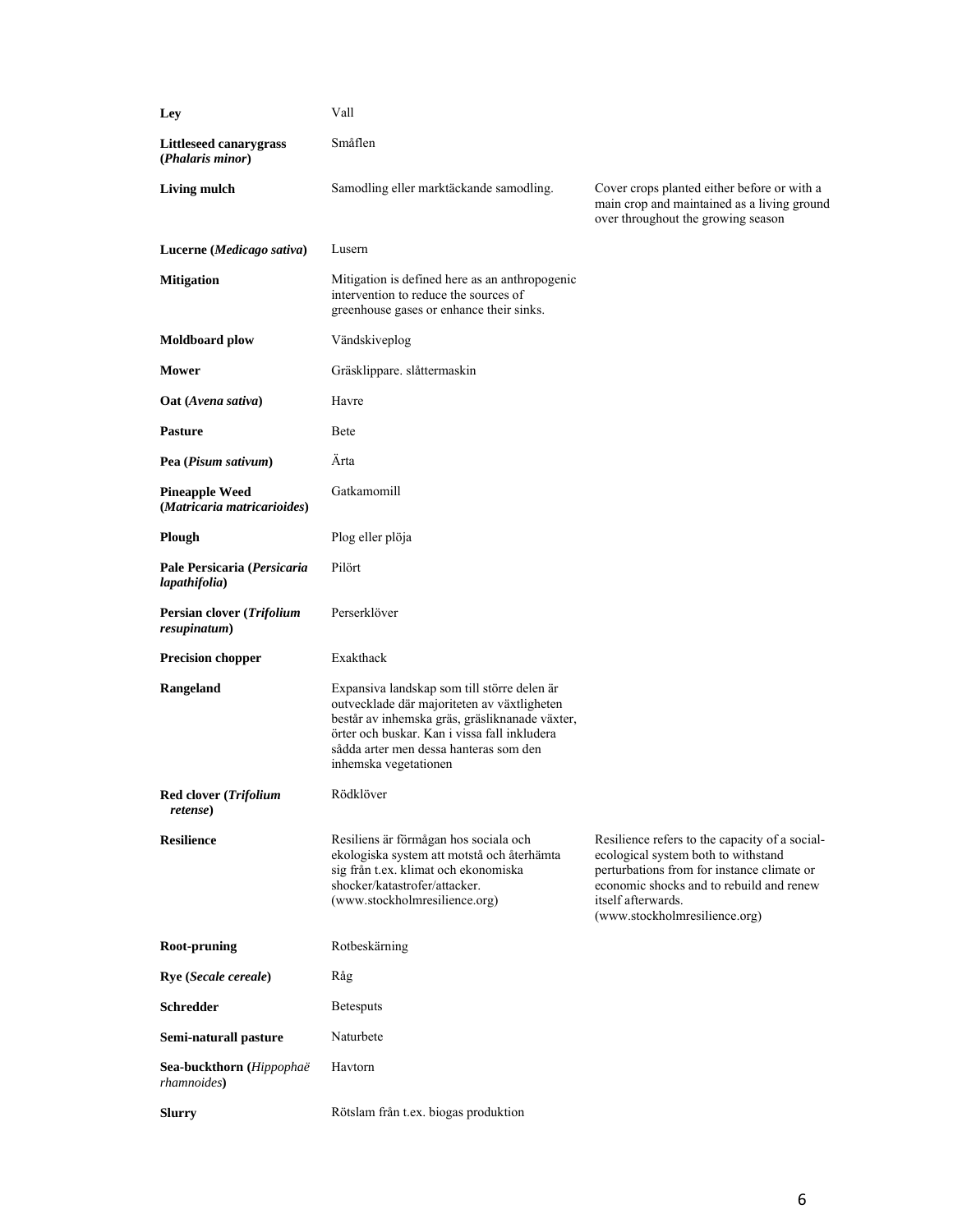| <b>Smooth Meadow-grass</b><br><i>(Poa pratensis)</i> | Angsgröe                                                    |
|------------------------------------------------------|-------------------------------------------------------------|
| Spring-tooth harrow or<br>spring-tine harrow         | Fjäderharv, halvstyvpinneharv                               |
| <b>Tillage</b>                                       | Jordbearbetning eller brukad jord (Wikipedia<br>06.10.2008) |
| <b>Timothy (Phleum pretense)</b>                     | Timotei                                                     |
| <b>Top dressing</b>                                  | Overgödsling                                                |
| Triticale (x triticale)                              | Rågvete                                                     |
| white clover (Trifolium<br>repens)                   | Vitklöver                                                   |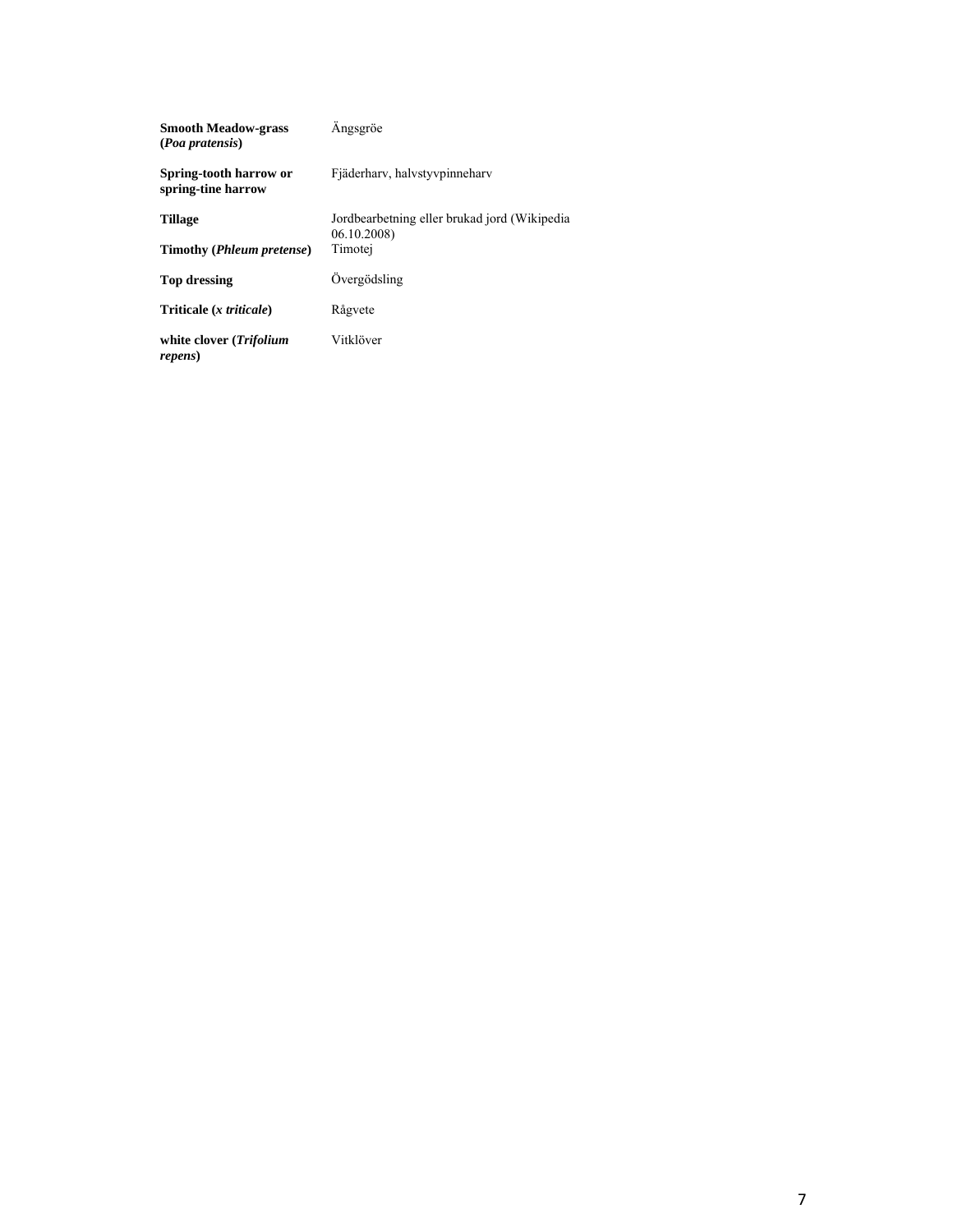# **Table of Contents**

| 1.3. Literature Review of Weed Management Practices, Greenhouse gases and Energy Consumption in Today's |      |
|---------------------------------------------------------------------------------------------------------|------|
|                                                                                                         |      |
|                                                                                                         |      |
|                                                                                                         |      |
|                                                                                                         |      |
|                                                                                                         |      |
|                                                                                                         |      |
|                                                                                                         |      |
|                                                                                                         |      |
|                                                                                                         |      |
|                                                                                                         |      |
|                                                                                                         |      |
|                                                                                                         |      |
|                                                                                                         |      |
|                                                                                                         |      |
| 3.5. Limitations and strengths of participatory on-farm experiments and suggestions for the future 53   |      |
|                                                                                                         |      |
|                                                                                                         |      |
|                                                                                                         |      |
|                                                                                                         |      |
|                                                                                                         |      |
|                                                                                                         |      |
|                                                                                                         |      |
|                                                                                                         |      |
|                                                                                                         |      |
|                                                                                                         |      |
|                                                                                                         |      |
| Appendix D. Paper: Is Green Mulch in Onion (Allium cepa) Climate Smart Management? - Weeds,             |      |
|                                                                                                         |      |
|                                                                                                         | . 78 |
|                                                                                                         |      |
|                                                                                                         |      |
|                                                                                                         |      |
|                                                                                                         |      |
|                                                                                                         |      |
|                                                                                                         | .90  |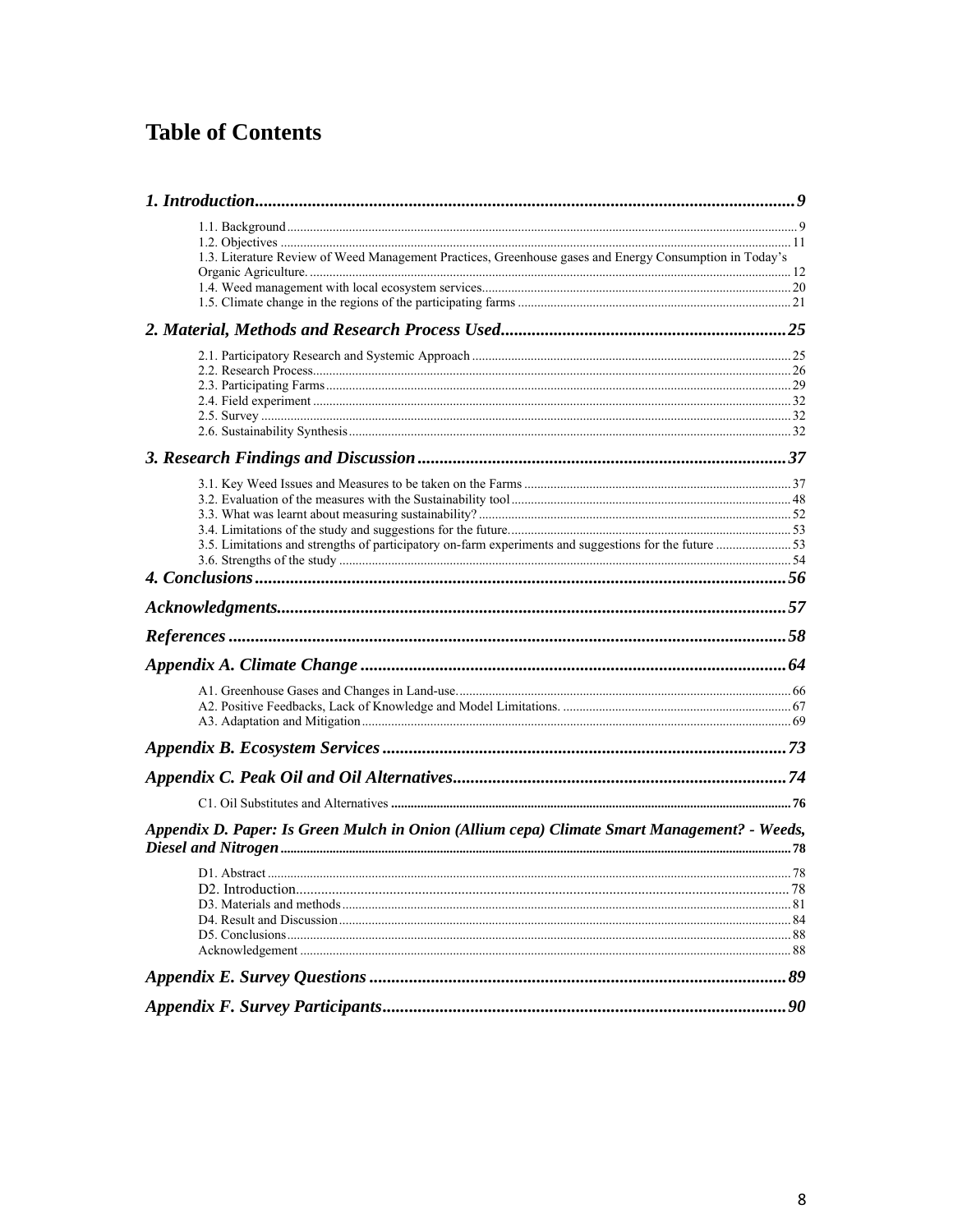## *1. Introduction*

#### *1.1. Background*

This study was performed in cooperation with a participatory research group called 'Climate-Smart Agriculture – Sustainable Solutions for the Future<sup>2</sup>. It investigated how the use of local ecosystem services in organic weed management could decrease the impact on climate change of fossil fuel-intensive mechanical and thermal weeding methods. The study was designed to examine global challenges that have been internationally emphasised during recent years, such as climate change, peak oil and ecosystem degradation. These challenges are described in more detail in appendix A-C. Here the premises will be made explicit to explain why the focus of the study is on decreasing the use of fossil fuel with the help of ecosystem services.

Since the 1950s food production has been able to grow at a high speed with the help of fossil fuels and through large ecosystem changes (MA, 2005). Now the Millennium Ecosystem Assessment  $(MA, 2005)^3$  has shown that the basis for food production – functioning ecosystem services – have been severely degraded over the same short time period. It has also been shown that climate change and the degradation of the ecosystem services have disproportionally affected the poor (MA, 2005; IPCC 2007b; UNDP, 2007/2008). It can thereby be assumed that food production will not be able to continue increasing at the same pace or by the same methods as before. The Intergovernmental Panel on Climate Change  $(IPCC)^4$  reports from 2007 showed the dangers of climate change and the urgency of action. The Stern Review on the Economics of Climate Change<sup>5</sup> explained that solutions to climate change today are more affordable than the costs of inaction or future measures. There is an international agreement of not exceeding  $2^{\circ}$ C temperature increase compared to pre-industrial times in order to avoid dangerous climate change (EU Commission, 2007). This implies that the emission peak should occur no later than 2015 and there should be a global reduction of greenhouse gas (GHG) emissions with at least 85 % by 2050 (IPCC, 2007c). The countries in the South have historically contributed much less to climate change. They are also less capable of financing climate change mitigation. These facts have motivated an international scientific group including the Stockholm Environmental Institute (SEI) to develop an emission reduction model called Green Development Rights (GDR). The model admits the right of the countries in the south to release larger amounts of GHGs than the countries in the North (Kartha *et al.,* 2008). This means that the countries in the north should take a larger part of the responsibility to reach the global emission reductions needed to avoid dangerous climate change above  $2^{o}$ C. According to the GDR model the European Union suggestion of reducing its emission by 20% in 2020 and 50% by 2050 is far too limited (EU, 2008a; Kartha *et al.,* 2008). A SEI report based on GDR suggests that Sweden needs to reduce the emissions

<sup>&</sup>lt;sup>2</sup> See <u>www.scwartzstiftelse.se</u> (in swedish).<br><sup>3</sup> The objective of the MA was to assess the

<sup>&</sup>lt;sup>3</sup> The objective of the MA was to assess the consequences of ecosystem change for human well-being and the scientific basis for action needed to enhance the conservation and sustainable use of those systems and their contribution to human well-being. The MA has involved the work of more than 1,360 experts, governments, NGOs and the private sectore worldwide. [http://www.millenniumassessment.org/en/index.aspx] 4

<sup>&</sup>lt;sup>4</sup> IPCC is a comprehensive, objective assess of the the latest scientific, technical and socio-economic literature produced worldwide relevant to the understanding of the risk of human-induced climate change, its observed and projected impacts and options for adaptation and mitigation. The panel is made up of the UN, governments and scientists. [http://www.ipcc.ch]

<sup>&</sup>lt;sup>5</sup>The Stern review was ordered by the government of the United Kingdom and excecuted by Sir Nicholas Stern, Head of the Government Economic Service and Adviser to the Government on the economics of climate change and development. [http://www.hm-treasury.gov.uk/sternreview\_index.htm]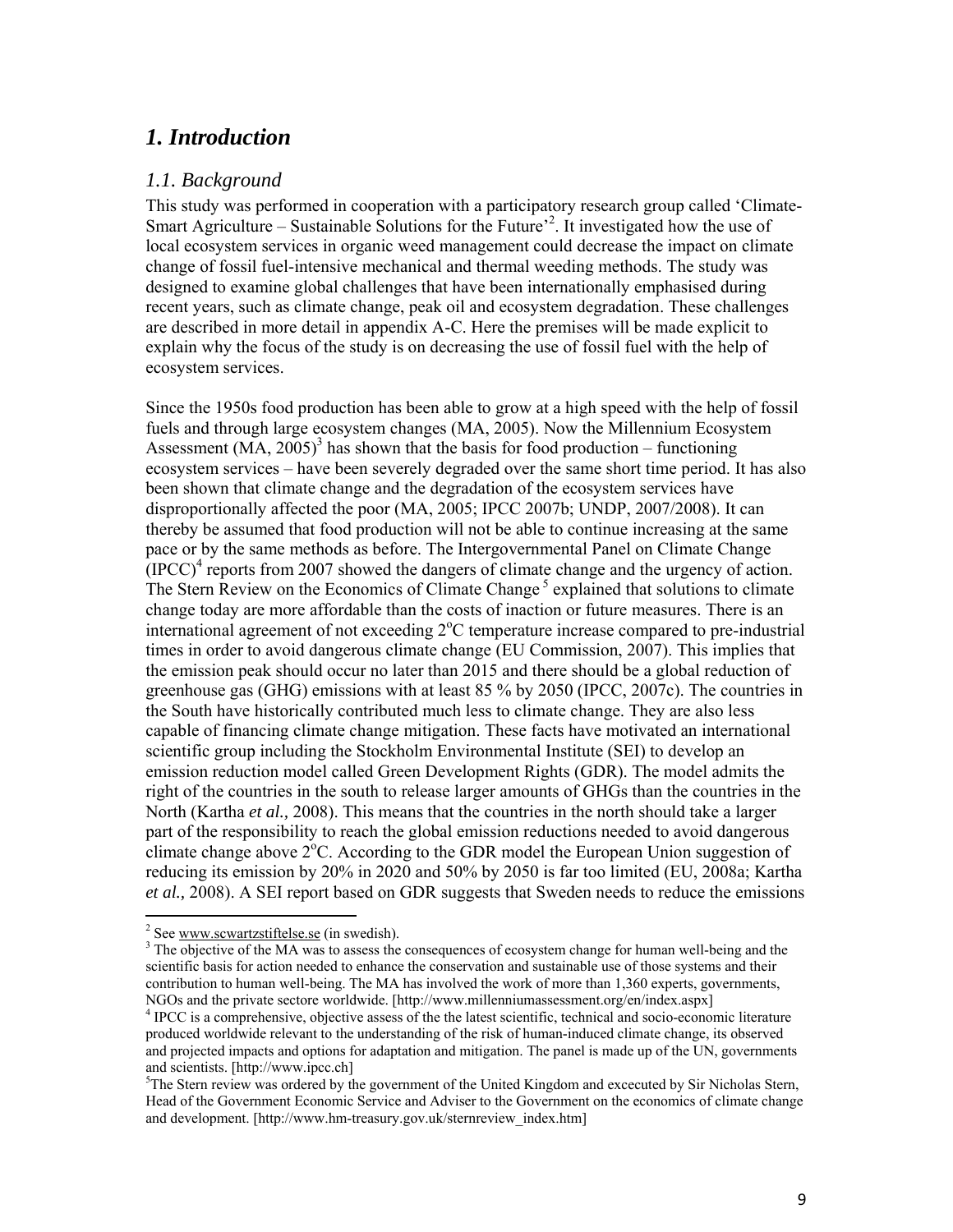with 122%<sup>6</sup> by 2020 (Kartha *et al.*, 2008). This information is chocking and therefore difficult to believe. Nevertheless it is difficult to argue against a fair and safe path of climate change mitigation. Furthermore it must be emphasized that positive feedbacks and non-linear relationships are the rule in the Earth system. Since our knowledge about theses relationships is very limited there is no way of knowing if a certain level of GHG emissions will result in only  $2^{\circ}$ C (Steffen, 2006; IPCC, 2007a).

It is expected that already with moderate temperature increases within a short term drought will increase and yields decrease from the south of Europe down the whole southern hemisphere (IPCC, 2007b:66-67). At the same time northern latitudes are expected to experience increased yields (IPCC, 2007b:66-67). It is therefore reasonable to assume that there will be large movements of refugees from the south to the north. At the same time the world population is increasing. Efforts to reduce population growth are highly important but it can be assumed that the efforts will not succeed in maintaining the population on its current level. Hence food production in the north will need to increase both to replace imported food from the south and to feed an increased population in the north. If further climate change is to be avoided the increased production should rely on methods which decrease the emission of greenhouse gases. The single most dominant source of greenhouse gases is the burning of fossil fuels (IPCC, 2007c:4). Reducing the dependency on declining resources of fossil fuels would make food production less vulnerable. It would also help mitigate climate change.

The International Assessment of Agricultural Knowledge, Science and Technology for Development (IAASTD, 2008)<sup>7</sup> emphasized the need to move from industrial agriculture to a locally adapted and resilient agriculture in order to advance in rural development and food sovereignty. Added to this there are strong indications that oil has reached its peak production and will eventually start to decline (Bentley *et al.,* 2007; Aleklett and Campbell, 2003;). The Hirsch report (2005) ordered by the US government was an eye-opener for the impacts, mitigation and risk management of the oil peak. Oil is providing 40% of traded energy and 90% of transport fuel, hence a peak will imply a historic turn point affecting most aspects of human life on Earth including agriculture, which means food (Aleklett and Campbell, 2003). Food production is today heavily dependent on oil both as a fuel during the production of agricultural inputs, driving tractors, food processing, storage and distribution, and oil as a raw material in packaging, fertilizers, pesticides and herbicides (Johansson 2005, Pimentel *et al.,* 2008). When we are forced to reduce our oil consumption there is a great risk of famine, military actions and social insecurity (Leder and Shapiro, 2008). To avoid part of these impacts mitigation must be initiated at least a decade before peaking according to the Hirsch report (2005). Therefore it is assumed that research and action should focus on immediate and substantial reduction of fossil fuel dependency in all aspects of society.

A continued use of the remaining fossil fuels will highly increase the risk of dangerous climate change for three reasons 1) the technology for cleaner and safer use of fossil fuels

 $6$  The percentage is higher than 100 since it includes both national emission reductions and reductions to which Sweden contriubtes to in countries in the south.

 $<sup>7</sup>$  The IAASTD was launched as an intergovernmental process, with a multi-stakeholder Bureau, under the co-</sup> sponsorship of the FAO, GEF, UNDP, UNEP, UNESCO, the World Bank and WHO. The objective was to evaluate the impacts of agricultural knowledge, science and technology on hunger, poverty, nutrition, human health, and environmental and social sustainability in relation to both the past and the future. The process brought together governments; Non-governmental Organizations (NGOs); the private sector; producers; consumers; the scientific community; Multilateral Environment Agreements (MEAs) as well as multiple international agencies involved in the agricultural and rural development sectors to share views and gain common understanding and vision for the future [www.agassessment.org].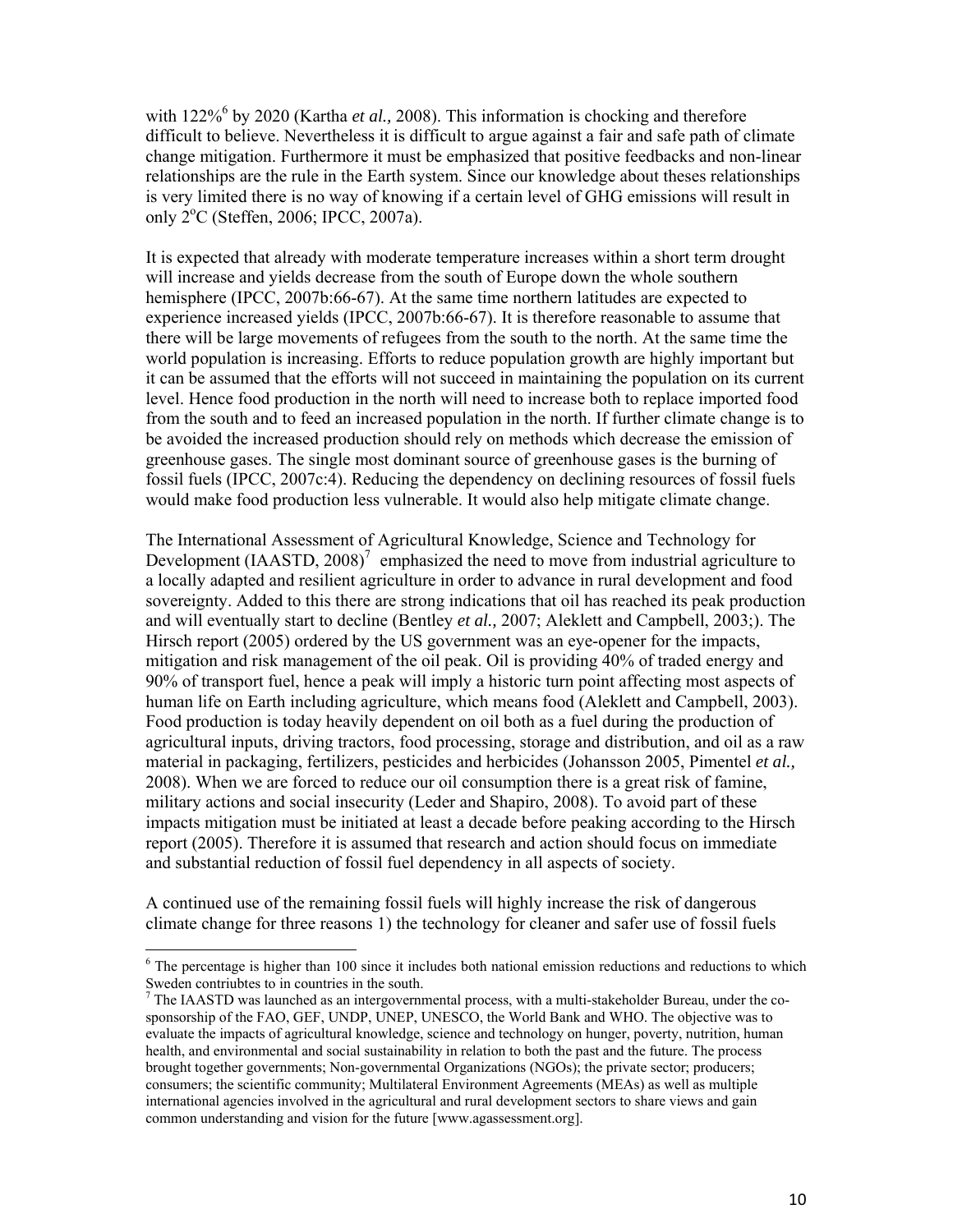will not be widely spread yet for a long time 2) there are no guarantees that the new technology will be adequate 3) there is no guarantee that even the most stringent  $CO<sub>2</sub>$ emission scenario of the IPCC will prevent the world from entering dangerous climate change. Alternatives to oil as large scale biofuel production will not be enough and will further increase the competition for arable land and water for food production as well as the functioning of ecosystem services (Azar, 2007; Giampietro *et al.*, 1997; Helmfrid and Haden 2006; Pimentel and Patzek, 2007). This increase in competition comes in a time when 1) world population is growing, 2) climate change is diminishing the arable area and fresh water availability of the world as well as increasing pest problems (IPCC, 2007b) and 3) several ecosystems are in danger of collapse (MA, 2005). The ones most prone to suffer the consequences are, again, the poor. Several studies have shown that most other oil substitutes will only (perhaps) be available in more distant future and/or they are associated with high risk, cost and environmental pollution (e.g. IPCC, 2007c; EWG, 2006; Odum, 1996; Azar *et al.,* 2003)

According to Eksvärd (2007) when using a systemic approach the first question to be asked should not be, are we doing this thing right, but, are we doing the right thing? Due to the risks and limitations of the oil substitutes and the urgency and amplitude of avoiding dangerous climate change this study assumes that there is a need for a greater focus on reducing our dependency on high amounts of energy. Only relying on more efficient technology out of which some are expected to perhaps be available and adequate by 2030 or later does not seem to be a viable option. Hence, the right thing to do would be to develop and implement methods, habits and practices which require low input of commercial energy and other resources.

Weed management is a part of organic food production which is dependent on important amounts of fossil fuels (Dalgaard *et al.,* 2002; Ahlgren, 2003). Hence in this study the aim is to investigate how this dependency can be decreased to avoid further ecosystem degradation. It will be investigated if the agricultural systems on the farms can be managed in such a way that it strengthens ecosystem services which in turn can help reduce the need for external resources in weed control.

The following reflection about the challenges the global community is facing can be found in the Human Development Report (UNDP, 2007/2008) *"The battle against dangerous climate change is part of the fight for humanity. Winning that battle will require far-reaching changes at many levels - in consumption, in how we produce and price energy, and in international cooperation. Above all, though, it will require far-reaching changes in how we think about our ecological interdependence, about social justice for the world's poor, and about the human rights and entitlements of future generations."*

## *1.2. Objectives*

The overall aim of this study was for all participants to learn how a practical issue, sustainable weed control, can be managed in a local setting in the light of the above mentioned challenges; climate change, peak oil, ecosystem degradation and their social consequences. The main sustainability issue addressed in weed control was decreased impact on climate change. The study investigated the possibility to achieve this by e.g. reducing the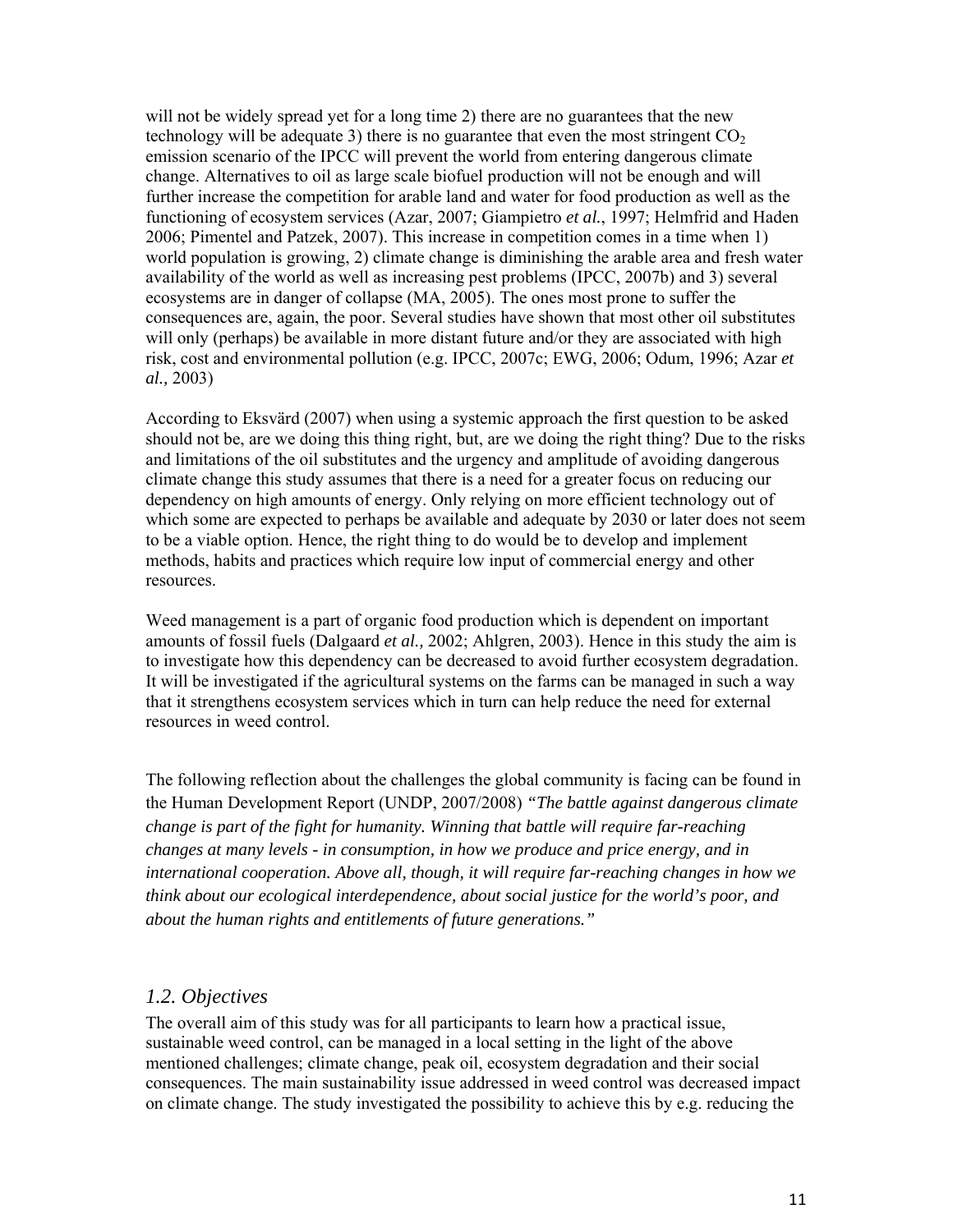amount of fossil fuel consumption and by managing local renewable ecosystem services. In order to develop new weed management practices which take into account the various challenges and benefits that farmers encounter it was decided that the study should be based on case studies. Hence the weed management strategies were developed for three organic vegetable farms together with their owners.

The appendixes on Climate Change, Ecosystem Services and Peak Oil and Oil Alternatives are literature reviews which can serve as background material in communication with other actors (farmers, students, family, media, consumers, politicians etc). In the same way the farm case studies can be used to give indications on how to work with weed management with less impact on climate change.

Defining global challenges is not an exact science. There are different perspectives or premises in the form of assumptions, interpretations and priorities. Nevertheless the assumptions, interpretations and priorities are always part of the equation when decisions are made about which research questions and development issues it is relevant to focus on. One of the aims of this study was to make the premises explicit (*1.1. Background*) based on a more thorough literature review for each challenge (*appendix A. Climate Change, appendix B. Ecosystem Services and appendix C. Peak Oil and Oil Alternatives*). The premises are made explicit in order to explain why it is relevant to reduce not only the use of fossil fuels but overall energy consumption with the help of ecosystem services.

Within the aim of the study both global theoretical issues and local practical issues are included. The aim and the method of the study lead to three different kinds of outcomes:

- a) Chapter 3.1. A presentation of weed management measures developed together with the farmers while taking into account the premises of the study, expected climate change and its impact on weed management as well as the properties of the farms and the social situation of the farmers. Also some weed management strategies which were not directly applicable on the participating farms but could be viable options on similar farms were discussed amongst the participants and presented in the thesis to increase its usefulness in communication with other actors.
- b) Chapter 3.2. Presentation of the sustainability evaluation of weed management strategies with the help of a sustainability evaluation tool developed within the study. The purpose was to include the complexity of the real-life situation and to see what impact the strategies may have on overall sustainability where the global challenges mentioned earlier are included.
- c) Chapter 3.3.-3.6. A presentation of what was learnt about the strengths (what has been achieved) and weaknesses (what limited the process) of the participatory research process as well as suggestions of how to improve the process in the future.

## *1.3. Literature Review of Weed Management Practices, Greenhouse gases and Energy Consumption in Today's Organic Agriculture.*

This chapter will show the relative importance of agriculture and weed management to total national GHG emissions. It also points out the dependency of organic weed management on fossil fuels and compares the fossil fuel consumption and GHG emissions during weed management to other agricultural practices. Thereafter follows an introduction to an array of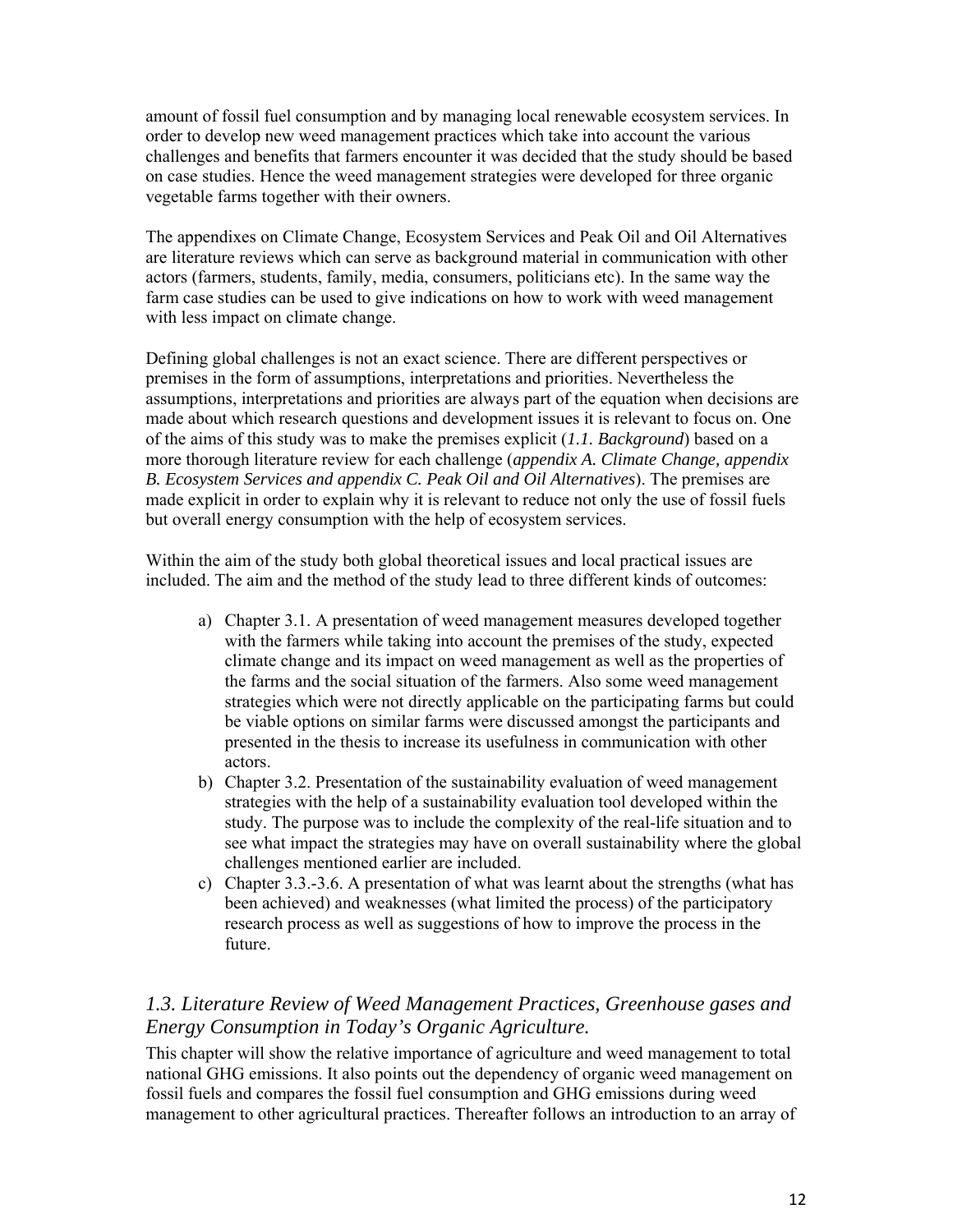weed management strategies. Finally it will be discussed which weed management practices could be regarded as based on local ecosystem services.

The total amount of greenhouse gas emissions in Sweden is about 70 million ton  $CO<sub>2</sub>$  eq to which agricultural production contributes with  $15\%$ <sup>8</sup> (SJV/SCB, 2008). Only direct emissions are included in the 15%, hence e.g. the highly energy consuming production of N fertilizer is not included. Organic soils which are the most dominating source of GHG emission are not included. Production of biofuels is also excluded. A study by Edström (2005) showed that out of the total direct and indirect energy<sup>9</sup> used in Swedish primary agriculture production 26% originated from fossil fuels consumed during crop production (including ley). The study also showed that mixing and spreading animal manure represented 6% while fertilizer production consumed 31%. According to a review by Dalgaard *et al.* (2002) Danish agriculture contributes with 20% of the total GHG emission in Denmark. Out of that 25% of the agriculture emissions originate from the burning of fossil fuels.

There is no national summarizing statistical data on energy consumption during mechanical weeding and soil operations associated with weeding. Hence information from farm case studies and models based on general values must be used. Very few studies on energy balances on ecological farms have been found. Those found are of different quality some comparing the same crop rotation in ecological and conventional agriculture (which is rare in practice) others compare typical crop rotations for the two production system but may choose to allocate the GHG emission differently to different crops. No studies including vegetables have been found but it can be assumed that the energy consumptions associated to weeding will be higher in vegetable production due to more inter-row weeding. Those found will only give a partial picture since the important factors as crop rotation, soil type, machinery and weather differ from farm to farm.

Organic agriculture often has a lower energy consumption per ha than conventional agriculture, in some cases even up to 50% lower (e.g. Daalgard *et al.,* 2002; Mäder *et al.,*  2002; Pimentel *et al.,* 2005). Most energy benefits in organic agriculture were gained by not using synthetic fertilizers and less imported fodder (Törner, 1999; Pimentel *et al.,* 2005; Mäder *et al.,* 2002). Counted per kg produce the energy consumption is sometimes inceases for organic production often due to lower yields, however normally the energy consumption is still lower or equal to conventional production (Törner, 1999; Dalgaard *et al.* 2002; Mäder *et al.,* 2002). In some cases the energy consumption used in production with mechanical weeding has been shown to be higher than in production with chemical weed management (Ahlgren, 2003) showing that mechanical weeding does contribute with GHG emissions which cannot be disregarded. Ahlgrens study did however only compare the option of mechanical or chemical weeding within conventional production. In organic production a large part of the total emission caused by the production of synthetic fertilizers would have been excluded.

According to Danish agricultural extension office at Landscentret (2008) the far largest amount of energy associated with soil tillage is caused by plowing (excluding sugarbeet harvesting).

<sup>&</sup>lt;sup>8</sup> Only direct emissions are included, hence emissions created during e.g. production of machinery is not included.

<sup>&</sup>lt;sup>9</sup> Energy originating form; diesel, coal, oil, gas, electricity and biofuels.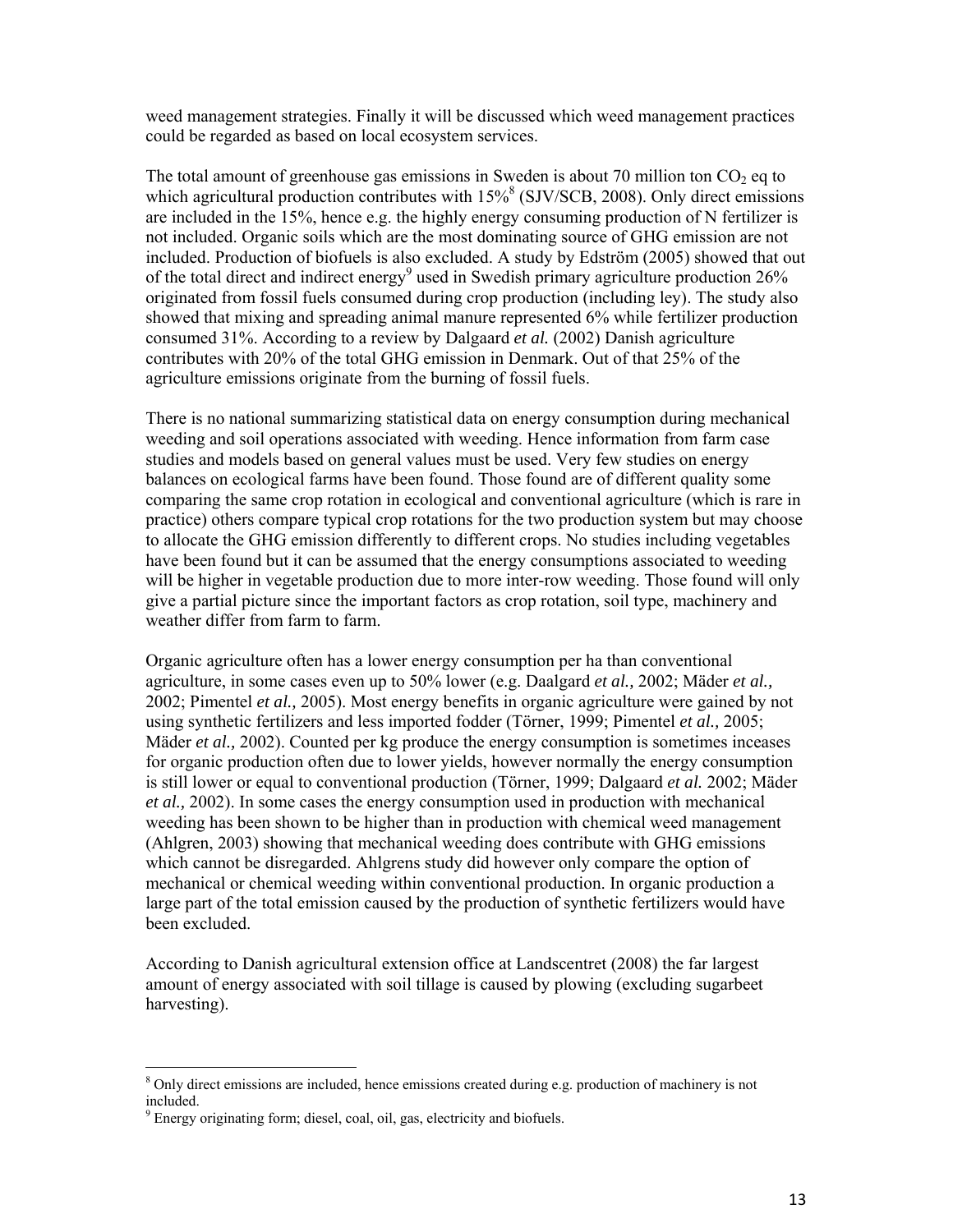In Wicks *et al.* (1995) it is stated that much energy can be saved in mechanical weed management by;

- Using no-till planting where possible.
- Using chisel plowing or disking instead of moldboard plowing.
- Avoiding *primary tillage<sup>10</sup>* deeper than 20 cm.
- Reducing the number of *secondary tillage<sup>11</sup>* operations.
- Avoiding secondary tillage deeper than 10 cm.
- Combining various operations, e.g. pulling a spring-tooth harrow behind a disk.
- Traveling in the highest gear practical and ease on the accelerator.
- Maintaining proper driver-wheel slippage.
- Ensuring that tillage equipment is properly adjusted.
- Matching implement size to tractor size.

Apart from increasing erosion and contributing to soil water loss (Wicks *et al.,* 1995:78-79) tillage also increases the GHG emission of  $CO<sub>2</sub>$  and sometimes N<sub>2</sub>O from the soil (Smith *et al.,* 2008). However it should be mentioned that there is more water loss through weeds in the field than through tillage (Wicks *et al*., 1995:58).

Even though organic agriculture seems to have a lower or similar total energy consumption compared to conventional agriculture there is still a need to decrease dependency on fossil fuels where possible. Although there is limited data on diesel consumption and GHG emissions from weed management it can be concluded that reduced soil tillage, especially reduced plowing, and increased yields/ha in organic agriculture have the potential to reduce GHG emissions in organic weed management. Both options are associated with different challenges. If efforts to increase yields are made, care should be taken not to; compromise with biodiversity, increase eutrophication by adding more N to the terrestrial and aquatic systems, reduce long term soil fertility and thereby crop quality in form of human nutrition and resistance or tolerance of pest and disease attacks. Reduced soil tillage must not increase weed problems, especially perennial weeds, to an unacceptable level. However possible synergies could also be found. For example; a closer row spacing can decrease the need for weeding per kg crop, decrease nitrogen leakage as well as increase yield (Brewster, 1994:66- 68; Båth and Kling, 2001), cover cropping may increase soil fertility and hence yield while at the same time control weeds (Altieri, 1995:219-220), grubbing pigs can control pest and weeds, decrease need for mechanical tillage (hence diesel) and fertilize the field (Fogelfors and Lundkvist 1999:139), intercropping two or more crops may not only help compete against weeds (Baumann, 2001) but also increase the yield per ha by decreasing the area needed per crop (Bentley *et al*. 2004). In well combined intercropping systems crops complement each other by using resources as light, water and nutrients at different times or locations (e.g. different root systems and canopies) which leaves less resources to weeds and requires less land than a monoculture (Bentley *et al*. 2004).

<sup>10</sup> Primary tillage equipment is used initially to break and loosen the soil to depths of up to 75 cm (Wicks *et al.,* 1995).

<sup>&</sup>lt;sup>11</sup> Secondary tillage is used for weed management, erosion management and seedbed preparation (Wicks *et al.*, 1995).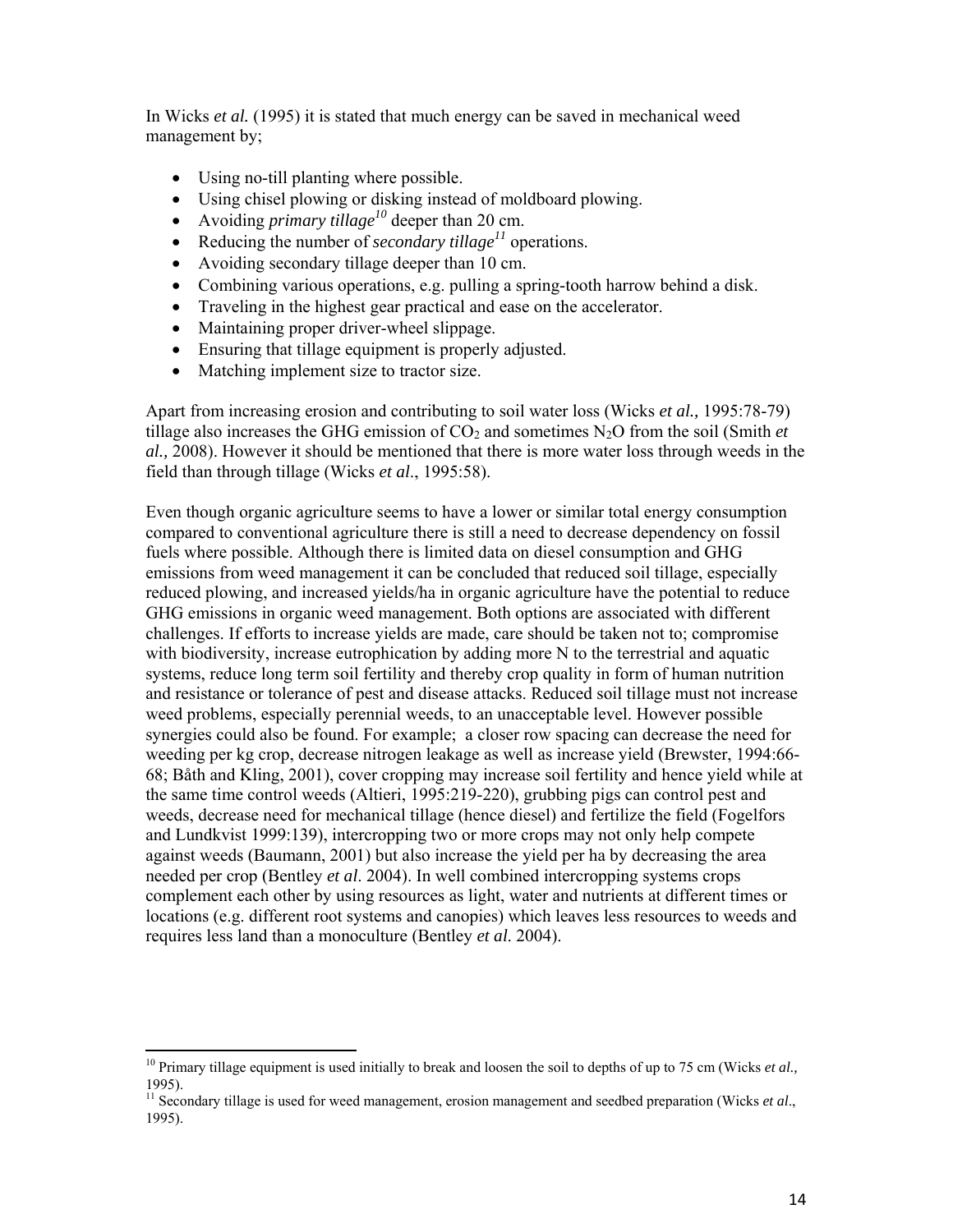## *1.3.1. Organic weed management practices*

This chapter presents a brief introduction to organic weed management practices. Since herbicides are not allowed in organic agriculture they will not be brought up in this thesis. There are some natural herbicides which would sort under biological weed management (e.g. mustard flour, acetic acid) but they are uncommon, not allowed in Sweden and will not be described here.

Before introducing different kinds of weeding practices it should be stated that no matter which weed management strategy is used, to achieve an efficient weeding it is important to know the critical period of the crop. This is the time when weeds do the most damage to crop yield (Ascard, 2003). The critical period usually starts a few weeks after emergence and for crops as carrots and onions which are sensitive to weed competition it can continue up until half the cultivation period (Ascard, 2003).

#### **1.3.1.1. Hand and mechanical weed management**

Hand and mechanical weeding is probably the most common strategy against weeds in organic agriculture. In crops with a lot of weeds it is not uncommon that hand weeding may take 100-300 hours/ha (Ascard, 2003). In some cases it could take only 50 hours/ha however there are also cases of 500 hours/ha (Ascard, 2003). In Sweden it is often difficult to find people to employ for weeding even with a salary of 120 SEK (app. 12 $\epsilon$ ) (Ascard, 2003). The work is often seen as monotonous and hard (Ascard, 2003). Smaller and more diversified farms as the ones participating in this study often employ people for a range of different chores which makes the work more attractive. However the cost is still a problem and often limits the production (Ascard, 2003). A wide array of tools and techniques have been developed to lower the labor requirement as; blind harrowing, delayed sowing, various interrow cultivation tools, plowing and stubble cultivation (Fogelfors and Lundkvist, 1999; Smith, 1995). Thermal weed control is performed using flaming before emergence in for example carrots and onions and after emergence in onions (Ascard, 2001; Ögren *et al.,* 2003). Another form of thermal weeding is soil steaming in narrow bands (Fogelfors and Lundkvist 1999; Hansson and Svensson, 2006).

To efficiently control perennial weeds with vegetative multiplication from roots it is important to know the compensation point of the weed. By tilling roots of these weeds are partitioned into smaller pieces. Each piece can produce a new shoot (Fogelfors and Lundkvist, 1999:155). The compensation point is the point in time of the plant when the emerged weed has used up its nutrient reserve in the root and before it has started to store new carbohydrates through photosynthesis (Ascard, 2003). If a mechanical weeding at this time is performed the weed has no way of storing more nutrients in its roots (Ascard, 2003). If this is repeated several times the roots will be starved and unable to produce new shoots (Ascard, 2003). For quackgrass (*Elymus repens*) this time occurs when the weed has developed between 3-4 leaves while for creeping thistle (*Circium arvense*) the time occurs at 5-8 leaves (Dock-Gustavsson, 2004). The mechanical disturbance should be performed after a period with enough soil moisture to make the weeds emerge. After the weeding the weather should preferably be dry to dry out the roots of the weeds on the soil surface (Fogelfors and Lundqvist, 1999:159-160).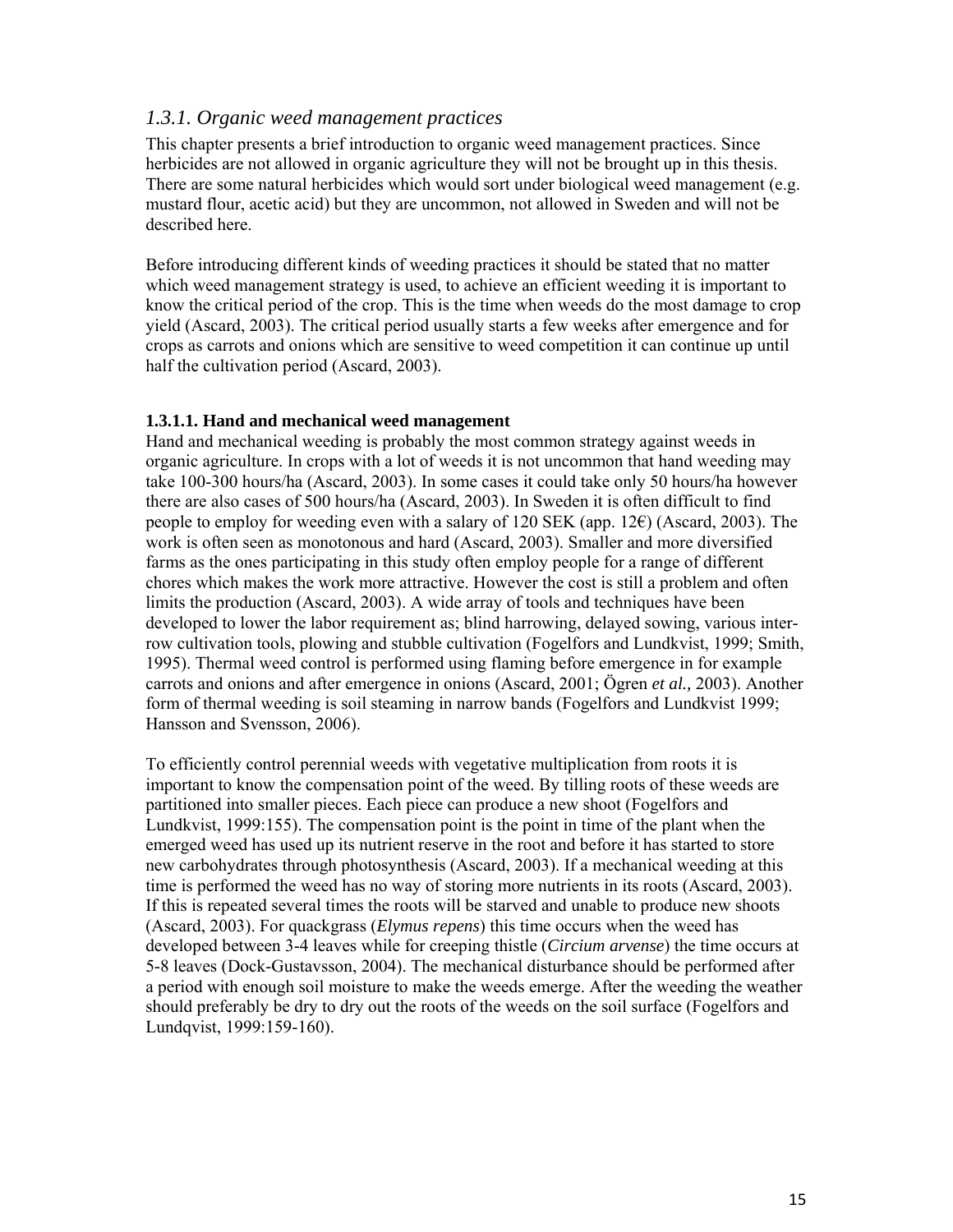#### **1.3.1.2. Biological weed management**

In this study biological weed management will be defined according to Cardina (1995:280) who states that there is a difference between biological *control* and biological *management.*  According to the author *"biological control involves the deliberate use of organisms such as insects or fungi to control weeds; biological management also involves the use of crop competition, allellopathy*<sup>12</sup>, resistant varieties, natural chemical agents and other *approaches."* Cardina also explains that *"the difference in biological control is often to obtain the same dramatic reduction in weed populations as may be obtained by chemical weed control. Biological weed management objectives are broader and include more subtle*  restrictions and constraints on weed populations resulting from the manipulation of *organisms or the environment."*

Forms of biological weed management can be; weed free seeds, competition, intercropping, allellopathy, green mulching, cover cropping, grazing and weed control using insects, fungi, viruses or bacteria (Cardina, 1995; Foglefors and Lundkvist, 1999).

#### *1.3.1.2.1. Competition*

*Competition* can be used by choosing cultivars which compete well with weeds by their speed of germination, early growth potential, canopy shape, crop height, production of allellochemicals, shade tolerance, nutrient and water uptake efficiency and tolerance and resistance against stress (Fogelfors and Lundkvist 1999:108-132; Cardina, 1995:283, 286). For example a ley which includes species that establish a close crop stand in early spring are very competitive against both annual and perennial weeds (Fogelfors and Lundkvist 1999:111). During optimal growth conditions the following order in weed competitiveness is set up for spring and autumn sown annual crops according to Fogelfors and Lundkvist (1999):

**Autumn sown:** autumn *rye (Secale cereale)* > triticale (*x triticale*) > autumn barley > autumn wheat  $>$  autumn turnip  $>$  autumn rape

**Spring sown:** barley *(Hordeum vulgare)* ≥ *oat (Avena sativa)* > spring wheat *(Triticum aestivum)* ≥ spring turnip *(Brassica rapa var. rapa)* ≥ spring rape *(Brassica napus)* > peas *(Pisum sativum)* > potatoes *(Solanum tuberosum)*, root vegetables, vegetables.

The authors explain that if growth conditions are not optimal the relation may change. For example spring wheat performs as well as barley in lower soil nutrient conditions. It is also stated that autumn sown crops generally are more competitive against weeds than spring sown.

Crops can also be managed to compete better with weeds by being planted as seedlings and by choosing planting distances and patterns which increases soil coverage (shading out weeds) (Cardina, 1995:285-286).

#### *1.3.1.2.2. Intercropping, cover crops, and green mulch*

Examples of intercroppings used for weed management are undersowing *ley* or peas in cereals (Olrog, 2004) or the traditional intercropping of squash, beans and corn *(Zea mays)*

  $12$  Allellopathy is an adverse effect on plants caused by biochemicals that are produced by a living plant or by the microbial degradation of a plant.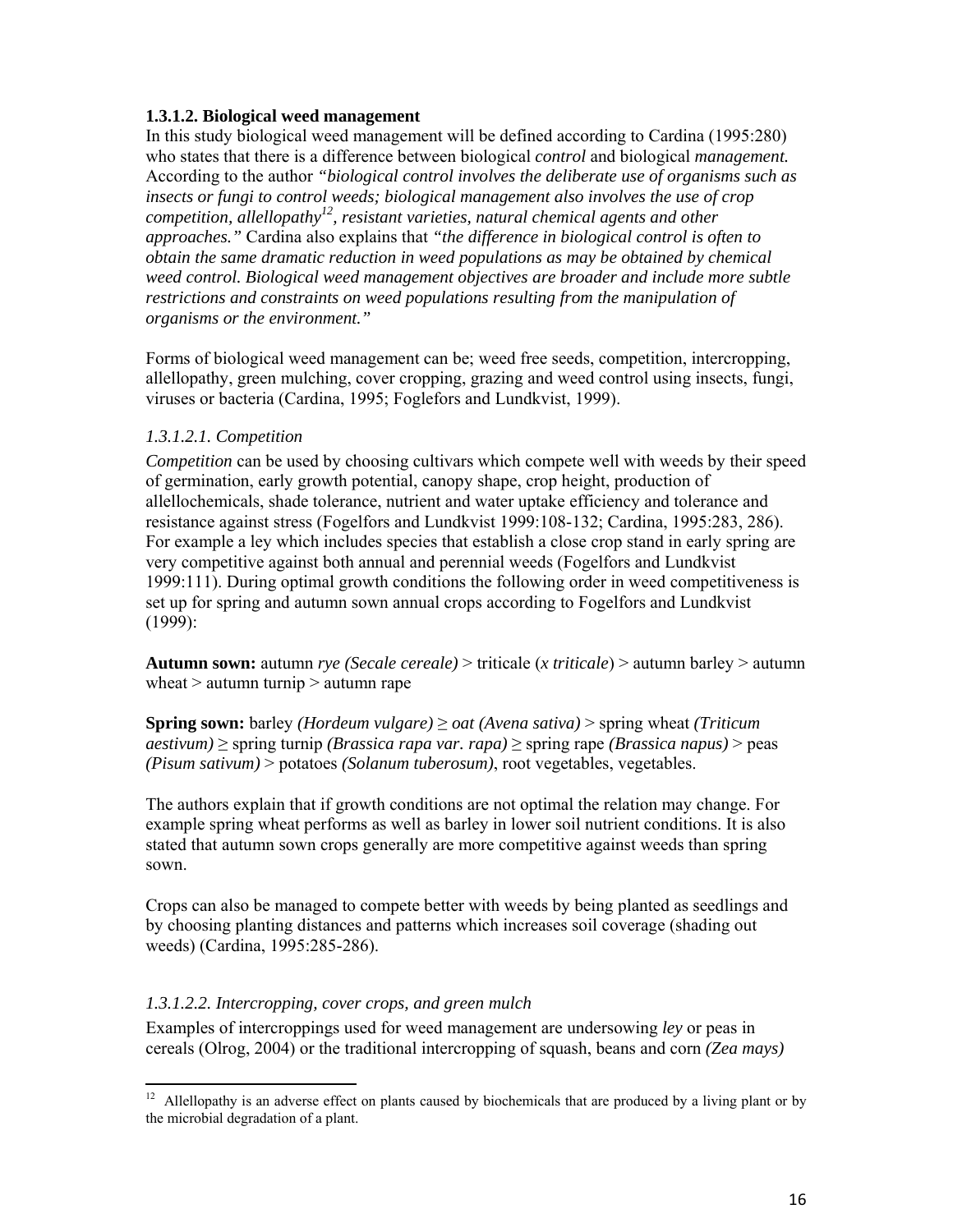(Gliessman 2000:223). Ammon and Hartwig (2002) defined *cover crop* as: *"any living ground cover that is planted into or after a main crop and then commonly killed before the next crop is planted"*. Cover crops die off naturally (winter annuals) or are mowed before the main crop is planted or sown. The *dead* cover crop can prevent weeds from growing and competing with the main crop by mechanical obstacle, decreased light interception and sometimes by having an allellopathic effect (e.g. Mennan *et al.* 2006; Teasdale, 1993). *Living mulch* is a form of intercropping and is defined by Ammon and Hartwig (2002) as: *"cover crops planted either before or with a main crop and maintained as a living ground cover throughout the growing season"*. Here the mulch is *alive* throughout the growing season. *Green mulch* is sometimes used as a general term also including the two terms explained above. Most commonly however, it refers to above ground remains of cut/harvested organic material which are *moved* from the field where they grew to be applied on the surface of the soil in another field (e.g: fresh ley or green manure cuttings, bark, pine needles, hay, straw, silage). This is how the term will be used in this thesis. The weed suppressing ability of green mulch, living mulch and cover crops is further discussed in the chapter on results and discussion and in a separate paper in *appendix D*.

#### *1.3.1.2.3. Allellopathy*

Allellopathy is defined by Cardina, (1995:291) as "an adverse effect on plants caused by biochemicals that are produced by a living plant or by the microbial degradation of a plant." The author states that allellopathy is used against weeds by choosing allellopathic crops, rotational or companion crops. Some examples are: barley, beet, hairy vetch, field bean, lupine, corn, oat, rye, wheat and sunflower (Cardina, 1995:291-293). When using allellopathic crop residues care must be taken not to damage the vegetable crop. It seems that small seeded crops as lettuce, radish and sometimes tomatoes can be adversely affected while larger seeds as beans, cucumber and peas are more tolerant to these allellopathic compounds (Cardina, 1995:295).

#### *1.3.1.2.4. Grubbing and Grazing*

Pigs are used to remove quackgrass when they grub (Fogelfors and Lundkvist, 1999:139; Mandelmann, pers. commun., 2008). Experiments with pigs and strip grazing where the pigs were moved along with the development of the quackgrass showed that only 20-25 pigs/ha were needed (Fogelfors and Lundkvist, 1999:139). Studies have been performed in Sweden where pigs are part of the crop rotation. The pigs are moved between different fields where they eat weeds, terminate leys, "plough" and eat up harvest residues (Fogelfors and Lundkvist, 1999:139). In a survey performed for the purpose of the present study one of the participants, Bergström, mentioned that his farm Gammelbo Gård AB, used pigs for weeding quackgrass and creeping thistle. The pigs were found to be thorough and the farm owner, Bergström (pers. commun., 2008), recommends the method if someone has time and interest in pigs. Horses, cows, goats, rabbits, hens, geese and sheep can keep weeds down by grazing (Cardina, 1995:301; Fogelfors and Lundkvist, 1999:138). According to Palmpers (pers. commun., 2008) hens are very efficient at removing pests and all perennial weeds except for creeping thistle on the farm. The hens are rotated with the vegetable production and an area of  $5-\frac{10}{m^2}$ hen has been found to be suitable. Palmpers estimates that about half the weeding labor is saved this way. Geese have been shown to control weeds in strawberries *Fragaria x ananassa*), *Salix* spp, cotton (*Gossypium sp*), peppermint (*Menta x piperita*) and orchards while sheep have been used in seedling Lucerne (*Medicago sativa*) and in corn (*Hordeum vulgare*) late in the season (Cardina 1995:301; Radosevich, 1997:386; Fogelfors and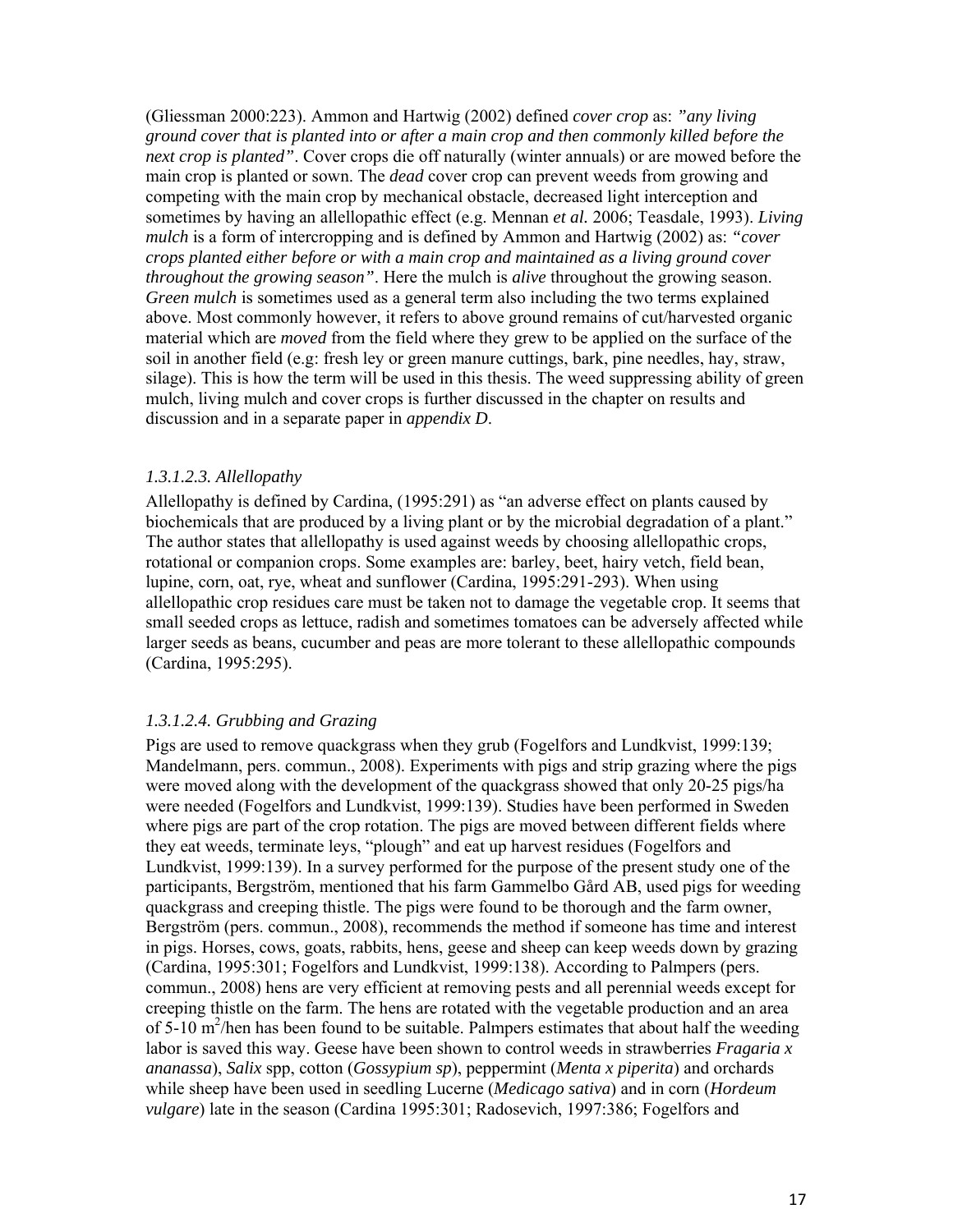Lundkvist, 1999:139). In Norwegian and Swedish trials it has been shown that geese between 3-12 weeks are the most suitable and 1-2 adults per  $1000m^2$  is sufficient (Fogelfors and Lundkvist, 1999:139). Cattle grazing during a few weeks on cereal stubble have been shown to efficiently reduce quackgrass (Fogelfors and Lundkvist, 1999:139). Most commonly however grazing animals have been used on pastures and rangelands (Cardina, 1995:301). Each animal has different way of grazing and to some extent favors different weed species. Cattle prefers grasses, sheep prefer *forbs<sup>13</sup>* while goats are very suitable for *brush<sup>14</sup>* control (Cardina, 1995:301). Examples of weeds common in Sweden which have been controlled by grazing animals are Dandelion (*Taraxacum*) by sheep and Thistles (*Circium*) by goats (Cardina, 1995:302).

Strip grazing is a form of managed intensive grazing when the animals are only allowed to graze a smaller area which is continuously moved (Wickipedia, 2008; Pollan, 2006:192-219). After a certain time the ley in the first area has grown back and the animals start grazing a second time. Since the area is limited the animals graze the whole ley to the ground instead of selecting the species they prefer. Hence the ley is well kept and no species have time to flower and set seed. As mentioned above perennial weeds as quackgrass can be exhausted of their energy reserves if a well managed strip grazing is used.

#### *1.3.1.2.5. Biological control*

Eilenberg *et al.,* (2001) define biological control as: "The use of living organisms to suppress the population density or impact of a specific pest organism, making it less abundant or less damaging than it would otherwise be". Living organisms are insects, fungi, bacteria and viruses (Fogelfors and Lundqvist, 1999:140-143). Eilenberg *et al.,*2001 and Cardina, 1995 suggest the following unifying terminology and definitions in biological control:

**Classical biological control:** "the intentional introduction of an exotic, usually co-evolved, biological control agent for permanent establishment and long-term pest control" (Eilenberg *et al.,*2001).

**Inoculation biological control:** "the intentional release of a living organism as a biological control agent with the expectation that it will multiply and control the pest for an extended period, but not permanently" (Eilenberg *et al.,*2001).

**Inundation biological control:** "the use of living organisms to control pests when control is achieved exclusively by the released organism themselves" (Eilenberg *et al.,*2001). This means that only the released individuals will achieve the control. The organism is not assumed to multiply and stay within the system where it is meant to perform the control.

**Conservation biological control:** "modification of the environment or existing practices to protect and enhance specific natural enemies or other organisms to reduce the effect of pests." This can be achieved by for example providing alternative overwintering sites for beneficial insects or by reducing the activity of parasites and predators responsible for mortality of these beneficial insects (Cardina, 1995:306).

 $13$  Forb = Herbaceus flowering plants that are not graminoids (grasses, sedges and rushes).

 $14$  Brush = Undesirable bushes or small trees.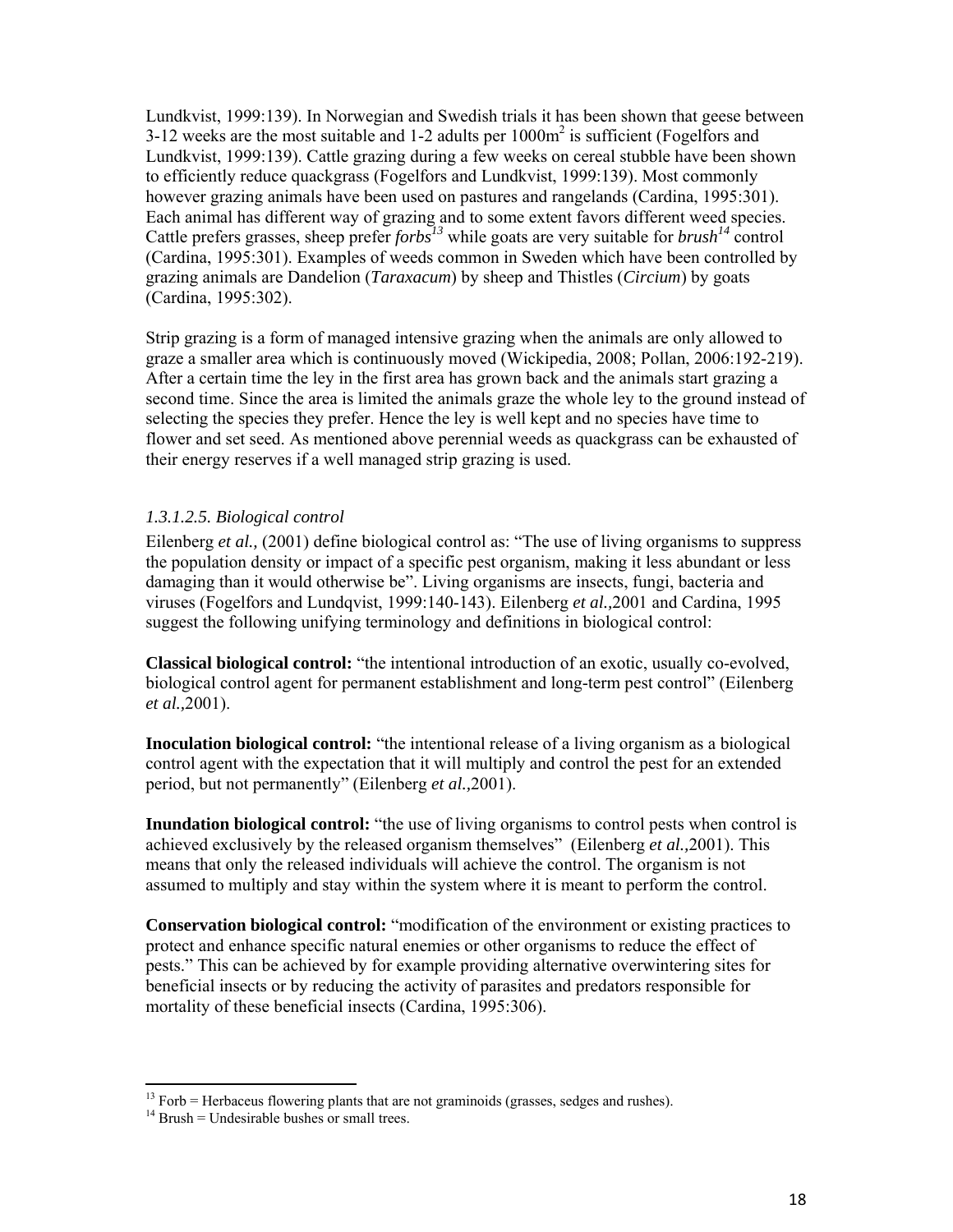When using biological control to control weeds care must be taken not to damage non target plants (e.g. crops or wild species) (Fogelfors and Lundqvist, 1995). On the other hand if the biocontrol agent is too specialized additional methods may be needed to control weeds which are not affected by the biocontrol agent. However, most other methods normally would eliminate the targeted weed as well hence making the biocontrol unnecessary. The review of Hatcher and Melander (2003) shows that often the biocontrol agent, on its own, is not efficient enough to control weeds. Cardina (1995:316) mentions that fungi often require specific environmental conditions as humidity and a narrow range of temperature also exposure to some wavelengths may be detrimental.

Several scientists have described possibilities of combining different methods to improve the efficiency of biological control (e.g. Cardina 1995, Norris and Kogan, 2000, Hatcher and Melander, 2003). Cardina (1995:305) mentions a case where insects feeding on weed seeds have been coated with a plant pathogenic fungi. The combined effect of insect and fungi reduced seed viability of velvetleaf (*Abutilon theophrasti*) with 98%. Hatcher and Melander argue that biocontrol development should focus on methods where it could be combined with other weed management methods. The authors have identified the following possible combinations:

- Mechanical weeding can improve the infection of plant pathogenic fungi or bacteria.
- Biocontrol agents could be used to suppress weeds which are difficult to manage as *Rumex* and *Cirsium* species.
- Biocontrol agents could be used to control weeds within the rows of vegetables after emergence where weeding is costly and time consuming.
- Biocontrol agents which decrease the reproductive ability of weeds or the viability of their seeds could be used to manage weeds at the end of the season. At this time weeds normally no longer pose a problem to the yield of the crop but need to be controlled not to increase the weed seed bank in the soil.
- Infection with biocontrol agents can be improved by cover cropping or intercropping due to improved environmental conditions as humidity and temperature.

#### *1.3.1.2.6. Crop rotation is biological and mechanical weed management combined.*

Weeds can be suppressed with the help of crop rotation which usually is a combination of biological and mechanical weed management. The weed flora adapts to the cultivation system. If a lot of annual crops are grown the annual weeds will dominate and if perennial crops are grown then perennial weeds will dominate (Dock-Gustavsson, 2004). Quackgrass and creeping thistle are creeping perennials with rhizomes and rapid plant regeneration after mechanical disturbance (Håkansson, 2003:22). Hence these species are promoted by extensively managed leys. Even intensively managed leys with good establishment and 2-3 well timed cuttings may need to be complemented with intense mechanical disturbance before or after a crop to manage these weeds (Dock Gustavsson, 2004). Frequent mechanical weeding in vegetables decreases these weeds (Dock Gustavsson, 2004). Spring germinating annual weeds are favored by spring sown/planted crops and decreased by leys or autumn sown crops (Fogelfors and Lundkvist, 1999:104-107). The above mentioned relationship between the crop rotation and weed species was seen at two of the participating farms as well as farms participating in the survey (Johansson, pers. commun., 2008b). Hence by mixing between perennial, annual, winter sown and spring sown species the development of the weeds is interrupted (Dock-Gustavsson 2004). Well established cover crops sown after the main crop in autumn can compete well against weeds in autumn and spring if the cover crop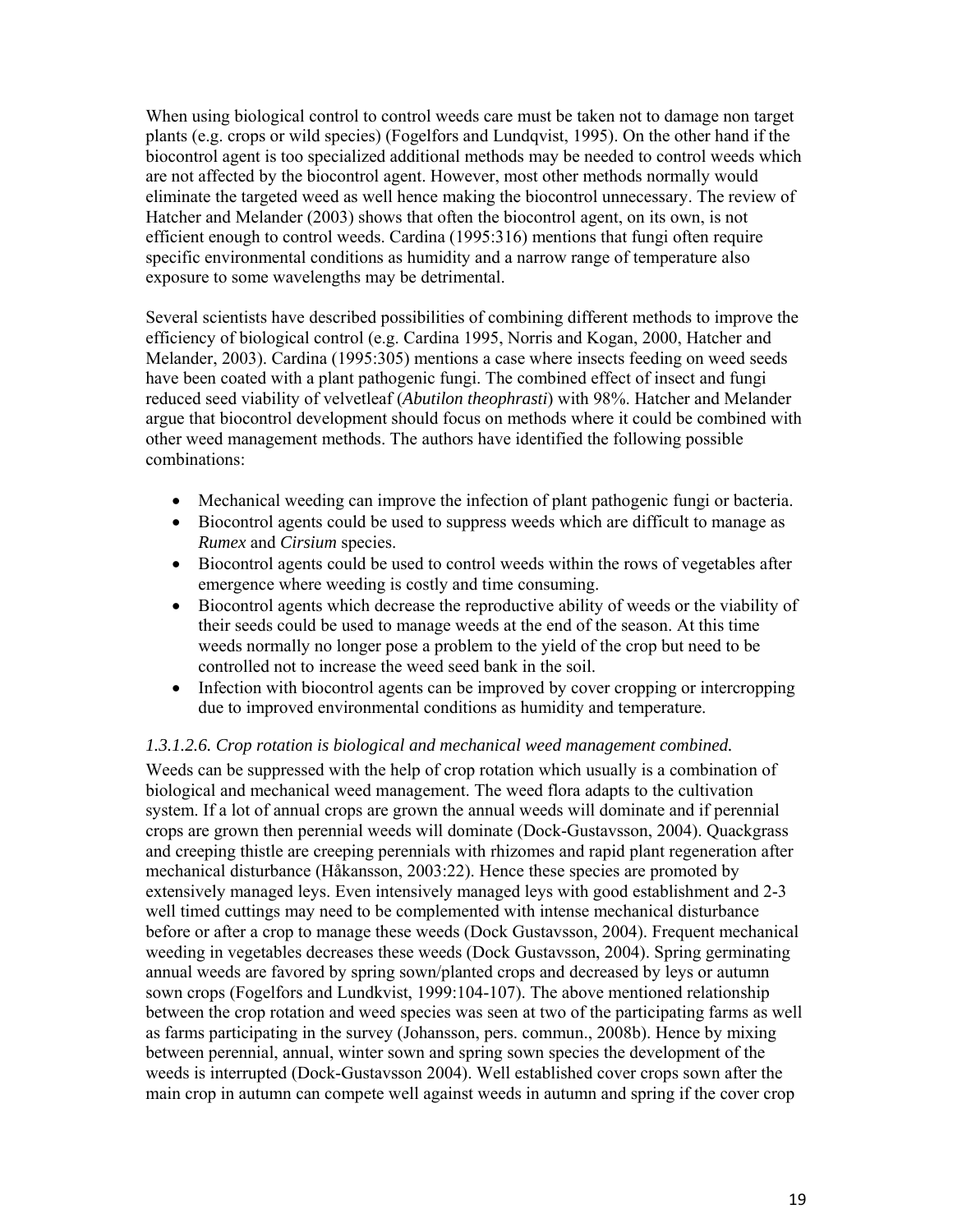is winter annual or perennial (Fogelfors and Lundkvist, 1999). However tillage against perennial weeds after harvest is limited by this method (Fogelfors and Lundkvist, 1999).

## 1.4. Weed management with local ecosystem services

This chapter attempts to answer the question of when a weed management activity can be called an ecosystem service and when not. It will be argued that not all biological weed management activities can be called ecosystem services. Decreased use of fossil fuels through decreased mechanical tillage often implies increased workload (cost) with hand weeding. The purpose of managing local ecosystem services is to decrease this workload (cost) and at the same time achieve other positive effects which strengthen the ecosystem as a whole.

Ecosystem services are defined as the conditions and processes through which natural ecosystems, and the species that make them up, sustain and fulfill human life (Daily, 1997:3- 4). In other words the ecosystem services are the benefits people obtain from ecosystems (MA, 2005). A rich biodiversity can be seen as the basis of the existence of ecosystem services. Ecosystem services can be divided into four groups (Daily, 1997; MA, 2005):

- **Provisioning services** such as food, forage, water, timber, biomass fuel, pharmaceuticals, fiber, industrial products and their precursors.
- **Regulating services** that affect climate, floods, disease and pest control, wastes, and water quality.
- **Cultural services** that support diverse human cultures and provide recreational, aesthetic, and spiritual benefits.
- **Supporting services** such as soil formation and fertility, photosynthesis, dispersal of seeds, pollination, and nutrient cycling.

The concept of ecosystem services is complex and not well defined from a strictly scientific point of view. Therefore it deserves some reflection. It is for example based on an anthropocentric world-view where humans stand outside of nature which provides us with services. This thesis is based on a view that humans are part of nature but that they are in *some aspects* unique beings in this world. This uniqueness has given humans a large power of impact in nature. For example all other beings only use renewable resources while humans are able to use fossil fuels. This access to large amounts of concentrated, high quality energy has allowed humans to occupy, control and impact a disproportionate large amount of ecosystems and ecosystem functions. Some of these functions are benefitting humans and can therefore be called services. With an eco-centric view on the other hand, humans are not distinguished from the rest of nature and hence one could not identify any special ecosystem functions devoted to support humans. The ecosystem functions were not created for us and are not dependent on our well-being. We however are dependent on the well-being of the ecosystem functions. The concept of ecosystem services was therefore developed to make the ecosystem functions which we depend upon visible.

This thesis focuses on how ecosystem services instead of being degraded could be incorporated into weed management to create a more sustainable farming system. For the purpose of this study a weed management activity will be an ecosystem service if: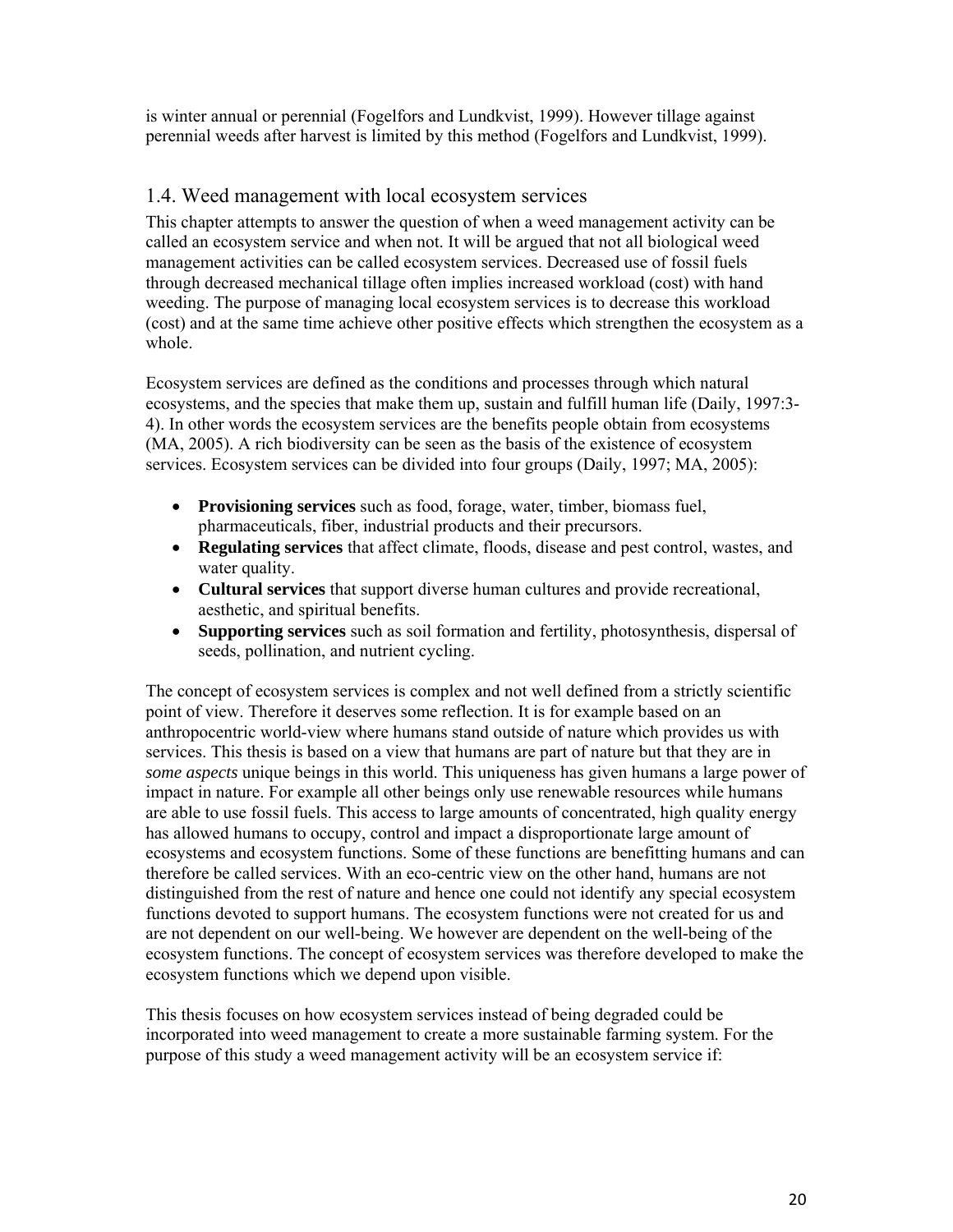- It is, or could easily be, mainly based on local renewable resources. The need for commercial energy provided by humans should be low.
- The ecosystem service is produced locally within the agroecosystem. For example fossil fuels are excluded since this ecosystem service is historical and performed in the earth crust and mantle.

The definition is not water proof but it serves the purpose of being a "reminder tool" or with other words a tool to manage sustainability.

Below examples will be given to show which of the weeding practices mentioned in *chapter 1.3* also could be regarded as ecosystem services. The use of cultivars which are competitive against weeds can be sorted under local ecosystem services if they are bred through selection in the local area. Some genetic combinations will show better weed competition within the local agroecosystem compared to others. Intercrops and living mulch can compete by capturing resources more efficiently than the weeds (Gliessman, 2000:152). Deep root system, long root hairs, nitrogen fixation and canopy shape which intercepts light well are some ways of competing against weeds (Fogelfors and Lundkvist, 1999:108-110*;* Cardina, 1995:283, 286). Crops can also directly prevent the development of weeds by for example excreting allellopathic substances (Cardina, 1995:291) or by the shape of their canopy prevent neighboring weeds from intercepting light (Baumann, 2001; Bentley *et al.,* 2004). Today most farmers in Sweden buy their seeds and do not breed or save their own seeds. However since this could easily be changed it could still be seen as an ecosystem service.

Classical biological control can not be called a local ecosystem service since it uses non local "exotic" biological agents. Inoculative and inundative biological control relies on multiplying and maintaining the biological control agent to be able to release it when needed. This is performed by laboratories with considerable use of commercial energy and not easily done within the agroecosystem. However conservation biological control is a very good example of a local ecosystem service. With very little input of commercial energy natural enemies can be enhanced by improving their habitat.

Finally when grazing, grubbing and draught animals on the farm are fed from the local agroecosystem and remove weeds they also perform a local ecosystem service.

## *1.5. Climate change in the regions of the participating farms*

The Swedish Meteorological and Hydrological Institute (SMHI) have performed climate scenarios for different regions in Sweden based on two of the four IPCC scenarios namely A2 and  $B2<sup>15</sup>$  (SMHI, 2008a). A2 and B2 show a medium impact on the climate while e.g. scenario A1F1 leads to large climate change and B1 to more moderate climate change. For more information on IPCC scenarios please read box A.1. The limitations of climate scenarios, models and our knowledge about the sensitivity of the planet to climate change are mentioned in *appendix A*. Since A2 and B2 are only medium impact scenarios one must keep in mind that these are only possible indications which may help us to start preparing and that a large safety marginal should be assumed. For this study a summary of expected climate change will be presented for the two regions in which the participating farms are found; Vänern, Vättern and Östra Svealand. SMHI relates all climate changes to the average values

 <sup>15</sup> At the time of this thesis only A2 and B2 scenarios were described however more IPCC scenarios will be adapted to Swedish regional models.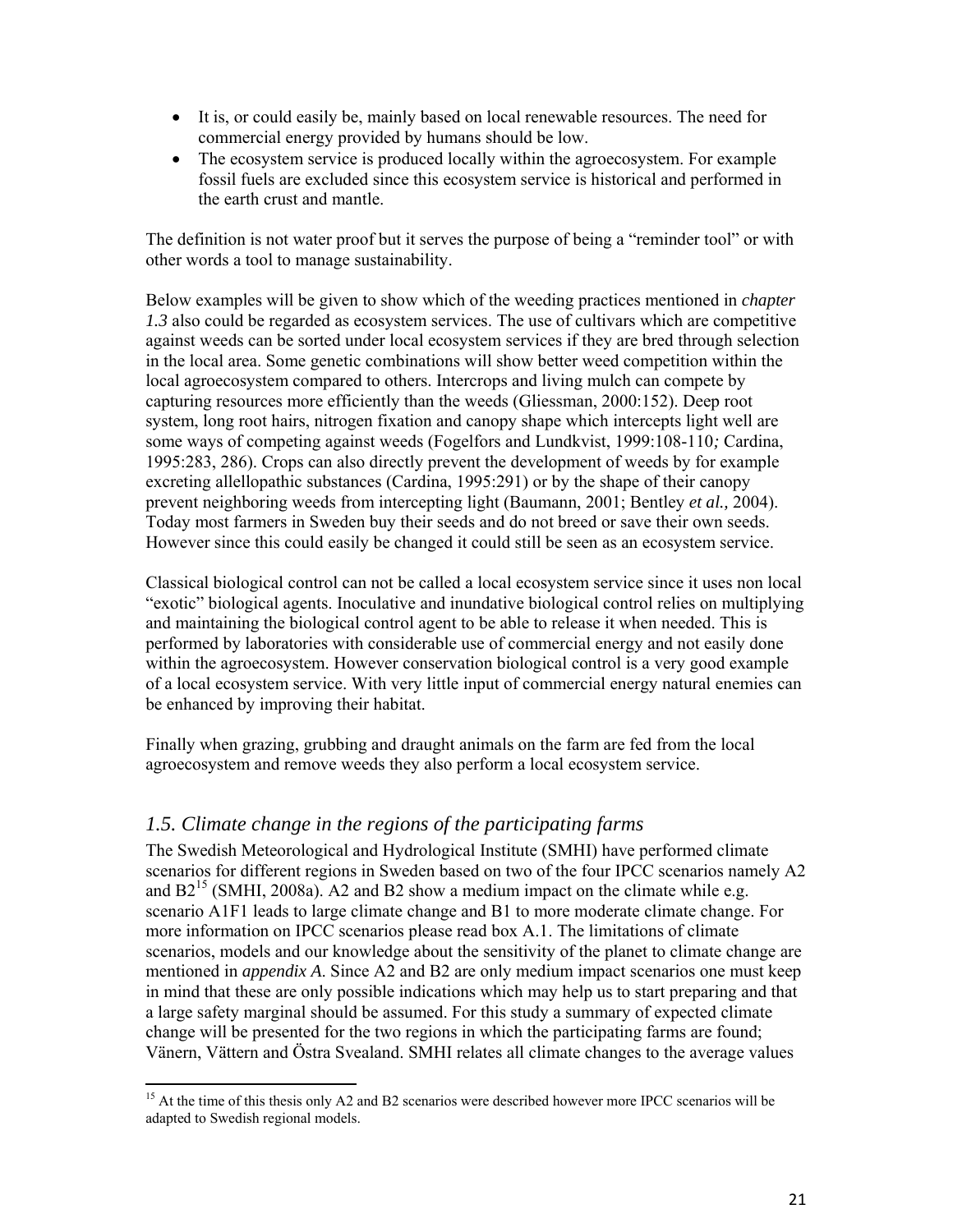of the years 1961-1990. The IPCC often use comparisons to pre-industrial times or to 1980- 1999. According to IPCC (2007b:67) the global mean temperature had increased with  $0.5^{\circ}$ C between pre-industrial times to the years 1980-1999. In Sweden which is closer to the North Pole the temperature change may have been even larger. Hence it is assumed in this thesis that *at least* 0.5°C could be added to the temperatures presented by SMHI to compare to preindustrial levels. However the data presented here will not include the additional  $0.5^{\circ}$ C. For the purpose of this study the climate scenarios between the years 2020-2030 will be presented. The reason for this is that it is easier to relate to 2030 than 2100 and all scenarios in a distant future are related to higher uncertainty. When no information on 2020-2030 is given by SMHI the closest time interval available have been used. In general it can be said that changes which are already visible in 2020-2030 will increase considerably until 2100.

#### *1.5.1. SMHI climate scenarios*

Two of the participating farms, Senneby Trädgård and Sundvik Trädgård, are localized in the climatic region Östra Svealand. Since both are proximate to the sea their weather is somewhat different from the region average. According to the farmers the largest difference is less than average rainfall. The third farm, Stora Fårvallsslätten, is located in the climatic region between the two great lakes Vänern and Vättern. All the information on climate change in these regions (SMHI region 7 and 19 resp.) has been taken from the SMHI web page (SMHI, 2008c). Table 1.1. shows a summary of how some climate parameters are expected to change during the years 2020-2030 compared to they years 1961-1990.

|                 | <b>Spring</b><br>Temp.<br>increase<br>$(^{0}C)$ | <b>Summer</b><br>Temp.<br>increase<br>$(^{0}C)$ | Autumn<br>Temp.<br>increase<br>$(^{0}C)$ | Winter<br>Temp.<br>increase<br>$(^{0}C)$ | Precipitation | Growth<br>period<br>increase | Last day<br>of spring<br>frost |
|-----------------|-------------------------------------------------|-------------------------------------------------|------------------------------------------|------------------------------------------|---------------|------------------------------|--------------------------------|
|                 | $2 - 3$                                         | $1 - 2$                                         | $1.5 - 2\frac{1}{2}$                     | $2 - 3\frac{1}{2}$                       | Great         | $\sim$ 40                    | $10-15$ days                   |
|                 |                                                 |                                                 |                                          |                                          | variation.    | days                         | earlier                        |
| Östra           |                                                 |                                                 |                                          |                                          | Increase in   |                              |                                |
| <b>Svealand</b> |                                                 |                                                 |                                          |                                          | winter, small |                              |                                |
|                 |                                                 |                                                 |                                          |                                          | decrease in   |                              |                                |
|                 |                                                 |                                                 |                                          |                                          | summer.       |                              |                                |
|                 | $2 - 3\frac{1}{2}$                              | $1\frac{1}{2} - 2$                              | $1\frac{1}{2} - 2$                       | $3 - 4$                                  | Great         | $~1$ –60                     | $10-20$ days                   |
| <b>Vänern</b>   |                                                 |                                                 |                                          |                                          | variation.    | days                         | earlier                        |
| Vättern         |                                                 |                                                 |                                          |                                          | Increase in   |                              |                                |
|                 |                                                 |                                                 |                                          |                                          | winter.       |                              |                                |

*Table 1.1. Expected climate change in the two regions by the years 2020-2030. Since there are only small differences between the A2 and B2 scenarios the range of both scenarios is summed and presented as one.* 

## *1.5.2. Climate change by the end of the century*

In both regions the largest differences in temperature will occur after 2030-2050. Most noticeably the growth period will be prolonged with about 100 days by the end of the century. The temperatures will rise with several degrees by the end of the century and mostly in winter. Precipitation will also increase during winter with up to 60% and 20-30% during spring and autumn by 2100. Summer precipitation may decrease with up to 40%. Summertime the days with small amounts of precipitation will increase while days with larger amounts of precipitation will decrease. The periods of very hot temperature will be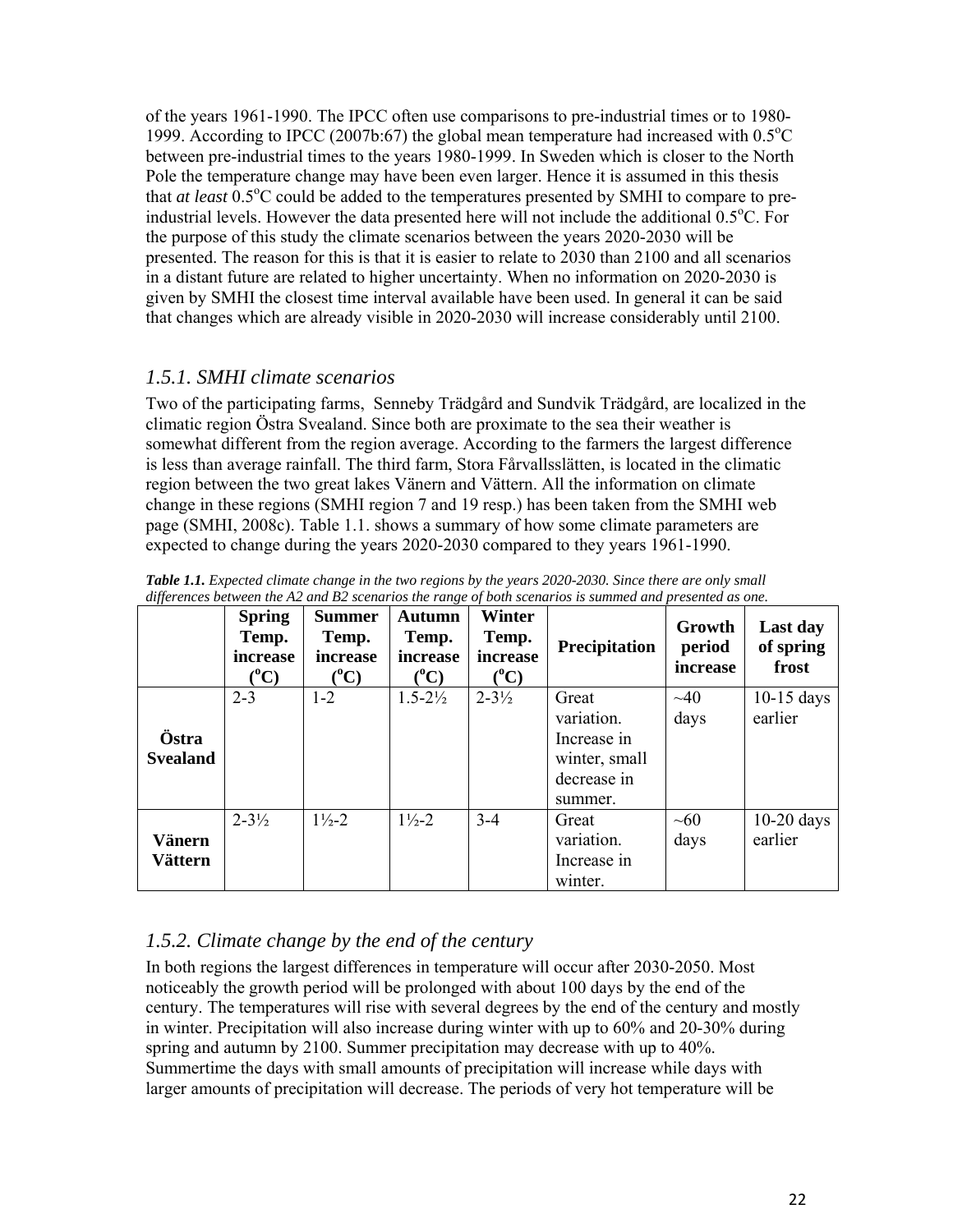prolonged with a few days. At the end of the century the amount of days below  $0^{\circ}$ C will decrease from 50% to about 15%.

## *1.5.3. Implications for vegetable production*

Summarizing the main implications of climate change on vegetable production in 2020-2030 will probably be (SOU, 2007:60);

- Earlier sowing and planting date since the last frost day will come earlier each year.
- Increased fertilization and weeding need due to longer growing season.
- Cultivation of new crops due to longer growing season.
- Lower yields due to drought or increased needs for irrigation (and then possibly higher yields) since temperature will increase during summer and spring while precipitation stays the same or decreases at least during summer. At temperature over  $30^{\circ}$ C many plants increase their respiration (CO<sub>2</sub>) which could actually lower the biomass production.
- Increase problems with weeds (see box 1.1.), pest and diseases.

In the already drought prone areas of Senneby Trädgård and Sundvik Trädgård this may cause difficulties especially for crops which normally are not irrigated as cereals and leys. Stora Fårvallsslätten is located in a less drought exposed area. Still, summer droughts and autumn rains are already causing problems according to the farmers. In vegetable production summer drought could create a benefit against weeds if drip irrigation for the crops would be used. This way the crop is irrigated while the weeds are not. Drip irrigation is labor intensive but may become necessary where water is scarce.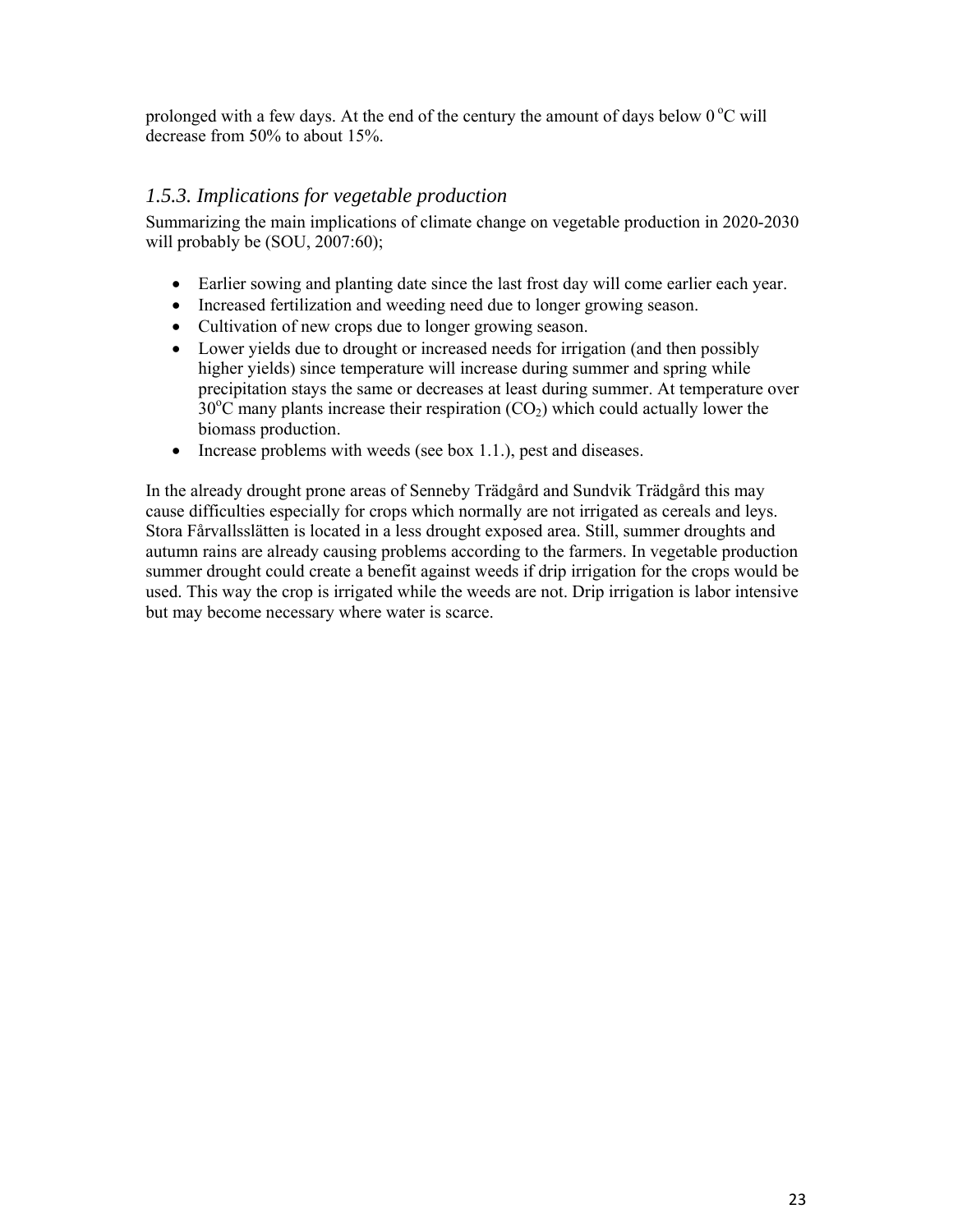#### **Box 1.1. Weed Development due to Climate Change**

When climate changes it has an impact on the weed flora (SOU, 2007:187-188). The fastest way of introducing new weed species is by human transportation. The new weed must adapt not only to temperature, precipitation and length of growth season but also to the prevailing photoperiod and crop rotation and management (SOU, 2007:187-188). The Swedish Climate and Vulnerability Investigation (SOU, 2007:186-193) assessed the potential weed development due to climate change. It was concluded that;

- Increased  $CO<sub>2</sub>$  concentration in the atmosphere would favor C3 plants over C4 since the C4 plants are less dependent on the  $CO<sub>2</sub>$  concentration in the atmosphere. However C4 plants grow more efficiently in dry and warm climate due to a mechanism of  $CO<sub>2</sub>$ accumulation which allows them to decrease stomata opening and thereby transpiration. Hence weeds of limited importance today as: cockspur (*Echinochloa crus-galli*) and common amaranth (*Amaranthus retroflexus*) may increase. Possibly their short daylength requirement will impede spreading to northern parts of Sweden.
- Increased temperatures especially winter time will allow the over wintering of weed species as green nightshade (*Solanum physalifolum* Rusby) and black grass (*Alopecururs myosuroides*) further north in Sweden.
- Increased growth season and higher temperatures may allow for new noxious weed species as littleseed canarygrass (*Phalaris minor*) to fulfill their life cycle and hence spread in the Swedish agricultural fields.
- Longer growth season and higher temperatures will favor the cultivation of late maturing species as maize and soya beans as well as late maturing weeds. The wide row spacing of maize and soya beans favors weeds with normally low competitive ability as; cockspur and common amaranth.
- Drier springs will disfavor spring cereals and oilseed plants leading to a higher amount of autumn sown crops. This will favor winter annual weeds as black grass and barren brome (*Bromus sterilis*).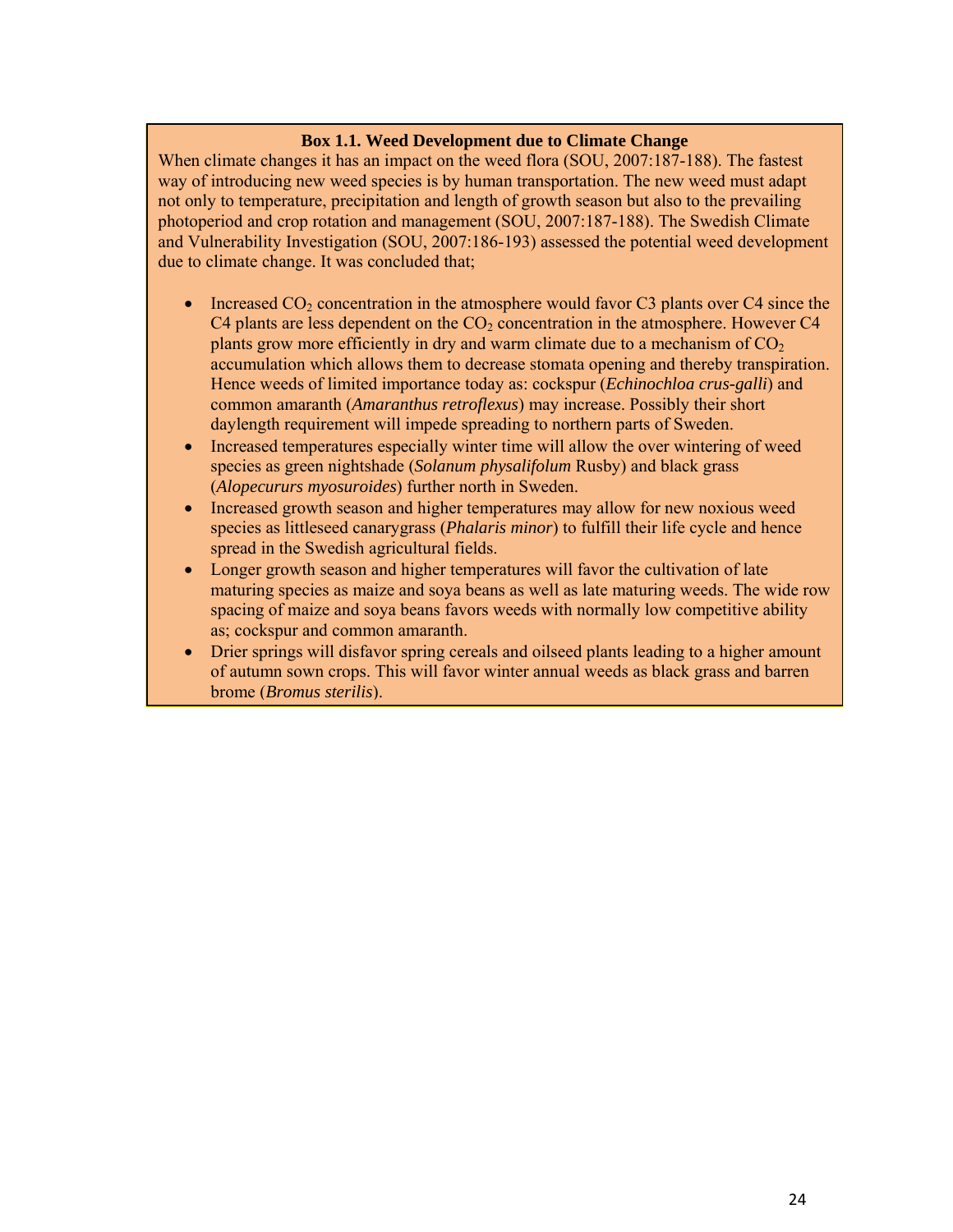# *2. Material, Methods and Research Process Used*

## *2.1. Participatory Research and Systemic Approach*

Here the participatory research (PR) and systemic approach of the study will be explained and the reasons for choosing this approach will be given. The study was performed in cooperation with a participatory research group called 'Climate Smart Agriculture – Sustainable Solutions for the Future'<sup>16</sup>. More information about the group and the participatory process and methods used is presented in *chapter 2.2. The Research Process.*

When a farmer decides to adopt an agricultural practice or not she/he not only considers the biophysical properties of the farm but also socioeconomic, cultural and political characteristics of the household (Reijntjes, 1992:26-27). To make sure that the developed weed management strategies within this study would be implemented by farmers and sustainable they needed to be both viable and desirable from the growers' perspectives (McAllister, 1999:3-4). To achieve this, a methodology was needed which went beyond the investigation of the technical and biological aspects directly associated with the specific weed problem (Chekland and Poulter, 2006:3). Hence a systemic approach was used meaning that both the biophysical and social settings of the farms were investigated and described when deciding which weed management strategies to develop (Chekland and Poulter, 2006:4). To include this knowledge the participation of the farmers was necessary. Therefore a participatory methodology was chosen (McAllister, 1999:3-4).

The objective of the study was also to empower all participants by learning how to develop new weed management practices with less negative impact on climate change. Participatory methodology is suitable also for this purpose (McAllister, 1999:3-4). The joint learning was achieved by including both farmers and author in defining the current weed management situation, the weed management situation when it is improved and how to reach the improved situation. A close interaction between the participants allowed for a sharing of knowledge and joint development of improved weed management strategies.

Social and natural environments are constantly evolving. Therefore the sustainability of a weed management strategy will also change. To manage sustainability in changing environment stakeholders should be encouraged to identify indicators of change and sustainability which can be easily measured and which have a sufficient degree of accuracy (McAllister, 1999:11). Efforts were made within this study to develop a sustainability evaluation tool which could be easily used to evaluate the developed weed management strategies but also other future management choices.

When using quantitative data one tries to reduce the uncontrollable variables (Holliday, 2002:30). Since the aim of this study is rather to discover which the variables are and include them when developing new weed management strategies quantitative social methods were not found suitable for the purpose. Instead qualitative methods were chosen for the study since qualitative research investigates social variables directly rather than tries to, eliminate them (Holliday, 2002:30). According to Holliday (2002:8, table 1.2) validity in qualitative research is achieved by explaining to the reader the appropriateness of the choice of social setting, choice of research activities and the choice of themes and focuses (presented in *chapter 2.2. Research Process* as well as *chapters 3.3.-3.6.*). Kvale (1996:59 *ff*) explains that within the positivistic, quantitative tradition, this way of validitizing is often difficult to understand since validity, according to a

<sup>&</sup>lt;sup>16</sup> See www.scwartzstiftelse.se in swedish.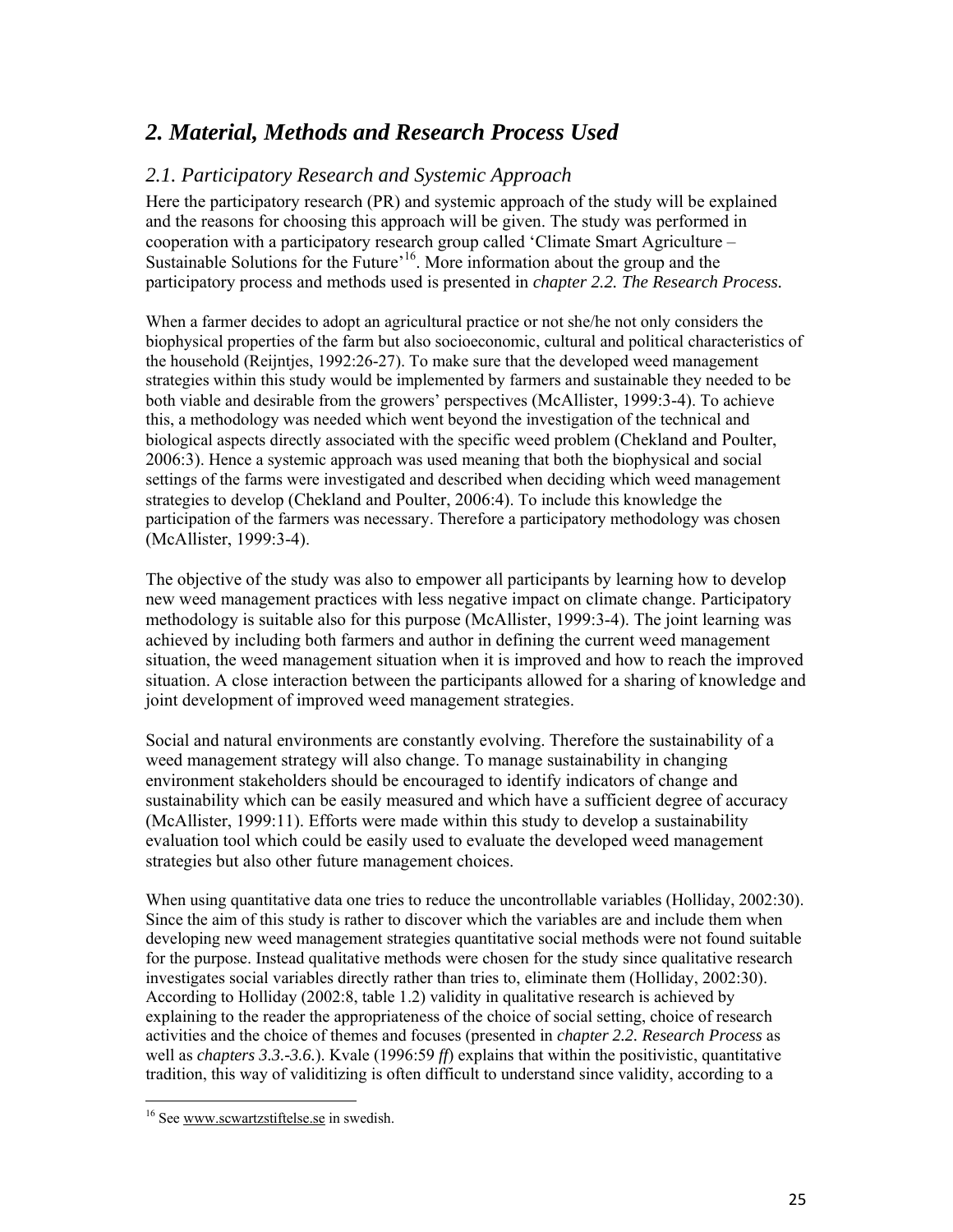positivist, is obtained if the findings can be generalizable. Kvale (1996:60) means that the positivist tradition is still so dominant in our western society that many people define science as generalizable knowledge, however, a different and broader definition of science exist: "the methodological production of new, systematic knowledge." It is important to remember that even a positivistic hypothesis is based on the researcher's preconceptions (Thurén, 1991). One of the aims of this study was to use participatory methodology in order to increase the extent to which the developed weed management practices would be adopted by the farmers. Hence the extent to which the farmers believe they will experiment with the practices was presented

## *2.2. Research Process*

The research process will be presented according to Hollidays (2002:8, table 1.2) method of validitizing qualitative research (see the *chapter 2.1.* above).

## *2.2.1. Choice of social setting*

The cooperation with the participatory research group Climate Smart Agriculture was initiated by the author. The idea was for the author and group to choose a study subject for a master thesis within horticultural sciences which would be of relevance to the work of the group. The group is composed of eight farm households, a researcher from the Center for Sustainable Agriculture at the Swedish University of Agricultural Sciences (SLU) and a facilitator in sustainable development issues. The aim of the group is to contribute to the development of farming practices with low resource use and environmental impact while maintaining high food and energy production. Their work is based upon the use of local ecosystem services on the farms and on spreading the knowledge about this issue by communicating with policy makers and the general public. The group communicates through amongst other things farm visits, contact with consumers, books, their homepage, participation in other forums, articles, news reports and conferences. Cooperation with the group was found interesting since it actively works with many of the global challenges society is facing. Three vegetable producing farms within the group chose to participate in the study.

## *2.2.2. Choice of themes and focuses*

When the initiative of the study came up the group was recently formed. It was difficult for the group to suggest a common proposal for the subject of the study. Instead the author was presented with the aims and interests of the group and asked to suggest a subject. Since the group focused on mitigation of climate change and the use of ecosystem services these were the basic criteria. Vegetable production was chosen to correspond to the interest and education of the author. Weed management was chosen since an important part of the total commercial energy used in organic production is consumed during weed control practices and especially soil tillage operations.

## *2.2.3. Research activities.*

Participatory tools and methods were used to share knowledge amongst participants and to increase the influence of the participating farmers on content, work process and evaluation. Surveys, meetings and farm visits were used to include farmers in defining the current weed management situation and in developing measures to improve it. This was complemented by literature studies and interviews performed by the author. Time constraint was the greatest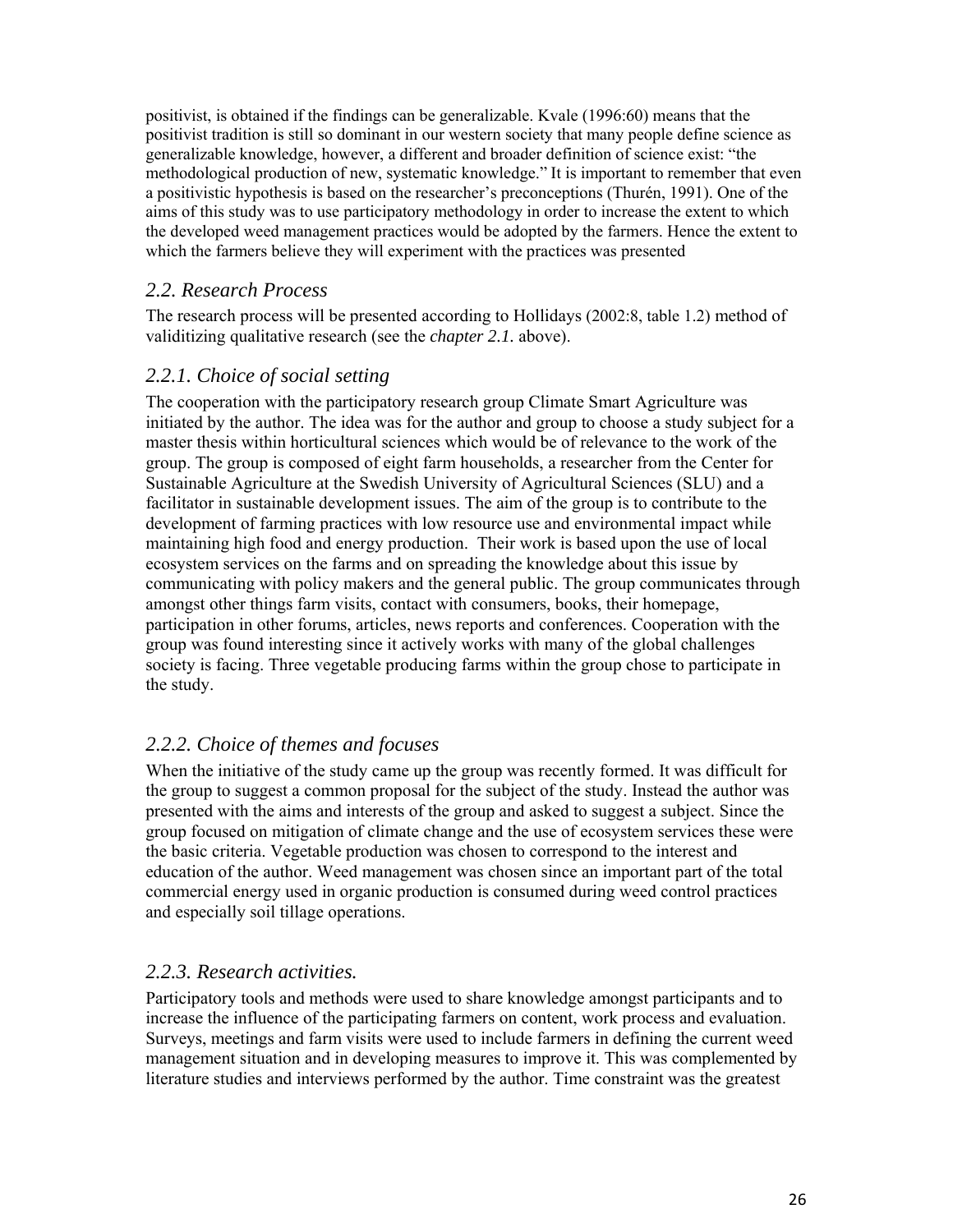limitation and decisive for which methods were chosen and to the level of influence of the farmers. The steps and methods of the process are described below.

## **2.2.3.1. Survey**

As a first activity a survey was prepared and sent to 70 farmers. One aim was to find inspiration to possible weed management strategies based on ecosystem services. The second aim was to find contacts for interviews and possibly field visits.

## **2.2.3.2. First meeting**

During the first meeting with the group the subject was presented and discussed. Three farms chose to participate. Together the work process was discussed. Due to time constraint there was more influence from the author than from the farmers. However all issues were discussed and agreed upon. The following contents and activities were decided:

- A description of the situation today and future expectations including: 1) the situation of the present farms, 2) climate change scenarios, 3) the use of oil, the oil peak and possible oil alternatives.
- Choice of focus and criteria. The following suggestions were made; 1) reducing fossil fuel consumption, 2) time efficiency, 3) cost, 4) solutions for today and for the future, 5) overall sustainability.
- A time schedule of the process was prepared in the form of a timeline.
- The following suggestions for finding inspiration to possible weed management strategies were suggested; 1) field visits, 2) discussing each others farms, 3) literature, 4) survey to farmers asking if they use any weed management methods which are based on ecosystem services.
- Development of suggestions for weed management strategies was to be made through a discussion between farmers and author.
- Implementation. It was estimated that there may be too little time to reach the stage of implementation. However if possible it would be encouraged.
- Evaluation. A participatory evaluation prepared by the author.

## **2.2.3.3. Preparation for farm visits.**

Each farm household was handed a questionnaire about their farms and weed situations which was to be sent back to the author.

Before the visit to the participating farms the author prepared a summary of the expected climate scenarios of the regions were the farms were located to be used when deciding on future weed management strategies.

## **2.2.3.4. Farm visit**

During the farm visits a farm walk was made for the author to get to know the farm and for issues related to the weed situation to emerge. The climate scenarios of the region were presented and shortly discussed in relation to future weed management. A timeline was made for the production season where the activities related to each crop were noted. The crop rotation, weed situation, previous weed management strategies and future possible strategies were discussed. Already here some basic ideas of which strategies to focus on were decided. At Senneby Trädgård it was decided to perform a field experiment with green mulching since the farmers had decided to try a method of spreading green mulch by tractor. At Sundvik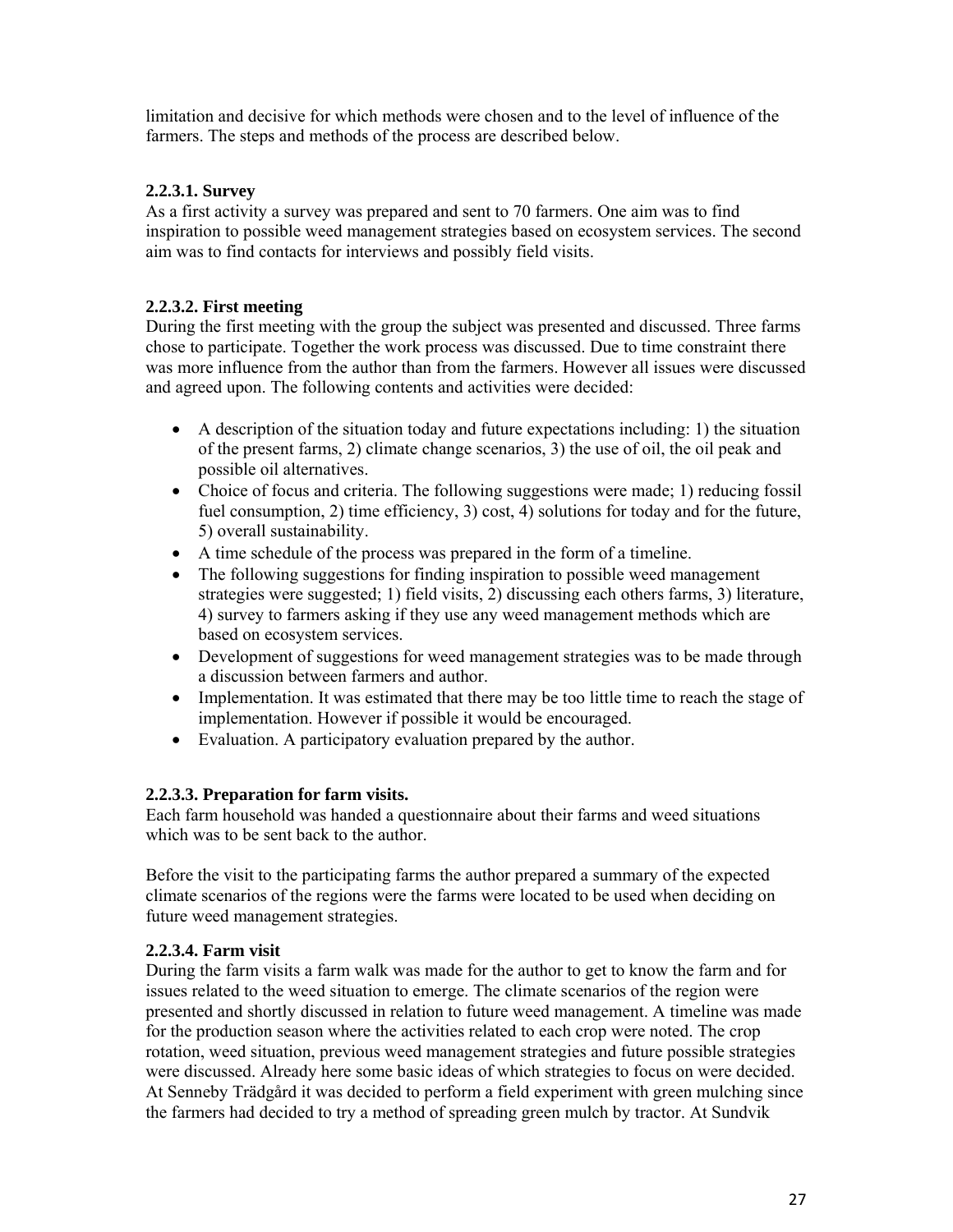Trädgård it was decided only to discuss possible weed management strategies against summer annual weeds but not to make experiments due to the high workload of the farmer. At Stora Fårvallsslätten it was decided to find strategies against the perennial weeds.

#### **2.2.3.5. Survey, literature study and field experiment.**

The answers from the survey to farmers (other than the ones participating in the study) were processed and interviews were made with two of the farms. A literature study about the proposed strategies was performed. The strategies were discussed at several occasions with the farmers and new ideas emerged. A statistically designed field experiment was prepared together with the farmers. Both author and farmers decided how to set up the experiment and what to measure.

#### **2.2.3.6. Symposium.**

The field experiment was presented as a poster during the IV international symposium on ecologically sound fertilization strategies for field vegetable production organized by the International Society for Horticultural Science (ISHS).

#### **2.2.3.7. Sustainability evaluation tool.**

During a meeting it was discussed how the future weed management strategies could be evaluated from a wide sustainability perspective. The author prepared a suggestion of which sustainability criteria to use based on The Natural Step system conditions (see *chapter 2.6.1. The Natural Step Framework (TNS)*). Again due to time constraints most of the preparations were done by the author. Also a form of visualizing the sustainability evaluation in a spider diagram (see *chapter 2.6.2. Spider diagrams*) was suggested. The criteria and diagram were discussed and altered according to the comments from the farmers. Unfortunately there was very little time for this activity.

#### **2.2.3.8. Field experiment and weed management strategies**

During the production season most of the work was directed to the field experiment. Both quantitative and qualitative evaluations were performed by both farmers and author. Also weed management strategies were continuously discussed with the farmers based on literature, interviews with experts and the farmers experience and social situation.

#### **2.2.3.9. Evaluation**

A second farm visit was made by the author. The farmers were given the opportunity to read and comment the text about their farms and the weed management strategies which are a part of this thesis. The weed management strategies were evaluated from a sustainability perspective. The work process was evaluated and each participant reflected over what they had learnt during the study. Unfortunately there was only time to make the whole sustainability evaluation at Senneby Trädgård. With the other farms there was only time to discuss their impression of the sustainability tool.

#### **2.2.3.10. Presentation**

The thesis will be presented at the university and to the farmers. Also a popular version of the findings will be written within the project Climate Smart Agriculture.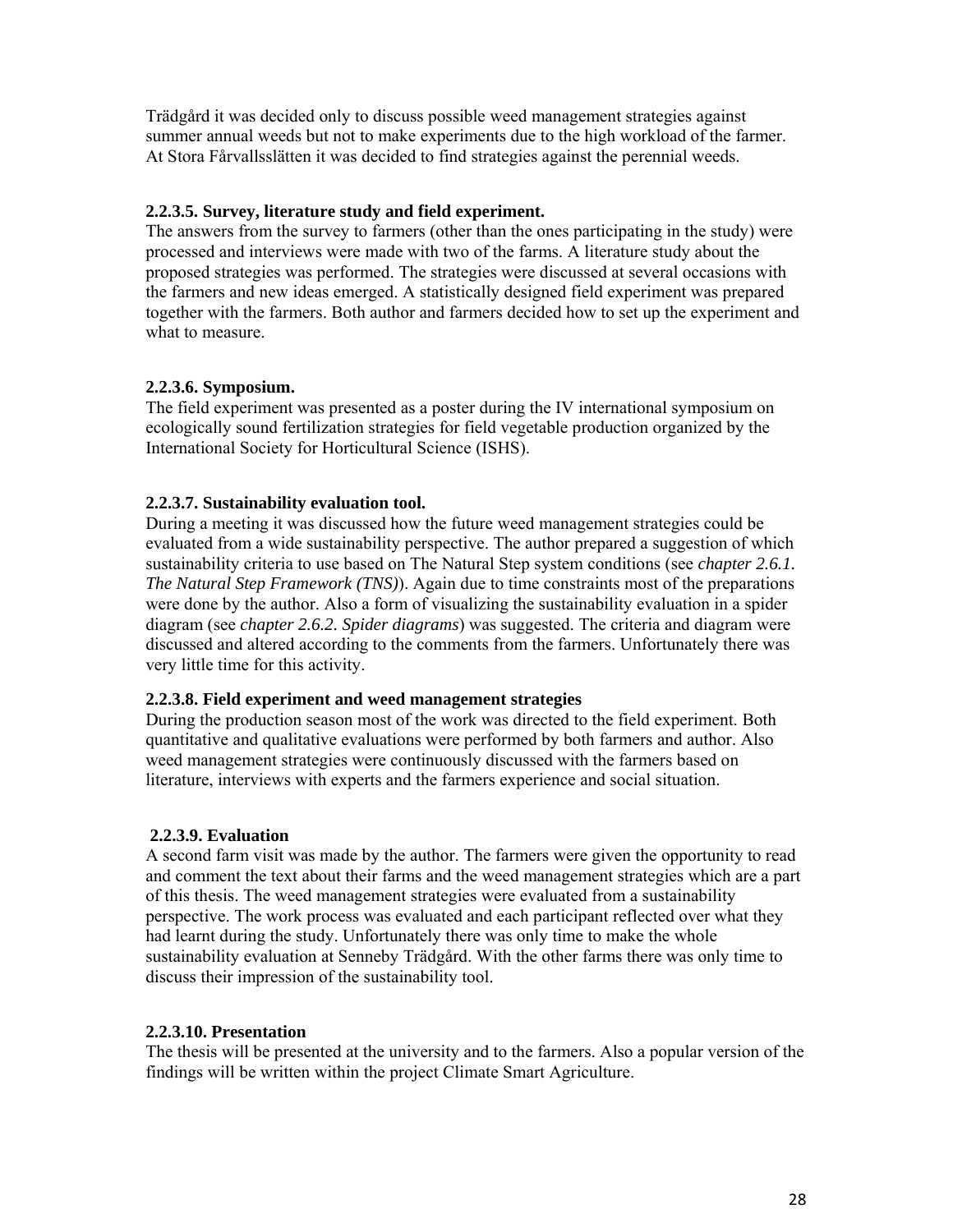## *2.3. Participating Farms*

The farms are described from both a social and biogeophysical perspective including today's management. This information has been used in order to find improvement to the weed management which are found both desirable and viable by the farmers and will achieve a lower impact on climate change.

#### *2.3.1. Sundvik Trädgård*

The farm Sundvik Trädgård is located at the island Ljusterö east of Stockholm, Sweden and run by mainly Hillevi Rundström with some help from her husband Kalle Helmersson. During the growth season one person is employed to help out on the farm. Up until 1969 Hillevis parents had dairy cows on the farm and between 1969 and 1980 the fields were leased for cereal production. In 1980 Hillevi started producing potatoes (*Solanum tuberosum*) and vegetables. On the farm there is; a 1 ha vegetable field including an annual green manure ley of 0.3-0.4ha, 2 greenhouses  $160 \text{ m}^2$  and  $240 \text{ m}^2$ , 9 ha field crops, 3 ha leased arable land, 3ha semi-natural pasture, 11 ha old pasture, 13 sheep, 70 hens and 3 Icelandic horses. Horses and sheep are a good combination to keep the parasites down and to achieve an even grazing. The products are sold in the farm store and a few weeks of the year on the farmers market. The main diseases and pests are leaf sucker (*Trioza apicalis*) and carrot fly (*Psila rosae*) on carrot and several cabbage insects. The soils are sandy where vegetables are grown and richer in clay and stones were permanent grazing, cereals and ley is grown. There is sufficient water for irrigation.

Crop rotation: About 1/3 of the vegetable field is dedicated to green manure every year. For the rest of the vegetables there is no strict crop rotation. Last years success with weed control, this years precipitation and temperature and logistics are some factors deciding what to sow/plant on what field. However there is at least 4 years between carrots (*Daucus carrota*) and between cabbage (*Brassica oleracea*). The vegetable crop rotation is separate from the remaining crops and ley since not all soils are suitable for vegetable growing (stones, heavier clay, no irrigation) and since some of them are further away from the house.

Weed management: According to Rundström there were more problems with perennial weeds as Quackgrass (*Elymus repens*) and different Thistles (*Circium* sp.) at the start of the vegetable production. Today the most common field weeds are annual spring germinating weeds as: Fat-hen (*Chenopodium album*)*,* Pale Persicaria (*Persicaria lapathifolia*), Black Nightshade (*Solanum nigrum*) and Pineapple Weed (*Matricaria matricarioides*). The last two weeds being the most troublesome.

Vegetables are sown/planted in beds of three rows with 30 cm distance. Between the beds alleys of 1 m are created. The weeds are controlled by crop rotation and by plowing, harrowing and bed-making at spring. After sowing and planting flame weeding and hand hoeing together with hand pulling when needed. During weeding and harvesting only the alleys and not the beds are used for walking. Sometimes green manure with for example Persian clover and annual ryegrass is sown in the alleys with 15 cm distance to the crops. The green manure is sown to increase soil fertility and to control weeds. Rundström has not experienced any competition between green manure and crop probably since the vegetables are planted out into the field at the same time when the green manures is sown and are therefore at advantage. The green manure is cut to keep it low. Where weeds have not been controlled in time it is sometimes necessary to use a mower. Crop rotation is used in the sense that if weeds had time to set seed one year then the next year a bare soil fallow is performed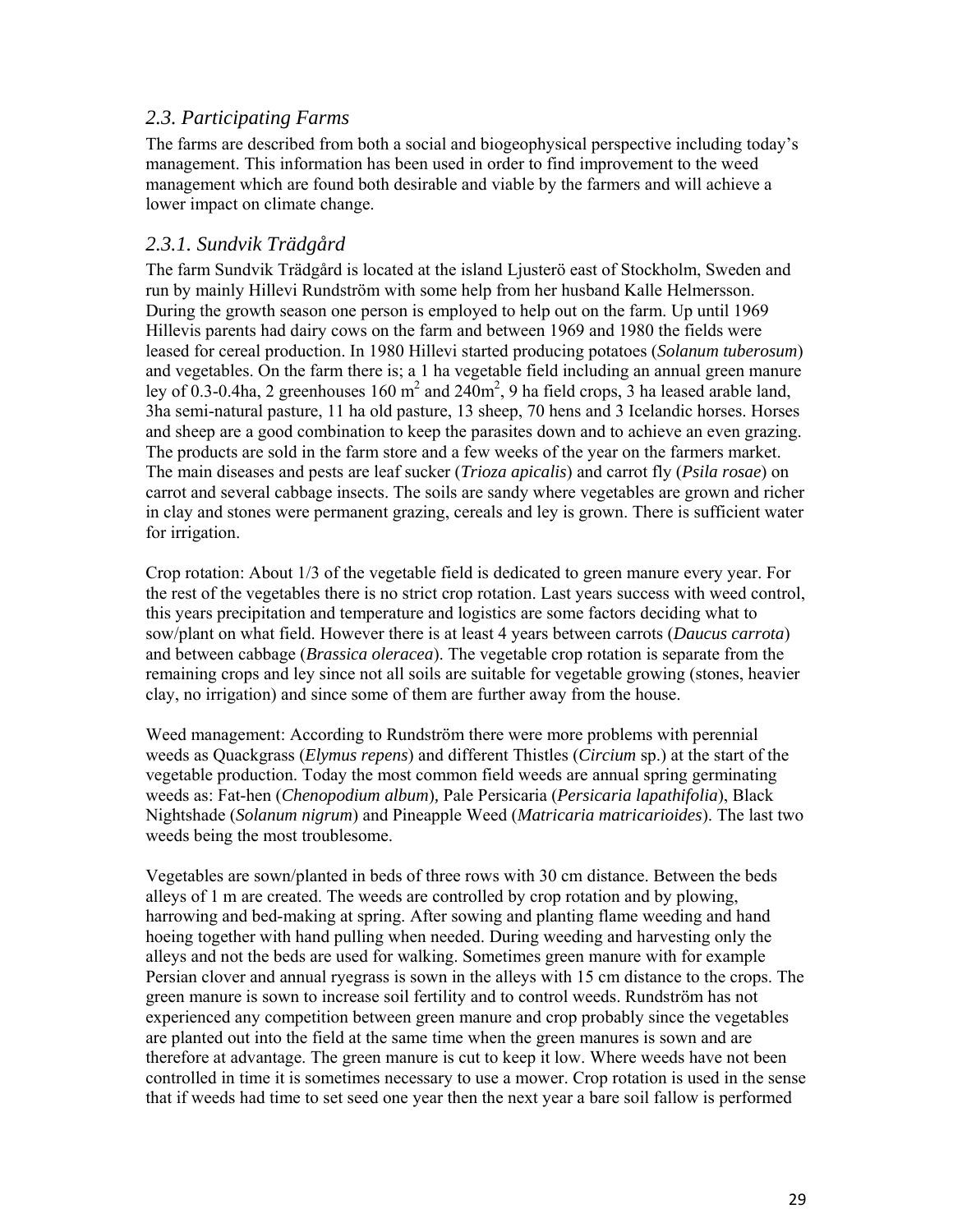to give time for harrowing. The fallow is followed by a green manure sown in early August or a short season crop as lettuce. Frequent harrowing is performed before sowing green manure. Covering the vegetable rows with mulch has been tried but abandoned since it was too time consuming to do it by hand and there was no adequate machinery on the farm. Normally there are no problems in controlling the weeds up until the end of June. July is the main harvesting month requiring one fulltime harvest worker and one fulltime at the farm store. At that time it is difficult to keep up with the weeding which causes some weeds to seed and increase the seed bank in the soil.

#### *2.3.2. Stora Fårvallsslätten*

The farm is situated close to the town Skara not far from the large lake Vänern, Sweden. It was bought by Svante Lindvist 25 years ago and is today run by him and Béatrice Falsen. The main commercial crops are vegetables which are conserved by lactic acid fermentation. The family wants to take a brake from the intensive vegetable production at least for a while. They have already decreased the vegetable area considerably. They only produce cereals for their own consumption since it is difficult to compete with highly mechanized farms when it comes to cereals. The farm includes 7 ha crop fields, 6 ha pasture and 3 ha forest, 2 working horses a cow providing milk and meat, sheep for milk and wool and hens for eggs. Since the farm is horse powered and the horse tools are small and simple very little fossil fuels are used. Due to the horses there is a lot of ley in the crop rotation. A lot of ley also means less labor compared to more intensively managed crops. The ley is normally left for 4-5 years and contains much Lucerne (*Medicago sativa*), cock's-foot (*Dactylis glomerata*), common bird´sfoot-trefoil (*Lotus corniculatus*) and some white clover (*Trifolium repens*) since it is more resistant over the years compared to red clover. This production system with extensively managed leys, cereals and relatively small area of vegetables gives them more problems with perennial weeds as quackgrass (*Elymus repens*). If the weed situation is good after the ley vegetables are planted, if not, a short summer fallow follows where the soil is mechanically worked to control the quackgrass*,* docks (*Rumex longifolius, Rumex crispus*) and other perennial weeds. After the fallow either peas and oats (*Avena sativa*) or common vetch (*Vicia sativa*) and oats are sown as green manure. Vegetables are planted 1-2 years later and followed by cereals with legume ground cover. Sometimes a whole year fallow is necessary to control perennial weeds. All vegetables except for cabbage are grown in a crop rotation on 2.5 ha sandy soil with access to an irrigation pond. Cabbage is part of a different crop rotation on 1.4 ha clay soil which is too heavy for the other vegetables

Annual weeds are efficiently controlled by the mixed crop rotation and long leys. Frequent weeding once every week or every second week control the remaining weeds and increase mineralization of the nutrients. The major problem is quackgrass which they have struggled with for many years. Horses graze the ley which will be terminated the following spring. They do a good job destroying and eating the quackgrass. The combination of horses with sheep is good since they graze in different ways. More cows would be even better but there is not land enough to support more cows. However horses grazing on old leys give problems with docks and quackgrass. Horses graze very close to the ground and create patches with bare soil where these weeds thrive. They do not graze where they have left their dropping giving spot wise problems with the same weeds. Lindqvist has noted that the weed problems increase when the horses are left grazing for a longer time. Pigs are known to efficiently eat quackgrass however there is only one pig on the farm and no plans of buying more.

If there is time the fields are sometimes harrowed with a disc harrow or cultivator after the vegetable harvest. The soil is plowed and harrowed in spring. Other weed management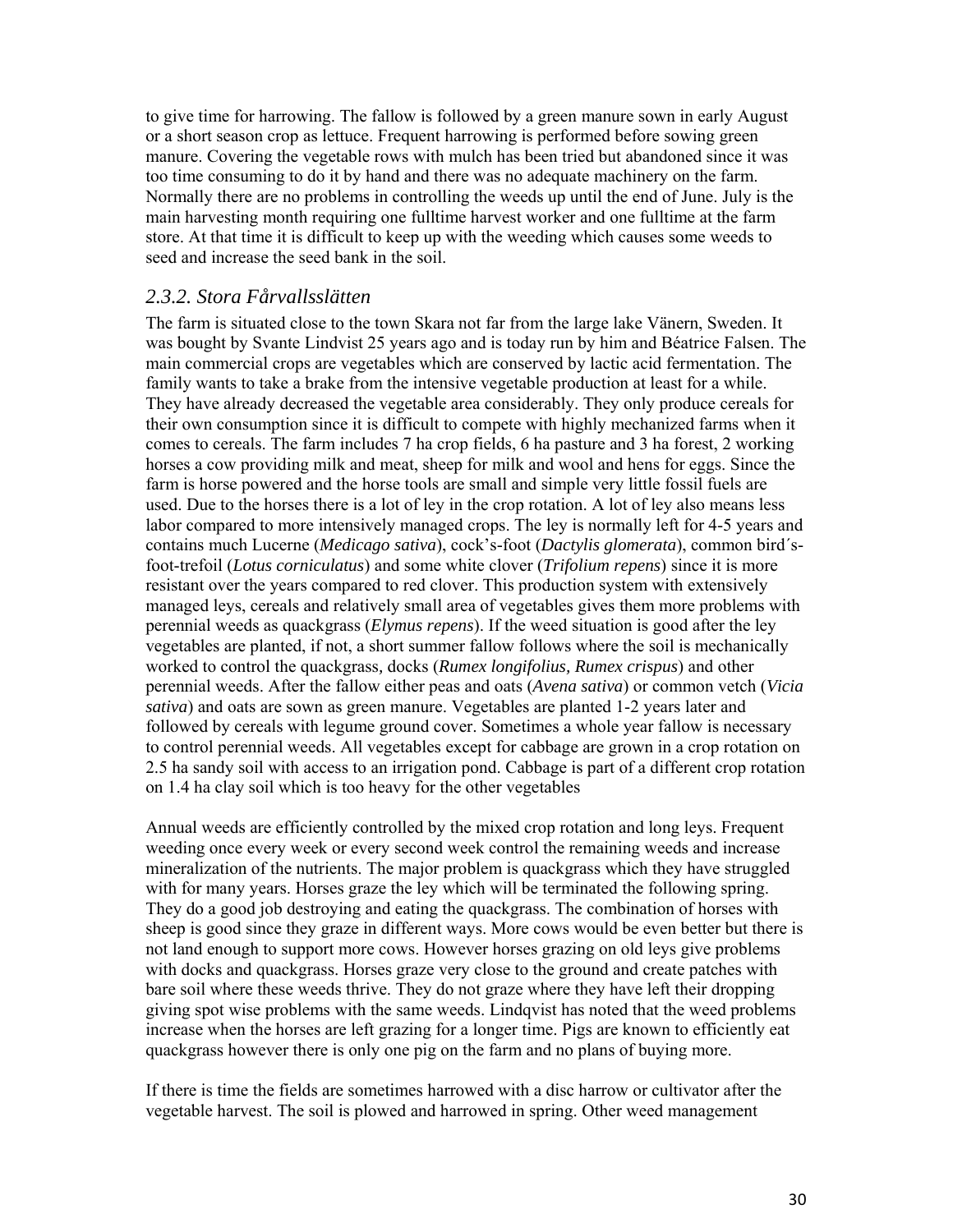strategies are delayed sowing and flaming, inter-row cultivation and hand weeding. The cabbage is planted with equally large distance within and between rows to allow horse powered mechanical weeding in both directions. During periods with more vegetables and less ley in the crop rotation there have been fewer problems with perennial weeds. This has however increased labor requirement and given problems with the nutrient balance on the farms.

Green manure and ley species are chosen to suit as fodder for sheep, horses and cow, to tolerate grazing, to be productive in long term leys, to be drought tolerant and to compete well against weeds. Species' that need frequent cuttings are unsuitable since there is no time to cut more than 1-2 times. The ley must dry in the field before it is transported to the hay loft. It is important to have time to cut as much as possible before the rain comes. There are only fuel powered schredders for horses. They use a mower which is less efficient for weed management since the ley must be higher at cutting and the cuts are longer than when using a schredder. The animals also do not manage to graze the whole area fast enough. In the farmers experience lucerne makes a good ground cover against weeds but is sensitive to grazing and too much gives problems with drying the hay with barn hay drier. Cock's-foot grows fast in spring and competes well against quackgrass but senesces very fast and is not so popular amongst the animals. Timothy (*Phleum pretense*) has been tried but has a scarce coverage and is hence an unsuitable weed competitor.

The most important pest and diseases are late blight (*Phytophtora infestans*) on potatoes and larvae and snails on cabbage.

## *2.3.3. Senneby Trädgård*

Senneby Trädgård is located at Väddö north of Norrtälje, Sweden. The owners are Dan Johansson and Britt-Inger Nilsson. During the growing season trainees and school youth help out on the farm. Together they add up to two fulltime workers. The farm was taken over by the present owners in 1981 and it is today a diversified farm with 0,5 ha strawberry production, 2-3 ha of vegetables rotated with about 10 ha of the total 20 ha ley, 2 greenhouses mainly for tomato (*Lycopersicon esculentum*), cucumber (*Cucumis sativus*) and paprika (*Capsicum annum*), 10 ha cereals, 60 ha forest and 3 ha pasture. There are also about 40-50 sheep and 9-10 geese. The products are sold at the supermarket, local market and farm store as well as through pre-ordered boxes directly to consumers. There are many different soil types on the farm from loamy sand to soils with somewhat higher clay content. The largest problems with pest and diseases are; deer, larvae in cabbage and late blight in potato. The crop rotation is diverse due to the large amount of different crops grown on the farm. Johansson feels they should have more ley included in the vegetable rotation and will rent more land for that purpose. Today the vegetables are not rotated on all fields since some fields are inappropriate for vegetable production and more suitable from ley and cereal production.

The most common weeds are summer annuals and weeds that spread with the animal compost as fat-hen (*Chenopodium album*) and corn spurrey (*Spergula arvensis*). The owners have not noticed any shift in weed flora over time. The weeds are managed by soil tillage using; cultivator (sometimes a plow), harrowing and inter-row cultivator. Flaming and mulching is also used. A special weed management strategy of the farm is to use the 9-10 geese in the strawberry plantation. The geese seem to like the weeds but not the strawberry shoots. Unfortunately they are not fond of the scentless mayweed (*Tripleurospermum perforatum*). Silage and fresh ley cutting green mulch are used in the greenhouse and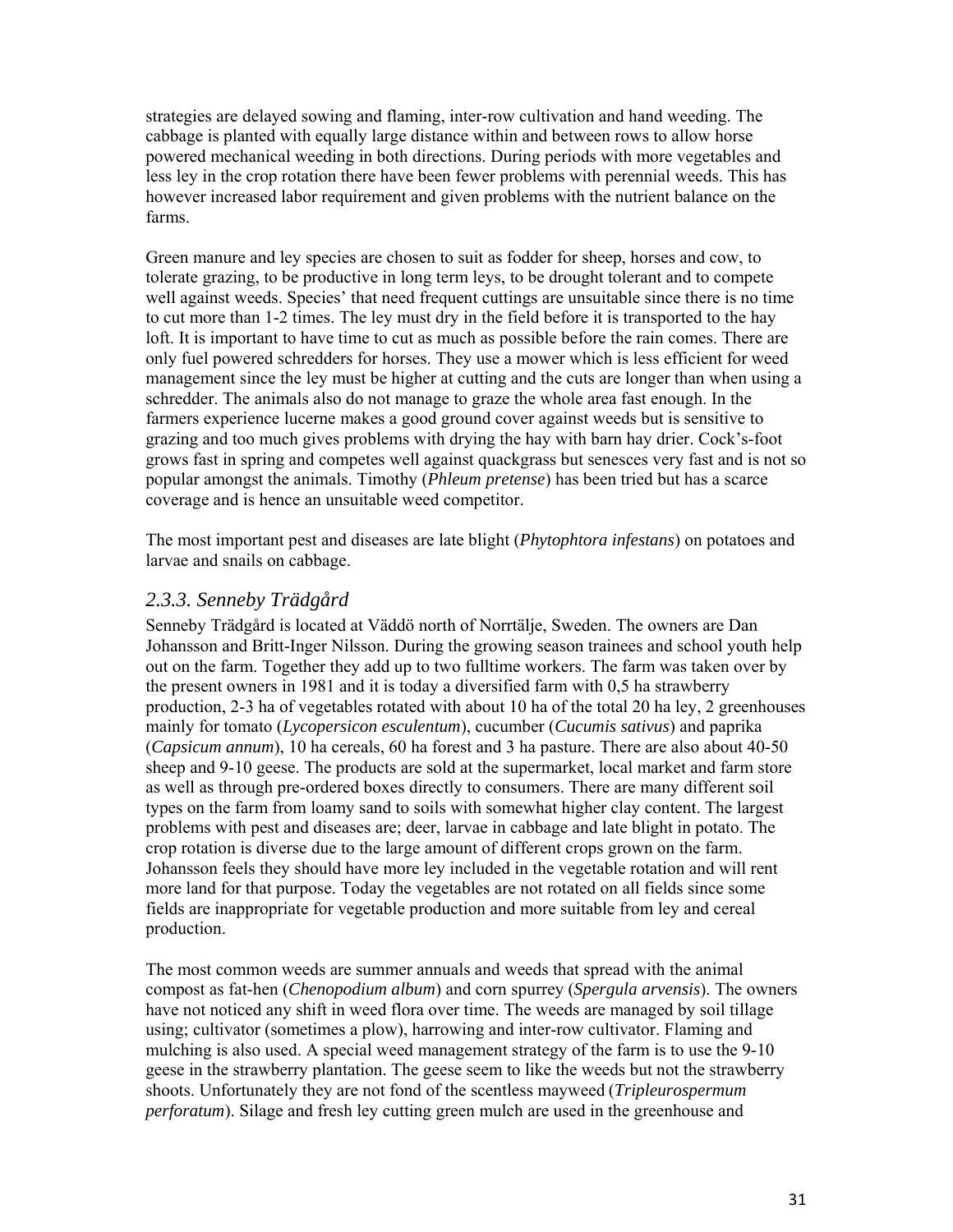sometimes on small areas of cabbage. The green mulch is used to suppress weeds, maintain humidity and to fertilize.

## *2.4. Field experiment*

At Senneby Trädgård the owners were interested in a more large scale application of green manure from fresh ley cuttings. They were planning to rebuild a manure spreader to mechanize the spreading of green manure in field vegetables. It was decided that a field experiment with green mulch in onion would be included in the study and performed at Senneby Trädgård. A completely randomized block design with two treatments (mulch and bare soil) and six replications was used. Onion weight, mineral and total nitrogen, diesel consumption and labor requirement was measured. The experiment had a participatory approach were the farmers were included in the design of the experiment and the evaluation of several qualitative aspects. For a full description of the experiment please read the separate paper in *appendix D*.

## *2.5. Survey*

A survey (*appendix E*) was sent out to about 50 farmers asking for their experience using weeding methods which decreased the dependency on fossil fuels and took advantage of ecosystem services. Farms were chosen from a list of *Kärngårdar<sup>17</sup>* or through recommendation from extensionists and researchers. Twelve farms answered the survey.

The aim of the survey was to be a source of inspiration when the measures in this study were formulated. In two cases the methods used by the farmers were directly interesting for the measures on the farms and was therefore followed up by telephone interviews. The interviewees were Paul Teepen at Solbacka Gård about the method of growing vegetables between permanent strips of clover and Margareta Magnusson about green mulching.

Whenever the answers from the survey were used in the study were presented as personal communication stating the farmers' name. A complete list of farms answering the survey is presented in *appendix F*.

## *2.6. Sustainability Synthesis*

When designing an improvement to a specific production problem it is important to evaluate the range of different options from a wider sustainability perspective where environmental, social and economic factors are included. Economic factors are often included however environmental and especially social issues are often omitted. The focus of this thesis will therefore be on the two latter factors. One of the objectives of this study was to find a simple tool which could facilitate this synthesis when the overall sustainability analysis is not the main objective but complementary information. Today there are various methods or tools for evaluating sustainability. Some are; Ecological Footprint (Holmberg *et al.,* 1999), Life Cycle Assessment (Baumann and Tillman 2004), MESMIS (Pino) and The Natural Step, TNS (e.g. Azar *et al.,* 1996; Robért *et al.,* 2002) and Emergy analysis (Odum, 1996). The main objectives of the evaluation in this study were 1) to guarantee that a more complete picture of sustainability criteria were used when measures are chosen in practice and 2) to identify gaps of information. Hence a fast and simple tool was needed. Also, the tool needed to be able to combine qualitative and quantitative data. It was decided to test if a combination of the

  $17$  Kärngårdar is a network of farms dedicated to developing farming which will be resilient in case of crisis. The farms are also maintaining local and traditional knowledge alive. (www.karngardar.se)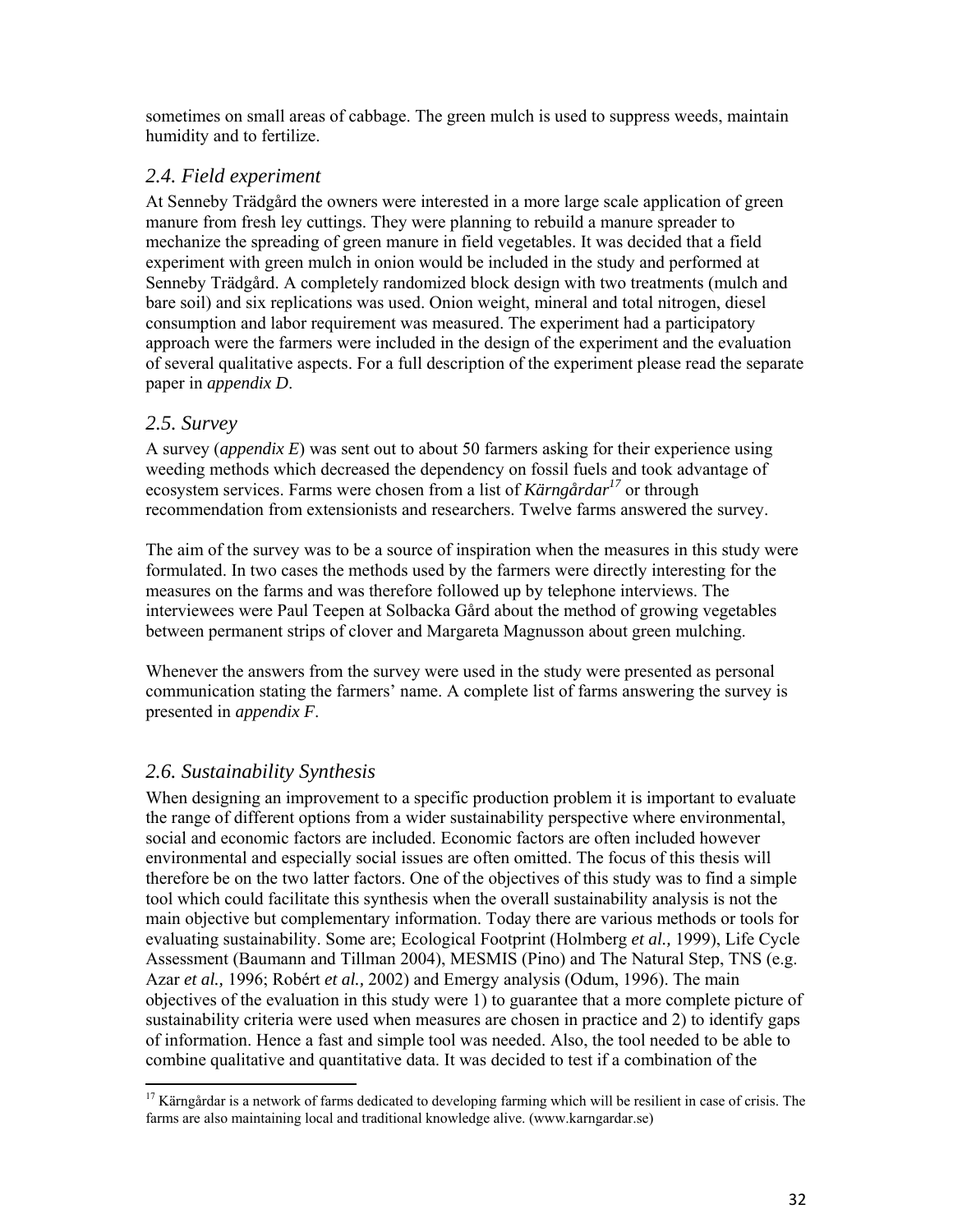framework of The Natural Step and a simplified version of a spider diagram would suit the purpose of this study.

## *2.6.1. The Natural Step Framework (TNS)*

The Natural Step (TNS) framework is based on four system conditions or principles of sustainability which should be met both locally and globally (Azar *et al.*, 1996; Helmfrid, 2002). TNS was chosen since it focuses on the very early activities in e.g. a production chain and not on the final environmental impact. Hence management decisions to prevent environmental damage can be taken at a very early stage. Since the framework is built on general principles it does not necessarily require experts and models to determine the causal chain and viable improvements. The suitability of using the TNS framework for evaluating the developed weed management strategies will be evaluated in *chapter 3.3*. The four system conditions or principles of sustainability of TNS are:

- 1) Substances extracted from the *lithosphere<sup>18</sup>* must not systematically accumulate in the *ecosphere19.*
- 2) Society produced substances must not systematically accumulate in the ecosphere.
- 3) The physical conditions for production and diversity within the ecosphere must not become systematically deteriorated.
- 4) The use of resources must be efficient and just with the respect to meeting human needs without exceeding the level of impact on nature given by principle 1-3.

The ecocycle principle<sup>20</sup> has been used as a common analytical tool for the four system conditions. The use of this principle leaves some important related issues out as animal ethics and genetic engineering (Helmfrid, 2002).

According to Azar *et al.* (1996) TNS uses sustainability indicators for the four principles which are based on societal activities instead of the state of the environment which is the most common method. The indicators focus on the early part of the chain of causes in society that effect the environment. Societal activity indicators (that indicate activities occurring within society e.g.: the use of extracted minerals, the production of toxic chemicals, recycling of material) and environmental pressure indicators (that indicate human activities that will directly influence the state of the environment e.g. emission rates of toxic substances) may give an earlier warning than would environmental quality indicators (that indicate the state of the environment e.g. the concentration of heavy metals in soils and pH levels in lakes). The authors state two important reasons to why the indicators are constructed in this way.

- 1) There is often a long time lag between activities performed in society and their corresponding environmental impact. Hence environmentally based indicators will often give the warning too late to be able to change the impact.
- 2) Due to the complexity of ecosystems all possible damages from societal activities are not known. Still most indicators are based on known environmental damages.

Below the system conditions are described with examples of sustainability criteria for each condition. Which criteria should be used and where they fit is a social process and often

<sup>&</sup>lt;sup>18</sup> Litosphere = the earth's crust (Helmfrid, 2002)

<sup>&</sup>lt;sup>19</sup> The Ecosphere includes the biosphere, atmosphere, hydrosphere and pedosphere (Helmfrid, 2002).

<sup>&</sup>lt;sup>20</sup> The circulation of material flows within the ecosphere.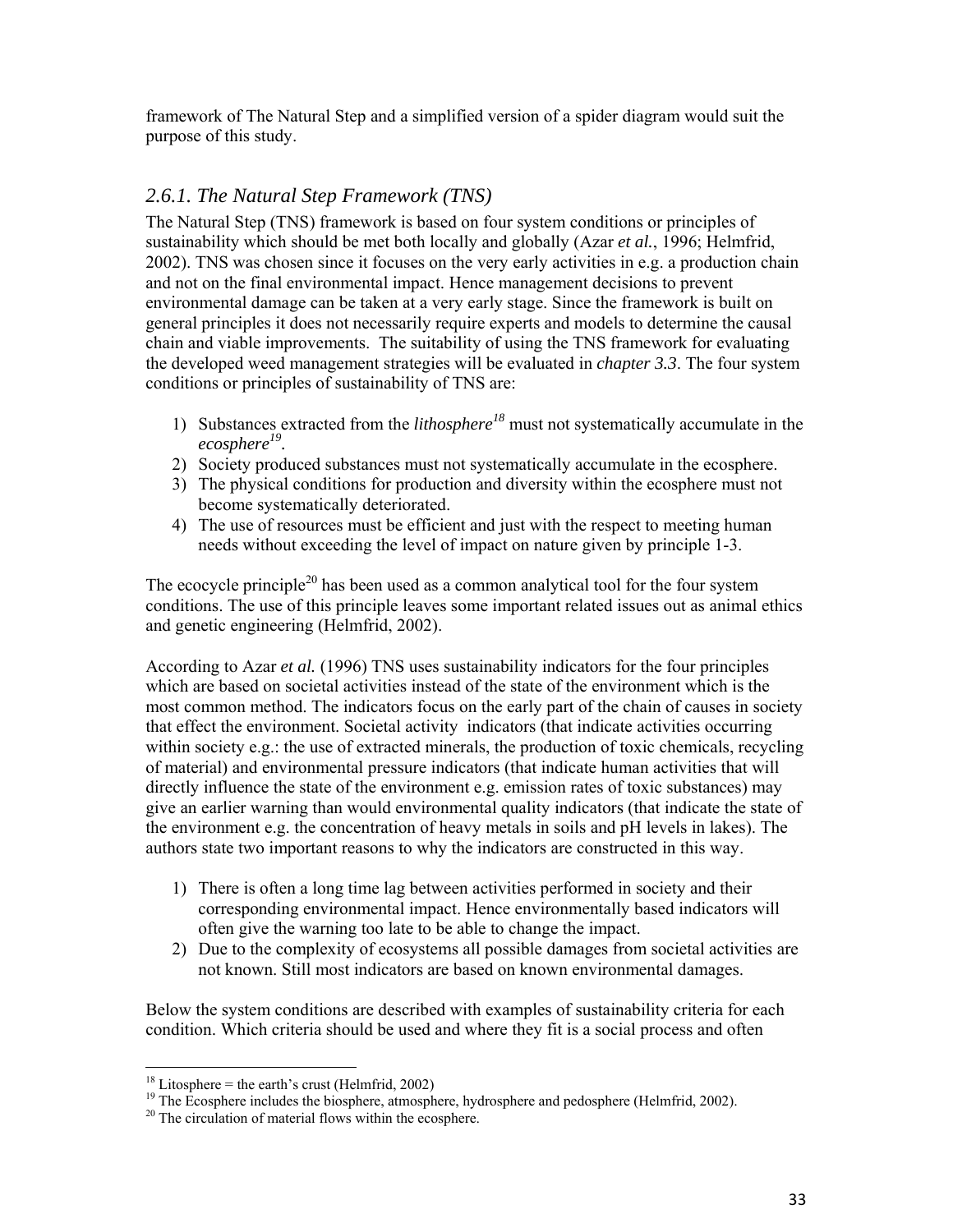decided between TNS consultants and different stakeholders (Helmfrid, pers. commun. 2008a).

#### **System condition 1. Substances extracted from the** *lithosphere* **must not systematically accumulate in the** *ecosphere.*

Increasing amounts of carbon dioxide in the atmosphere, sulphur dioxide leading to acid rain, phosphorus in lakes and heavy metals in soils and in our bodies are all examples of such accumulation (Azar *et al.,* 1996). The concentrations of these substances which originate from human activities should not be large in comparison to natural fluctuations (Robért *et al.,* 2002). Possible measures are to decrease the amount of extraction from the earth's crust, recycling and the quality of final deposits (Robért *et al.,* 2002). It could also imply substitution of abundant elements for scarce elements (Azar *et al.,* 1996).

#### **System condition 2. Society produced substances must not systematically accumulate in the ecosphere.**

These substances are waste resulting from human production processes where both lithosphere and biosphere raw materials have been used (Helmfrid, 2002). Some of them are long-lived and/or in amounts previously unknown to the ecosphere (Azar *et al.,* 1996). The substances should not accumulate in the whole ecosphere or in parts of it (Robért *et al.,* 2002). Examples of such substances are; DDT and PCB in biota, radioactive inert gases in the atmosphere and CFC molecules destroying the ozone layer. (Helmfrid, 2002:17). Possible measures are; reduce production volumes, change the characteristics of what is produced e.g. degradability, safe final deposits, recycling and incineration (Robért *et al.,* 2002).

#### **System condition 3. The physical conditions for production and diversity within the ecosphere must not become systematically deteriorated.**

Society is dependent on the ecosphere for the supply of food, raw materials and fuel (Azar *et al.,* 1996). Even with system conditions 1 and 2 fulfilled care must be taken not to take more resources from the ecosphere than are regenerated (over-harvesting) nor systematically reduce the natural productivity or diversity by manipulating natural systems (introductions, mismanagement and displacement) (Azar *et al.,* 1996, Robért *et al.,* 2002). Examples of such reductions are; deforestation, soil erosion, land degradation with desertification as an extreme form, extinction of species, exploitation of productive land for asphalt roads and refuse dumps, and destruction of fresh water supplies (Azar *et al.,* 1996).

#### **Systems condition 4. The use of resources must be efficient and just with the respect to meeting human needs without exceeding the level of impact on nature given by principle 1-3.**

In a social context efficiency means that resources are used where they are most needed which implies just distributions among human beings (Azar *et al.,* 1996). Human needs refer not only to the basic needs to sustain life but all needs to maintain health (Azar *et al.,* 1996). The Chilean economist Manfred Max-Neef identifies nine fundamental human needs that are consistent across time and cultures: subsistence, protection, affection, understanding, participation, leisure, creation, identity and freedom (TNS, 2008). Max-Neef emphasizes that none of these needs can be substituted for one of the other and that lack of any of them is a poverty of some kind (TNS, 2008). Robért *et al.,* (2002) point out that these needs should not be confused with the cultural means by which we satisfy them. The authors call for a need to change societal focus from commodities to services.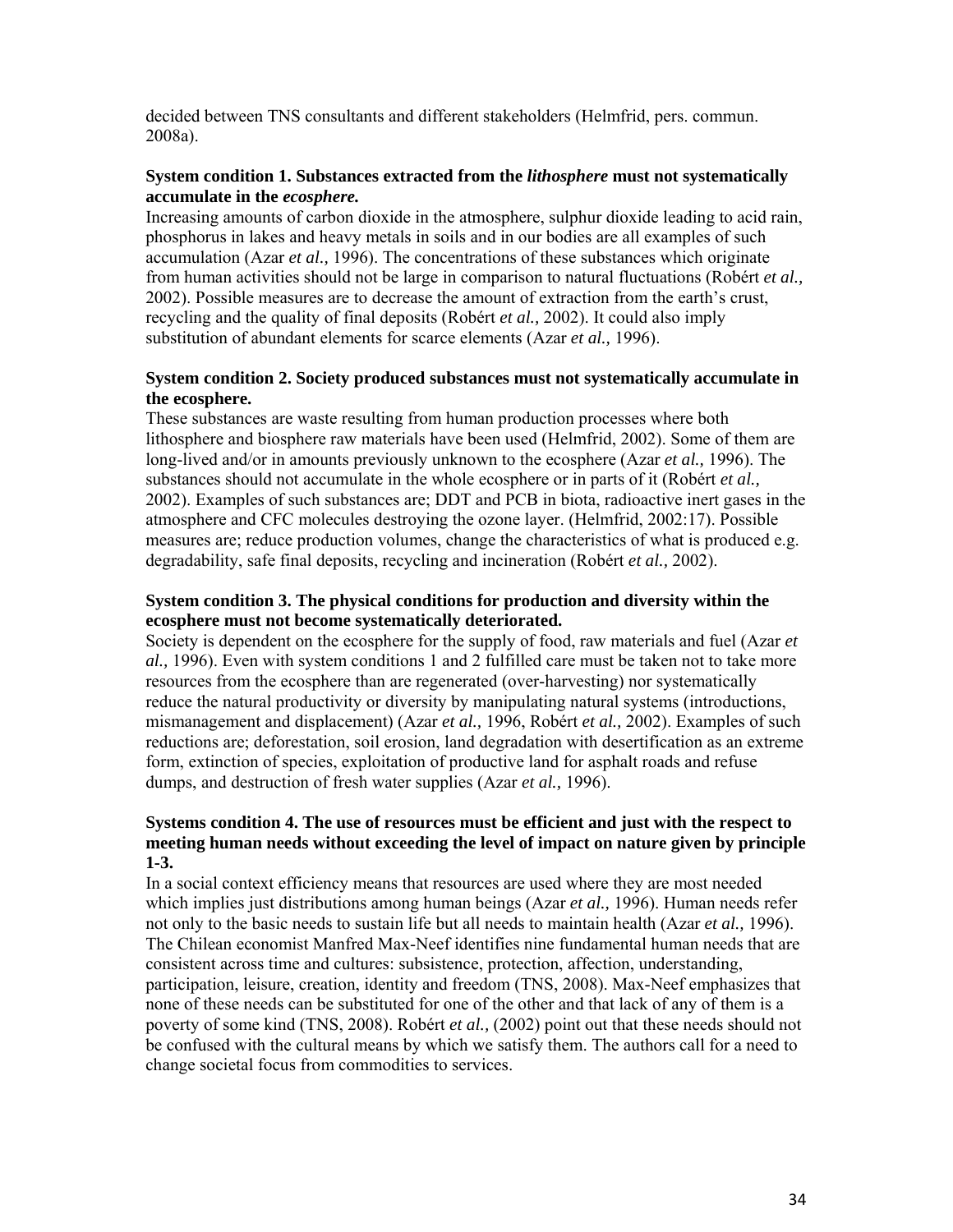## *2.6.2. Spider diagrams*

Spider diagrams (also called amoeba diagrams) are used to visualize an overall picture of the sustainability of the compared systems (e.g. Altieri, 2002; Bell and Morse, 1999; Guzmán and Alonso, 2007). For each sustainability criterion a relative scale is decided where the real values are related to an ideal or optimal value. Each criterion is represented on an axis in a spider diagram. The real value of each criterion is pointed out on the corresponding axis and all points are joined creating an amoeba like area. The larger the area the more sustainable the system.



## *2.6.3. In this study*

In this study sustainability criteria chosen by the participants were combined with the system conditions of TNS and the spider diagram. The farmers were asked to mention which criteria they would like to use when evaluating the sustainability of the weed management strategies. These criteria were then compared to the four system conditions of TNS to see if something had been overlooked or if the system conditions did not cover what the farmers proposed.

After the relevant criteria were set each criterion was ranked on a 5 points scale comparing the new weed management strategy with the previous one used on the farm (*Chapter 3.2. table 3.3*). The scale was  $1 =$  much worse,  $2 =$  worse,  $3 =$  equal,  $4 =$  better and  $5 =$  much better. For example if it was found that the nutrient circulation was better with the new strategy the criteria received 4 points. At the end all points were summed and divided by the amount of criteria. If the average was higher than 3 the weed management strategy improved the overall sustainability compared to the previous strategy. If it was lower than 3 the strategy had lowered overall sustainability. Of course this is a very rough estimation and should only be used as a guide.

The spider diagram was used to visualize all the criteria in one diagram. Each criterion formed an axis in a circle. Each axis was given 5 points starting from the centre and outwards and a dot was made on the corresponding point of each criteria. All dots were joined and an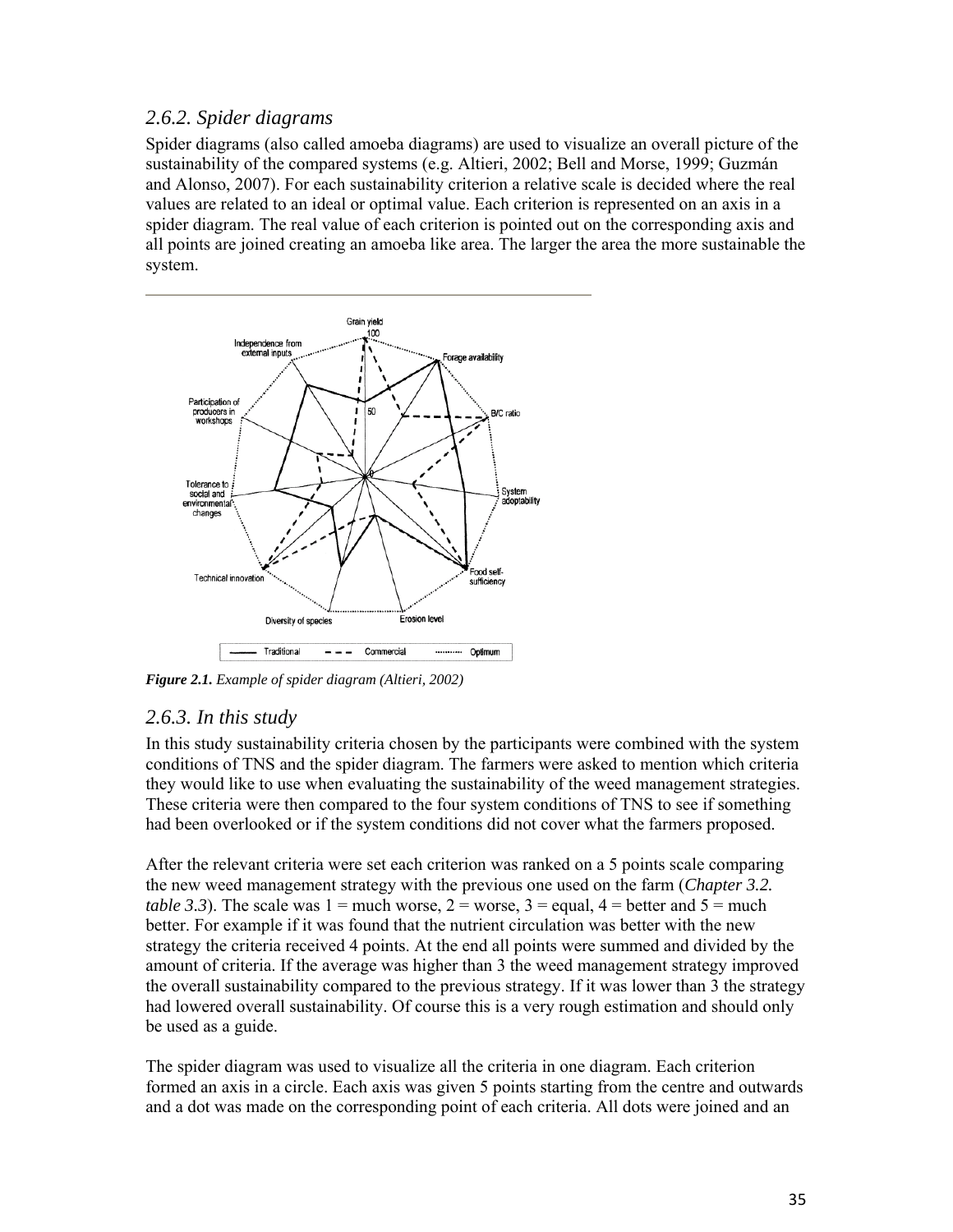amoeaba like area appeared. An inner circle at point 3 showed where the separation between an improved or decreased over all sustainability was. If the area was mostly above the inner circle the weed management strategy was more sustainable. The spider diagram of Senneby Trädgård is shown in *figure 3.1., chapter 3.2*.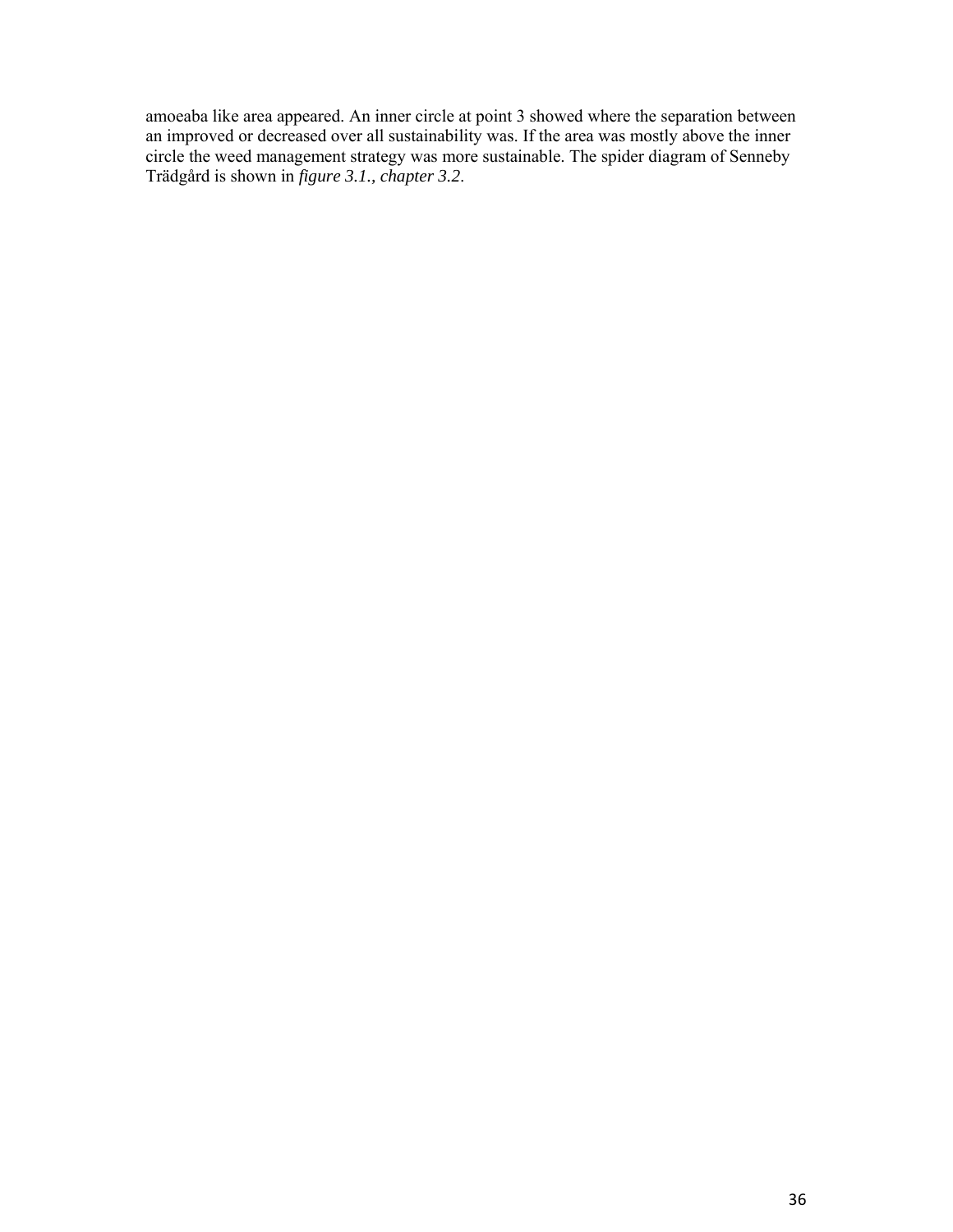# *3. Research Findings and Discussion*

In this chapter the information about expected climate change in the regions and expected weed flora change due to climate change is presented. This information together with the interviews with the farmers and literature review of weed management strategies is the basis for possible weed management measure to be taken on the farm. The measures have been developed in discussion with the farmers. Thereafter the sustainability evaluation of the measure on one of the farms, Senneby Trädgård is presented. Finally it will be described what the participants learned during the study about weed management strategies, sustainability evaluation and participatory research methodology.

## *3.1. Key Weed Issues and Measures to be taken on the Farms*

In this chapter the weed management measures were developed together with the farmers taking into account the premises of the study as well as the properties of the farm and the social situation of the farmers will be presented.

# *3.1.1. Senneby Trädgård*

The main weed problems are summer annuals and weeds spreading with the compost. Summer annuals are the predominant weeds due to a crop rotation dominated by annual vegetables (see *chapter 1.3.1*.). Three desirable measures have been identified together with the owners;

- 1) A composting system where the compost is covered to increase the heat during the decomposition and thereby kill more weed seeds.
- 2) Include more frequently cut ley in the vegetable crop-rotation.
- 3) Use green mulch in the vegetable rows.

Although the composting system may be an important measure against weed dispersal it was not investigated further in this study due to time constraints. As for including more ley the owners are looking into the possibility of renting more land which is also suitable for vegetable production.

Johansson and Nilsson had already plans on expanding and mechanizing their mulching practices. It was therefore decided that a field trial should be set up at their farm evaluating the viability of mechanized mulching as a climate smart and overall sustainable weed management strategy. The presentation of chosen weed management strategies at Senneby Trädgård is limited in this chapter since there is a separate paper in *appendix D* which describes the field trial. It is recommended to read the abstract of *Appendix D* before continuing to the next chapter.

## *3.1.2. Stora Fårvallsslätten*

At Stora Fårvallsslätten the mechanical weed management is hand and horse powered. Here the challenge is not to decrease the use of fossil fuels but to make the weed management more efficient. As already mentioned the most troublesome weed is quackgrass (*Elymus repens*) and to some extent docks. This is caused by a crop rotation with long leys and few crops which imply soil tillage as vegetables and cereals (see *chapter 1.3.1.*). At the same time the family is interested in diminishing the labor requiring vegetable production and instead increases the amount of long term leys. Two main measures were identified: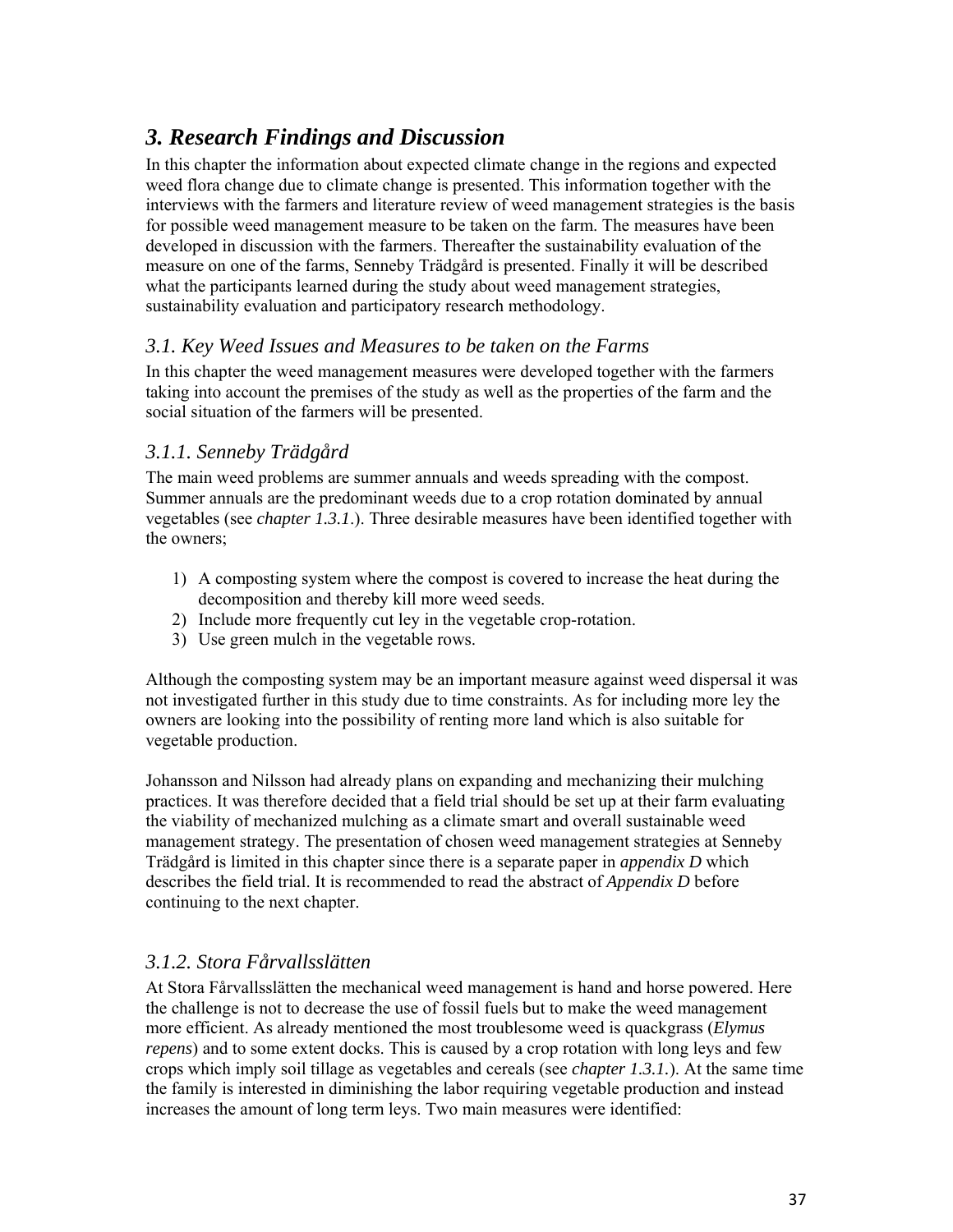- 1) To improve the coverage and thereby competitiveness against weeds of the long term leys over the season and over the years.
- 2) Include a year of with weed competitive annual ley. Keep horses grazing the grass from October-December to diminish quackgrass.
- 3) To increase the amount of crops which imply mechanical weeding and tillage.

#### **3.1.2.1. Improve the coverage and competitiveness of long term leys.**

To increase the coverage of the ley several measures can be taken:

- 1. Shorten the period of horse grazing to avoid overgrazing benefitting weeds.
- 2. Take soil samples to see if there are any nutrient deficiencies or unsuitable soil pH for ley growth.
- 3. Use ley species which are suitable for the system. They should be tolerant to grazing, drought, good fodder quality for sheep, cattle and horses, suitable for hay production and productive in long term leys (*Table 3.1.*).
- 4. Use species which cover the soil early in spring (*Table 3.1.*).
- 5. Use species which cover the soil well in summer and autumn (*Table 3.1.*).
- 6. Do not use species which flower early since there is little possibility to cut them all early in the season with the available equipment (*Table 3.1.*).
- 7. Do not let animals graze long term leys seeded the same year.

Furthermore a study by Steinbeiss *et al.,* (2008) showed that increased species diversity in the ley increases the soil carbon storage within four years and decreases the original soil carbon loss when a new ley is established. Hence maintained or increased species diversity in the ley may play a role in greenhouse gas mitigation.

*Table 3.1*. presents the chosen ley species which were identified as suitable for weed management through a literature review, interviews and according to the local experience of Lindkvist (Fogelfors and Lundkvist 1999:116-117; Källander 2005:124, 139-145, Olssons frö AB 2008; Olsson., pers. commun., 2008; Virtuella floran). For each species there is a motivation to why it was found suitable.

| <b>Species</b>       | <b>Suitability on the farm</b>                                       |  |  |  |
|----------------------|----------------------------------------------------------------------|--|--|--|
| Common birdsfoot-    | High fodder quality, tolerant to drought, poorly drained soils, soil |  |  |  |
| trefoil <i>Lotus</i> | compaction, low pH, and low nutrient soil status. Suitable for hay   |  |  |  |
| corniculatus,        | and grazing (intensive and extensive), good productivity in long     |  |  |  |
| Käringtand           | term leys but lower productivity than other legumes.                 |  |  |  |
| Lucerne, Medicago    | To achieve higher productivity of legumes. Good fodder, drought      |  |  |  |
| sativa, Lusern       | tolerant. Productive in long term leys. Not too much since it is     |  |  |  |
|                      | more sensitive and need more frequent cutting than the one above     |  |  |  |
|                      | to give good fodder quality. The cultivar Luzelle is more adapted    |  |  |  |
|                      | to grazing but there are no organic seeds available yet. Sensitive   |  |  |  |
|                      | to low grazing intensity but seems to work on the farm. High         |  |  |  |
|                      | amount of seeds on N poor soils to assure enough N fixation.         |  |  |  |
| Red clover trifolium | Included to create a security through diversity and to give good     |  |  |  |
| pratense, Rödklöver  | early spring coverage the first 1-2 years before the long term       |  |  |  |
|                      | species have developed. Low productivity in long term leys.          |  |  |  |

*Tab 3.1. Identified ley species mix*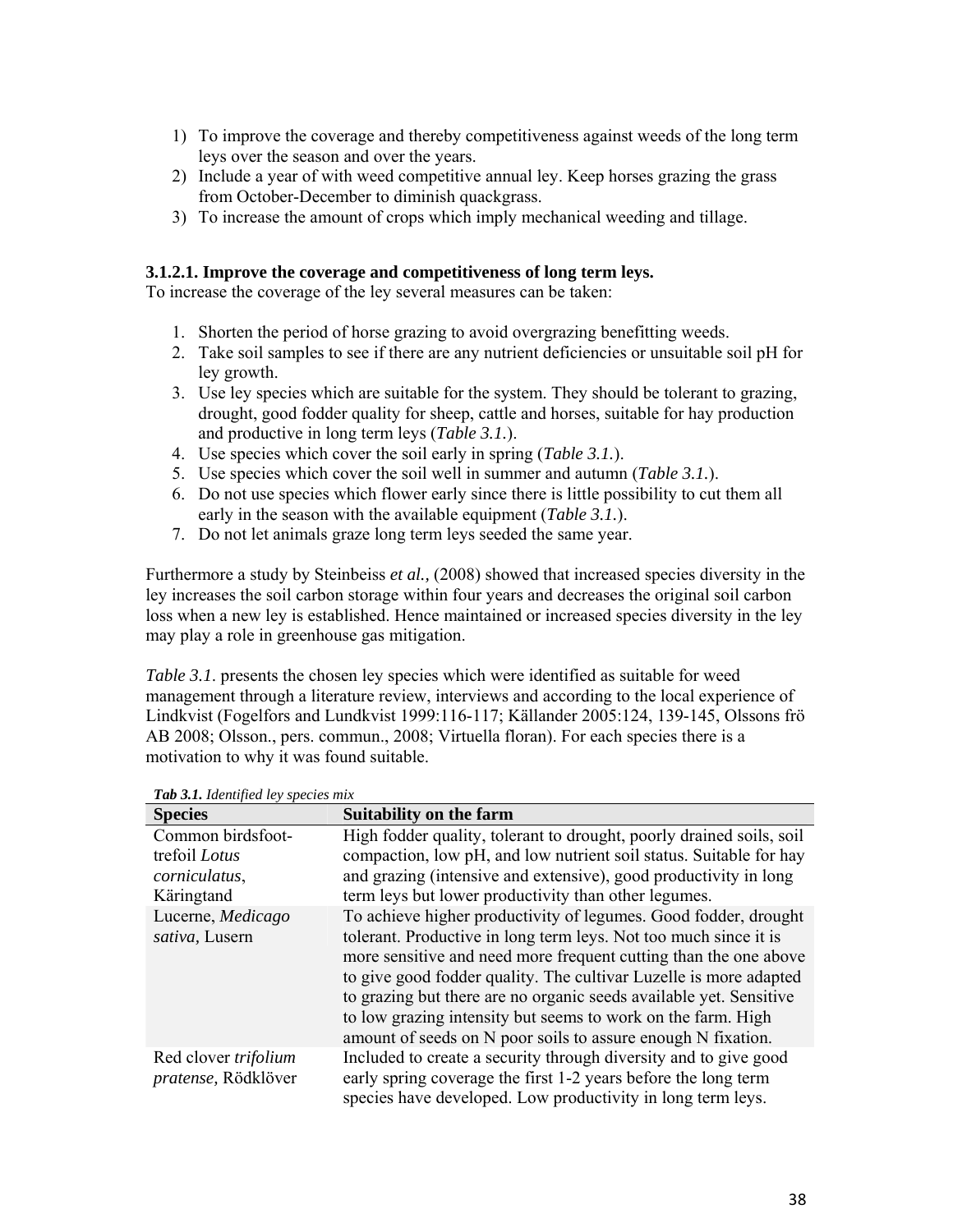|                                                                        | However red clover benefits dock and may therefore be<br>questionable. If problems with docks mainly occur in old leys red<br>clover can be used since it disappears in long term leys. Due to<br>drought intolerance it should only be used on the more clay rich<br>soil.                                                                                         |
|------------------------------------------------------------------------|---------------------------------------------------------------------------------------------------------------------------------------------------------------------------------------------------------------------------------------------------------------------------------------------------------------------------------------------------------------------|
| White clover Trifolium<br>crepens, Vitklöver                           | More resistant in old leys and drought tolerant than red clover.<br>Covers up in gaps. Should be used in the more clay rich soil due<br>to some drought intolerance.                                                                                                                                                                                                |
| Cock's foot, Dactylis<br>glomerata, Hundäxing                          | To get early growth and coverage in spring. Not too much since it<br>is very competitive and needs higher levels of N and more<br>frequent cutting to maintain good fodder quality. Today it is<br>possible to buy late maturing varieties which may be more<br>suitable since they can be cut later in the season. Bad taste may<br>be compensated by tasty herbs. |
| Tall Fescue, Festuca<br>arundinacea var.<br>arundinacea,<br>Rörsvingel | To get good coverage summer and autumn. Very resistant to<br>grazing. Not liked by sheep summertime thereby need to<br>combine grazing with cow/horses and/or mowing. Good<br>productivity in long term leys. May need more N for better<br>development in the ley.                                                                                                 |
| Ribwort plantain<br>Plantago lanceolata,<br>Svartkämpe                 | High mineral value, re-circulates nutrients from subsoil, very<br>good coverage and weed competition with time, drought tolerant.<br>Suitable for hay production and grazing. Can improve taste of<br>hay when less tasty grasses are used. Self seeded.                                                                                                            |
| Caraway, Carum carvi,<br>Kummin                                        | Good growth especially cold springs, good productivity in long<br>term leys, pleasant smell and taste in hay. Should possibly be<br>avoided if carrots are close in the rotation since they originate<br>from the same botanical family.                                                                                                                            |
| Black medic, Medicago<br>lupulina, Humlelusern                         | Grows well in low intensive leys, drought tolerant, good fodder<br>quality. Self seeded.                                                                                                                                                                                                                                                                            |
| Salad burnet,<br>Sanguisorba minor,<br>Pimpernell/Pimpinell            | Grows well in low intensive leys, drought tolerant, vitamin and<br>mineral rich, tasty.                                                                                                                                                                                                                                                                             |
| Red fescue, Festuca<br>rubra, Rödsvingel                               | Suitable for grazing, week competitor but covers gaps in the ley<br>when other species have disappeared. Not as tasty as timothy but<br>keeps quackgrass and docks away in older leys.                                                                                                                                                                              |
| Mix of ryegrass and tall<br>fescue, Rajsvingel                         | Cultivar: Hykor (not Perun). Competes well against dock. High<br>dry matter-yield, good cold, drought and water saturation<br>tolerance.                                                                                                                                                                                                                            |

For the sandy soil the following mixture and proportion of seeds were found suitable:

60% (12kg/ha) common birdsfot-treefoil (or lucerne) 20% (4kg/ha) ribwort plantain 10% (2kg/ha) cock´s foot 10% (2kg/ha) tall fescue

A smaller part of the common birdsfoot-trefoil or lucerne may be exchanged for black medic. Part of the grasses may be exchanged for a mix of the other grasses mentioned in *table 3.1.* Some of the grass seeds or ribwort plantain may be exchanged for herbs like salad burnet and caraway. The aim of the high amount of ribwort plantain is to suppress the weeds. A cheaper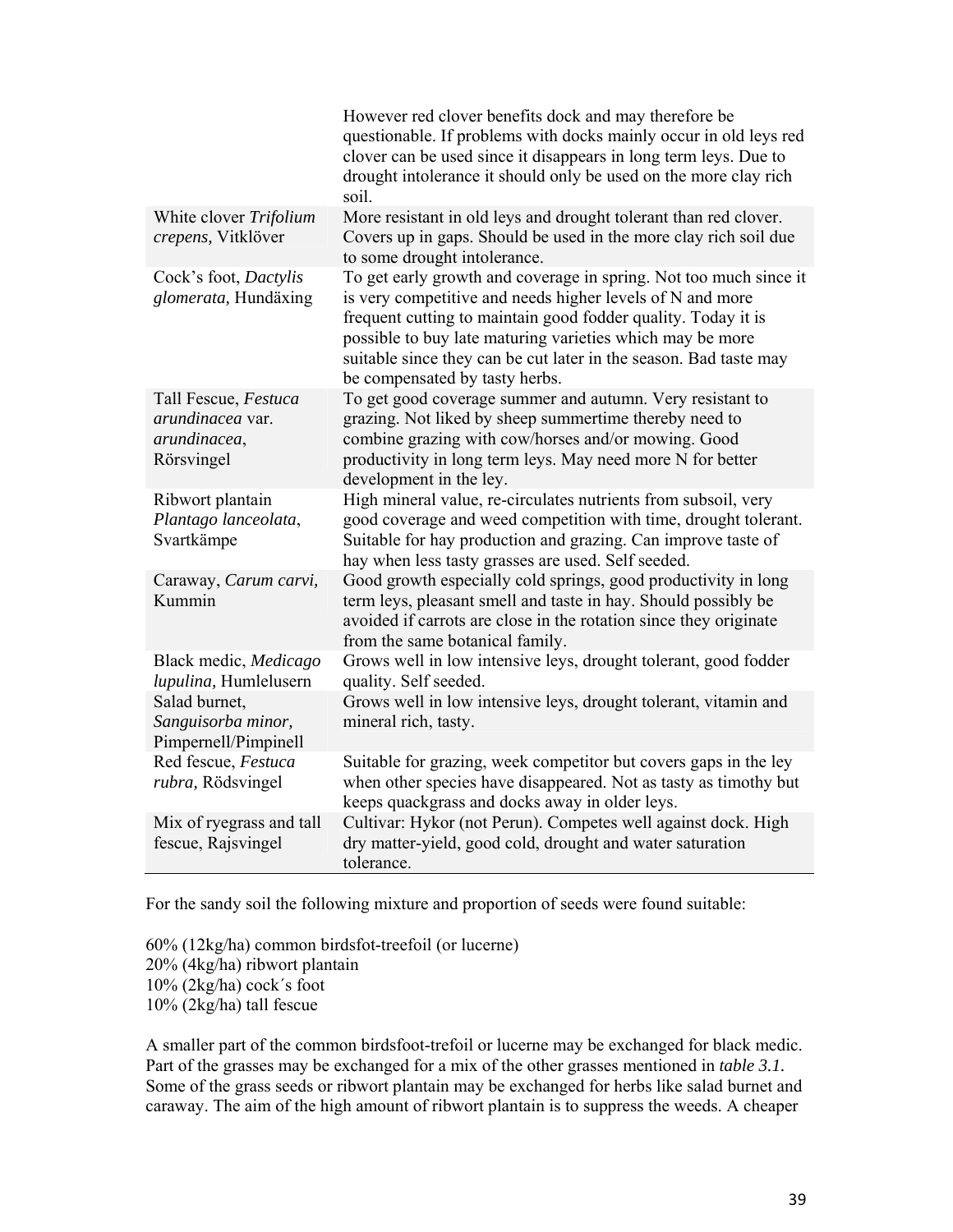alternative is to increase the amount of cock's foot. According to the farmer Cock's foot is suitable for weed control but turns yellow very early. This is probably due to low N levels on the farm (Olsson pers. commun., 2008). If the tall fescue will be productive on the farm it may be able to replace the early yellowing cock's foot. For the more clay rich soil two kg of the common birdsfoot-trefoil or lucerne could be exchanged for one kg red clover and one kg white clover.

#### *Implementation on Farm.*

According to Lindqvist this measure fits well to what has been tested on the farm previously. The higher amount of ribwort plantain is interesting but needs to be somewhat lower to decrease the costs. The potential of tall fescue is interesting. Especially the good growth in autumn which allows for prolonged grazing period which decreases the labor requirement on the farm. Possibly a plot of tall fescue will be grown next year as the only grass species together with the other herb and N-fixating species recommended in this study.

#### **3.1.2.2. Weed competitive annual ley combined with horse grazing.**

Common vetch (*Vicia sativa*) and annual rye-grass (*Lolium westervodicum*) are two species which compete very aggressively against weeds due to their early and compact growth pattern. They grow fast and create a good ground cover in early spring (Olssons Frö AB, 2008). This may be favorable against quackgrass since it is at its most sensitive stage in late spring (Dock Gustavsson, 1994). Possibly a grazing at this point could further weaken the quackgrass. The mentioned ley species also grow until late winter (Olssons Frö AB, 2008). According to a personal communication from Olsson (2008) at the seed company Olssons Frö these species can be grown together but should not be grown together with perennial ley species since they are aggressive and will dominate all other species. Hence it is suggested to introduce a year of these competitive ley species in the crop rotation. Olsson also recommends a grazing or mowing of this ley during summer and then letting the horses and sheep graze from October to December which will efficiently diminish quackgrass. It should be investigated if horse grazing controls the quackgrass enough to replace the commonly used autumn stubble cultivation against this weed (Dock Gustavsson, 1994). If the method is efficient is has the positive advantage of reducing nitrogen leakage as well as nitrogen and CO2 volatilization caused by soil tillage (Dock Gustavsson, 1994). It saves labor when the horses graze the ley in late autumn. It also offers two ecosystem services:

- 1) Competitive ley species suppressing the growth of quackgrass and
- 2) Horses controlling the quackgrass through grazing at late spring/summer and autumn.

#### *Implementation on Farm.*

This measure is very interesting to the farm owners since it combines several benefits. It introduces more opportunities to till the soil in the crop rotation than what is used at the farm today which may reduce the quackgrass. At the same time it requires less soil tillage than the commonly used short summer fallow/ whole summer fallow or autumn stubble cultivation (Dock Gustavsson, 1994).

#### **3.1.2.3. Increase the amount of crops which require horse powered mechanical weeding and tillage.**

At this farm horses perform ecosystem services by for example serving as drought animals. Hence all weed related soil tillage is performed with the help of horses and not by diesel driven tractors. A way of improving the quackgrass control would be to introduce more crops into the crop rotation which require or allow for horse powered soil tillage before, during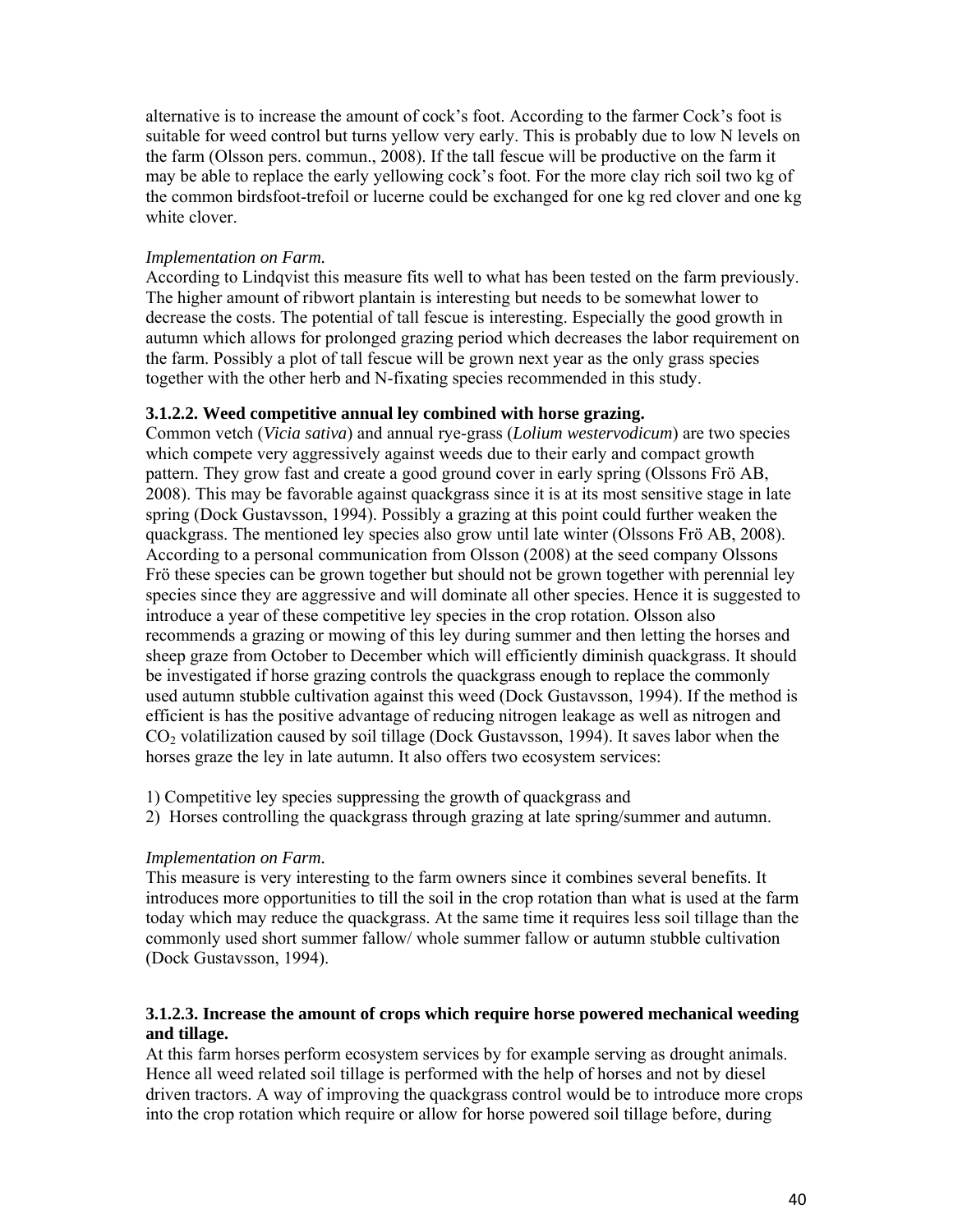and/or after their cultivation. Since the family wants to take a brake from the vegetable production and lactic acid fermentation and since cereals are difficult to produce in a competitive manner with horses an alternative crop is needed. The green manure after the ley in the crop rotation may be exchanged for field bean (*Vicia faba*) and/or blue lupin (*Lupinus angustifolia*). Field bean is not a high income crop but could be used as fodder. A related cultivar, broad bean, with larger beans can be used as food for the family. Field bean stores about 70 % of its N in the roots and is thereby an efficient green manure even if the legume is harvested. Both are inefficient weed competitors but allow for inter-row cultivation and tillage before or after the cultivation (Olrog, 2004). Field bean can be harrowed until it has reached 10 cm (Olrog, 2004). Field beans are suitable as fodder for cows but not horses (Boström pers. commun., 2008). Blue lupins can become toxic to sheep (Boström, pers. commun., 2008). They can also be sold as a niche crop for human consumption. They are from different botanical families and will not cause problems in the crop rotation. Both are easily stored, transported and possible to cultivate with the equipment available for horses. However field bean may need irrigation (Olrog, 2004) which could increase diesel consumption. Also an efficient way of drying the two crops must be found.

#### *Implementation on Farm.*

The benefit of cultivating field bean at this farm is small since it is not suitable for horses and does not give a high price. It does only grow well on the somewhat more clay rich soils. Blue lupin was tried this year but gave a very poor harvest. It needs to be grown for more years to evaluate its suitability since this year was exceptionally dry. The farm has been contacted by an herb company to grow garden thyme (*Thymus vulgaris*) and basil (*Ocimum basilicum*) for oil production. These are high value crops and could be a possibility for the farm. However the family has decided to decrease the amount of farm work for some time and has therefore not decided whether to accept the offer.

#### *3.1.3. Sundviks Trädgård*

The key weed issue on the farm is an abundance of summer annual weeds. Perennial weeds are no longer a problem probably caused by the change from cereal production and perennial leys with limited soil disturbance during the dairy cow production to annual vegetable production and more soil preparation, especially more pre-plant harrowing (see *chapter 1.3.1*.).

To control the summer annual weeds five possible strategies within the premises of this study have been discussed together with Rundström:

- 1) Introducing more autumn sown cereals or cover crops in the crop rotation to suppress summer annual weeds.
- 2) Consumer participation in weeding.
- 3) Left over silage as green mulch.
- 4) Strip intercropping vegetables and a permanent clover ley which will be root pruned and/or frequently mowed. Mowed mulch will be spread in the vegetable rows to smother weeds.
- 5) Sowing a winter annual legume cover crop which will be mowed at spring to avoid competition and transplant vegetables into the mulch.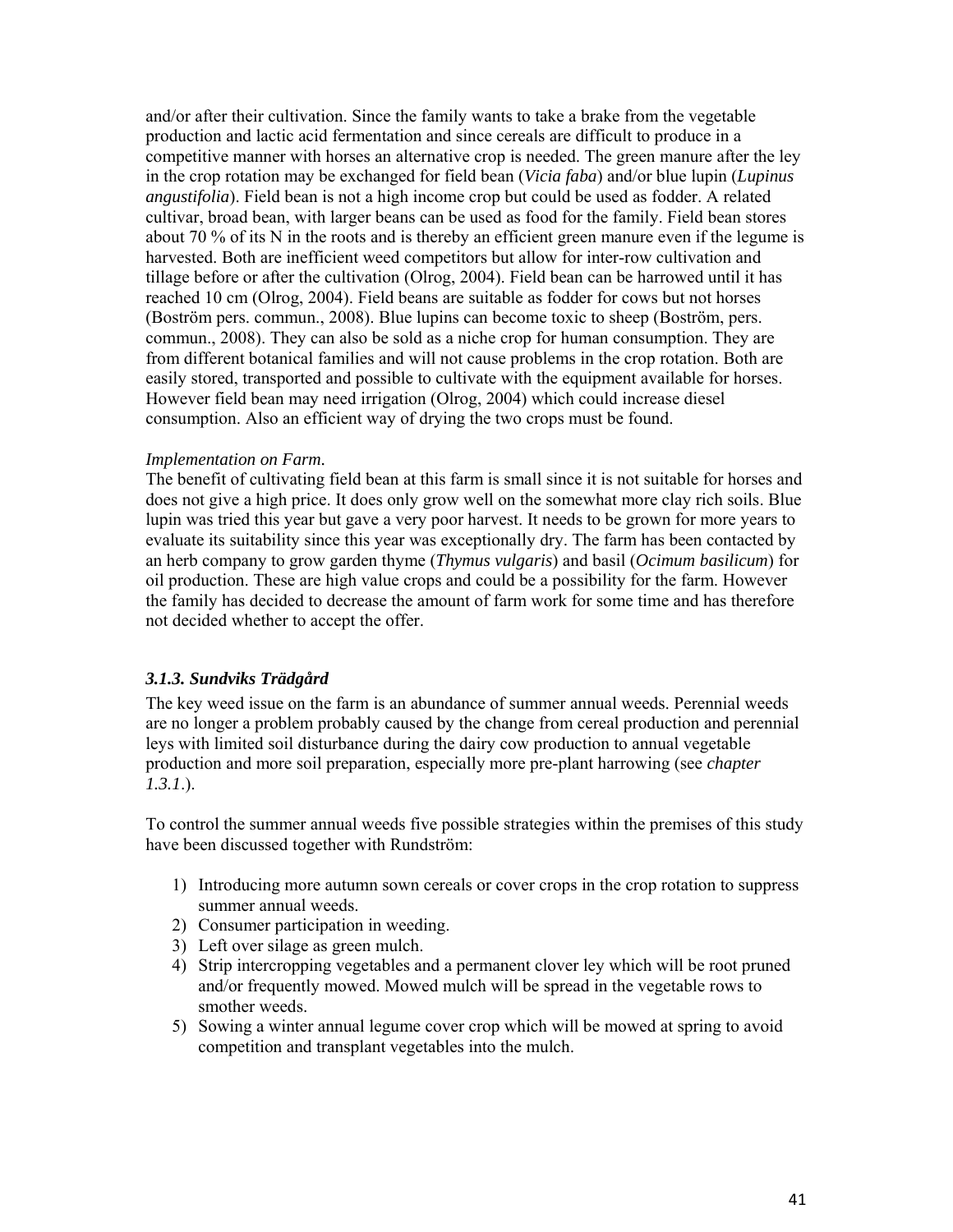## **3.1.3.1. Increase autumn sown crops and ley in vegetable crop rotation.**

As indicated above it is important to mix annual spring sown and autumn sown as well as perennial crops in the rotation to achieve a good weed control. Hence it is suggested that the vegetable field should be extended with autumn sown crops and/or 2-3 years ley. A suitable winter cereal is rye since it is very competitive against weeds (Dock-Gustavsson, 2004). This means that more land is needed for the vegetable crop rotation.

#### *Implementation on Farm.*

The only piece of land which could be added to increase the vegetable crop rotation area is further away from the house. Since Rundström prefers to keep the labor intensive vegetable production close to the house this method is not suitable on this farm. It can however be viable on other farms.

## **3.1.3.2. Consumer weeding**

Summertime a large part of the population are tourists with summer houses on the island. They are also the primary consumers at the farm store. Getting together to weed is thought to be offered to the consumers and other island inhabitants as a way of spending time together doing something practical and close to the earth. Rundström has sensed a need amongst some of the recurrent summer guests to take a brake from social obligations and chores of the summer and believes that weeding may be a good way for them to clear their thoughts. She also sees it as a pedagogical activity where people can learn about the work behind food production. The gain from organizing these events for Rundström will be some help with the weeding. When presented with the idea several summer guests found it to be an interesting idea. Similar systems were mentioned by other farmers in the literature study and are said to be used with success (Johansson, pers. commun., 2008a; Berlin and Berlin, pers. commun., 2008). This would also allow Rundtröm to get to know the persons before she chooses to offer them more frequent occupation on the farm.

#### *Implementation on Farm.*

The method will possibly be tested next season at Sundvik Trädgård.

## **3.1.3.3. Transplanting vegetables into silage mulch**

It is not uncommon that farmers have left over silage. This silage can become a resource instead of a waste problem by using it as green mulch in vegetable production However it is questionable if it could be called an ecosystem service and be energetically efficient if the silage is produced for the purpose of green mulching. The benefit of using silage instead of fresh green manure is that it is available early in the season and can be spread by tractor over the field before the vegetables are transplanted. This allows an even spread and does not require any special equipment to protect the crop. Since the vegetables are transplanted into the mulch instead of spreading the mulch when the vegetables already are transplanted there is no need for raking the mulch closer to the plants. This saves a lot of time. Another benefit is that silage is more resistant to degradation and gives better coverage against weeds for a longer time (Larsson, 1997). Floating row-cover<sup>21</sup> should not be used since it increases the ammonia concentration which damages the plants (Johansson, pers. commun., 2008b). Covering the soil in early spring may also delay the warming of the soil.

Spoiled silage should probably not be used to avoid inhaling mould when working with the silage. The risk of the mold damaging the crops is assumed to be low since most species of

  $2<sup>1</sup>$  A light weight polyester fabric used to extend the growth season by creating a greenhouse effect and to protect against insect damage.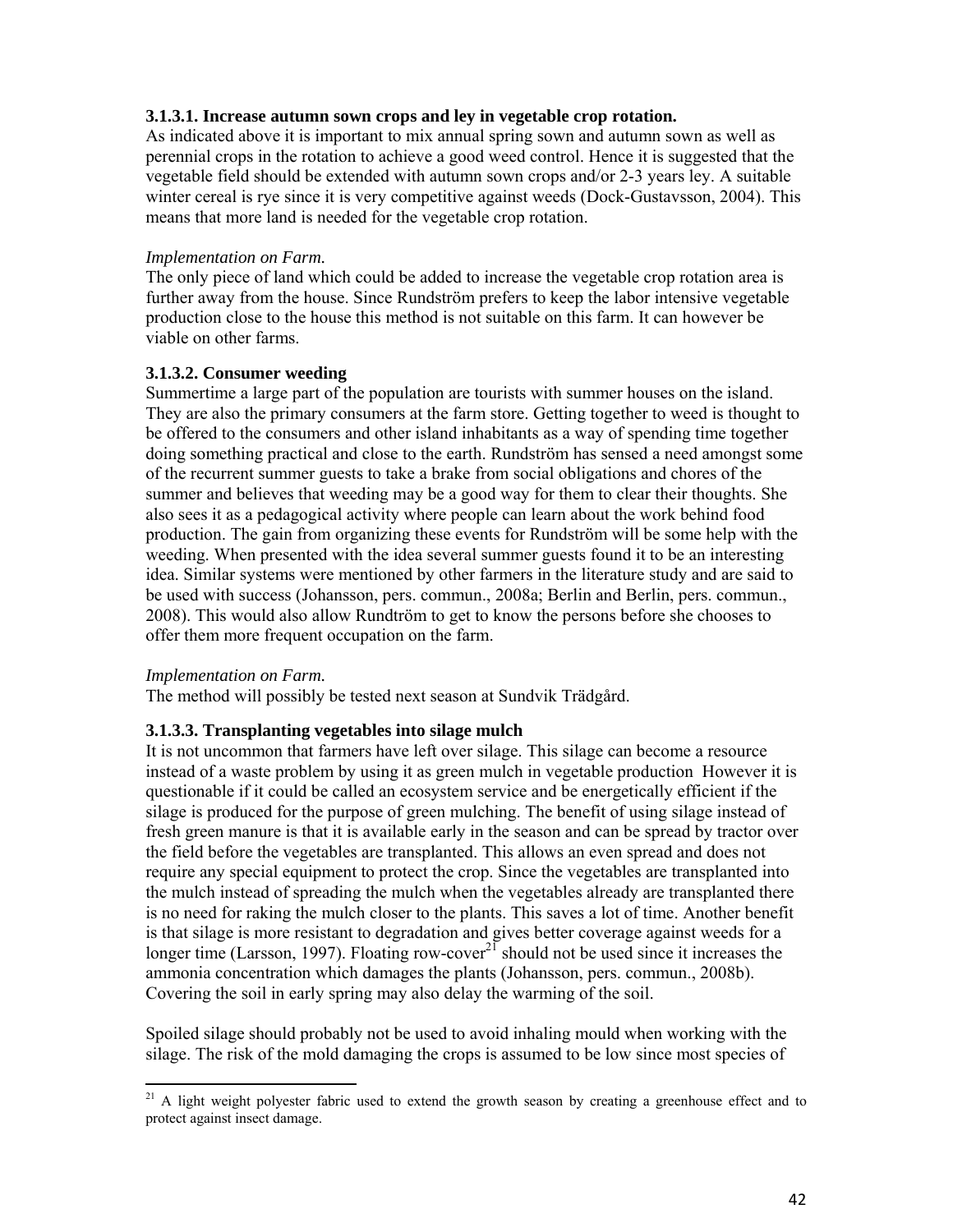fungi do not attack both dead and living plants. It is important to achieve a good growth of the seedlings as soon as they are transplanted into the field. Otherwise the time of harvest may be delayed and the crop will be weakened (Wien, 1997:48). If the C/N ratio of the silage is high it may cause immobilization of the N making it unavailable to the plants. Hence, the transplants should be observed and if they show sign of detained growth a liquid organic fertilizer with relatively easily available N should be added.

#### *Implementation on Farm.*

This measure will be tested on the farm. It is attractive due to the early weed control and since it may be simpler than spreading fresh green mulch by hand. The silage will be rolled out over the field. Rundström wishes to compare the effect of silage coverage applied in autumn and spring. The pace of silage degradation may differ a lot depending on the state of the silage at application. The silage should also be seen as a form of fertilization.

## **3.1.3.4. Transplant vegetables into mowed winter annual legume cover crop – hairy vetch.**

Cover crops are known to reduce weeds either as mowed, naturally or chemically killed mulch or as living mulch intercropped with the main crop. Living mulch has been shown to suppress weeds more efficiently than dead mulch (Ilnicki and Enache, 1992, Teasdale and Daughtry 1993). However competition between the main crop and cover crop must be decreased. One way to achieve this is to synchronize the senescence of the cover crop with the maximum vegetative growth of the main crop. Brandsæter *et al.* (2008) explained that this can be achieved using winter annual legumes. Winter annual legumes are sown late summer, become dormant during winter and continue growing at spring. Late spring or early summer the legume senesces and dies. Hence competition is avoided with the vegetables that have been transplanted into the senescing mulch and are increasing their vegetative growth.<sup>22</sup>

A solution adapted to Nordic climatic conditions is to use winter annual cover crop species and cultivars that are mowed in spring before transplanting vegetables. As winter annuals they also experience natural senescence during summer but somewhat later when vegetables are transplanted. Hence, to avoid early competition with the main crop they need to be mowed (Brandsæter and Netlund, 1999). The method has mostly been used in non vegetable crops and rangelands (Putnam, 1990) however Abdul-Baki and Teasdale (1993) showed increased yield in tomato with this system and Brandsæter (1996) showed no difference in yield between cover crop and bare soil treatments in cabbage. The most promising cultivars found so far which are grown in a similar temperature zone as Sundvik trädgård are hairy vetch (*Vicia villosa*) cultivar Hungvillosa and then crimson clover (*Trifolium incarnatum*) cultivar Heusers Ostsaat (Brandsæter and Netland, 1999; Brandsæter *et al.,* 2000, 2002). They both showed good autumn establishment, early summer biomass and ground cover development and low crop re-growth after mowing but low ability to naturally reestablish

*<sup>22</sup>* A cover crop which follows that growth pattern is subclover (*Trifolium subterraneum*). Subclover as living mulch in no-tillage system has been shown to greatly reduce weed biomass compared to conventional herbicidetillage treatment in soy beans (*Glycine max*), snap beans (*Phaseolus vulgaris*), white cabbage (*Brassica olearacea capitata*), sweet corn (*Zea mays saccharata*), summer squash (*Cucurbita pepo*) and tomato (Lycopersicon esculentum) without adversely affecting the yield (Abdul-Baki and Teasdale 1993, Ilnicki and Enache, 1992). It has also shown a strong ability to naturally reestablish from seeds in the second autumn (Brandsæter and Netland, 1999). Unfortunately it has shown very poor winter survival in Norway and the long summer days seem to make it more frost sensitive<sup>22</sup> (Brandsæter *et al.*, 2000). Hence it is assumed that it will only perform well in the south of Sweden. Frost killed species as phacelia (*Phacelia tanacetifolia*), buckwheat (*Fagopyrum esculentum*), spring wheat (*Triticum aestivum*) and oat (*Avena sativa*) did not produce enough biomass before winter to give sufficient weed control at spring in Nordic conditions (Brandsæter, 1996).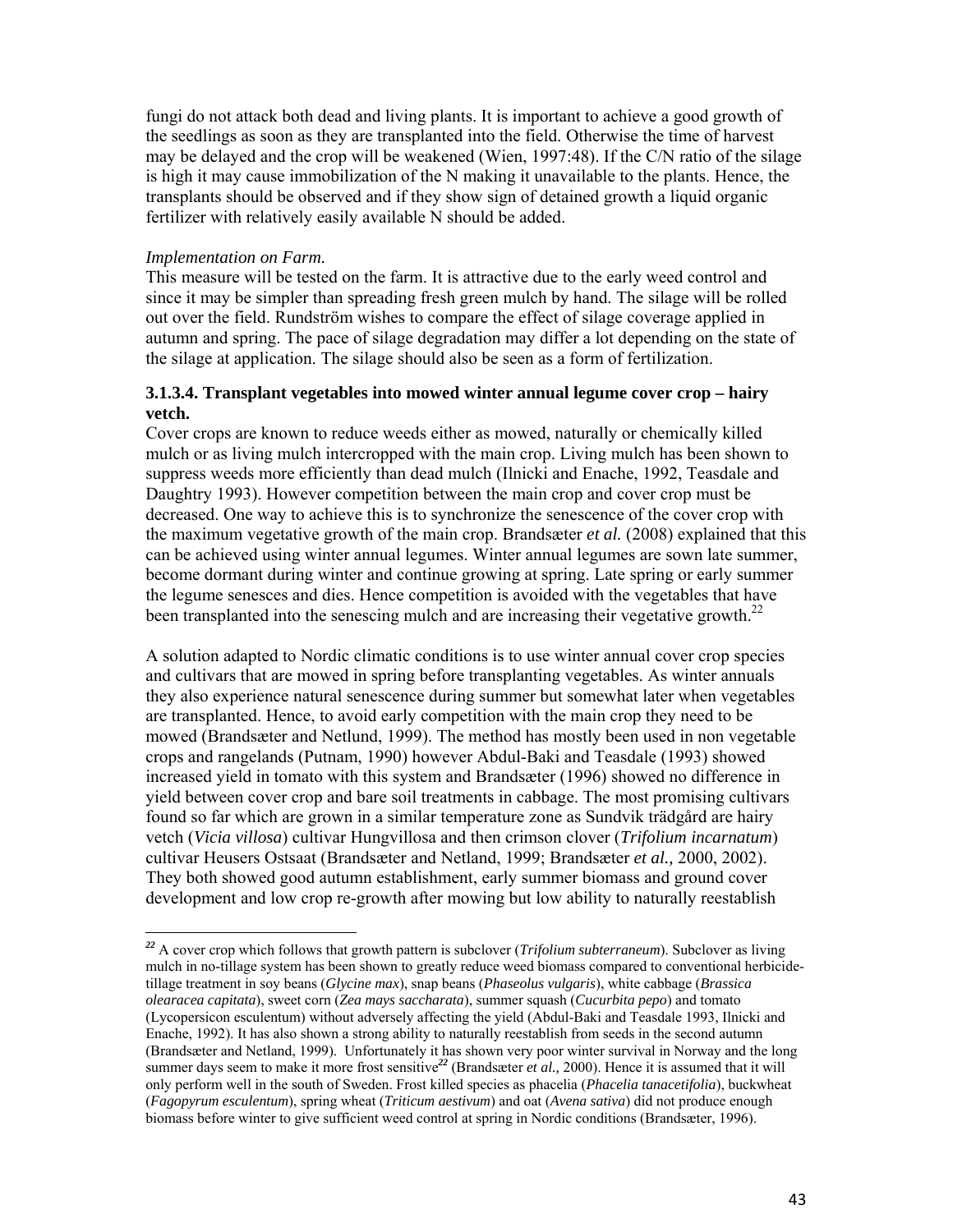from seed next autumn (Brandsæter and Netlund, 2002). Crimson clover had higher regrowth ability which was lowered if mowed in mid June. Though winter survival of the crimson clover was lower than hairy vetch, there are indications that it is less sensitive to delayed sowing in autumn (Brandsæter *et al.,* 2008). The same study showed that hairy vetch has a superior weed suppressing ability even with winter annual weeds geminating at the same time as the cover crop. Crimson clover showed lower and more varying weed suppressing ability. None of the cover crops could totally control *Poa annua* grass. In the experience of the farmer, Rundström, crimson clover has not survived the winters at her farm Sundvik Trädgård, but hairy vetch could possibly survive. Hence focus should be set on hairy vetch at this farm. Rye and hairy vetch/rye spring killed with glyphosate in conventional agriculture did not show any yield depression in white cabbage (Brandsæter 1996). However the weed control was too low at late summer, calling for a late summer weeding. Since early mechanical weeding is not necessary with a cover crop, higher planting densities of the main crop could be possible. This would allow the canopy of the main crop to cover a larger area during late summer and hence suppress weeds. In some crops it could also contribute to higher yield/ha. Higher planting densities may however increase the risk for fungi attack due to increased humidity.

According to Brandsæter *et al.* (2008) hairy vetch should be sown between early August and early September e.g. after harvesting cereals. The authors state that the earlier sown the higher the biomass at mowing next spring however, too early seeding may result in decreased winter survival. Seeding rate used by Brandsæter *et al.* (2008) was 75 kg/ha for hairy vetch. If the legume has not been grown on the land before, it is recommended to inoculate the seeds with appropriate *Rhizobium* bacteria. If the vegetable crop rotation at Sundvik Trädgård would be combined with the cereal/ley rotation, cover crop seeding could be done after winter cereal harvest or early termination of ley. In the vegetable/one year green manure rotation, the following crop rotation including hairy vetch cover crop is suggested:

| Year           | <b>Tuble 3.2.</b> Crop rollition with hairly velen cover crop and vegetables.<br>Crop | <b>Management</b>                                                                                                                 | <b>Season</b>              |
|----------------|---------------------------------------------------------------------------------------|-----------------------------------------------------------------------------------------------------------------------------------|----------------------------|
|                | Green manure                                                                          | Sowing                                                                                                                            | Spring to<br>spring        |
| $\mathbf{1}$   |                                                                                       | Green manure termination                                                                                                          | Spring                     |
| $\overline{2}$ |                                                                                       | Short summer fallow with tillage against<br>perennial weeds.                                                                      | Spring to<br>summer        |
| $\overline{2}$ | Lettuce                                                                               | Sowing                                                                                                                            | Summer                     |
| $\overline{2}$ | Hairy vetch                                                                           | Sowing                                                                                                                            | Early to<br>late<br>august |
| 3              |                                                                                       | Mowing the cover crop. Adding small<br>amount of liquid manure if needed, or<br>compost into the growing cover crop at<br>spring. | Late<br>spring             |
| 3              | Onions/pumpkin/squash                                                                 | Planted into the mowed cover crop mulch                                                                                           | Late<br>spring             |
| 3              | Hairy Vetch                                                                           | Sowed after vegetable harvest or into the<br>vegetables 2 weeks before harvest                                                    | Early to<br>late<br>august |
| $\overline{4}$ |                                                                                       | Mowing the cover crop. Adding liquid<br>manure if needed. Or compost into the                                                     | Late<br>spring             |

*Table 3.2. Crop rotation with hairy vetch cover crop and vegetables.*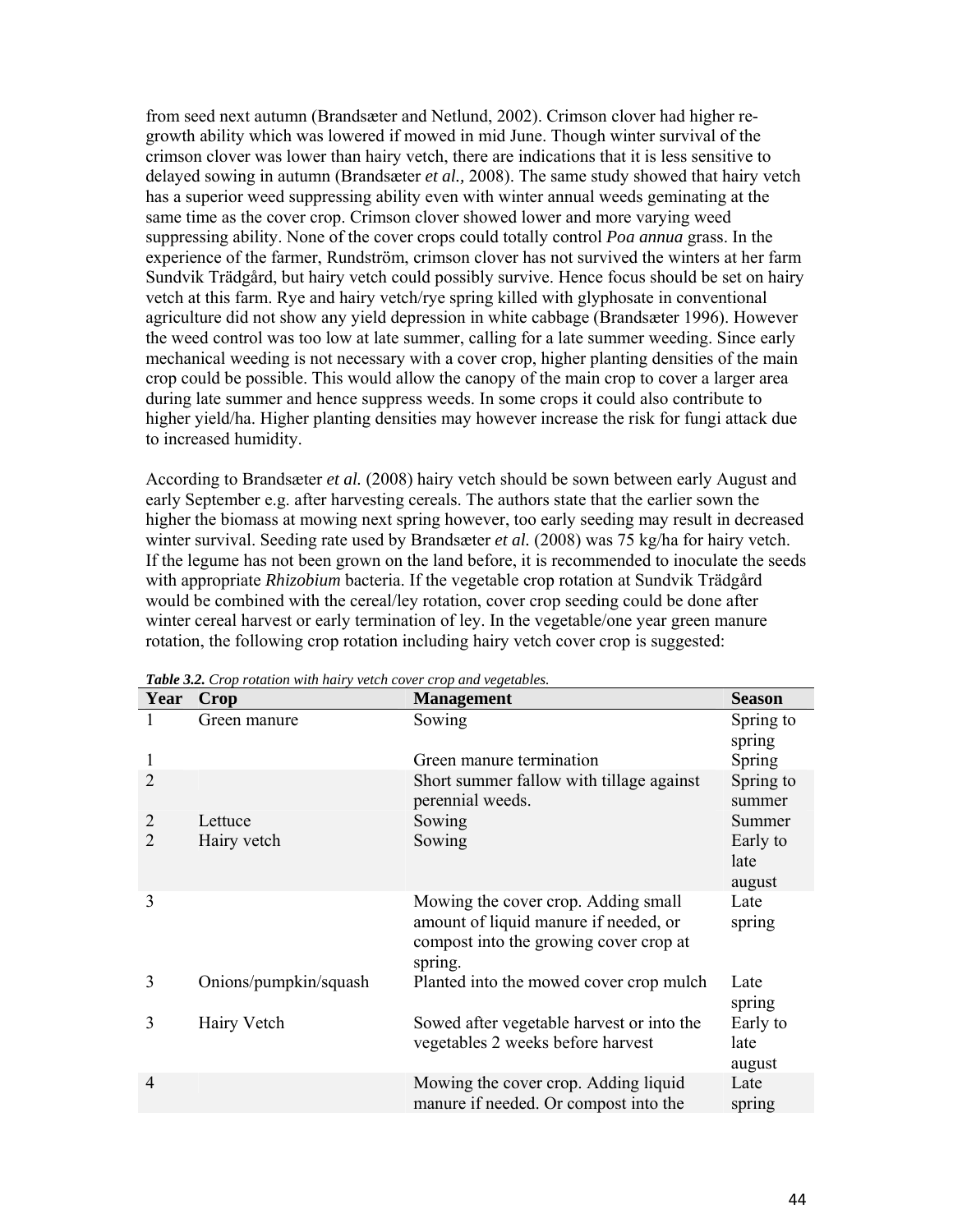|                |                                                | growing cover crop at spring.                                                                                                                         |                     |
|----------------|------------------------------------------------|-------------------------------------------------------------------------------------------------------------------------------------------------------|---------------------|
| $\overline{4}$ | Cabbage/flowers                                | Planted into the mowed cover crop mulch                                                                                                               | Late<br>spring      |
| $\overline{4}$ |                                                | After harvest soil tillage against perennial<br>weeds                                                                                                 | Autumn              |
| -5             |                                                | Repeated weed harrowing and possibly<br>delayed sowing to reduce seed bank and<br>prepare seed bed. Possibly adding solid<br>manure to part of field. | Spring              |
|                | Carrots/beetroot/lettuce/dill/<br>parsley/leek | Sowing                                                                                                                                                | Late<br>spring      |
|                | (possibility to sow rye as<br>catch crop)      | (Sowing)                                                                                                                                              | Autumn              |
| 6              | Green manure                                   | Sowing                                                                                                                                                | Spring to<br>spring |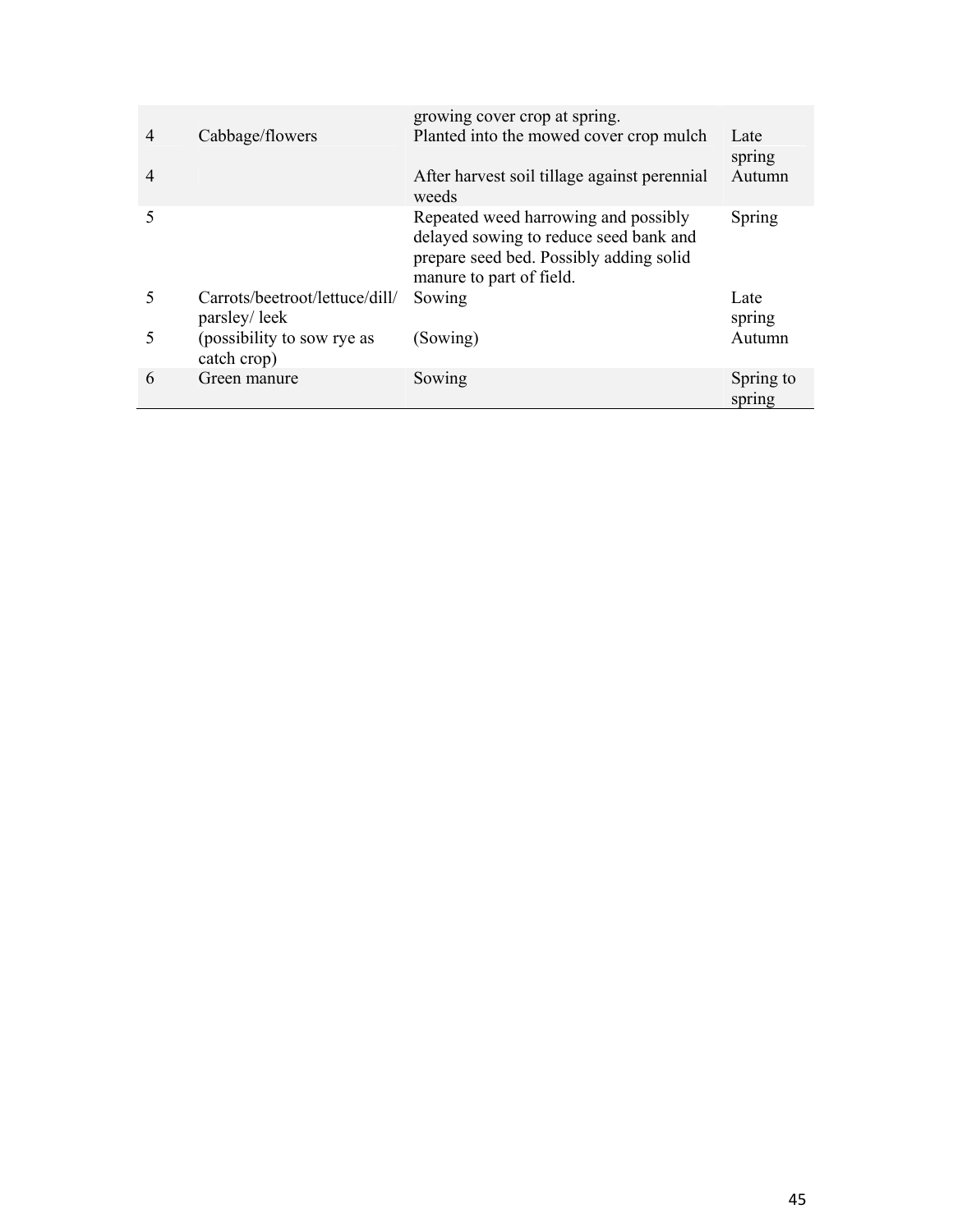## **Box 3.1. Benefits and Challenges of the method.**

Together with Rundström the following challenges and needs for further investigations of this system have been identified;

- Winter survival of hairy vetch in this climatic zone.
- Production of enough hairy vetch biomass to efficiently suppress weeds. It has been shown that a biomass of  $450g/m^2$  is likely needed to reach an acceptable level of weed suppression (Almeida, 1985). At Sundvik trädgård most vegetables are sown or transplanted between the start and end of May. The study by Brandsæter *et al*. (2008) showed that the biomass in May was between  $150-450$  g/m2 for 'Hungvillosa' hairy vetch depending on the year and location. To postpone transplanting of the vegetables a whole month to achieve higher biomass, as suggested by the authors, is not seen as a viable option at Sundvik Trädgård. These and perhaps other cultivars must be tested locally to see how often they produce sufficient biomass for an acceptable level of weed suppression.
- The biomass production may vary greatly on a yearly basis. Heavy rains at late summer may make sowing of hairy vetch delayed or impossible. Vegetables may not be harvested before end of august when the cover crop must be planted. A possible solution is planting the cover crop into the vegetables about two weeks before harvest. Preferably hand harvested crops with low soil disturbance at harvest should be chosen. The rotation above has included this possibility. Prolonged winter or very dry spring may decrease growth. If the cover crop biomass is too low to suppress weeds alternative weeding may be needed which could be made difficult with the cover crop on the soil.
- Weeds which emerge when the coverage is reduced at late summer must be decreased to a minimum to avoid high labor requirement in July when the main harvest and selling of the products in the farm store occurs. This could possibly be accomplished with narrower plant spacing allowing a competitive advantage against the weeds. Plant spacing is often wider than necessary to allow weeding. If the cover crop eliminates that need plants can be grown closer.
- A crop rotation with decreased tillage could increase the amount of perennial weeds (Putnam, 1990) as quackgrass *and* thistles*.* It needs to be investigated if the amount of soil tillage planned for this rotation will maintain the perennial weeds on an acceptable level. Short summer fallow followed by salad and cover crop or autumn stubble cultivation followed by plowing are suggested measures against perennial weeds in this rotation (Dock Gustavsson, 2004). An autumn sown grass cover crop which is cut or grazed at late autumn may also have some effect (Dock Gustavsson, 2004)*.*

Possible benefits with this method mentioned in a review by Ammon and Hartwig (2002) are: increased C sequestration in the soil due to less soil disturbance and more biomass production over the year, improved soil structure, retained soil humidity, less N leakage at autumn and spring, N fixation from the atmosphere, reduced soil erosion, reduced soil water pollution. According to a review by Smith *et al.* (2008) reduced soil tillage decreases CO<sub>2</sub> emissions. For  $N_2O$  emissions there is more variation and according to the authors reduced tillage can cause both increased and decreased emissions depending on soil and climatic region. Assumingly it will also lead to less diesel consumption due to less mechanical soil preparation and, if the method succeeds at this latitude, less labor due to less hand and mechanical weeding.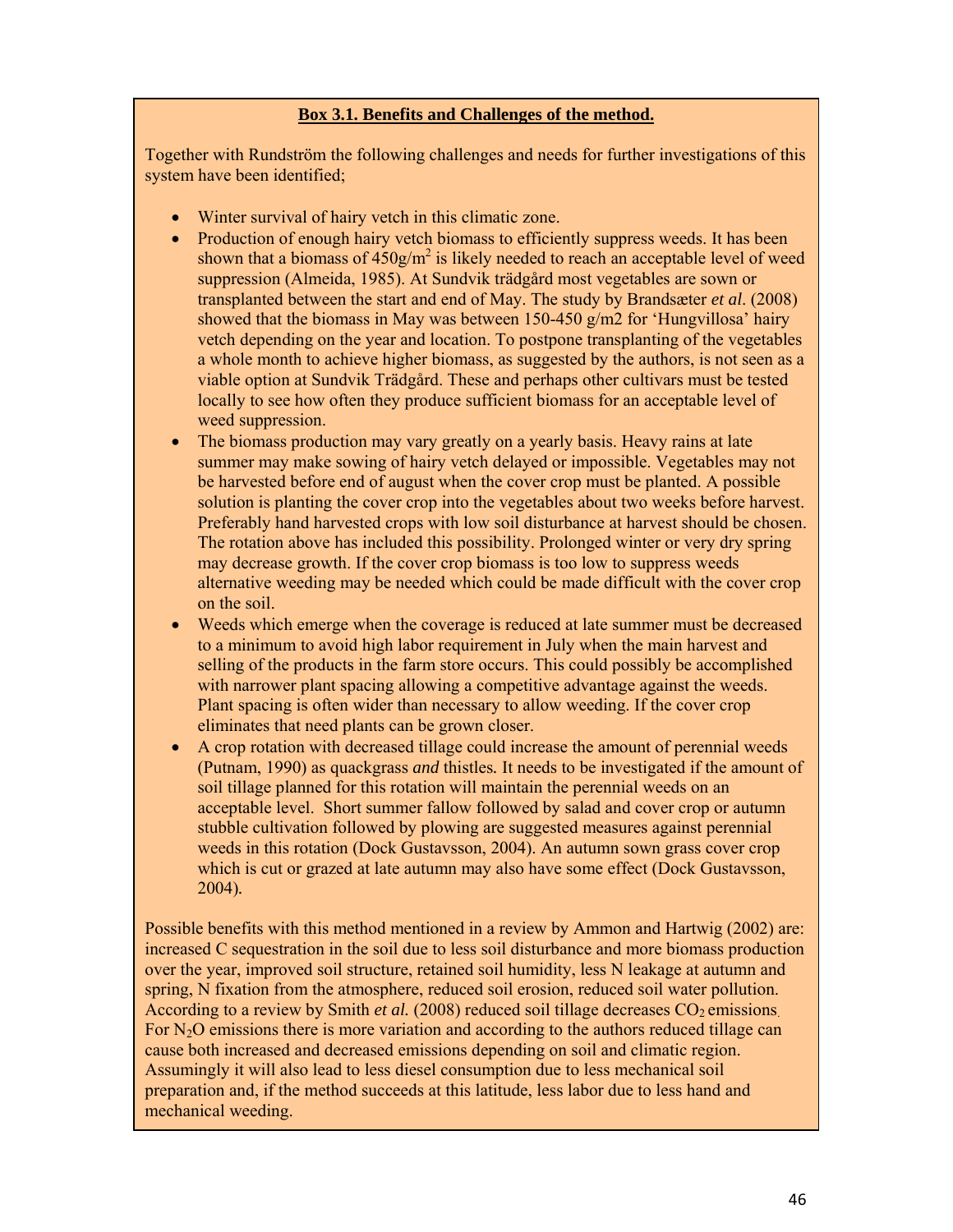#### *Implementation on Farm.*

Cover cropping and the adapted crop rotation mentioned above will not be implemented as a whole on the farm. Rundström is slowly decreasing the production at the farm after 27 years of farming. Hence Rundström agreed to discuss the viability of different weed management strategies but not to introduce any large changes at the farm. However, she found the idea interesting and will perform a small scale observation trial possibly next season where some of the above mentioned challenges will be evaluated.

#### **3.1.3.5 Strip intercropping with perennial cover crop legume**

Perennial white and especially red clover have the benefit of surviving the cold winters of northern Sweden well (Mossberg, 2003). Being sown at autumn they compete well against summer annual weeds at spring. Strip intercropping vegetables with perennial clover can therefore be a viable weed control. In this case the legume is a perennial and there is no possibility of synchronizing its senescence with the maximum growth of the crop. Instead the legume is mowed and root pruned. A clover ley is sown year 1. Next year strips for vegetable plantation are opened. The vegetables are transplanted into the strips. Two forms of weed control are combined in this method 1) between rows through the competitive advantage of the perennial clover compared to annual weeds and 2) within rows by cutting the clover and placing the green mulch in the vegetable rows. After harvest and/or at spring the strips can be tilled to keep them open and manure can be added. This method has been tried by for example Paul Teepen (pers. commun., 2008) during two years using white clover. He emphasizes the importance of not having problems with perennial weeds when the method is introduced and the importance of a good establishment. Teepen recommends sowing the clover into a cereal crop and with a higher density than what is normal for leys to achieve a good establishment and coverage. He uses a between row distance of 0.5 m and a Dutch wheeled handhoe to open up the vegetable rows.

#### **Box 3.2. Benefits and Challenges of the method.**

Apart from being a weed control the clovers also contribute with the same benefits as mentioned under winter annual cover crops above. They have also been shown to decrease pest attacks from the cabbage root fly, (*Delia floralis*)*,* and lygus bug (*Lygus rugulipennis*) (Rämert, unpublished). Normally the whole field needs to be tilled each year. With perennial clover intercrop only the strips where the vegetables will be grown need to be tilled. This reduces the need for tillage and thereby the energy consumption.

Compared to harvesting a ley on an adjacent field and *transporting* the dead mulch to the vegetable field several benefits are gained; less soil compaction, less energy consumption less labor (Schäfer *et al.*, 2002). If the long term ley is removed from the vegetable crop rotation then this method can provide the beneficial impact on soil microbial biomass and enzyme activity normally provided by ley (Elfstrand, 2007). Some disadvantages are: the ley area needed to cover the rows with mulch may differ from year to year depending on the climate while in this system the available area is fixed (Schäfer *et al.*, 2002). A field trial with white cabbage and redclover was set up to investigate the effect of the redclover on the turnip root fly (Rämert, unpublished).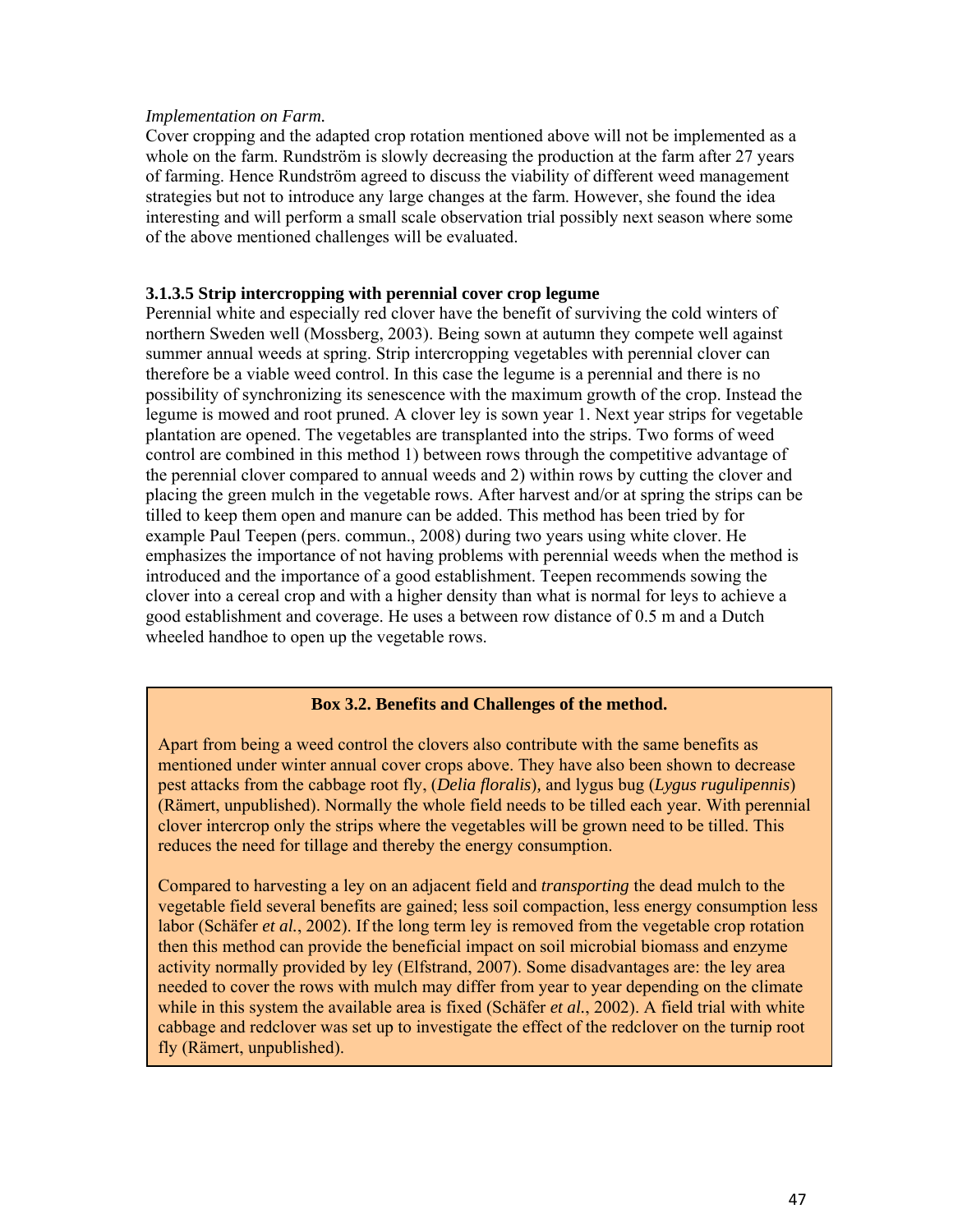According to personal communication from the coordinator Rämert the effect against weeds between the rows was very good. However there was not enough red clover cutting to cover the weeds within the white cabbage rows. It was found that there is a lot of competition between red clover and white cabbage.

To decrease competition trials were performed within the project where the clover was root pruned before planting and cut after the late generation of turnip root flies had passed. However more research must be done on combinations of cultivars in the intercropping system, the impact of different climate regions on the relationship between different cultivars as well as timing and frequency of root pruning and cutting to decrease competition to an acceptable level. It can be assumed that root pruning, cutting and spreading the mulch will require more fuel and labor than mechanical weeding. It needs to be investigated whether this is compensated by the reduced soil preparation in autumn and/or spring in clover strip intercropping.

## *Implementation on farm.*

Rundström is more skeptical to this method due to the competition it may cause with the crop and the problems which might arise with perennial weeds. However Rundström did a small trial sowing a seed mixture in an alley between her vegetable beds which was thought to be tested as an intercrop in the method mentioned above. The seed mixture is sold by Prodana and is usually used for golf lawns. It contains 5 % white clover 'microclover', 20% perennial ryegrass (*Lolium perenne*) 'Greenway S', 30% perennial ryegrass 'Greenfair S' and 45% smooth meadow-grass (*Poa pratensis*) was sown and compared to a mixture of persian clover (*Trifolium resupinatum*) and annual ryegrass which are used on the farm. The alleys were not mowed as frequently as they should due to rains. This resulted in high growth and flowering of the persian clover/annual ryegrass mixture while the micro clover/grass was still quite low and not flowering. Although low it covered very well against the weeds. According to Rundström Persian clover is suitable since it grows fast at spring, covers well and can be frequently mowed. The microclover mix grew even better but needs to be grown more years to be properly evaluated.

## *3.2. Evaluation of the measures with the Sustainability tool*

As mentioned previously under *Materials and Methods* there was only time to perform a sustainability evaluation at Senneby Trädgård. Please read the abstract of the paper about green mulch in onions (*appendix D*) before continuing this chapter. For a deeper understanding of green mulch and the field experiment the reader is also referred to *appendix D*.

The weed management strategy using green mulch from ley cuttings to shade out weeds was compared to the previous practice of inter-row cultivation. *Table 3.3.* presents sustainability criteria mainly chosen by the farmers for the evaluation. Each criterion is explained below the table. One of the objectives of the study was to evaluate whether The Natural Step framework was suitable for analyzing the overall sustainability of the developed improved agricultural practices. Hence the author, when possible, placed the criteria chosen by the farmers under one or more of the system conditions and corresponding human needs developed by Max-Neef (subsistence, protection, affection, understanding, participation, leisure, creation, identity and freedom) (TNS, 2008). In some cases the system conditions and human needs did not entirely cover the criteria. The motivation to why they do not fit is mentioned under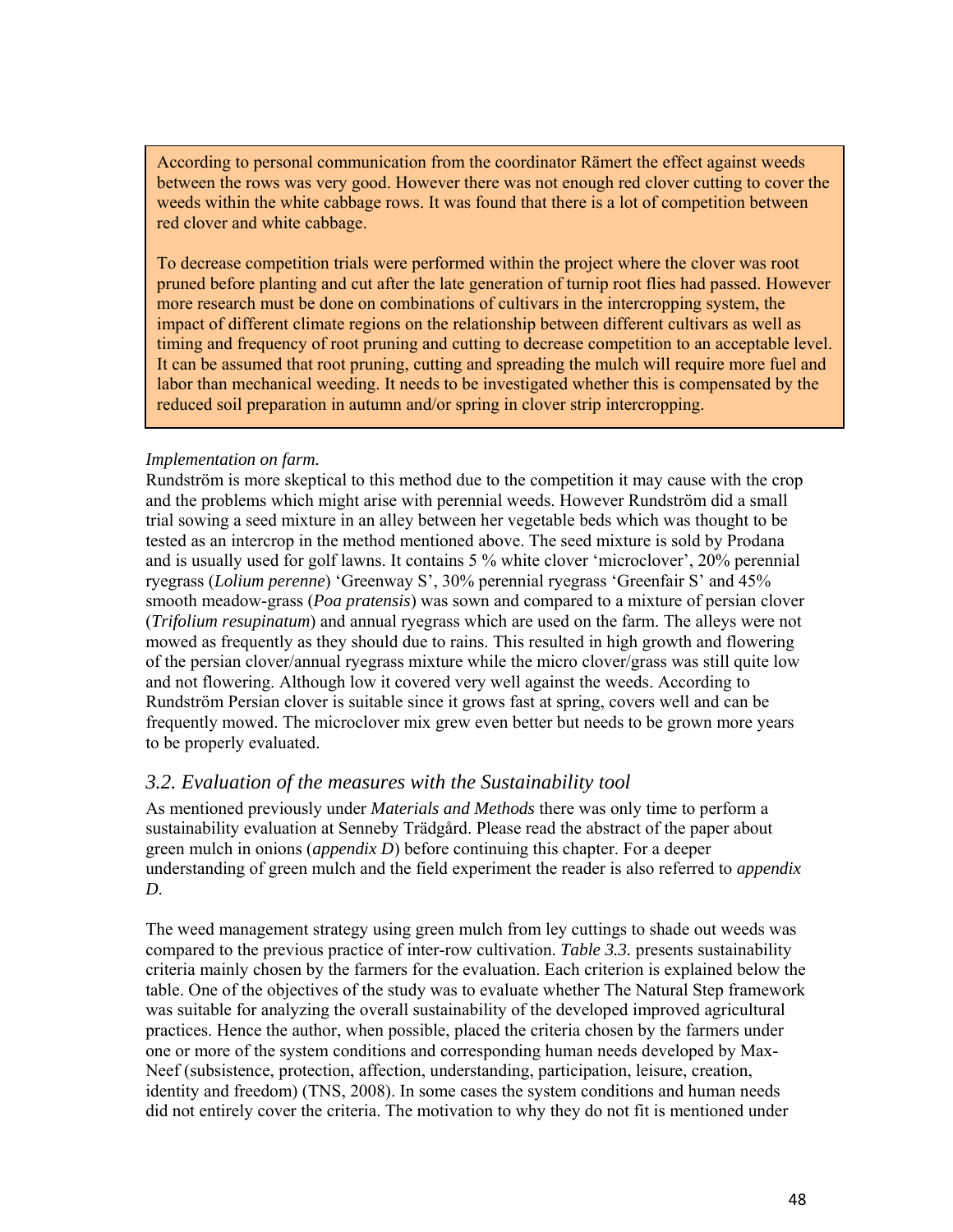each criterion. Finally a spiderdiagram was made by the author to overview and visualize the sustainability evaluation in one figure (*fig. 3.1.*)*.*

| <b>System</b><br><b>Condition</b> | <b>Criteria</b>                          |                      |                | <b>Ranking</b> |                |                       |              |         |
|-----------------------------------|------------------------------------------|----------------------|----------------|----------------|----------------|-----------------------|--------------|---------|
| (corresponding<br>human need)     |                                          | much<br>worse<br>(1) | worse<br>(2)   | equal<br>(3)   | better<br>(4)  | much<br>better<br>(5) |              |         |
|                                   | a) Non-<br>renewable<br>energy           | 1                    |                |                |                |                       |              |         |
| 4 (subsistence<br>and leisure)    | b) Labor                                 |                      | $\overline{2}$ |                |                |                       |              |         |
|                                   | c) Nitrogen<br>leakage                   |                      | $\overline{2}$ |                |                |                       |              |         |
|                                   | d) Soil micro<br>environment             |                      |                |                |                | 5                     |              |         |
|                                   | e) Land-use<br>related climate<br>change |                      |                | 3              |                |                       |              |         |
| 4 (subsistence)                   | f) Working<br>environment                |                      | $\overline{2}$ |                |                |                       |              |         |
|                                   | g) Nutrient<br>circulation               |                      |                |                |                | 5                     |              |         |
| 3 and 4?<br>(Subsistance ?)       | h) Flexibility of<br>ley                 |                      |                |                |                | 5                     |              |         |
| 3 and 1                           | i) Soil carbon<br>storage                |                      |                |                | $\overline{4}$ |                       |              |         |
| 4 (subsistence<br>and leisure)    | j) Quality                               |                      |                |                | $\overline{4}$ |                       |              |         |
|                                   | k) Quantity                              |                      |                | 3              |                |                       |              |         |
|                                   | <b>Sum</b>                               |                      | 6              | 6              | 8              | 15                    | <b>Total</b> |         |
|                                   |                                          |                      |                |                |                |                       |              | Average |

*Table 3.3. Sustainability criteria and ranking at Senneby Trädgård.* 

- a) *Non-renewable energy* consumption was ranked very low due to the high consumption of non-renewable energy shown in the experiment and its importance to climate change. Attributed to system condition one since it includes accumulation of substances from the earth crust in the ecosphere.
- b) *Labor* consumption was ranked low since the experiment showed that the method was more time consuming. Placed under system condition 4 since it is associated to the human needs subsistence (economy) and leisure (time off).
- c) *Nitrogen leakage* was ranked low since the experimental samples and literature review showed indications of autumn leakage from remaining mulch after harvest. Attributed to system condition 2 since N is a substance produced by society due to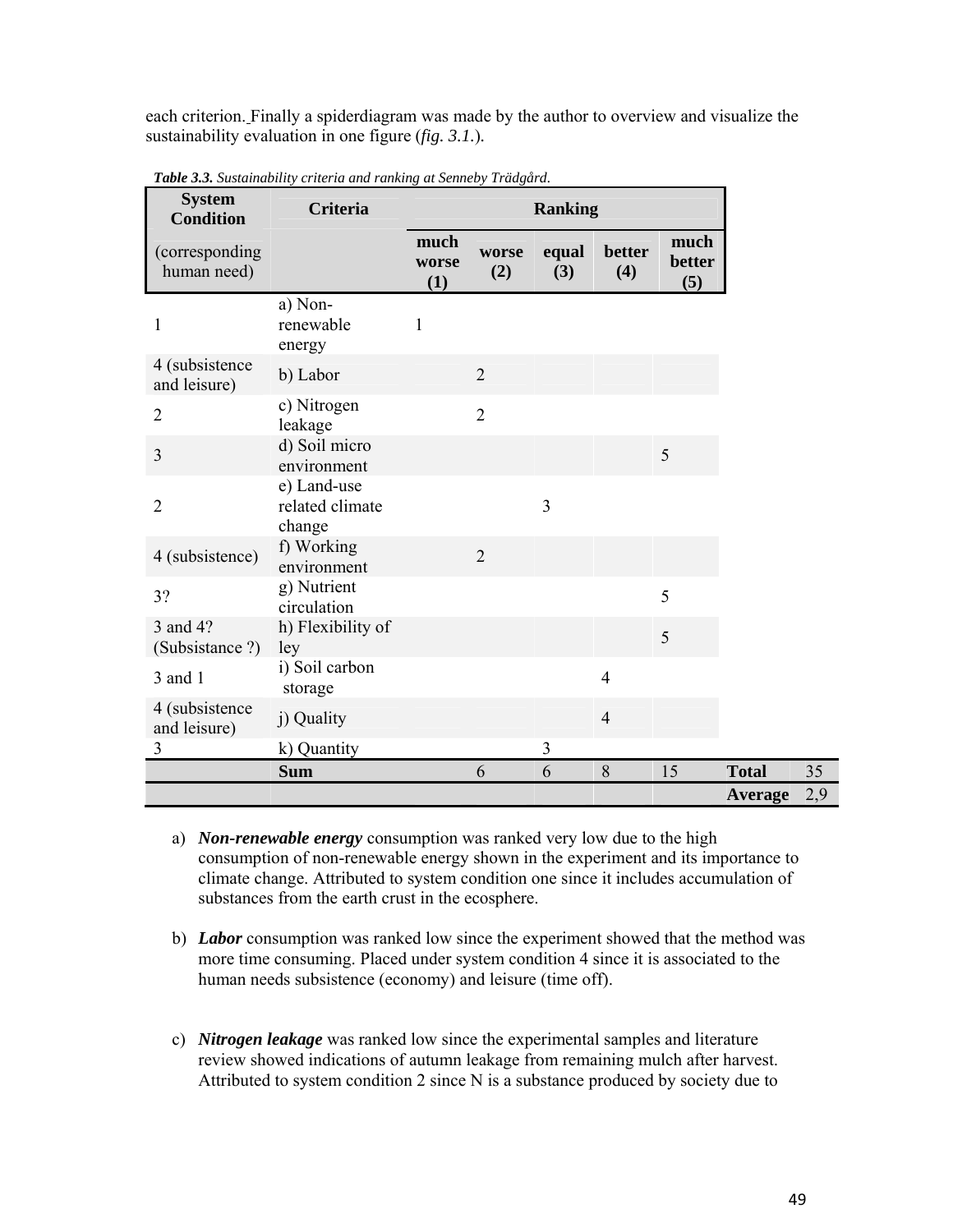increased amount of N fixing legumes in the ley and systematically accumulated locally through poor N efficiency.

- d) The farmers estimate that the *soil micro climate* should be much better due to the higher humidity. The farmers have noticed that tomato roots grow much better in the top soil under mulch compared to bare soil. They therefore believe that the very top of the top soil is thought to be richer in nutrients and that there is an improved climate for soil fauna and flora. However no such strong tendency was observed in onion. Possibly placed under system condition 3 due to a more efficient use of resources which gives a better land use ratio compared to natural habitats and improved soil fertility and/or system condition 4 due to more efficient use of resources improves distribution of limited resources amongst humans.
- e) *Land-use related climate change*. Here land-use factors like emissions from ley cuttings were included. The indicator was ranked as no different since research has shown that there is no difference between nitrous oxide and carbon dioxide volatilization from mulch on ley or in vegetables. Placed under system condition 2 since the emissions are man made due to change in land use.
- f) *Working environment.* The spreading of the mulch was experienced as heavy by Johansson due to constant changes of tractors to the mulching wagon. A more powerful tractor was used to harvest the ley and a less powerful for spreading the mulch in the vegetable rows. Hence the mulch wagon had to be reconnected between the two tractors. Placed under system condition 1 and human need subsistence which includes health.
- g) Johansson believes that *nutrient circulation* is improved since the nutrients in the ley can be assumed to be more adequate to the crop needs compared to only animal manure. Some of the nutrients from the ley are incorporated into the animal and only the rests are passed to the plants. Possibly placed under system condition 3 due to a more efficient use of resources which gives a better land use ratio compared to natural habitats and/or system condition 4 due to more efficient use of resources improves distribution of limited resources amongst humans.
- h) Johansson found that the *flexibility of the ley* was much better since a new option for the ley cuttings is created. The ley always needs to be cut to control weeds and to maintain a high fodder quality. The ley can be grazed or harvested and turned into silage or hay. With mulching there is a new opportunity to use the cuttings. This gives flexibility in the logistics of the farm. It was difficult to place this criterion within the systems conditions. The flexibility could be seen as the adaptability of the method to the circumstances. If it is adaptable and flexible it will strengthen the ecological aspects of the farm. E.g. instead of a surplus of silage production which in the end is only burnt the mulch can be included in the system as a weed control, improve soil fertility and nutrient circulation. The adaptability is also a form of economic and social (time) insurance. According to MESMIS (mentioned under *Material and Method*) adaptability is sometimes seen as part of the concept of resilience. Possibly the social and economic part of the resilience concept could be placed under the human need of subsistence in system condition 4. The ecological aspect of the concept is however more difficult to fit in under the system conditions. Possibly it can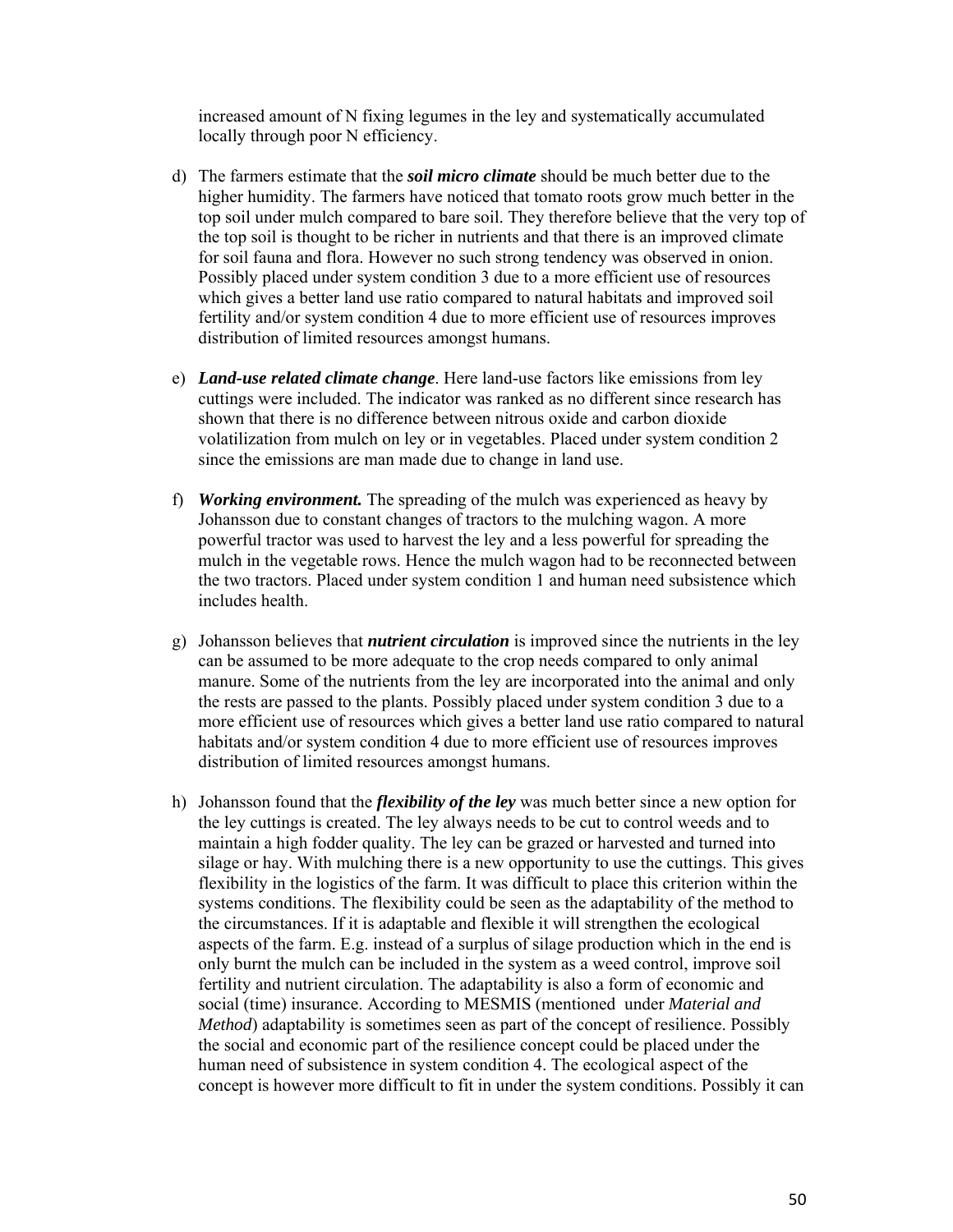be attributed to system condition 3 since weak agroecosystem resilience could reduce the productivity.

- i) By continually adding organic material the *soil carbon storage* will increase slowly over time. Attributed to system condition 3 due to improved soil fertility.
- j) The *quality* of the products was estimated to be better at least from the visual point of view and is therefore ranked as better. In the qualitative evaluation made by the farmers the canopy of the onions was estimated as more luxurious. The farmers also believed that the internal quality can be improved with a better nutrient supply from the mulch. However only research showing higher vitamin C levels have been found. Some nutrients have been shown to increase and others decrease when mulch is used compared to bare soil but no connection to health has been performed. This is an area in need of more research. Placed under system condition 4, since health is part of subsistence and the experience of a more luxurious vegetable may be seen as leisure.
- k) *Quantity*, as onion weight, was not significantly higher in the mulched treatment compared to the bare soil and inter-row cultivated treatment. It was thereby ranked equal even though increased yield has been shown to be higher in many other studies in other crops. Placed in system condition 3 since higher yield would mean less area use.

The ranks were summed and the average was calculated to be 2.9. An average of three would mean that green mulch in onion does neither improve nor worsen the sustainability of the previous weed management strategy of bare soil and inter-row cultivation. Lower than three would mean that the measure is somewhat worse from a sustainability point of view and higher than three that the measure improves overall sustainability. Considering the robust nature of this comparison 2.9 can be considered as a status quo. The sustainability analysis is visualized in a spiderdiargram (*Fig. 3.1.)* where the pink circle represents the previous weed management strategy (bare soil/inter-row cultivation) and the green amoeba-like shape represent green mulch as weed control in onions. It can be seen that the area of the green mulch treatment is not much different from the previous weed management practice. Hence there is no large difference in overall sustainability. A larger area would have meant improved sustainability and a smaller reduced sustainability.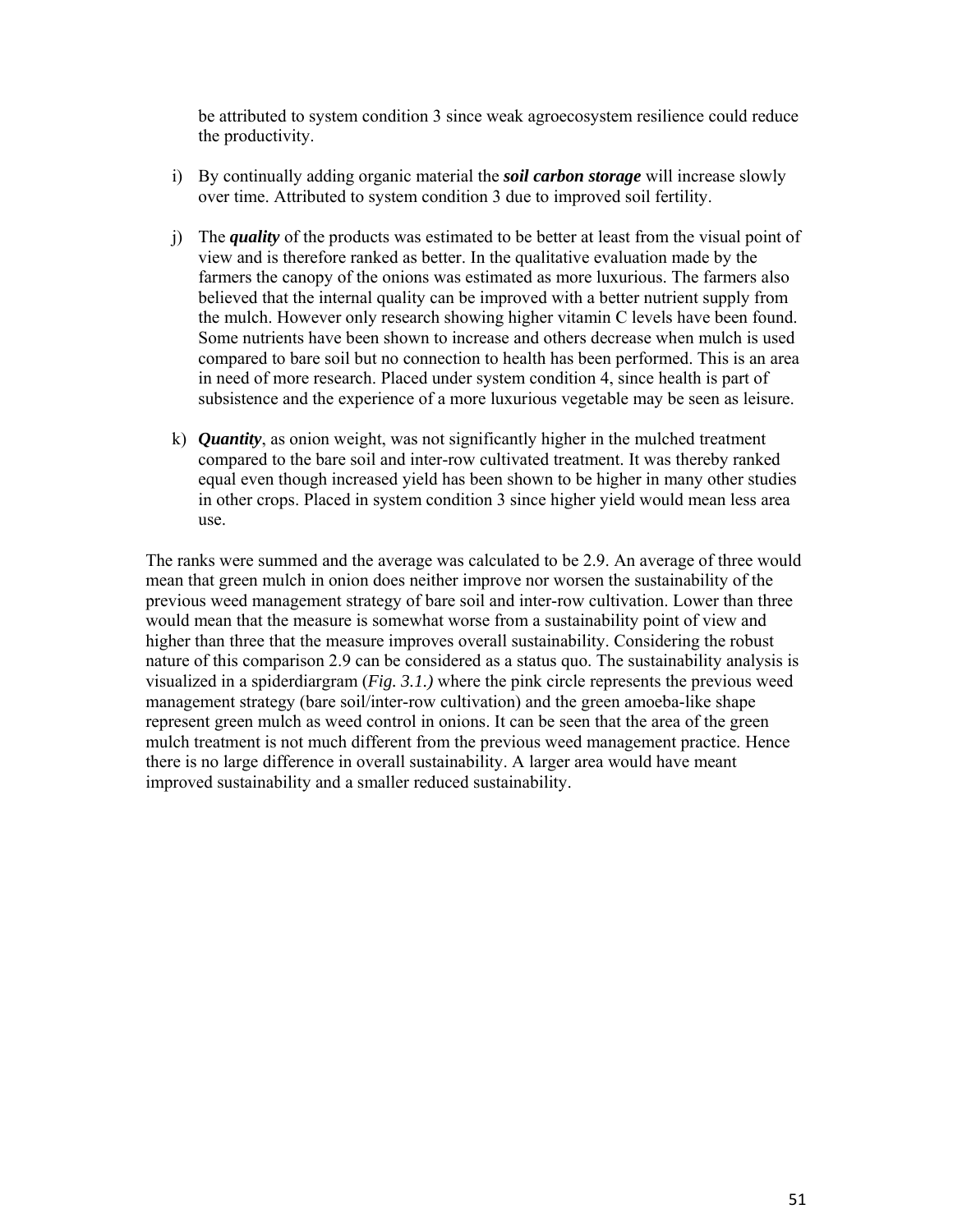

*Figure 3.1. Spider diagram comparing the overall sustainability of green mulch in onion (green amoeba-like shape) and bare soil and inter-row cultivation (pink round circle) as weed management strategies at Senneby Trädgård.* 

# *3.3. What was learnt about measuring sustainability?*

Even though the full sustainability analysis was only performed at Senneby Trädgård the other two farms also gave their impression of the joint tool of The Natural Step and the spider diagram. The tool of sustainability seems to have broadened the aspects included in the sustainability evaluation. However there was not time enough in this study to perform a thorough introduction to and discussion about the tool and its premises. The farmers did not find the four system conditions easy to grasp and use. It required a lot of time and help to know were to place different criteria. Lindqvist at Stora Fårvallsslätten had some previous experience of The Natural Step and believed the system conditions could be useful. Perhaps the system conditions could be useful if more time was given to understand them. On the other hand time and patience is often lacking and a useful tool should be easy to understand and use.

The fact that for example animal ethics and GMO are not included in The Natural Step is a drawback of the framework. An important social aspect of sustainability is the resilience or security of the system mentioned by Senneby trädgård. Resilience and security are however difficult to place within the fourth system condition. It could be argued that it is covered by system condition one and two since humans are part of nature but even naturally occurring toxins are damaging to human health and so is for example too heavy labor.

The conclusion is that the tool could be useful if there is enough time for a proper introduction. Once the method has been introduced it can probably be used more easily adapted to other situations. In order to find a practical sustainability evaluation tool more time is needed to develop the tool in a participatory way. Also other kinds of divisions of sustainability conditions, indicators or attributes should be tested.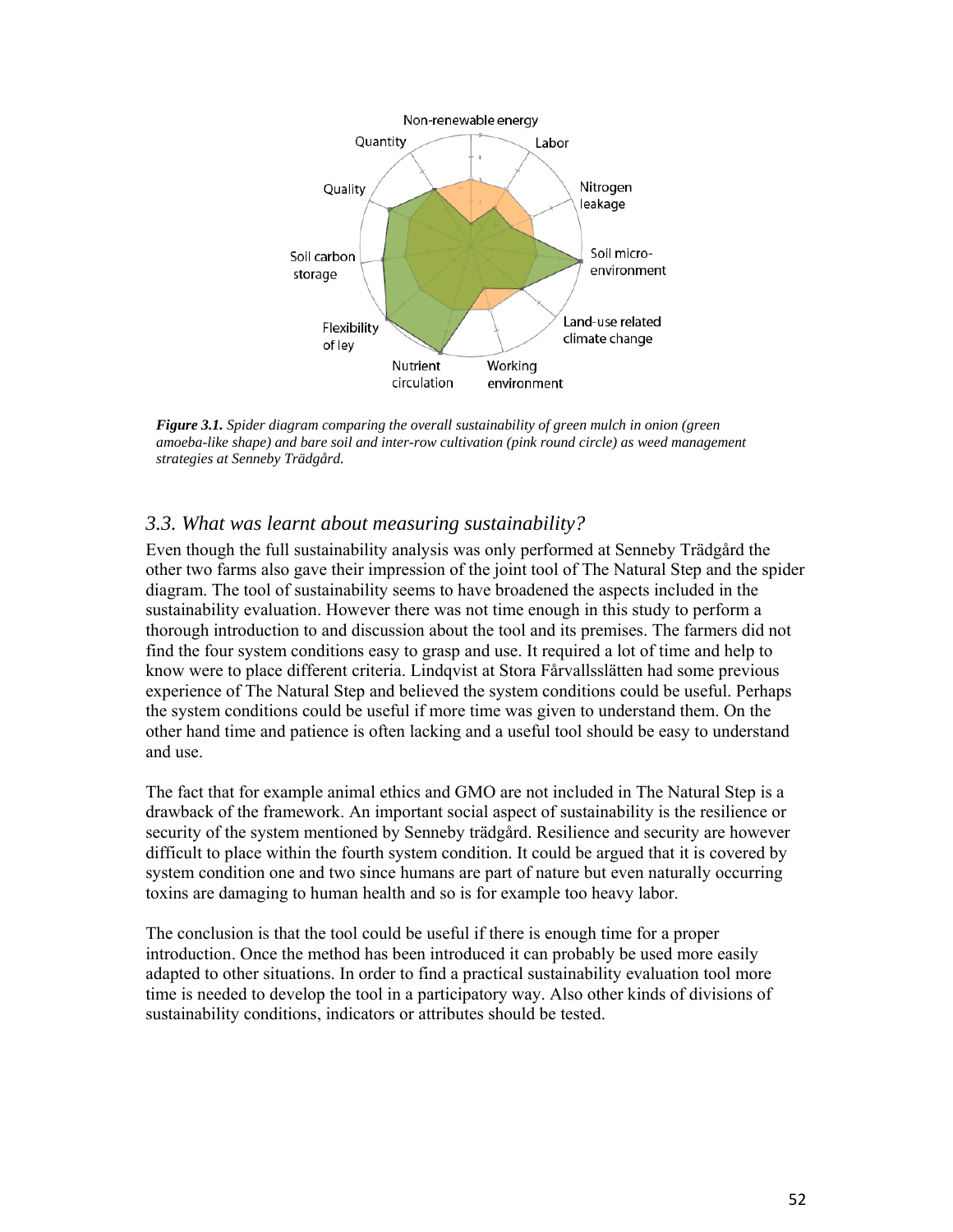## *3.4. Limitations of the study and suggestions for the future.*

A limitation of the work process was that the study had to be concluded within the 30 weeks of the master project. Hence many steps of the process had to be rushed and the participation of the farmers was low compared to the author. During the evaluation Rundström stated that she had not understood that this was supposed to be a participatory research project. This shows the importance of good communication and enough time for the process of the participatory research. Possibly each participant should be asked to give their individual view of the aim of the project. In this study the aim and method of the study was only brought up in a group discussion during the first meeting.

Both Sundvik Trädgård and Stora Fårvallsslätten felt that the study was very theoretical and that their participation and the usefulness of the study would have been larger if simple experiments were performed and evaluated on their farms. They also felt that the author should have been more present on the farms. This was not mentioned by Senneby Trädgård probably since there a practical trial was preformed. By performing an experiment and an overall sustainability analysis the research process was taken a step further at this farm.

Perhaps the answer to all the encountered difficulties above is that a participatory research and development group probably needs a few years before all participants feel comfortable with the approach. Each actor must find its role and learn to appreciate what the other actors can contribute with.

The area of study was too extensive for the limited time available. The study could have been limited to only one farm and/or exclude the work on sustainability criteria and tools. For future participatory projects with very limited time (one year or less) the initiative should come from already organized participatory projects and the study area should be limited. For example if the group of Climate Smart Agriculture would have been more established they could have identified one or more measures which they were ready to evaluate on their farms. Students could be invited to participate in the evaluation of the measures as a part of their bachelor or master thesis's. Since the group was new no such projects were identified before the start of this study.

# *3.5. Limitations and strengths of participatory on-farm experiments and suggestions for the future*

Performing an experiment with a statistical design was found to be too demanding on such a diversified farm as Senneby Trädgård. Possibly simple statistical experiments could be performed on large and more specialized farms with more homogenous environments. However, then the properties of other farms will not be evaluated. For example a high yield in a homogenous field and with the work load distribution of a specialized farm does not have to correspond to the yield which is obtainable under the circumstances of heterogynous soil conditions and the different logistics of a diversified farm. If the focus lies on the statistical design the method will not be fully integrated in the farming system and therefore the appropriateness of the method in the complex reality will be difficult to evaluate. The evaluation of the research process together with the owners of Senneby Trädgård resulted in two alternative suggestions of how to do participatory trials on farms;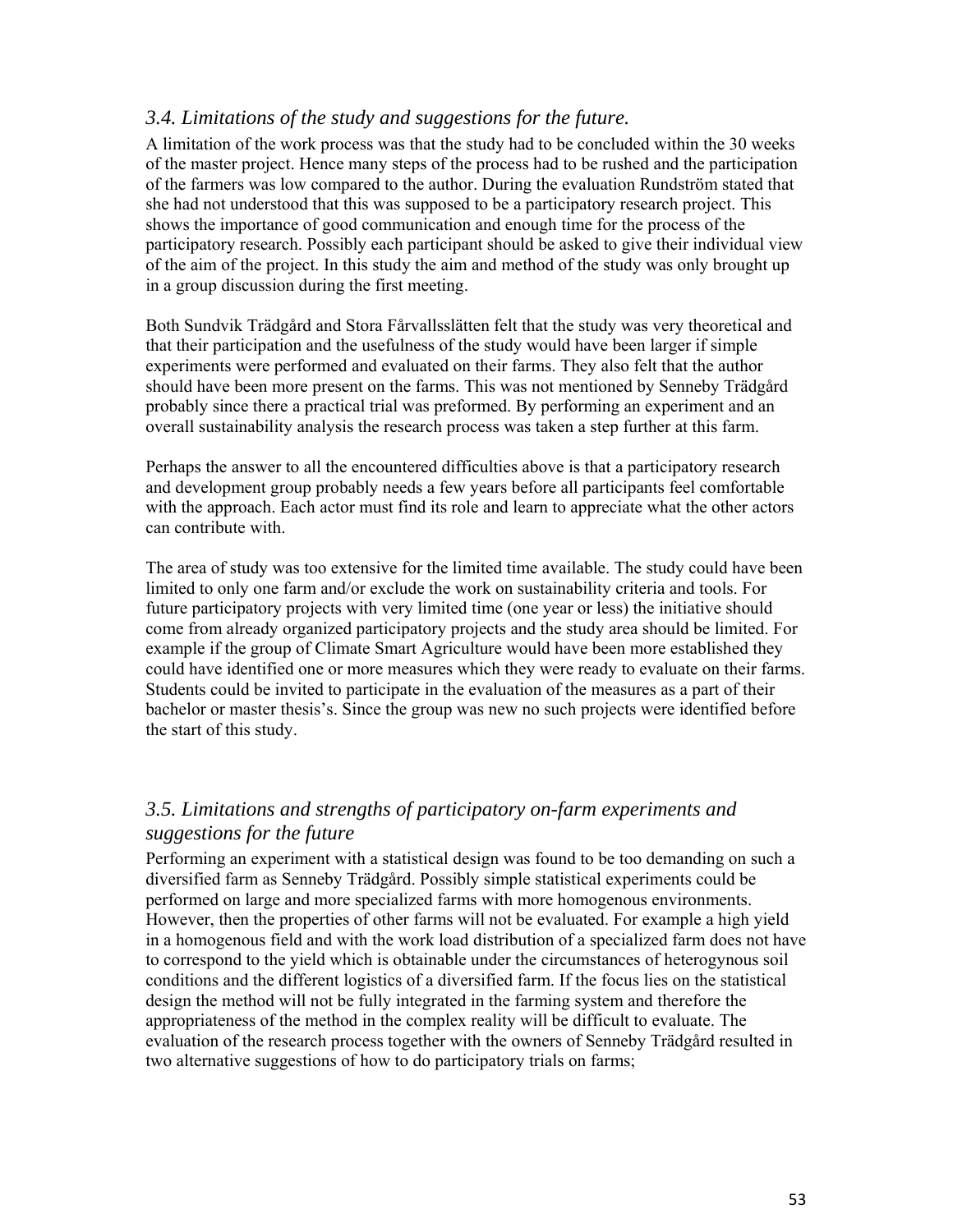- 1) First perform the trial on a research station or on a specialized and large or at least somewhat homogenous farm with full statistical design. If the fields are heterogonous the statistical design can be adapted as long as there is a large area enough to include the variability of the farm. On a small and heterogeneous farm the limitation could be (as in the experiment of this study) that there is not enough of the same cultivar planted to be able to perform a larger field trial. The main objective of these trials should be to improve the method and exclude some of the largest uncertainties. Variables which are difficult to evaluate on a commercial farm should be investigated on a research station. Thereafter a simpler version of the trial can be placed on commercial farms with different properties to include the real-life complexity. The aim of placing the trial on the farm is to evaluate the method from a systems perspective.
- 2) First perform a simple trial mostly based on observation on commercial farms. If the method seems to have some potential it is performed with full statistical design on a research station. The method can then again be evaluated on farms to incorporate what was learnt on the research station.

The second option is to prefer when possible. This way one can avoid years of study of a method which turns out to be limited by other factors than which were tested on the research station. The trial on station can be improved with the input from the farmers. Both approaches are possible to combine with external researchers or students performing a part of the research project.

## *3.6. Strengths of the study*

The farmers expressed that by participating in this project they have developed the way they evaluate their practices especially concerning energy consumption. It has also strongly motivated them to try to do something more to improve. At Stora Fårvallslätten the farmers felt that by participating in the study the ideas they were working on concerning the choice of ley species and the role of the farm animals in suppressing quackgrass were further developed.

At Senneby Trädgård the study resulted in the above mentioned suggestions on how to work with on-farm experiments in participatory research. It also gave new insights concerning the use of green mulch. Both author and farmers at Senneby Trädgård became more skeptical to when green mulching may be a desirable weed management strategy. The study has shown that labor requirement and diesel consumption of mechanically applied green mulching was higher than what the participants would have expected. However the participants felt there is too little scientific knowledge about the various benefits of green mulch which the growers have experienced. Also some questions are left unanswered by this study as; what would the diesel and time requirement be if part of the animal manure would have been replaced by green mulch? Or if one or more irrigation could be avoided? What would the result have been under different local specific conditions or using a different crop? Hence through the study the participants were able to identify gaps of both scientific and practical knowledge which are mentioned below. It is also suggested how the participatory research project should be complemented in order to reach a more qualified evaluation of green mulch as a climate smart weed control.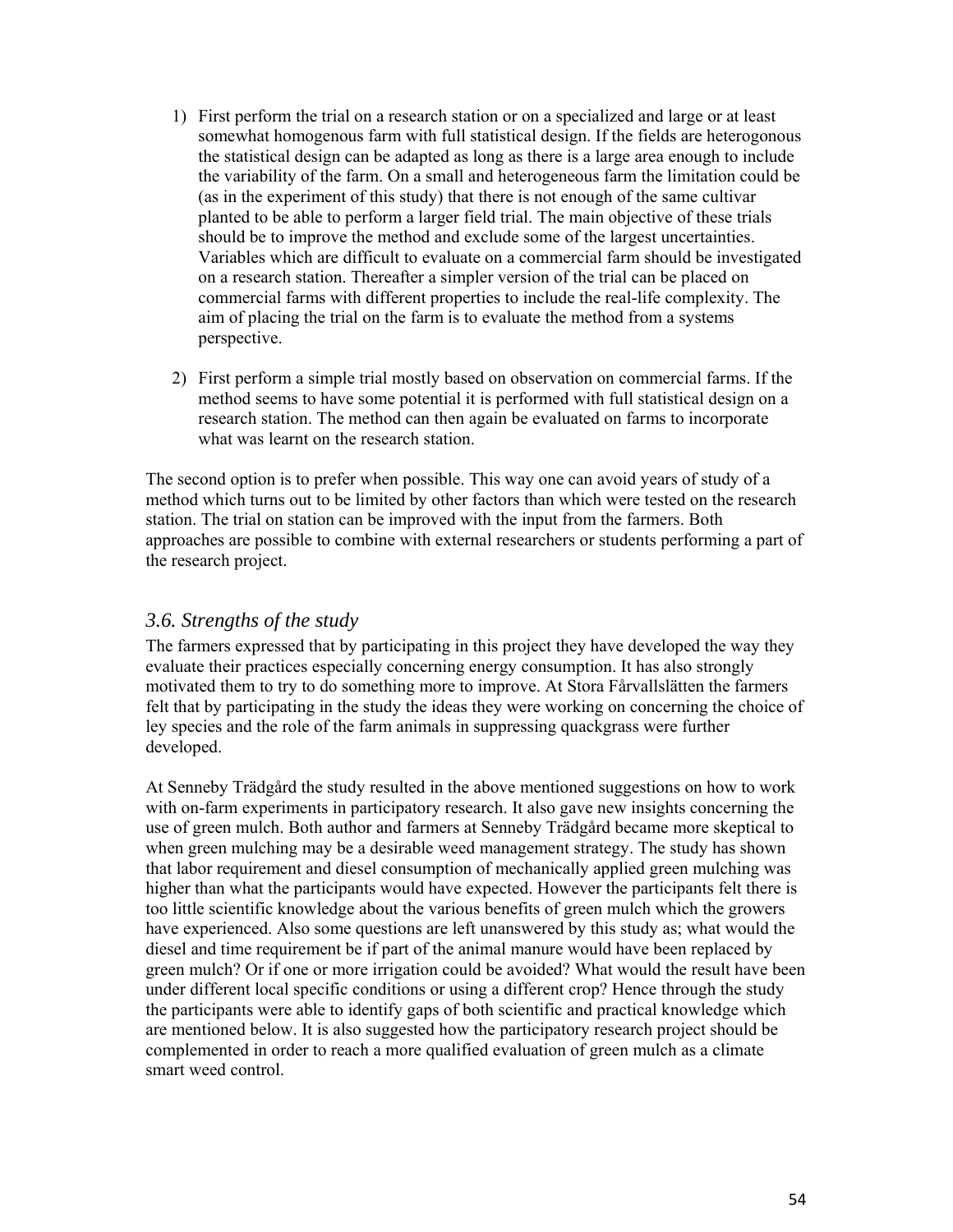- The project should be long term and include more on-farm experiences from different locations. Here it should be studied in which farming systems (choice of crops and green mulch, labor peak distribution, soil type, climate) there is a high chance of increasing the marketable yield and/or reducing the amount of irrigations and hence reducing diesel consumption and labor.
- The project should include a more complete systems analysis with direct and indirect resource use.
- It should also include more detailed scientific investigations of different aspect as food quality, pest and disease control, functional biodiversity and nutrient efficiency.

The study has also partly contributed to a discussion between Rundström at Sundvik Trädgård and Johansson at Senneby Trädgård concerning the overall sustainability of their production systems. The farmers concluded that the production of fresh vegetables for sale during the summer has a very low potential to be a sustainable system. The stated reason was that too many compromises must be done to get the vegetables ready for sale during the summer. This difficulty often came up when different weed management options were discussed together with Rundström. One example is the difficulty to find time for weeding as soon as the harvest and sale starts. Instead it was suggested that vegetables consumed during the summer should to a higher degree be produced in e.g. homegardens, allotments and community gardens by developing urban and peri-urban agriculture. Farmers should focus on producing vegetables which can be stored or conserved for consumption during the remaining season. In this way e.g. weed management and harvesting would not compete for the farmer's time.

During the final visit to the farms it turned out that the farmers had already tried parts of the measures discussed during the study. At Stora Fårvallslätten blue lupin was grown. At Sundvik trädgård a row of the micro clover/grass mix was sown between two rows of cabbage, wool from sheep which normally was burnt was now placed as mulch (inspired by the study visit at Mandelmanns Trädgårdar organized within the study) and a bale of silage was waiting to be tried as mulch. The study visits were also inspiring in other areas than weed control. Lindqvist and Fransén at Stora Fårvallslätten decided to establish a small forest garden by the road partly inspired by a study visit at Holma Stiftelse. This indicates that the study has contributed to a continued development of climate smart weed management strategies on the farms.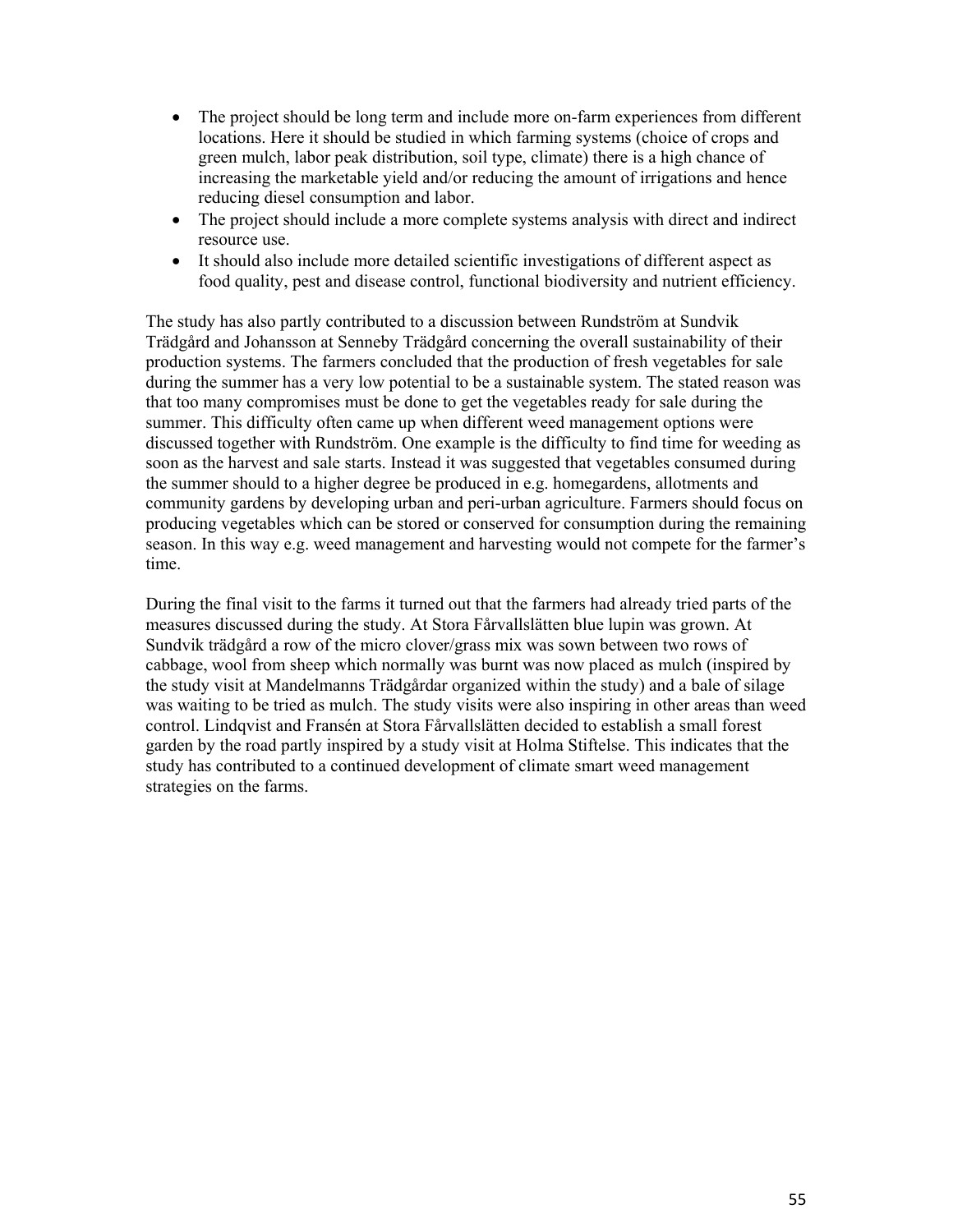# *4. Conclusions*

To avoid dangerous climate change and to quickly adapt food production to declining amounts of oil and other fossil fuels it is necessary not only to increase efficiency or replace the energy source but also to perform large reductions in the total amount of energy used. To develop weed management strategies based on reduced energy consumption through the help of ecosystem services an integrated approach is necessary. Many different issues must be addressed as; crop rotations, landscape elements, farm design, choice of crops and machinery, availability of labor (often skilled), economy, the goals of the farmers etc. The main difficulty may be that it requires the development of systems which will be sustainable in a future society with lower energy consumption while the wider system of society is still focused on high energy use (cheap long-distant transported food, lack of rural labor force, relatively cheap oil etc). There is therefore a need to find methods which are viable today but can be developed into a system which will be sustainable in a low energy future.

In the introduction to weed management it was shown that where yield can be increased without large inputs of resources (e.g. through narrower planting, intercropping, nitrogen efficiency) this can help reduce the total energy need per kg crop. Soil tillage should also be reduced in a way which will make the quack grass manageable.

Some of the weed control methods developed for the participating farms could easily be implemented on the farms already during the next growth season, for example: leftover silage as green mulch, seed mixture for extensive weed competitive lay, annual ley species combined with autumn horse grazing and consumer weeding.

Other methods the farmers thought needed to be developed and tested under different local specific conditions before they could be adopted, for example; cover cropping, mechanically spread green mulch from fresh ley and intercropping clover ley with vegetables. Some of them require larger changes on the farms.

A green mulch experiment was performed which showed the importance of performing experiments not only in experimental stations but also on commercial farms to discover benefits and challenges of the developed agricultural practices when used in a real world context. To achieve a realistic evaluation of the energy efficiency of a change in an agricultural practice it is essential to define and include all elements of the agricultural system which will be changed by the new practice. In this case the cutting of the ley and the irrigation need was included. In future studies one could include e.g. a decrease in energy consumption due to decrease in the use of animal manure which will be exchanged by the fertilizing effect of the green mulch.

Participatory research and development is a suitable methodology for the purpose of developing methods analyzed from a systems perspective and adapted to local specific conditions. Large amount of knowledge and practical experiences may be systematized jointly analyzed and shared amongst farmers, extensionists and researchers. A strategy should be developed for which kind of information should be created on farms and which on experimental stations. The evaluation of the participatory experiment at Senneby Trädgård resulted in the conclusion that on-farm experiments are suitable for evaluation of the methods on a systems level. Experimental stations may be used to perform more detailed experiments and experiments which are difficult to perform on a commercial farm. The experimental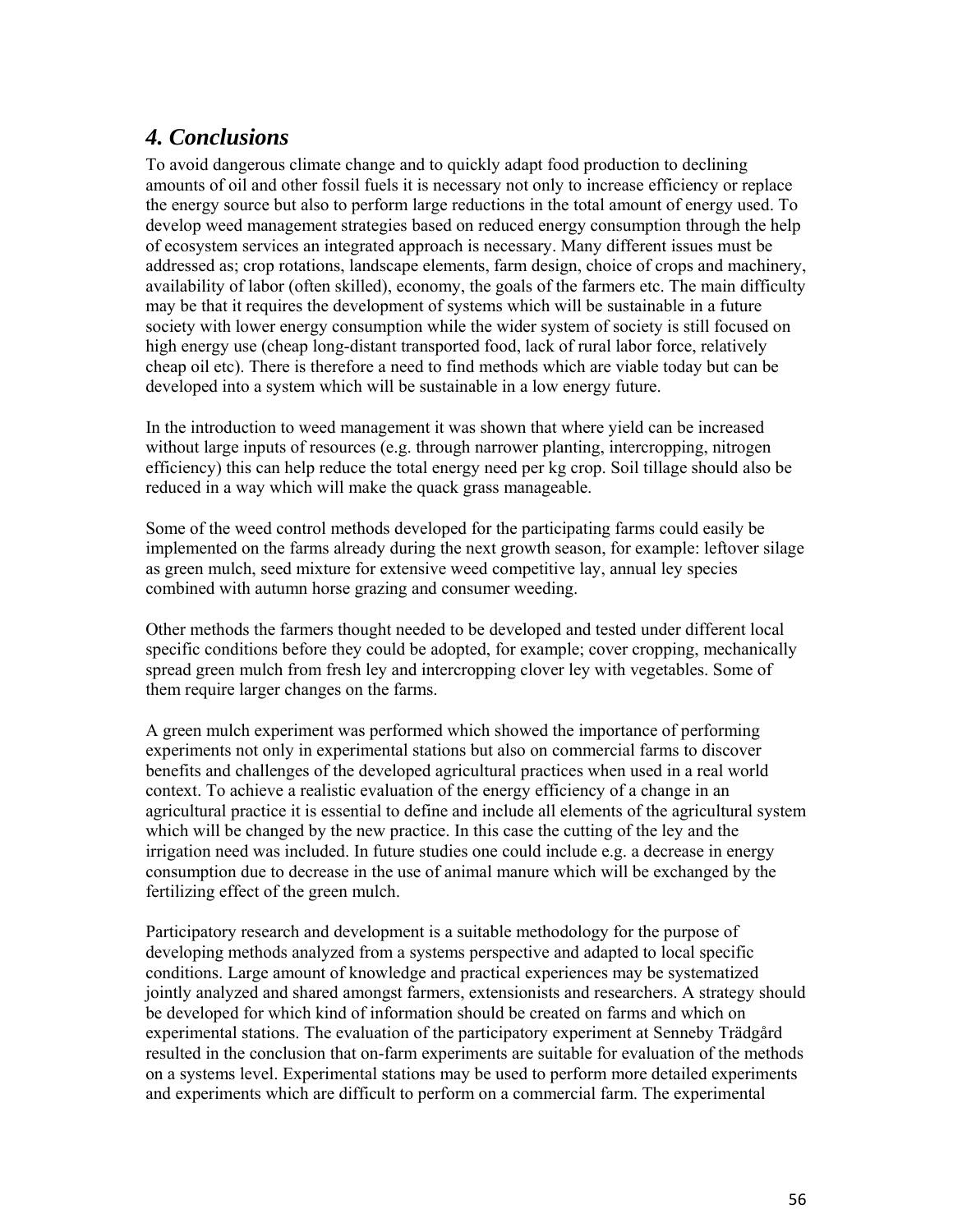station could also perform high risk experiments after which the most promising techniques etc are tested on farms.

The sustainability tool used mainly at Senneby Trägård was able to evaluate the method from several perspectives, point to gaps in knowledge and give and approximation of its overall sustainability. The tool needs a period of introduction after which it more easily can be used to evaluate different methods. Other sustainability frameworks than The Natural Step should be tested to find out which is most comprehensive (also including e.g. animal ethics, resilience and GMO) and easy to grasp and use. The tool could be used in participatory research and development projects to compare different systems, to identify gaps of knowledge or to evaluate changes over time. Once they have been introduced to it, individual farmers could also use the tool when important decisions are to be taken.

The time needed for experimentation and development of knowledge and praxis means that the weed management strategies will not be widely spread yet for some time. However the oil and climate crisis may have motivated farmers and researchers to start experimenting on a wider scale. It also increases the interest of consumers which may open up for a closer integration of the consumers in the food production system. The consumers interested in helping out with weeding at Sundvik Trädgård are one examples of this. The government could contribute with financial subsidies as well as employment of persons who could organize and facilitate participatory research and development in how to re-design farm systems to be more resource efficient. This would help overcome some initial obstacles and push the development forward. In the meantime simple and fast measures to reduce the use of fossil fuels should be made (closer row spacing, efficient machinery, more hand labor, biogas when possible etc). However all investments should be made in accordance with the long term development of future low energy sustainable weed management strategies based on ecosystem services.

# *Acknowledgments*

I would like to thank the cooperating farmers for their valuable contribution, engagement and patience. My supervisors Johanna Björklund, Hillevi Helmfrid and David Hansson were very helpful with good ideas and guidance. My examiner Birgitta Rämert provided valuable comments to improve the scientific and practical quality of this thesis. Anita Gunnarsson (Swedish University of Agricultural Sciences, SLU) and Margareta Magnusson (consultant) provided me with important advices on experimental design, soil and plant nutrition. I would also like to thank the farmers who found time to answer the survey and contribute with their experiences and knowledge. Mandelmanns Trädgårdar and Holma Stiftelse were kind enough to show us their farms and share their knowledge. The project would not have been possible without the financing from Partnerskap Alnarp, Schwartz Foundation and Faculty of Natural Recourses and Agricultural Sciences (SLU).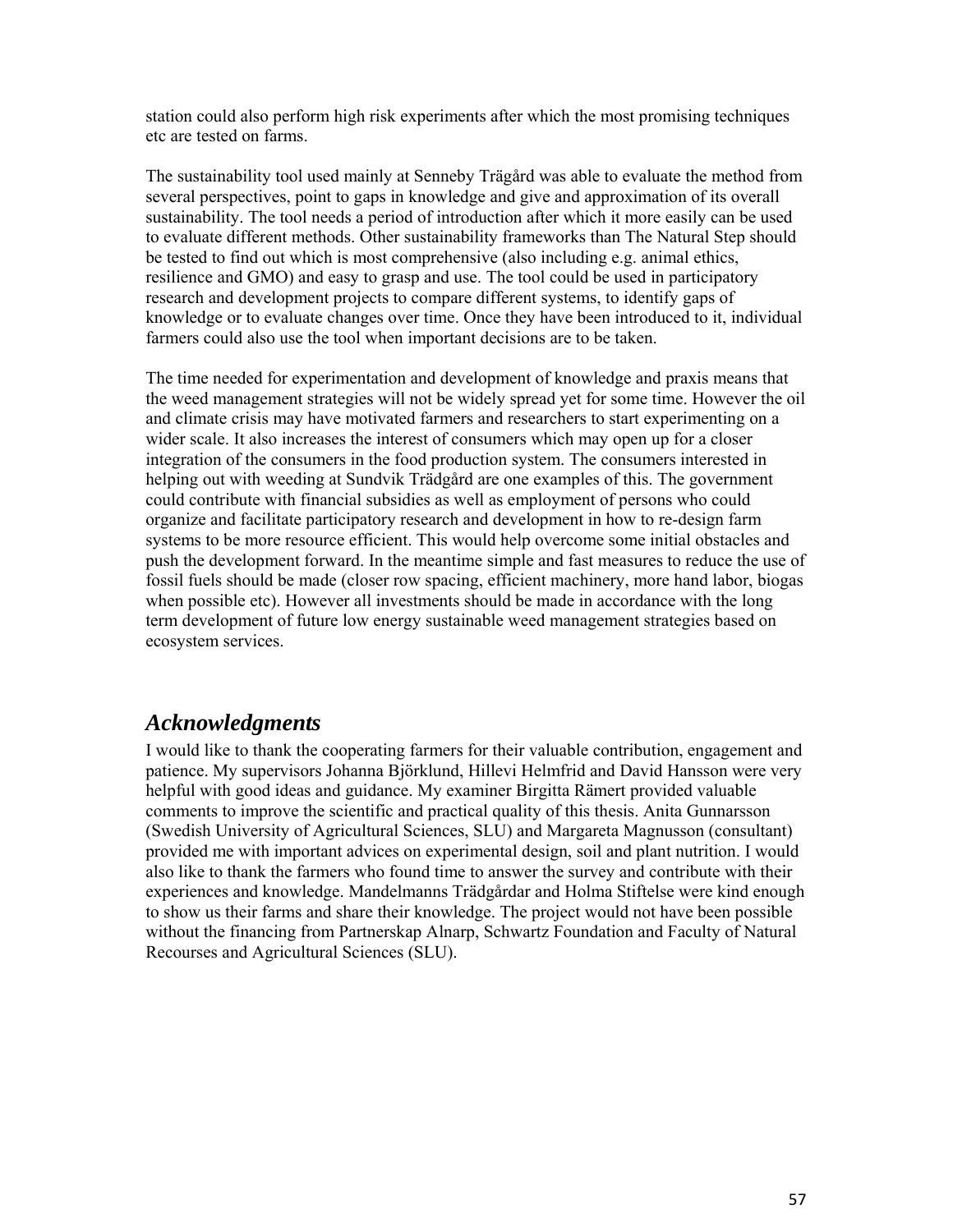## *References*

- **Abdul-Baki, A.A. and Teasdale J.R. (1993)** A No-tillage Tomato Production System using Hairy Vetch and Subterranean Clover Mulches, *HortScience* 28, 2:106-108.
- **Abrahamsson R., 2008**. Naturvårdsverket, pers. commun. [10.11.2008].

**Ahlgren S., 2003**. Environmental Impact of Chemical and Mechanical Weed Control in Agriculture. A Comparing Study Using Life Cycle Assessment Methodology. Examensarbete Institutionen för lantbruksteknik/Institutionen för biometri och teknik. Swedish University of Agricultural Sciences.

**Aleklett K. and Cambell C.J., 2003.** The Peak and Decline of World Oil and Gas Production. *Minerals & Energy* 18:5-20. Available at: www.tsl.uu.se/uhdsg/publications.html.

**Aleklett K., 2007**. Reserve Driven Forecast for Oil, Gas and Coal and Limits in Carbon Dioxide Emissions. Peak oil, peak gas, peak coal and peak CO2. OECD and International Transport Forum *Discussion Paper* No 18:2007. Available at: http://www.tsl.uu.se/uhdsg/Publications\_swe.html [17.03.2008].

**Almeida, F.S. 1985.** Cited in Brandsæter *et al.,* 2008. Winter Survival, Biomass Accumulation and N Mineralization of Winter Annual and Biennial Legumes Sown at Various Times of Year in Northern Temperate Regions. *European Journal of Agronomy* 28:437-448.

Altieri M.A., 1995. *Agroecology. The Science of Sustainable Agriculture.* 2<sup>nd</sup> ed. Westview Press.

**Altieri, 2002.** Agroecology: the Science of Natural Resource Management for Poor Farmers in Margnial Environments. *Agriculture, Ecosystems and Environment* 93:1-24.

**Ammon H.U. and Hartwig N.L., 2002.** Cover Crops and Living Mulches. *Weed Science* 50(6):688-699.

**Ascard J., 2003.** Ogräs och Ogräsreglering i Ekologisk Grönsksodling, p. 6-11 In: Ascard J. & Rehnstedt C. (red) 2003. Ekologisk Odling av Grönsaker på Friland. Kurspärm.

**Azar C. and Holmberg J., 2006.** Socio-Ecological Indicators for Sustainability. *Ecological Economics* 18:89- 112.

**Azar C., 2007.** Storskalig Satsning på Bioenergi - Dröm eller Mardröm? *Miljörapporten: Magasin.*

- Azar, C., K. Lindgren, and B. A. Andersson. 2003. Global Energy Scenarios Meeting Stringent CO<sub>2</sub> Constraints--Cost-effective Fuel Choices in the Transportation Sector. *Energy Policy* 31:961.
- **Båth B. and Elfstrand S., 2008**. Use of Red Clover-Based Green Manure in Leek Cultivation. *Biological Agriculture and Horticulture* Vol 25:269-286.
- **Båth B., 2000**. Matching the Availability of N Mineralised from Green-Manure Crops with the N-demand of Field Vegetables. Doc. Thesis Swedish University of Agricultural Sciences. *Acta Universitaris Agriculturae Sueciae Agraria* 222.
- **Båth B., 2001.** Nitrogen Mineralisation and Uptake in Leek after Incorporation of Red Clover Strips at Different Times during the Cropping Period. *Biological Agriculture and Horticulture* 18, 243-258.
- **Båth B., Malgeryd J., Richert Stintzing A. and Åkerhielm,H., 2006**. Surface Mulching with Red Clover in White Cabbage Production. Nitrogen Uptake, Ammonia Losses and the Residual Fertility Effect in Ryegrass. *Biological Agriculture and Horticulture* 23: 287-304.
- **Båth, B. & Kling, M. (2001).** Root Development of a Leek Crop in a Cropping System with Red Clover. *Biological Agriculture and Horticulture* 19, 143-155.
- **Baumann D.T., 2001.** Competitive Suppression of Weeds in Leek-Celery Intercropping System. Wageningen Agricultural University. 190pp.
- **Baumann H. and Tillmann A., 2004.** *The Hitch Hikers's Guide to LCA. An Orientation in Life Cykle Assessment Methodology and Application.* Studentlitteratur, Sweden.
- **Bell S. and Morse S., 1999.** *Sustainability Indicators. Measuring the Immeasurable.* Earthscan Publications Ltd.
- **Bentley J.F., Boa E. and Stonehouse J., 2004.** Neighbouring Trees; Shade, Intercropping and Cacao in Ecuador. *Human Ecology* 32(2):241-270.
- Bentley R.W., Mannan S.A. and Wheeler S.J., 2007. Assessing the date of the Global Oil Peak: The need to use 2P reserves. *Energy Policy* 35:6364-6382.
- **Bergström P**., 2008. Survey Participant and owner of the farm Gammelbo Gård AB.

**Berlin A. and Berlin K., 2008**. Ramsjö Gårdsprodukter. Survey Participant.

**Betts R.A.,** *et al.,* **2007.** Projected Increase in Continental Runoff due to Plant Responses to Increasing Carbon Dioxide. *Nature* 448 (7157):1037-1042.

- **Boström U., 2008.** Department of Crop Production Ecology at the Swedish University of Agricultural Sciences. Pers. commun. [26.05.2008].
- **Bounds A., 2007**. OECD Warns Against Biofuels Subsidies. *Financial Times.* Available at: http://www.ft.com/cms/s/0/e780d216-5fd5-11dc-b0fe-0000779fd2ac.html?nclick\_check=1, [23.11.2008].
- **Boyhan G.E., Hicks R. and Hill C.R., 2006.** Natural Mulches are not very Effective for Weed Control in Onions. *HortTechnology* 16, 3:523-526.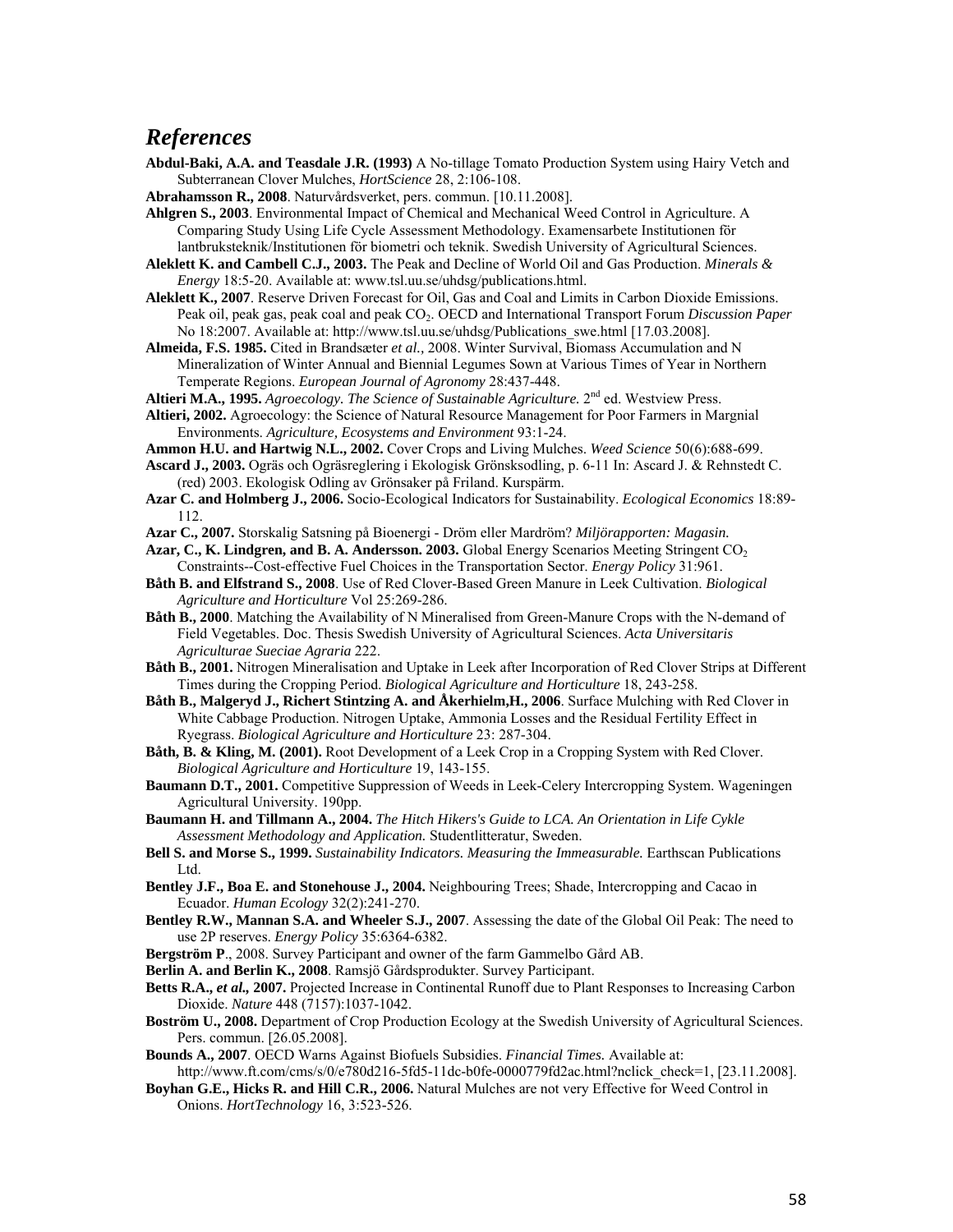- **Brandsæter L.O., 1996**. Alternative Strategies for Weed Control: Plant Residues and Living Mulch for Weed Management in Vegetables. *Doctor Scientiarum Theses* 1996:25. The Norweigen Crop Research Institute. Plant Protection, Ås.
- **Brandsæter L.O., 1996.** Effects of Plant Residues and Living Mulch on Weed Emergence and Growth and Yield of White Cabbage. In Alternative Strategies for Weed Control: Plant Residues and Living Mulch for Weed Management in Vegetables. Agricultural University of Norway *Doctoral Scientiarum Theses* 25.
- **Brandsæter L.O. and Netland J., 1999**. Winter annual legumes for use as cover crops in row crops in Northern regions: I. field experiments. *Crop Science* 39:1369-1379.
- **Brandsæter L.O.** *et al.,* **2000.** Winter Annual Legumes for Use as Cover Crops in Row Crops in Northern Regions II\_ Frost Resistance Study. *Crop Science* 40:175-181.
- **Brandsæter L.O.** *et al.***, 2002.** Freezing Resistance of Winter Annual and Biennial Legumes at Different Developmental Stages. *Crop Science* 42(2):437.
- **Brandsæter L.O.** *et al.,* **2008.** Winter Survival, Biomass Accumulation and N Mineralization of Winter Annual and Biennial Legumes Sown at Various Times of Year in Northern Temperate Regions. *European Journal of Agronomy* 28:437–448.
- **Brecha R.J., 2008**. Emission Scenarios in the Face of Fossil-fuel Peaking. *Energy Policy* 36. 3492-3504.
- **Brewster, J.L., 1994.** *Onions and Other Vegetable Alliums.* CAB International, UK. 236 pp.
- **Campbell C.J. and Laherrère J.H., 1998.** The End of Cheap Oil. Global Production of Conventional Oil will Begin to Decline Sooner than most People Think, Probably Within 10 Years. *Scientific American* March. Available at: http://dieoff.org/page140.pdf [21.11.2008].
- **Cardina J., 1995.** Biological Weed Management. In: Smith, A.E. (Ed.), Handbook of Weed Management Systems. Marcel Dekker, NY, p. 279-341.
- **Checkland P. and Poulter J., 2006.** *Learning for Action. A Short Definitive Account of Soft Systems Methodology and its use for Practitioners, Teachers and Students.* John Wiley & Sons, Ltd. England.
- **Colwell L.E., Bremer E. and Van Kessel C., 1989.** Yield an N2 fixation of pea and lentil as affected y intercropping and N application. *Can. J. Soil Sci.* 69:243-251.
- **Commission on Oil Independency, 2006**. Making Sweden an OIL-FREE SOCIETY. Available at: http://www.sweden.gov.se/content/1/c6/06/70/96/7f04f437.pdf, [17.03.2008].
- **Cowling, S.A., Jones, C.D. and Cox, P.M., 2007.** Consequences of the Evolution of C4 Photosynthesis for Surface Energy and Water Exchange. *Journal of Geophysical Research G: Biogeosciences* 112(1) art. No. G01020.
- **Cox, P.M.** *et al.,* **2000**. Acceleration of Global Warming due to Carbon-Cycle Feedbacks in Coupled Climate Model. *Nature* 408 (6809):184-187.
- **Daily G.C., 1997**. (Ed.). *Nature's Services: Societal Dependence on Natural Ecosystems*. Covelo, CA, USA: Island Press. Available at:
	- http://site.ebrary.com/lib/slub/Doc?id=2000980&ppg=23. [23.11.2008]
- **Dalgaard T.** *et al.,* **2002.** Energiforbrug på Økologiske og Konventionelle Landbruk. *Gørn Viden*, Markbrug 260.
- **Dock Gustavsson, A., 2004.** Ogräs och Ogräsreglering i Ekologisk Växtodling. P. 3 *ff* In: Dock Gustavsson, A., Flink, M., Hamnér, K., Holsmark, K. and Rahbek pedersen, T (Eds.) 2004. Ekologisk växtodling. Kurspärm Jordbruksverket.
- **Edström M.** *et al.,* **2005.** Jordbrukets Energianvändning. Institutet för Lantbruks- och miljöteknik JTI. http://www.jti.se/uploads/jti/R-342ME.pdf [28.10.2008].
- **Eilenberg J., Hajek A. And Lomer C., 2001.** Suggestions for Unifying the Terminology in Biological Control. *BioControl* 46:387-400.
- **Ekbladh G., 1995.** N Effects of Organic Manures on Leeks. Influence of Raised Beds and Mulching on N Availability. *Biological Agriculture and Horticulture* 11, 4:157-171.
- **Ekelöf G., 2007.** Fuel for Development? *Report* Swedish Society for Nature Conservation.
- **Eksvärd K., 2007.** Deltagardriven Forskning Målsättning och Teori. Presentation at the seminar *"Delaktighet och Aktörssamverkan i Lantrukets FoU. Verksamhet - Presentation och Framtidsidéer.* [30.08.2007]. Swedish University of Agricultural Sciences - Alnarp.
- **Elfstrand S., 2007**. Impact of Green Manure on Soil Organisms With Emphasis on Microbial Community Composition and Function. Doc Thesis No. 2007:23. Acta Universitatis Agriculturae Sueciae. Swedish University of Agricultural Sciences.
- **EU Commission, 2007**. Questions and Answers on the Commissions Communication Limiting Global Climate Change to <sup>2</sup>°C. http://ec.europa.eu/environment/climat/future\_action.htm, [03.11.2008].
- **EU, 2008a.** Proposal for a Decision of the European Parliament and of the Council on the effort of Member States to reduce their greenhouse gas emissions to meet the Community's greenhouse gas emission reduction commitments up to 2020 {COM(2008) 30 final} {SEC(2008) 85}. /\* COM/2008/0017 final -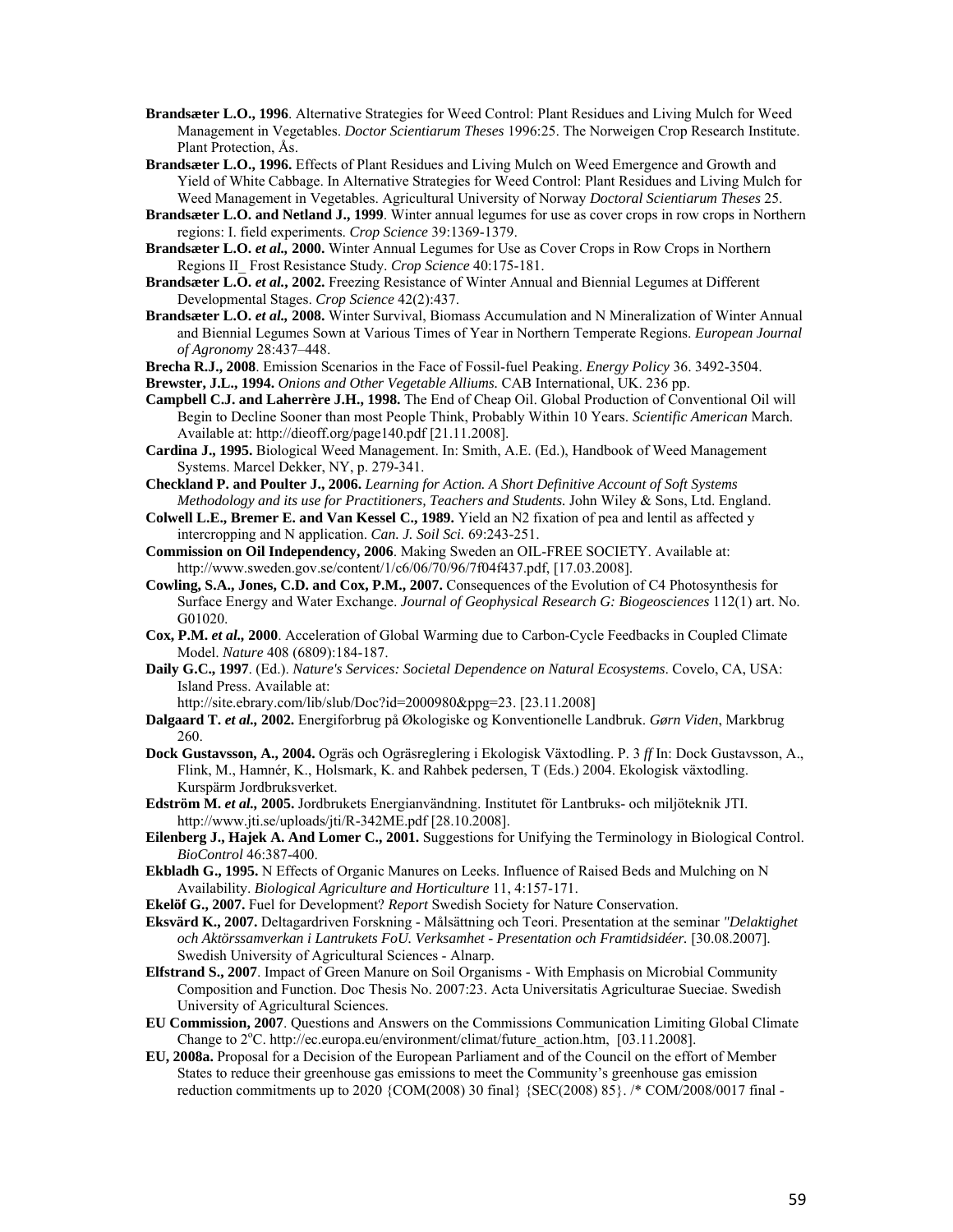COD 2008/0014 \*/

http://eur-lex.europa.eu/LexUriServ/LexUriServ.do?uri=CELEX:52008PC0017:EN:NOT [28.10.2008]. **EWG, 2006**. Uranium Resources and Nuclear Energy. Energy Watch Group. *EWG-Series* No 1/2006.

- **Fogelfors, H. and Lundkvist, A., 1999.** Ogräsreglering på Åkermark. Rapport 1. Institutionen för ekologi och växtproduktionslära. Uppsala.
- **Fredlund O., 2008.** Farmer. Pers. commun. [14.08.2008].
- **Giampietro M., Ulgiati S. And Pimentel D., 1997.** Feasibility of Large-Scale Biofuel Production. *BioScience*  47(9):587-600.
- **Glasener K.M., and Palm C.A., 1995**. Ammonia Volatilization from Tropical Legume Mulches and Green Manures on Unlimed and Limed Soils. *Plant and Soil* 177: 33-41.
- **Gliessman S.R., 2000.** *Agroecology. Ecological Processes in Sustainable Agriculture.* Lewis Publisher.
- **Guzmán Casado G.I. and Alonso Mielgo A.M., 2007.** La Investigación Participativa en Agroecología: una Herramienta para el Desarollo Sustentable. *Ecosistemas*2007/1. Available at:
- http://www.revistaecosistemas.net/articulo.asp?Id=466&Id\_Categoria=1&tipo=portada [21.11.2008].

**Håkansson, S., 2003.** *Weeds and Weed Management on Arable Land.* CABI Pub. Restricted availability at http://site.ebrary.com/lib/slub/Doc?id=10060520. [23.11.2008].

- **Hansson D. and Svensson S., 2006.** Ångninga av Jord i Smala Band för Bekämpning av Ogräs i Ekologiska Radodlade Grödor. Slutrapport FoU-projekt 25-1327-03. Compendium 2006:1. Swedish University of Agricultural Sciences. Dept. Of Landscape Management and Horticultural Technology.
- **Hatcher, P.E. & Melander, B., 2003.** Combining Physical, Cultural and Biological Methods: Prospects for Integrated Non-Chemical Weed Management Strategies. *Weed research* 43 p:303-322.
- **Heinberg R., 2004**. *Powerdown Options and Actions for a Post-carbon World.* Clairview.
- **Helmfrid H. and Haden A., 2006.** Efter Oljetoppen Hur Bygger vi Beredskap när Framtidsbilderna Går Isär? Available at: http://www.cul.slu.se/publikationer/Efter\_oljetoppen.pdf [21.11.2008].
- **Helmfrid H., 2002.** The Emerging Consensus on Ecological Sustainability in Agriculture. P.11-21 In: Greening the CAP - Why and How? Available

at:http://www.ekolantbruk.se/naringspolitik/jordbrukspolitik/pdf/green\_cap.pdf [21.11.2008].

**Helmfrid H., 2008a**. Facilitator of Sustainable Development. Pers. commun. [20.10.2008].

- **Hirsch R.L., 2005.** Peaking of World Oil Production. Impacts, Mitigation & Risk Management. http://www.pppl.gov/polImage.cfm?doc\_Id=44&size\_code=Doc, [14.11.2008].
- **Holliday A., 2002.** *Doing and Writing Qualitative Research*. SAGE Publications.
- **Holmberg, J.,** *et al.,***1999**. The Ecological Footprint from a Systems Perspective of Sustainability*. Int. J. Sustain. Dev. World Ecol*. 6:17-33.
- **IAASTD, 2008.** International Assessment of Agricultural Knowledge, Science and Technology for Development (IAASTD). Global Summary for Decision Makers. Available at: http://www.agassessment.org/ [21.11.2008].
- **Ilnicki R.D. and Enache E.J., 1992.** Subterranean clover living mulch: an alternative method of weed control. *Agriculture, Ecosystem and Environment* 40:249-264.
- **IPCC, 2000.** Emission Scenarios. Nebojsa Nakicenovic and Rob Swart (Eds.). Available at:
- http://www.ipcc.ch/ipccreports/sres/emission/index.htm [17.11.2008]
- **IPCC, 2001.** Technical Summary Working Group 1. *The Scientific Basis*. http://www.ipcc.ch/ipccreports/tar/vol4/english/pdf/wg1ts.pdf. [06.11.2008]
- **IPCC, 2007a.** Technical Summary. In: *Climate Change 2007: The Physical Science Basis. Contribution of Working Group I to the Fourth Assessment Report of the Intergovernmental Panel on Climate Change* [Solomon, S., D. Qin, M. Manning, Z. Chen, M. Marquis, K.B. Averyt, M. Tignor and H.L. Miller (eds.)]. Cambridge University Press, Cambridge, United Kingdom and New York, NY, USA.
- **IPCC, 2007b.** Technical Summary. In: Mitigation of Climate Change. Working Group II Contribution to the Intergovernmental Panel and Climate Change Fourth Assessment Report.
- **IPCC, 2007c**. Summary for Policymakers. In: *Mitigation of Climate Change. Working Group II Contribution to the Intergovernmental Panel and Climate Change Fourth Assessment Report*. [Metz B., Davidson O.R., Bosch P.R. and Dave R. (Eds.)], Cambrige University Press, Cambrige, United Kingdom and New York, NY, USA.
- **Irin, 2007.** UN Food Agency Regrets "Crime Against Humanity" lable on Biofuels. Available at: http://www.irinnews.org/report.aspx?ReportID=75104, [23.11.2008].
- **Jaakkola S., 1995.** Effekt av Marktäckning. *Forskningsnytt* 5.

**Johansson B., 2008a**. Hulta Norrgård, Participator in Climate Smart Agriculture. Pers. commun., [02.02.2008].

- **Johansson D., 2008b.** Participating farmer. Pers. commun. [26.07.2008].
- **Johansson S., 2005.** The Swedish Footprint: An Agroecological Study of Food Consumption. *Acta Universitatis Agriculturae Sueciae* 2005:56. Dept. of Ecology and Crop Production Science Swedish University of Agricultural Sciences, Uppsala.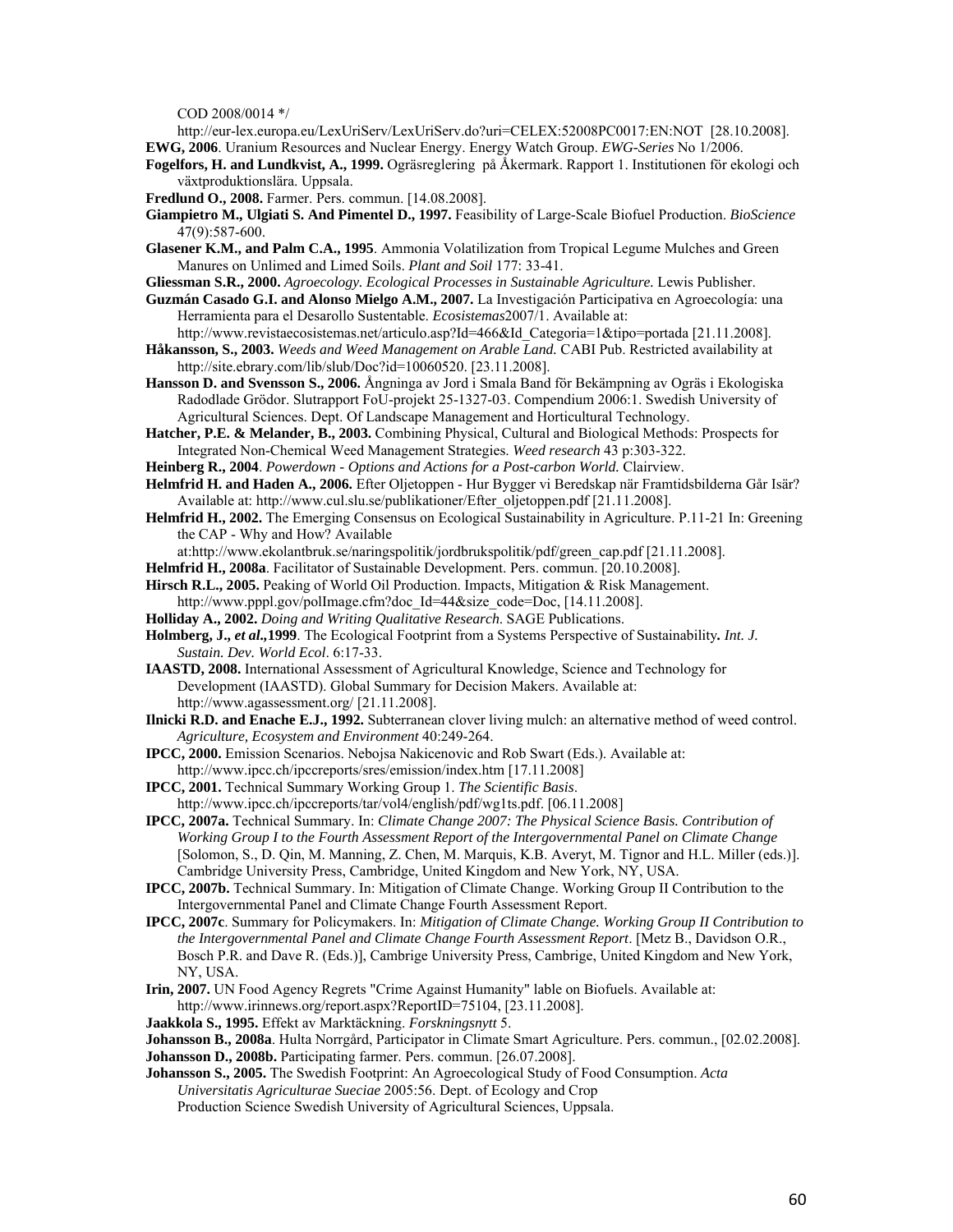**Källander I., 2005**. *Ekologiskt Lantbruk - Odling och Djurhållning.* Natur och Kultur. 352 pp.

**Källander K., 2008.** Sörtorp Farm. Survey participant.

- **Kartha S.** *et al.,* **2008.** A Call for Leadership. A Greenhouse Development Rights Analysis of the EU's proposed 2020 targets. Eco Equity*.* http://www.ecoequity.org/GDRs/A\_Call\_for\_Leadership.pdf . [03.11.2008].
- **Kharecha P.A. and Hansen J.E., 2008.** Implications of Peak Oil for Atmospheric CO2 and Climate. *Global Biochemical Cycles* 22.

**Kvale S., 1996**. *Interviews – An Introduction to Qualitative Research Interviewing*. SAGE Publications. 326 pp.

**Ladd J.N., Amato M. and Oades J.M., 1985**. Decomposition of Plant Material in Australian Soils. III. Residual Organic and Microbial Biomass C and N from Isotope Labeled Legume Material and Soil Organic Matter, Decomposing under Field Conditions. *Soil Biology & Biochemistry* 18:417-425.

**Landscentret 2008.** Energidata for jordbearbejdning. www.landscentret.dk/Landbrugsinfo [20.02.2008].

- **Larsson E. and Båth A., 1996.** Evaluation of Soil Temperature Moderating and Moisture Conserving Effects of Various Mulches during a Growing Season. *Acta Agriculturae Scandinavica, Section B, Soil and Plant Sciences* 46:153-160.
- **Larsson H., 1995.** Grönmassa Gynnar Grönsaker. *Forskningsnytt* 5.
- **Larsson L.** *et al.,* **1998**. Ammonia and Nitrous Oxide Emissions from Grass and Alfalfa Mulches. Nutrient *Cycling in Agroecosystems* 51:21-26.
- **Larsson L., 1997.** Evaluation of Mulching in Organically Grown Black Currant (Ribes nigrum) in Terms of its Effects on the Crop and the Environment. Doc Thesis Swedish University of Agricultural Sciences. Acta Universitaris Agriculturae Sueciae Agraria 28
- **Larsson L., 1997**. Evaluation of Mulching in Organically Grown Black Currant (Ribes nigrum) in Terms of its Effects on the Crop and the Environment. Doc Thesis Swedish University of Agricultural Sciences. *Acta Universitaris Agriculturae Sueciae Agraria* 28
- **Leder F. and Shapiro J.N., 2008.** This Time It's Different. An Inevitable Decline in World Petroleum Prodcution will Keep Oil Product Prices High, Causing Military Conflicts and Shifting Wealth and Power from Democracies to Authoriatiran Regimes. *Energy Policy* 36:2850-2852.
- **Lundegårdh B** *et al,.* **2008.** Impact of Different Green Manures on the Content of S-Alk(en)yl-L-cysteine Sulfozxides an L-Ascorbid Acid in Leek *(Allium porrum). J. Agric. Food Chem.* 56:2102-2111 *.*
- **Lynas M., 2007.** *Sex Grader. Vår Framtid på en Varmare Jord* Ordfront, Stockholm.*.*
- **MA, 2005.** Ecosystems and Human Well-Being. Synthesis. Millenium Ecosystem Assessment. Available at: http://www.millenniumassessment.org/en/index.aspx. [21.11.2008]
- **Mäder P.** *et al.,* **2002.** Soil Fertility and Biodiversity in Organic Framing. *Science* Vol. 296:1094-1697.
- **Magnusson M., 2000**. Soil pH and Nutrient Uptake in Cauliflower (*Brassica oleracea* L. var. *Botrytis*) and Broccoli (*Brassica oleracea* L. var. *Italica*) in Northern Sweden. Multielement studies by means of plant and soil analyses. Doc Thesis *Acta Universitatis Agriculturae Sueciae*. Agraria 220. Swedish University of Agricultural Sciences.
- **Magnusson M., 2002**. Fertilizers and Green Mulch in Chinese Cabbage [*Brassica pekinensis* (Lour.) Rupr.]: Effect on nutrient Uptake and Internal Tipburn, Acta Agriculturae Scandinavica, Section B - Plant Soil Science, 52:1, 25-35.
- **Magnusson M., 2008.** Farmer and Consultant. Pers. commun. [15.08.2008].
- **Malgeryd J. and Torstensson G., 2005.** Kvävehushållning och Miljöpåverkan vid lika Strategier för Skötsel av Gröngödslingsvallar. *JTI-rapport Lantbruk & Industri* 335.
- **Mandelmann M., 2008.** Farmer and owner of Mandelmanns Trädgårdar. Pers. commun. [25.05.2008].

**McAllister K., 1999**. Understanding Participation: Monitoring and evaluating process, outputs and outcomes. *Rural Poverty and Environment Working Paper Series*. International Development and Reserach Centre (IDRC) Canada. Available at: www.idrc.ca. [23.11.2008]

- **Meng Q.Y. and Bentley R.W., 2008**. Global Oil Peaking. Responding to the Case for Abundand Supplies of Oil. *Energy* 33. 1179-1184.
- **Mennan, H** *et al.,* **2006.** Effects of Alternative Management Systems on Weed Populations in Hazelnut (*Corylus avellana* L.). *Crop Protection* 25:835-841.
- **Miljömålsrådet 2008a.** http://miljomal.nu/om\_miljomalen/miljomalen/mal1.php, [13.02.2008].
- **Miljömålsrådet, 2008b.** http://miljomal.nu/nar\_vi\_malen/miljomalen/delmal1.php [13.02.2008].
- **Mossberg B. 2003.** *DenNya Nordiska Floran.*Wahlström och Widstrand.
- **Naturvårdsverket, 2007.** Tvågradersmålet i Sikte? Scenarier för det svenska energi- och transportsystemet till år 2050. *Rapport* 5754.

**Naturvårdsverket, 2008a.** Utsläpp av Växthusgaser i Sverige 1990-2006.

http://www.naturvardsverket.se/sv/Klimat-i-forandring/Utslappsstatistik-och-

klimatdata/Utslappsstatistik/Utslapp-av-vaxthusgaser-i-Sverige-19902006/ [10.11.2008].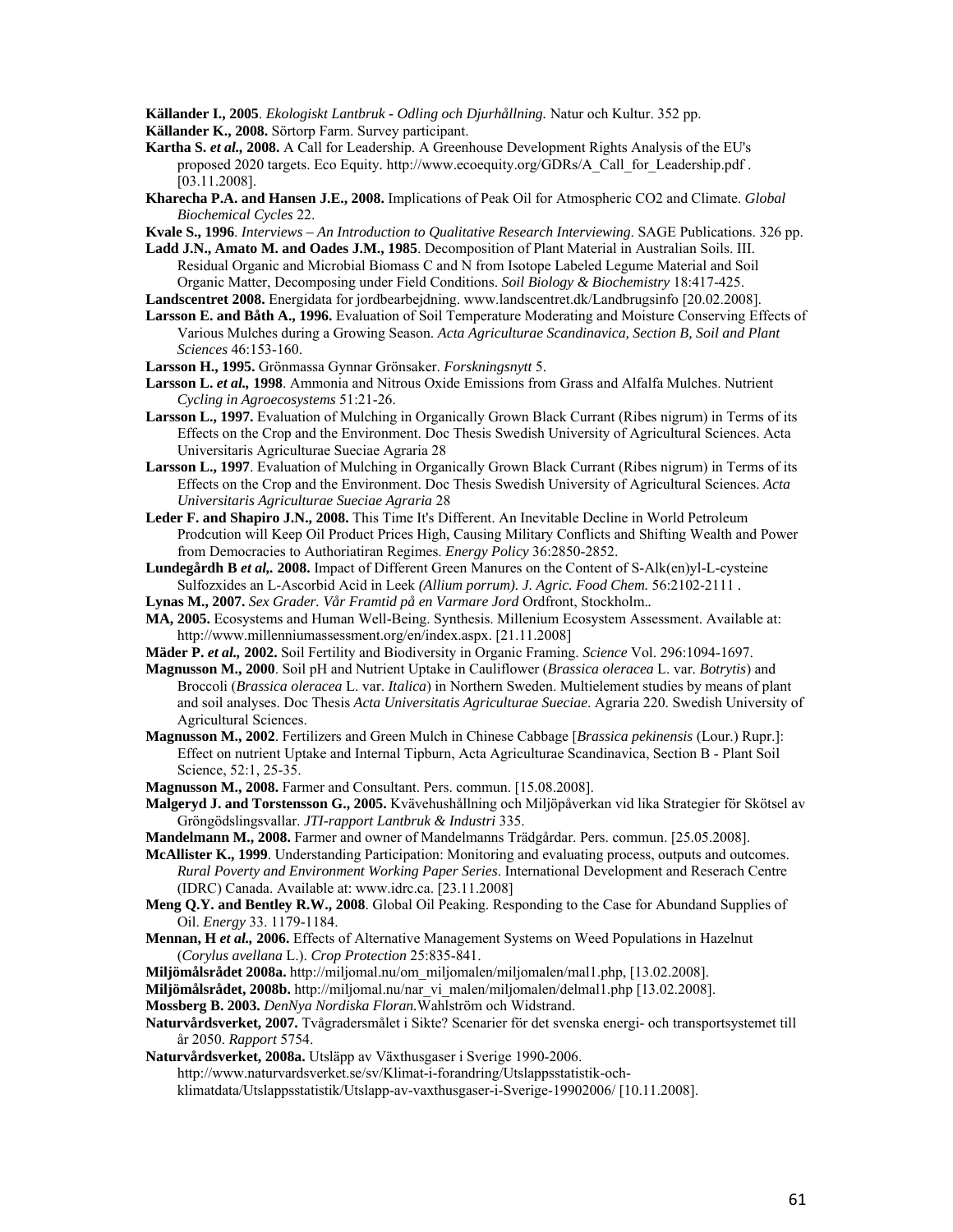**Naturvårdsverket, 2008b.** Utsläpp av Växthusgaser per Person i Sverige. http://www.naturvardsverket.se/sv/Klimat-i-forandring/Utslappsstatistik-ochklimatdata/Utslappsstatistik/Utslapp-av-vaxthusgaser-per-person-i-Sverige/ [10.11.2008].

- **Naturvårdsverket, 2008c.** Utsläpp från LULUCF-Sektorn i Sverige. http://www.naturvardsverket.se/sv/Klimat-i-forandring/Utslappsstatistik-ochklimatdata/Utslappsstatistik/LULUCF-sektorn-i-Sverige/ [10.11.2008].
- **Norris R.F. & Kogan, M., 2000.** Interactions between Weeds, Arthropod pests and their Natural Enemies in Managed Ecosystems. *Weed Science* 48(1):94-158.
- **Odum H. T., 1996**. *EnvironmentalAaccounting: EMERGY and Environmental DecisionMmaking*. Wiley, New York.
- **Ögren** *et al.,* **2003**. Odlingsbeskrivningar för Ekologiska Grönsaker. p. 12, In: Ascard, J. and Rehnstedt, C. (eds.). *Ekologisk Odling av Grönsaker på Friland*. Kurspärm.
- **Olrog L., 2004.** Odlingsbeskrivningar Trindsäd. Åkerböna (*Vicia faba*) s. 6-7. I: Dock Gustavsson A., Flinck M., Hamnér K., Hosltmark K and Rahbek Pedersen T. (Eds) 2004. *Ekologisk växtodling.* Kurspärm.
- **Olsson G., 2008.** Olssons Frö AB. Pers. commun. [08.10.2008].
- **Olssons Frö AB 2008**. Vallfrö katalog 2008. e-mail info@olssonsfro.se.
- **Palmpers R., 2008.** Survey participant and owner of the farm Växhuset**.**
- **Pimentel D. and Patzek T., 2007**. Ethanol Production. Energy and Economic Issues Related to U.S. and Brazilian Sugarcane. *Natural Resources Research*, 16(3).
- **Pimentel D.** *et al.,* **2005.** Environmental, Energetic and Economic Comparisons of Organic and Conventional Farming Systems. *BioScience* Vol. 55, No. 7:573-582.
- **Pimentel D.** *et al.,* **2008.** Reducing Energy Inputs in the US Food System. *Human Ecology* 36:459-471.
- **Pollan M., 2006.** *The Omnivores Dilemma. The Search for a Perfect Meal in a Fast-Food World*. Bloomsbury, Great Britain.
- **Putnam, A.R., 1990.** Vegetable Weed Control with Minimal Herbicide Inputs, *HortScience* 25:155-159.
- **Radosevich S., Holt J. and Ghersa C., 1997.** *Weed Ecology. Implications for Management, 2nd ed.*John Wiley & Sons, Inc.
- **Rämert B., unpublished.** Gröngödsling som mångfunktionellt "redskap" i grönsaksodlingen. Slutrapportering till Formas. Diarienr 22.9/2001-1835.
- **Reijntjes C., Javerkort B. and Waters-Bayer A., 1992**. *Farming for the Future. An Introduction to Low-External-Input and Sustainable Agriculture.* ILEA Netherlands. 250 pp.
- **Riley H., Løes A.K., Hansen S. and Dragland S., 2003.** Yield responses and nutrient utilization with the use of chopped grass and clover material as surface mulches in an organic vegetable rowing system. *Biological Agriculture and Horticulture*, 21, 63-90.
- **Robèrt, K.H.,** *et al.,* **2002.** Strategic sustainable development selection, design and synergies off applied tools. *The Journal of Cleaner Production,* 10:197-214.
- **Schäfer W., 1995.** Marktäckningsmaskin för Grönmassa. *Forskningsnytt* 5.
- **Shäfer W., Wäisänen J. & Pihala M., 2002.** Techniques of Green Manure Spreading. Study Report. Agrifood Research Finland, Agricultural Engineering Research (Vakola), series no. Vacolan tutkimusselostus 79, ISSN 0782-0054.
- **Sitch, S.** *et al.,* **2007.** Indirect Radiative Forcing of Climate Change through Ozone Effects on the Land-Carbon sink. *Nature* 448 (7155):791-794.
- **Sitch, S.** *et al.***, 2008.** Evaluation of the Terrestrial Carbon Cycle, Future Plant Geography and Climate.Carbon Cycle Feedbacks using Five Dynamic Blobal Vegetation Models (DBVMs). *Global Change Biology* 14:2015-2039.
- **SJV, 1997**. Marktäckning i trädsgårdsodling Odlingsteknik med många möjligheter. Jordbruksinformation 5.
- **SJV, 2000.** Sektorsmål och Åtgärdsprogram för Reduktion av Växtnäringsförluster från Jordbruket. Svenska Jordbruksverket, Rapport 2000:1.
- **SJV/SCB, 2008.** Yearbook of Agricultural Statistics. Official Statistics of Sweden. Jordbruksverket and Statistiska Centralbyrån.

http://www.sjv.se/amnesomraden/statistik/ja/innehallpdf2008.4.513bbc9d11a50708b9e80004327.html [15.10.2008].

- **SMHI, 2008.** Sveriges Hydrologiska och Meteorologiska Institut**.** www.smhi.se [02.2008].
- **SMHI, 2008a.** http://www.smhi.se/cmp/jsp/polopoly.jsp?d=6616&l=sv. [29.10.2008]
- **SMHI, 2008b.** http://www.smhi.se/cmp/jsp/polopoly.jsp?d=6596&a=18293&l=sv [29.10.2008].
- **SMHI, 2008c.** Sveriges Klimat i Framtiden. http://www.smhi.se/cmp/jsp/polopoly.jsp?d=8785&l=sv. [02.2008].
- **Smith P.,** *et al.,* **2008.** Greenhouse Gas Mitigation in Agriculture. *Phil. Trans. R. Soc. B.* 363:789-813.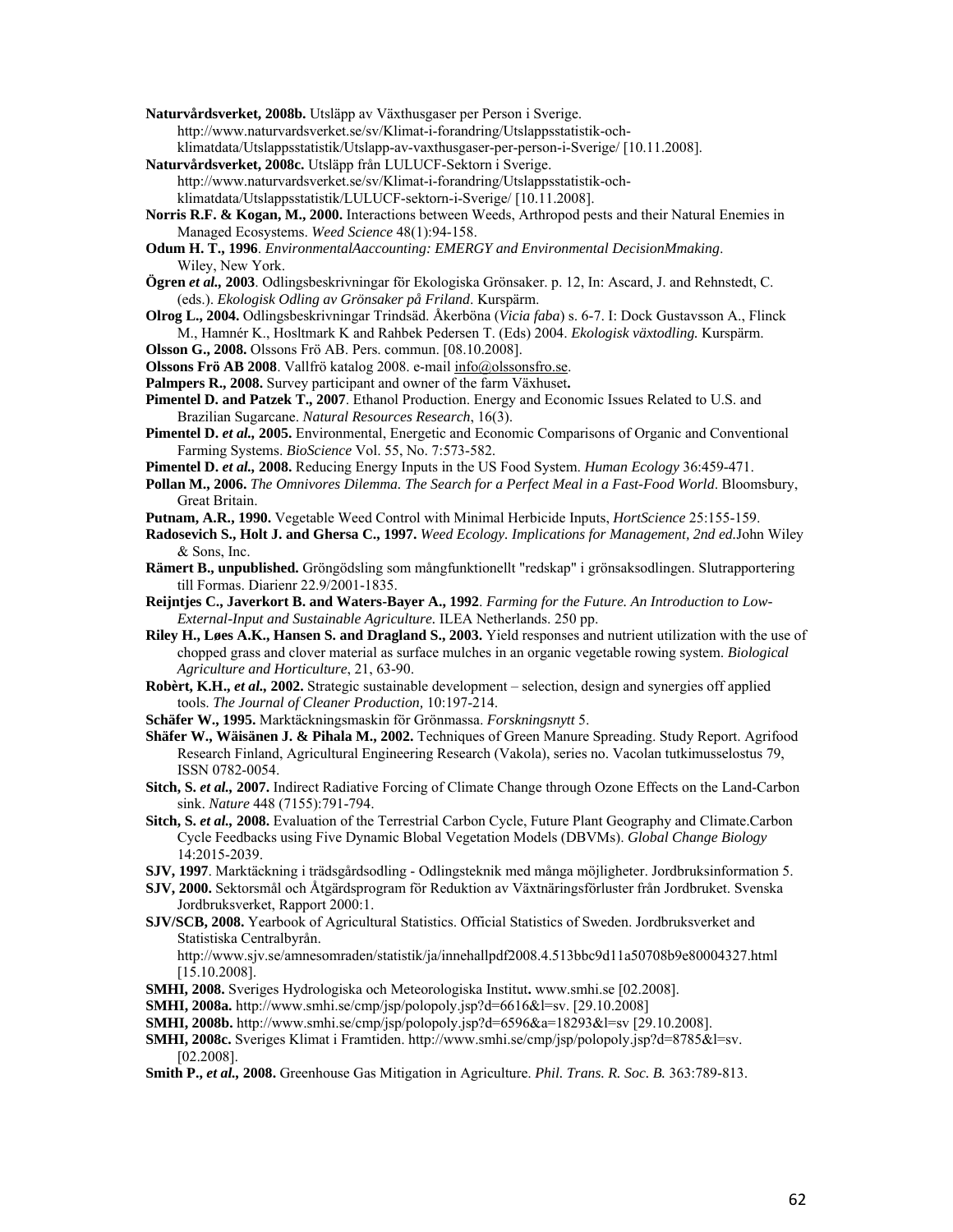- **SOU, 2007:60.** Svergie inför Klimatförändringarna Hot och Möjligheter. Ch. 1-3. Miljödepartementet Klimat och Sårbarhets Utredningen. Areella Näringen. *Statens offentliga utredningar (SOU)* 2007:60. http://www.regeringen.se/sb/d/8704/a/89334 [07.03.2008].
- **Steffen W, 2006.** The Antropocene, Global Change and Sleeping Giants: Where on Earth are we Going? *Carbon Balance and Management* 1.

**Steinbeiss S.,** *et al.,* **(2008).** Plant Diversity Positively Affects Short-term Soil Carbon Storage in Experimental Grasslands. *Global Change Biology* 14:2937-2949

- **Stern Review on the Economics of Climate Change.** http://www.hmtreasury.gov.uk/stern\_review\_final\_report.htm. [18.11.2008].
- **Svensson S-A., 1995.** Teknik för Marktäckning med Grönmassa i Frilandsodlade Grönsaker. Slutrapport inom programmet "Ekologiskt Lantbruk" Jordbruksverket.
- **Teasdale J.R. and Daughtry, C.S.T., 1993**. Weed Suppression by Live and Desiccated Hairy Vetch (*Vicia villosa*). *Weed Sci.* 41:207-212.
- **Teasdale J.R., 1993**. Interaction of Light, Soil Moisture, and Temperature with Weed Suppression by Hairy Vetch Residue. *Weed Science.* 41, 46–52.

**Teepen P., 2008. Survey participant and interview 29.02.2008.** 

- **Thurén 1991.** *Vetenskapsteori för Nybörjare.* Liber. Stockholm, Sweden. 148pp.
- **TNS 2008.** Principer för Hållbarhet. Det Naturliga Steget.

http://www.detnaturligasteget.se/se/Kunskap/Forsta\_hallbarhet/Principer/ [10.11.2008].

- **UNDP 2007/2008.** Human Development Report. Fighting Climate Change. Human Solidarity in a Divided World. United Nations Development Program (UNDP). http://hdr.undp.org/en/reports/global/hdr2007- 2008/ [30.10.2008].
- **Virtuella Floran.** Available at: http://linnaeus.nrm.se/flora/.
- **Whitehead D.C.** *et al.,* **1988**. The Volatilization of Ammonia from Perennial Ryegrass during Decomposition, Drying and Induced Senescence. *Annals of Botany* 61:567-571.
- **Wickipedia 2008.** http://en.wikipedia.org/wiki/Managed\_intensive\_grazing [21.10.2008].
- **Wicks G.A., Burnside O.C. and Felton W.L., 1995.** Mechanical Weed Management. P. 51-100 In: Smith A.E. (Ed.) 1995. *Handbook of Weed management Systems*. Marcel Dekker, Inc.
- **Wien H.C., 1997**. The Physiology of Vegetable Crops. CAB International. New York.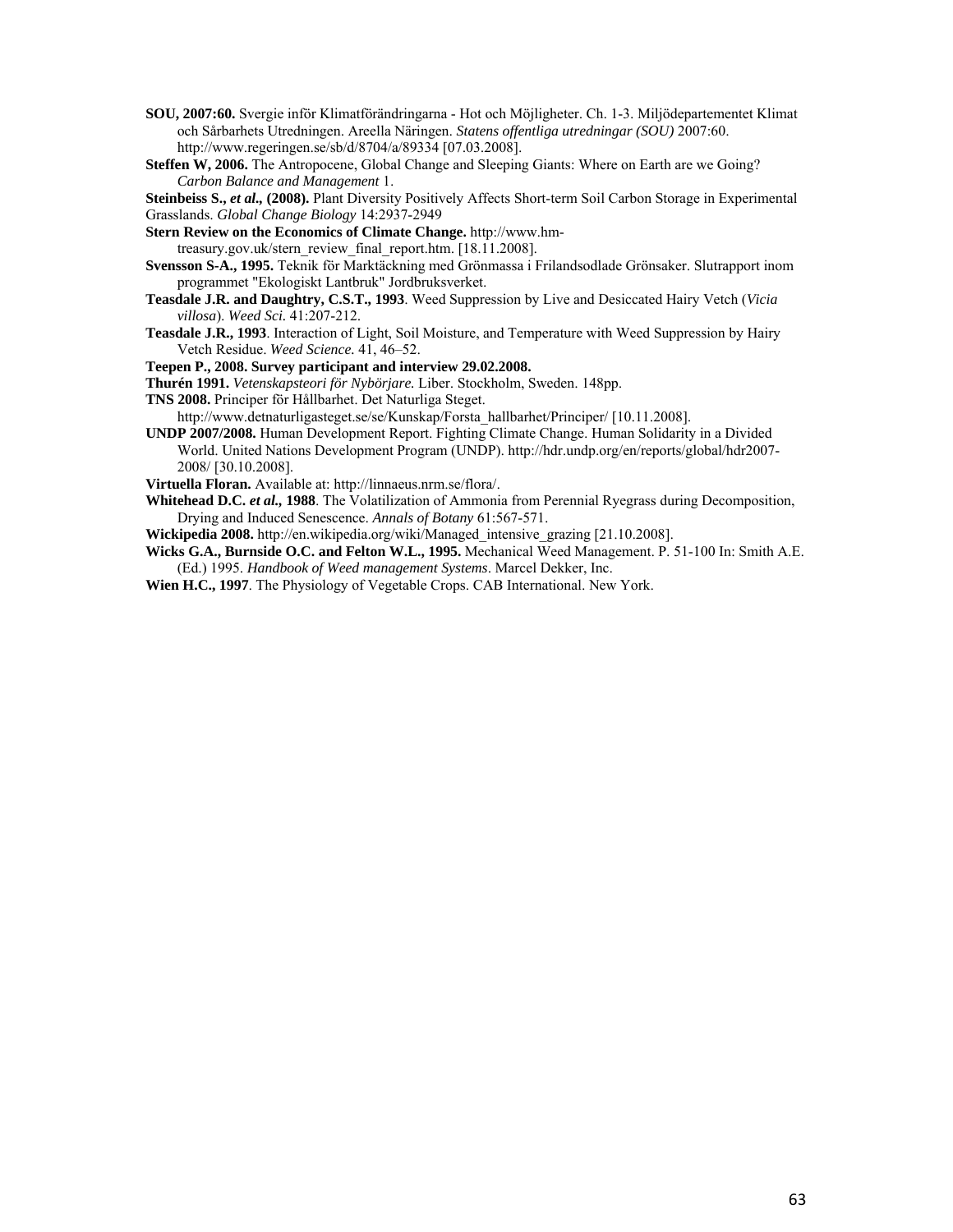# **Appendix A. Climate Change**

Since the second half of the  $1800<sup>th</sup>$  century to the year  $2005<sup>23</sup>$  the global average temperature has increased with 0.76<sup>o</sup>C (IPCC, 2007a:36) and is estimated to rise with 1.1 to 6.4 <sup>o</sup>C from the year 2000 to 2100 (IPCC, 2007a:70) depending on the future scenario (*Box A.1.*). The rate of warming is twice as high over land as over sea and twice in the northern hemisphere compared to global average (IPCC, 2007a:37). The Intergovernmental Panel on Climate Change (IPCC, 2007a:25) has stated that this increase in temperature to a large extent is created by human activities. Since 1750 the carbondioxide  $(CO<sub>2</sub>)$  concentration has increased by nearly 100 ppm. This should be compared to the 20 ppm rise during the 8000 years before industrialization (IPCC, 2007a:25). Global greenhouse gas emissions (GHG) have grown with 70 % between 1970 and 2004 (24% since 1990) (IPCC, 2007c:3). The far dominating source of GHGs is  $CO<sub>2</sub>$  from the burning of fossil fuels which represents 2/3rds of the total anthropogenic<sup>24</sup> CO<sub>2</sub> emissions (IPCC, 2007a:25). The warming has occurred during a period when natural forces as variation in solar radiation and volcanic activity should have caused a cooling and not warming (IPCC, 2007a:60). Without the cooling effect of human induced aerosols (which are now decreasing) the temperature rise would have been substantially larger (IPCC, 2007a:29, 60).

 $^{23}$  The temperature change is calculated as a change in means of the years 1850-1899 and 2000-2005.

 $^{24}$  Anthropogenic = human induced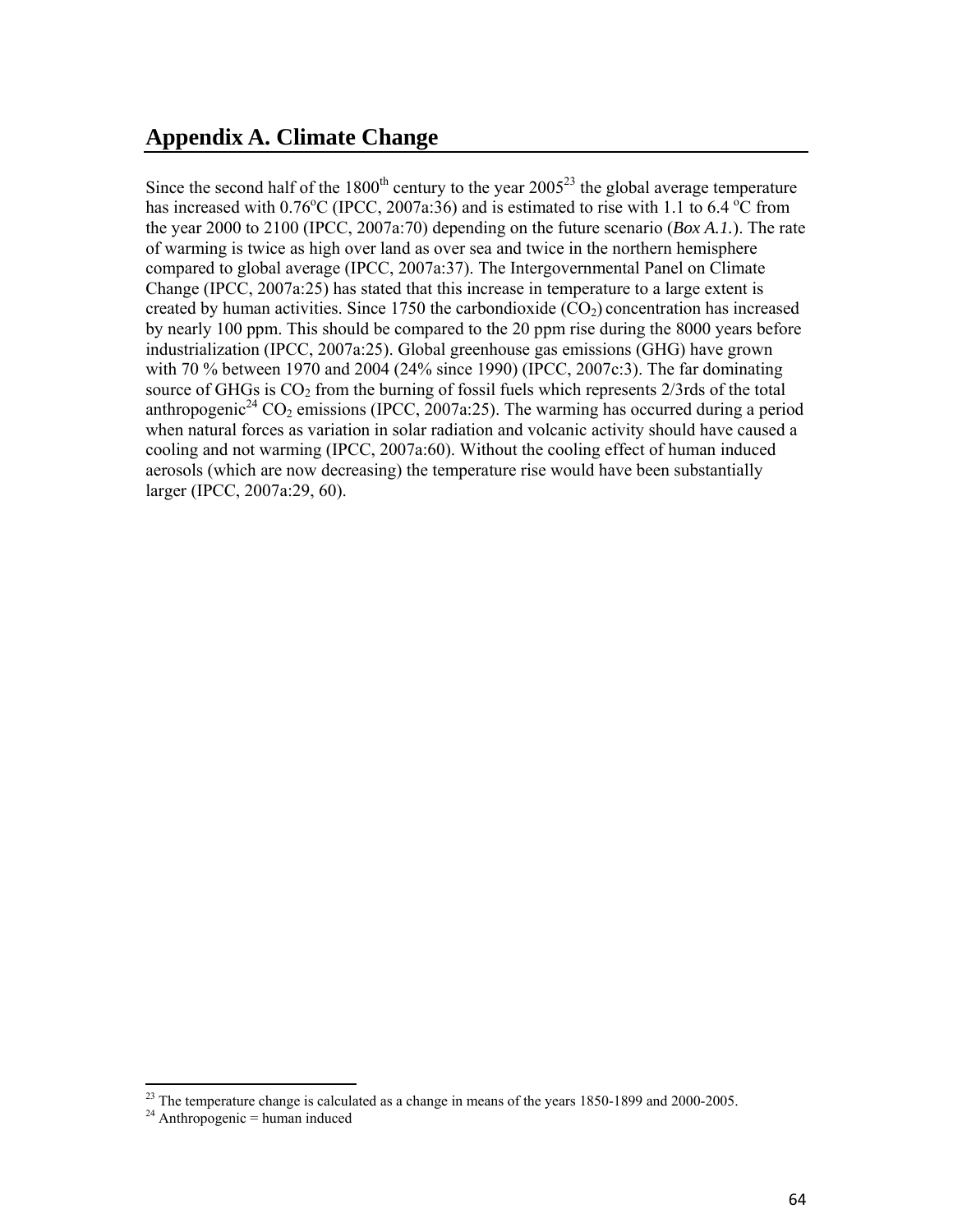#### **A.1. The IPCC Emission Scenarios**

The IPCC have developed four scenarios in their Special Report on Emission Scenarios (IPCC, 2000). According to IPCC the scenarios present different levels of greenhouse gas (GHG) emissions and related climate change depending on how the society will develop. The scenarios do not include any specific mitigation actions and are hence an estimation of what could happen if nothing is done about climate change. The four scenarios are named A1, A2, B1 and B2. In some cases there are subgroups as for example A1F1, A1T and A1B. The difference between the scenarios is mainly based on expected population growth, if development will focus more on economy or environment and whether the development will be globalised (assuming faster spread of environmental technology) or regional (locally adapted technology but slower spreading of environmental techniques globally). A summary of the assumptions and emission scenarios presented in IPCC (2000) and SOU (2007:60 p.150-152) are presented in *figure A1.* 



*Figure A1. IPCC emission scenarios if no specific mitigation actions are performed.* 

According to the IPCC (2007b:66) already now the world is experiencing decreased water availability in mid-latitude and low-latitude countries and the opposite in humid tropics and high latitudes. However in the IPCC report "The Physical Science Basis" (2007a:54) it is stated that drought also has become more common in the tropics and subtropics since the 1970s (IPCC, 2007a:54). In Europe and Australia extremes in high temperatures and heat waves have been shown to be linked to climate change (IPCC, 2007a:54). There is also an increased amphibian and coral extinction, increased damages from floods and storms, increased morbidity and mortality from heat-waves, droughts and floods, changed distribution of some disease vectors, local retreat of ice on Greenland and West Antarctic (2007b:66). Increased temperature and other climate-driven changes in ice cover, salinity, oxygen levels and circulation has changed species abundance and distribution on land as well as in marine and freshwater environments (IPCC, 2007b:28). Increased temperature has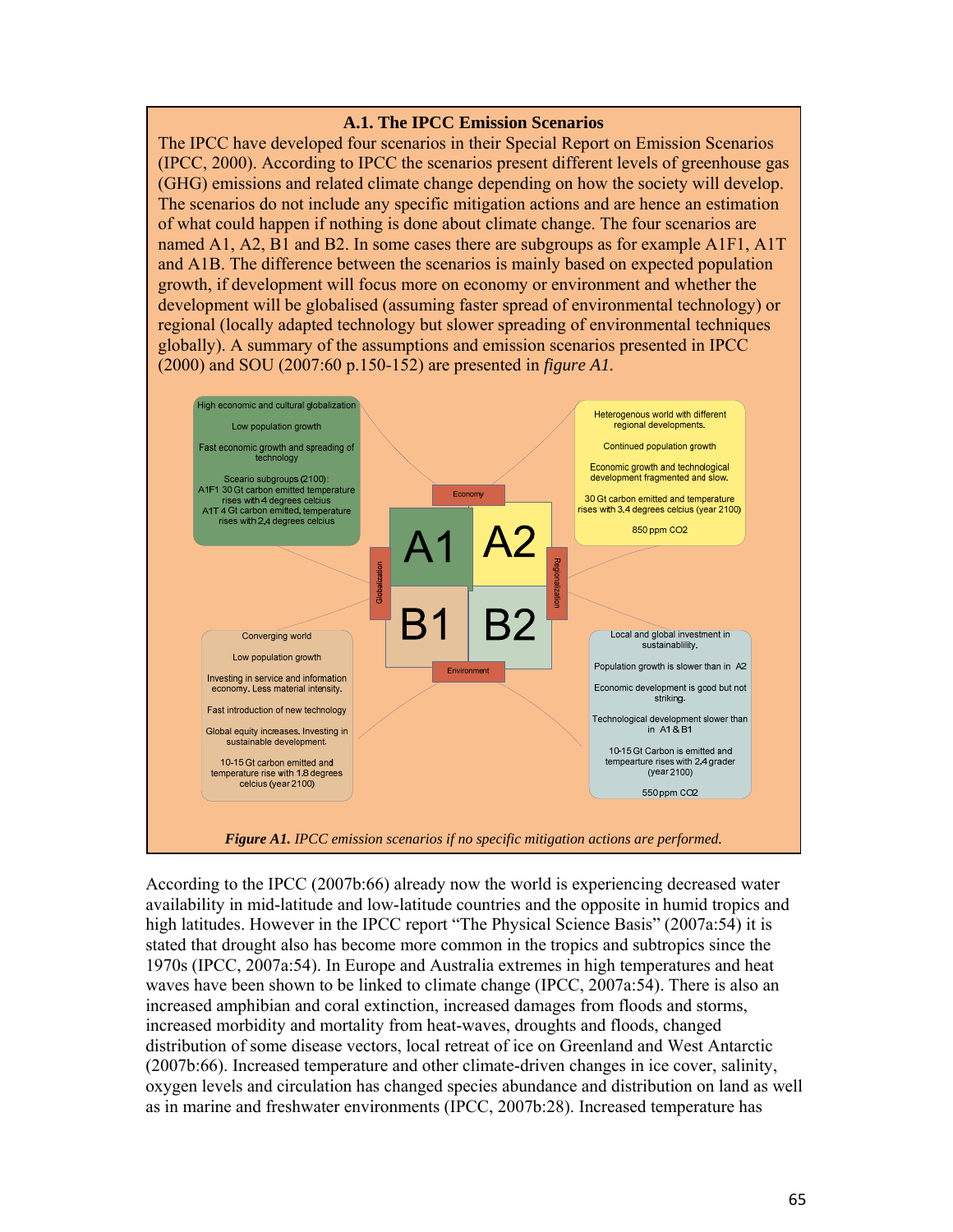caused ground instability in permafrost regions, rock avalanches, increase and enlargement of glacial lakes (IPCC, 2007b:28). Melting permafrost will accelerate methane emissions from tundra's (IPCC, 2007b:38). In the northern hemisphere the growth season has been prolonged (IPCC, 2007b:28). Ocean acidification is already a fact (IPCC, 2007b:28).

According to the human development report (UNDP, 2007/2008) 98 % of the people affected by climate disasters from 2000 to 2004 were found in the developing world. It was also stated that only one in 1500 people in  $OECD^{25}$  countries were affected by climate disasters while one in 19 were affected in developing countries. With low social security and personal assets the poor are heavily stricken by climate disasters often leading to life-long cycles of disadvantage (UNDP, 2007/2008).

At  $1^{\circ}$ C temperature increase above pre-industrial level the IPCC (2007b:66) predicts that 0.4-1.7 billion people will suffer from increased water stress, the burden from malnutrition, diarrheal, cardio-respiratory and infectious diseases will increase,.

Between 1.5-2°C increase there will be decreases in some cereals in low latitude countries while the yields are expected to rise in high latitude countries, 20-30% of existing species will be at increasingly high risk of extinction, most corals will be bleached, 0-3 billion additional people will be at risk of coastal flooding (IPCC, 2007b:66).

At  $2.5^{\circ}$ C increase the terrestrial biosphere will tend towards being a net carbon source, a long term commitment to several meters of sea-level rise due to ice-sheet loss, ecosystem change due to weakening of the meridional overturning circulation (IPCC, 2007b:66).

Once the temperature increase exceeds  $2^{\circ}$ C above pre-industrial level climate impacts on food production, water supply and ecosystems are projected to increase significantly and irreversible catastrophic events may occur (EU commission, 2007; Steffen, 2006). The risk that poorly understood positive feed-back loops will be set in motion increases (IPCC, 2007b:66; 77-78, Steffen, 2006).

According to IPCC (IPCC, 2007a:70) climate change will also result in sea level rise between 0.18-0.59 m in 2100 compared to the year 2000 due to the melting of the glaciers and thermal expansion of the sea.

## **A1. Greenhouse Gases and Changes in Land-use.**

About 2/3rds of the anthropogenic emissions originate from burning fossil fuels and the rest from land use change (IPCC, 2007a:25). Nitrous oxide  $(N_2O)$  is a GHG 296 times more potent than  $CO<sub>2</sub>$  Since the pre-industrial era humans have increased the N<sub>2</sub>O concentration in the atmosphere with 18% mainly through agriculture and associated land use change (IPCC, 2007a:27; IPCC, 2001:47). Today 40 % of N2O emissions are created by human activity. In the same period the atmospheric concentration of methane (CH4), which is 23 times more potent than  $CO<sub>2</sub>$ , has been doubled (IPCC, 2007a:27; IPCC, 2001:47). Methane emissions originate from wetlands, ruminant animals, rice cultivation, biomass burning and a small contribution from industrial processes including the burning of fossil fuels (IPCC, 2007a:27). After high growth rates from the late 70s the growth rate of  $CH_4$  emissions are now slowing down (IPCC, 2007a:27). However there is large inter annual variation which is poorly

 $^{25}$  OECD = organisation for Econoic Co-operation and Development.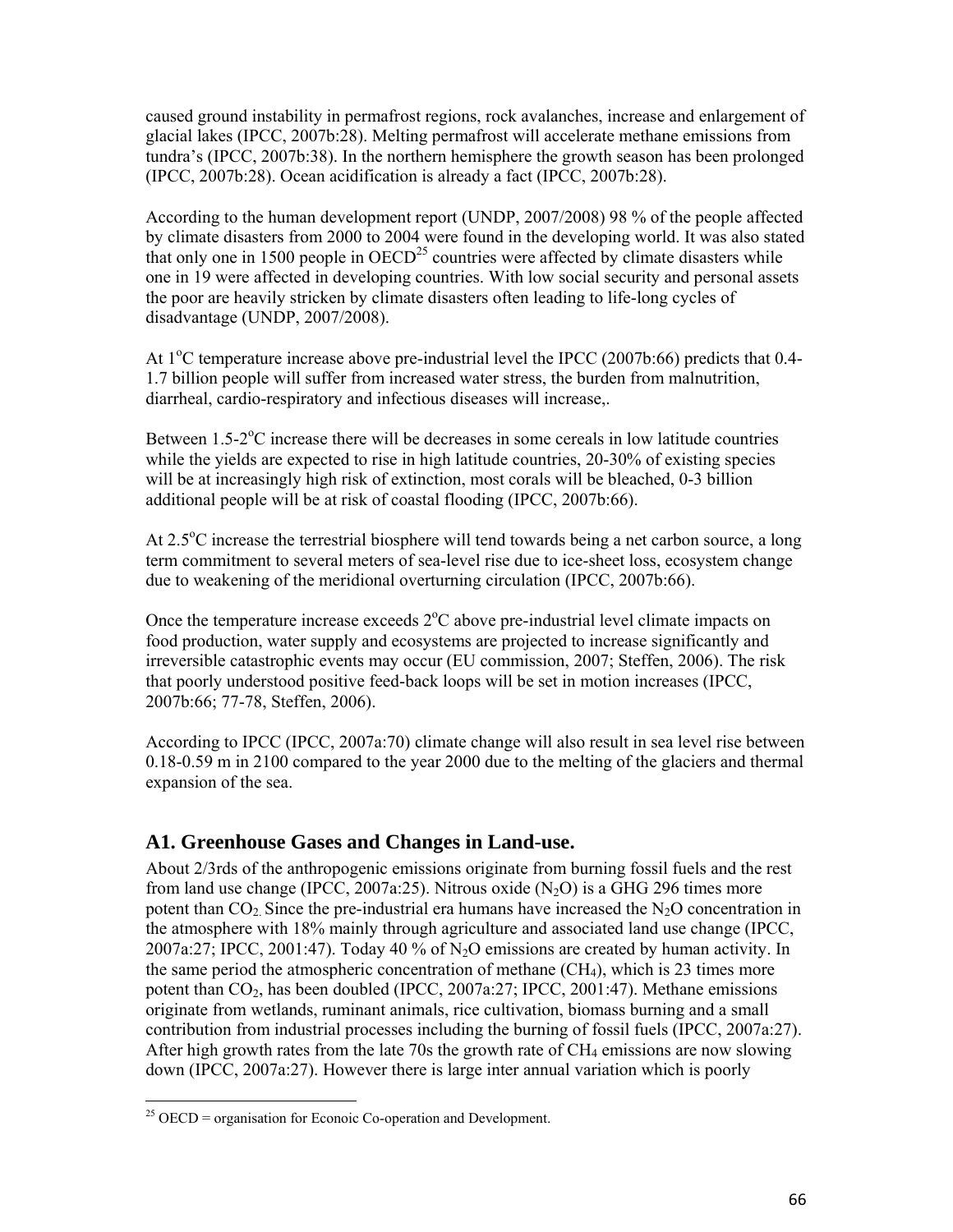understood but seems to be coupled to emissions from wetland and biomass burning (IPCC, 2007a:27). Methane emissions from wetlands are highly temperature sensitive and all models show increased emissions caused by climate change (IPCC, 2007a:27).

The affect of changes in land use can have a significant affect on local climate through shifts in radiation, cloudiness, surface roughness and temperatures (IPCC, 2007a:30). Changes in vegetation can cause a regional shift in water balance and surface energy (IPCC, 2007a:30). The scientific knowledge in this area is still low (IPCC, 2007a:30).

# **A2. Positive Feedbacks, Lack of Knowledge and Model Limitations.**

It should be emphasized that with new knowledge and improved modeling, each new IPCC report has described the situations as worse than what was previously thought. For example, in the last IPCC report (2007a) it was found that the previously estimated rise in temperature in the A1 scenario should have been  $1^{\circ}$ C higher. The stated reason is that now there are more climate-carbon cycle feedbacks included in the model. An example of a climate-carbon cycle feedback is increased temperatures causing forest fires which then release  $CO<sub>2</sub>$  which in turn increases the temperature. These feedbacks mean that less  $CO<sub>2</sub>$  emissions are needed to reach a certain temperature and larger reductions in emissions are needed than what was previously thought.

Over the history there have been abrupt changes in the climate. It is not known how these abrupt changes occurred or where the climate thresholds are. What is known is that feedbacks and non-linear relationships are the rule and not the exception in the functioning of the earth system (Steffen, 2006). This means that the models cannot be trusted to show how and when future abrupt changes in the climate might occur (IPCC, 2007a:85). Since it is not known when the threshold of the ecosystems will be crossed it is crucial not to exceed the limit of dangerous climate change which is currently believed to occur above  $2^{\circ}$ C. This chapter will further explain:

- 1) The constraints of climate models
- 2) The current lack of knowledge which makes reliable prediction of climate change difficult.
- 3) Some of the feedbacks which are thought to be able to rapidly increase the speed of climate change.

Before going into more technical details it is important to mention that all scenarios are built on socio-political assumptions which do not have to be true. A large safety margin is therefore needed. The IPCC (IPCC, 2007a:51, 85-90) gives some examples of limitations:

- 1) There is no certainty of the magnitude of future climate-carbon feedbacks.
- 2) There is a lack of understanding of changes in key processes that drive global and regional climate changes as; El Niño Southern Oscillation (ENSO), North Atlantic Oscillation (NAO), tropical cyclone distribution and land surface feedbacks.
- 3) There are no models addressing the key processes that could contribute to large, rapid, dynamical changes in the Antarctic and Greenland Ice Sheets that could increase the discharge of ice into the ocean and lead to higher sea level rises then previously estimated.
- 4) There is an uncertainty of the impact of climate change on melting and precipitation on ice sheets.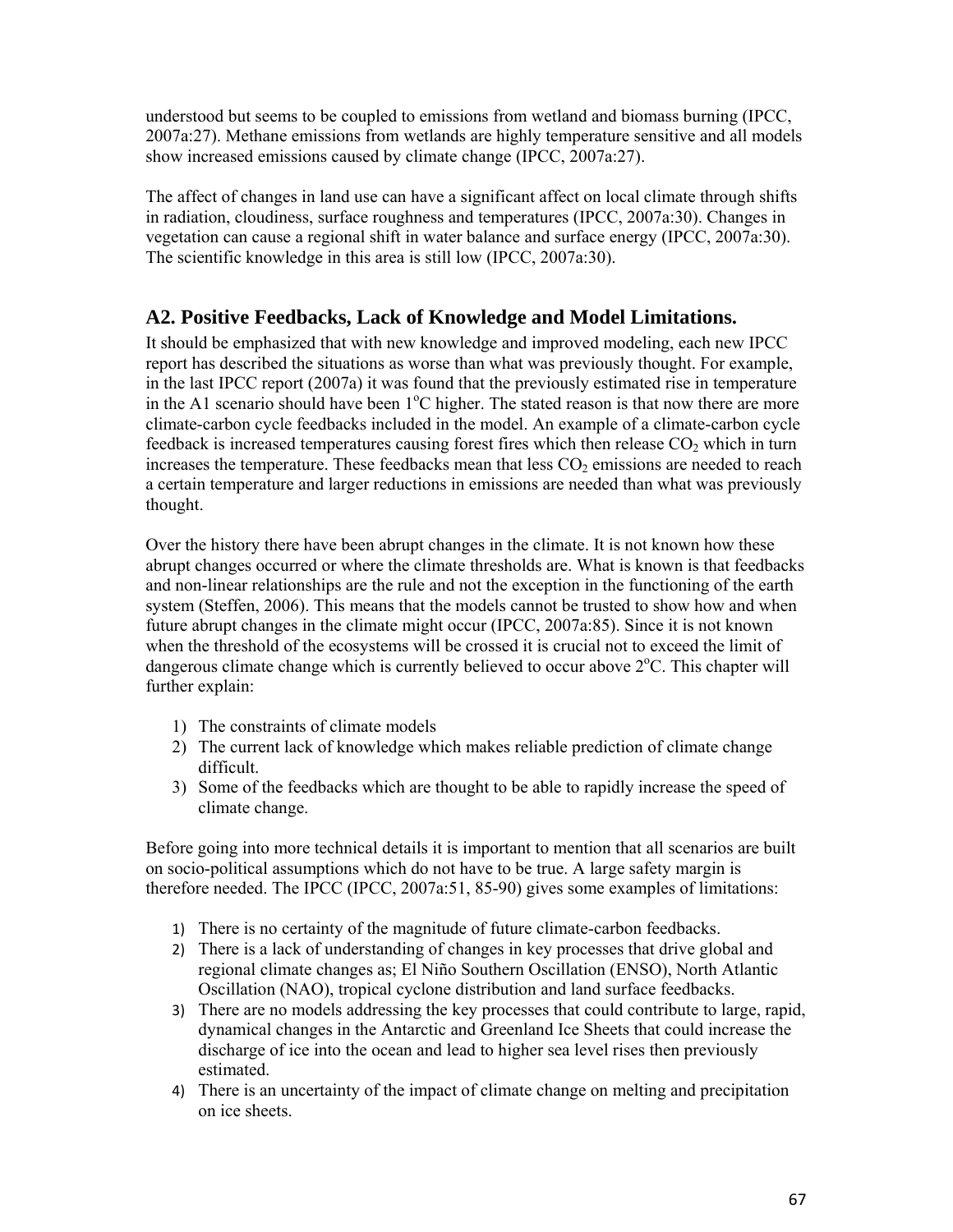- 5) There are large uncertainties remain about how clouds might respond to global climate change.
- 6) There are problems with simulation of some modes of variability as the Madden-Julian Oscillation and extreme precipitation.
- 7) Systemic biases have been found in most model simulations of the Southern Ocean that are linked to uncertainty in transient climate response.

An uncertainty with huge implications for northern Europe is if the meridional overturning circulation (MOC) would shut down/substantially slow down or not. If it would it could imply cooling instead of warming in northern Europe (SMHI, 2008b). However according to the IPCC (2007a:89) " the likelihood of a large abrupt change in the MOC beyond the end of the 21st century cannot yet be assessed reliably. For low and medium emission scenarios with atmospheric greenhouse gas concentrations stabilized beyond 2100, the MOC recovers from initial weakening within one to several centuries. A permanent reduction in the MOC cannot be excluded if the forcing is strong and long enough."

An example of a land surface feedback is release of a vast amount of carbon from soil when bacteria increase their activity due to increased temperatures while biomass production levels stop increasing due to saturation of  $CO<sub>2</sub>$  in the photosynthesis (Cox *et al.*, 2004). It is estimated that one third of terrestrial contribution to  $CO<sub>2</sub>$  emissions during the 21st century will be caused by the drying and burning of forests (Cox *et al.*, 2004). This will start already at 2<sup>o</sup>C temperature rise and escalate after 3<sup>o</sup>C turning Amazonas, also called the lungs of the world and a hydrological engine, into a desert and huge clouds of smoke will make it difficult to live in large parts of the continent (Lynas, 2007:122). With it several ancient human cultures (Lynas, 2007:122) and a vast amount of the world's biological diversity will be lost (Cox, 2004). Fine soot particles from the fires can contribute to a further heating of the planet (Steffen, 2006). Recently Sitch *et al.* (2008) compared 5 global models in how they respond to climate-carbon cycles. All of the models showed a peak in the carbon uptake by land around 2050 and later decline. All models showed moderate to high loss of vegetation in Amazonia. The authors also emphasize that land can become a source of carbon to the atmosphere if the cooling effect of sulphates has been underestimated, and drops off as anticipated. Other recent articles on climate modeling show that there are still a lot of mechanisms which are not included in all models (e.g. Betts *et al.,* 2007; Sitch *et al.,* 2007; Cowling, Jones and Cox, 2007)

There are also important feedbacks from the sea. About  $50\%$  of  $CO<sub>2</sub>$  emissions end up in the sea where it lowers the pH and inhibits the building of calcium carbonate  $(CaCO<sub>3</sub>)$  shells of some coccolitoforides (IPCC, 2007a:26, 48). This can happen already at a  $2^{\circ}$ C increase (Lynas, 2007:67-68). The coccolitoforides are the largest producers of  $CaCO<sub>3</sub>$  in the world and contribute to a great extent to the removing of carbon from the atmosphere (Lynas, 2007:68-69). They also influence the weather by producing a chemical which benefits cloud formation (Lynas, 2007:68-69).

Increased temperature is already increasing the pest pressure on for example boreal forests, which has lowered their capacity to act as carbon sinks (Steffen, 2006). The rising temperature is increasingly melting the permafrost areas and drying out peatlands, leading to the emission of  $CO<sub>2</sub>$  and  $CH<sub>4</sub>$  to the atmosphere.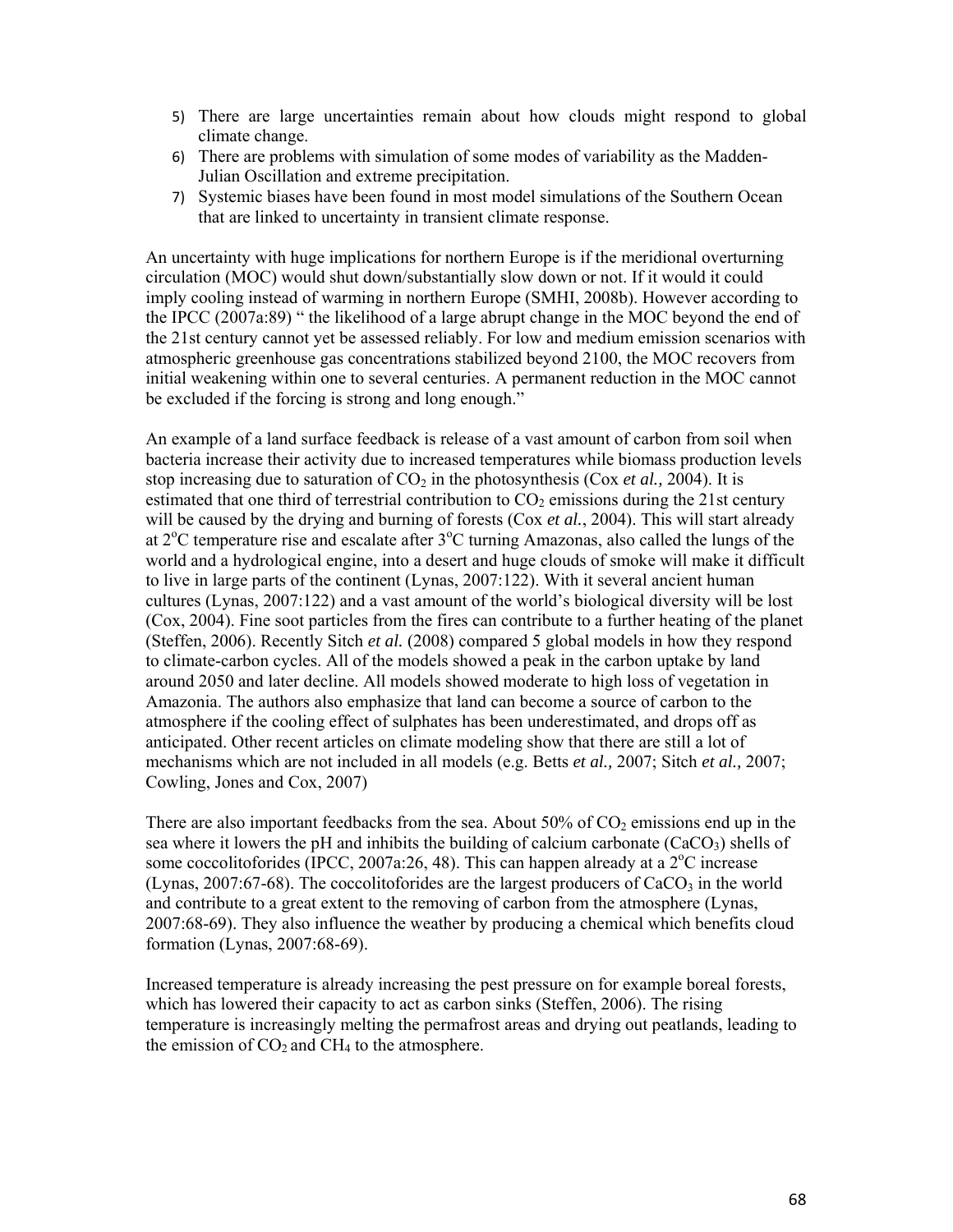All these feedbacks are "sleeping giants" or processes that have the potential to accelerate the rate of warming beyond what human emissions of greenhouse gases can accomplish (Steffen, 2006).

## **A3. Adaptation and Mitigation**

Since pre-industrial times until the year 2005 the temperature has increased  $0.76^{\circ}$ C (IPCC, 2007a:36). If no climate change mitigation measures are taken the GHG emissions are projected to increase with 25-90% until 2030 according to the IPCC scenarios (2007c:4). In these scenarios carbondioxide emissions from mostly fossil fuel based energy would increase between 40-110% from the year 2000-2030. Two thirds to three quarters of those emissions would originate from what IPCC refers to as "*non*-Annex 1 countries"<sup>26</sup>. At the same time their per capita energy  $CO<sub>2</sub>$  emissions will remain substantially lower than Annex 1 countries.

According to the Kyoto protocol the global  $CO<sub>2</sub>$  eq emissions should be stabilized at a level below 550 ppm (Miljömålsrådet, 2008b). The IPCC reports have shown that in order to stabilize the temperature on 2 degrees<sup>27</sup> above pre-industrial levels the  $CO<sub>2</sub>$  concentration must be stabilized at 350-400 ppm the  $CO<sub>2</sub>$  eq at 445-490 ppm and emissions must peak between the years 2000-2015 and decrease with 50-85 % until the year 2050 (IPCC, 2007c:15). However even with more ambitious reduction plans suggested by the Greenhouse Development Rights (described further down) some aspects of climate change will still occur and the risk of exceeding the 2<sup>o</sup>C limit is 15-30 % (Kartha *et al.*, 2008). Several facts speak against the acceptance of higher rise in temperature:

- Once global warming exceeds 2<sup>o</sup>C above pre-industrial level, climate impacts on food production, water supply and ecosystems are projected to increase significantly and irreversible catastrophic events may occur (EU commission, 2007; IPCC, 2007b:66-67).
- Our limited knowledge of certain mechanisms and non-linear relationships in ecosystems
- The uncertainties and limitations of modeling.

The European Union and the Swedish Government have set  $2^{\circ}$ C increase in temperature above pre-industrial levels as a target ceiling (EU commission, 2007, Naturvårdsverket, 2007). In January 2008 the European Commission put forward a proposal of how to fight climate change and promote renewable energy up to the year 2020 and beyond. The EU committed itself to *"reducing its overall emissions to at least 20% below 1990 levels by 2020, and is ready to scale up this reduction to as much as 30% under a new global climate change agreement when other developed countries make comparable efforts. It has also set itself the target of increasing the share of renewables in energy use to 20% by 2020."* (EU, 2008a)*.* Member states that currently have a relatively low per capita GDP and thus high GDP growth expectations may increase their greenhouse emissions compared to 2005 while member states with a relatively high per capita GDP will need to reduce their greenhouse emissions compared to 2005. However, no country should be required to reduce its greenhouse gas emissions in 2020 to more than 20% below 2005 levels and no country should be allowed to increase its greenhouse gas emissions in 2020 to more than 20% above

<sup>&</sup>lt;sup>26</sup> Annex I to the Climate Convention (UNFCCC) lists all the countries in the Organization of Economic Cooperation and Development (OECD), plus countries with economies in transition, Central, and Eastern Europe (excluding the former Yugoslavia and Albania). By default the other countries are referred to as Non-Annex I countries

<sup>&</sup>lt;sup>27</sup> Note that global mean temperature at equilibrium is different from expected global mean temperatures at the time of stabilization of GHG concentration due to the inertia of the climate system. For the majority of scenarios assessed by the IPCC, stabilization of GHG concentrations occurs between 2100 and 2150.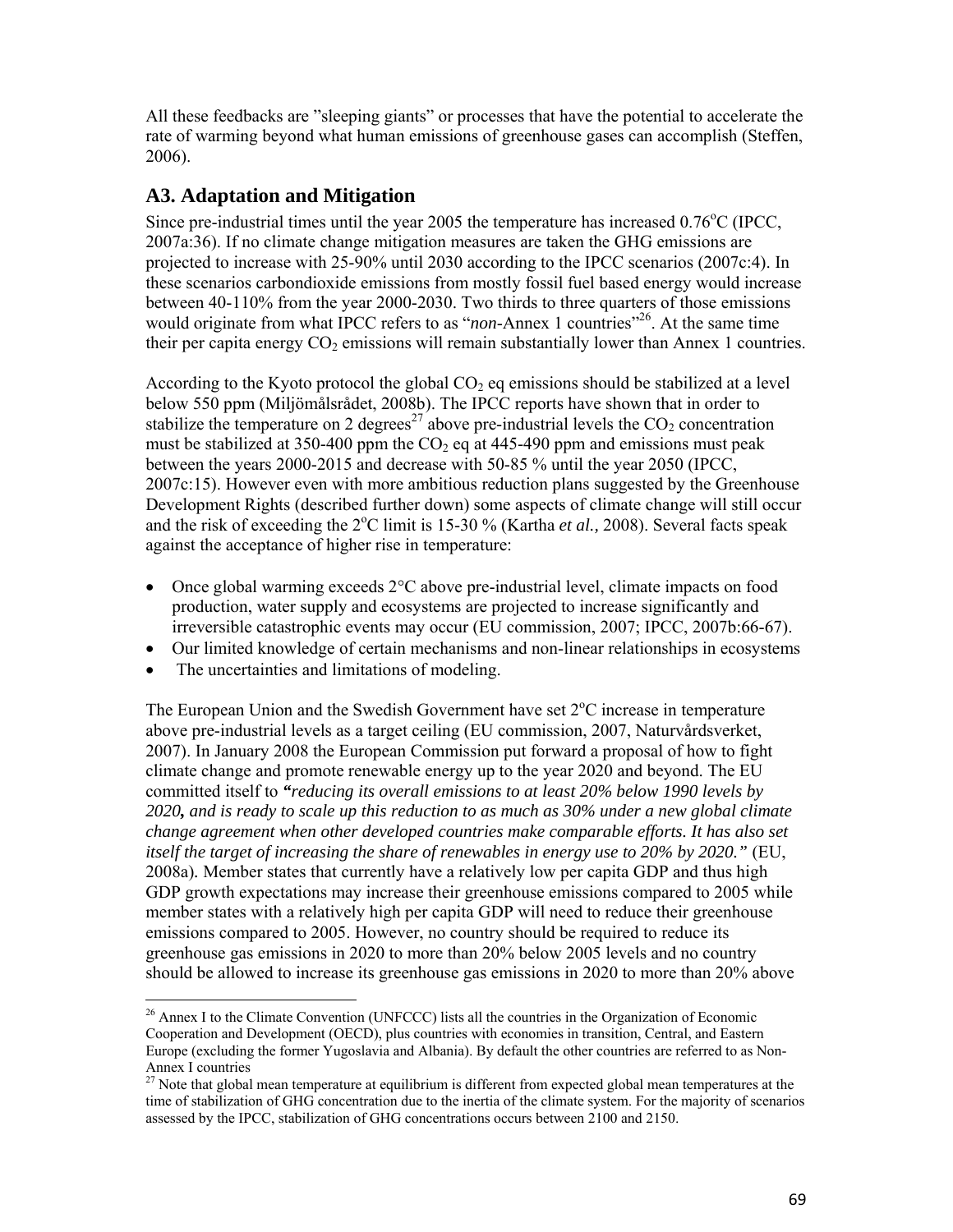2005 levels (EU, 2008a). It was also suggested that the European Union should work for reductions of GHG emissions with 50% compared to 1990 years levels by the year 2050 (EU, 2008a).

In Sweden the total amount of GHG emissions was 65.7 million tons of  $CO<sub>2</sub>$  eq (Naturvårdsverket, 2008a). The total emissions include export products but *not* international transportation, import and land-use (Naturvårdsverket, 2008a). Emissions from land-use are generally negative meaning that GHGs are absorbed. Since 1990 the emissions have varied between -81.7 to 17.2 million tons of  $CO<sub>2</sub>$  eq (Naturvårdsverket, 2008c). However these data are normally not included in national statistics on GHG emission since they are very insecure (Abrahamsson, pers. commun., 2008). Land-use emissions show a large variation between different years which is not well understood and may be due to methodological problems (Abrahamsson, pers. commun., 2008). The Swedish government has decided to reduce the amount of  $CO<sub>2</sub>$  eq during the period 2008-2012 with 4% compared to the 1990 years level (Miljömålsrådet, 2008a). To the year 2050 the amount of  $CO<sub>2</sub>$  eq/person should be reduced to 4.5 tons or with 54% compared to 1990 year levels (Miljömålsrådet, 2008b). Between 1990 and 2006 the total amount of  $CO<sub>2</sub>$  eq was reduced with 8.7% (Naturvårdsverket 2008a). The GHG emissions per person were 7.2 ton  $CO<sub>2</sub>$  eq/person in 1996 (Naturvårdsverket, 2008b). If the reduction continues at the same pace only the aim of 2020 could possibly be reached. However the reduction does not have to be linear.

Since the range of the global emissions of  $CO<sub>2</sub>$  eq reduction until 2050 is 50-85% the aim of the European Union and the Swedish government to decrease emissions with approximately 50% fits within the lowest end of this range. A study by Naturvårdsverket made in 2007 emphasized that in order to have a 50% chance of stabilizing the temperature at a  $2^{\circ}$ C increase, emission reductions of 85% must be made. This estimation was made assuming that the Swedish emission right per person in 2050 will be equal to the global average.

However an increasing amount of countries and persons are arguing that the reductions should be considering both the greater historical pollution of early industrialized and high income countries and the higher ability of financing reductions of these countries. There are at least two different models suggesting proportionally higher decreases in  $CO<sub>2</sub>$  eq for high income countries. The models are called Contraction and Convergence (IPCC, 2001c:90) and Greenhouse Development Rights (GDE) (Kartha *et al.,* 2008). Especially the later emphasizes that developing countries have not had the benefit of developing their standard of living the way the early industrialized countries did and should therefore be allowed a higher emission rate at the cost of the industrialized countries (Kartha *et al.,* 2008). According to this model the European Union should make greater efforts of  $CO<sub>2</sub>$  eq reductions than what has been mentioned.

Within the GDE model each country should be responsible for both emissions produced within its borders but also emission from imported goods and international transportation (Kartha *et al.,* 2008). According to a recent report from the Stockholm Environment Institute (Kartha *et al.,* 2008) the Swedish emissions would then increase with 17%. The report also shows that in accordance with Greenhouse Development Rights Sweden should decrease its GHG emissions with 122% by 2020 compared to 1990 years levels. The achieve this decreases must be made both nationally and through investments on international level. This is an undertaking of a whole different scale than what the European Union is preparing for at the moment and requires the same effort as when mobilizing for a catastrophe (Kartha *et al.,* 2008).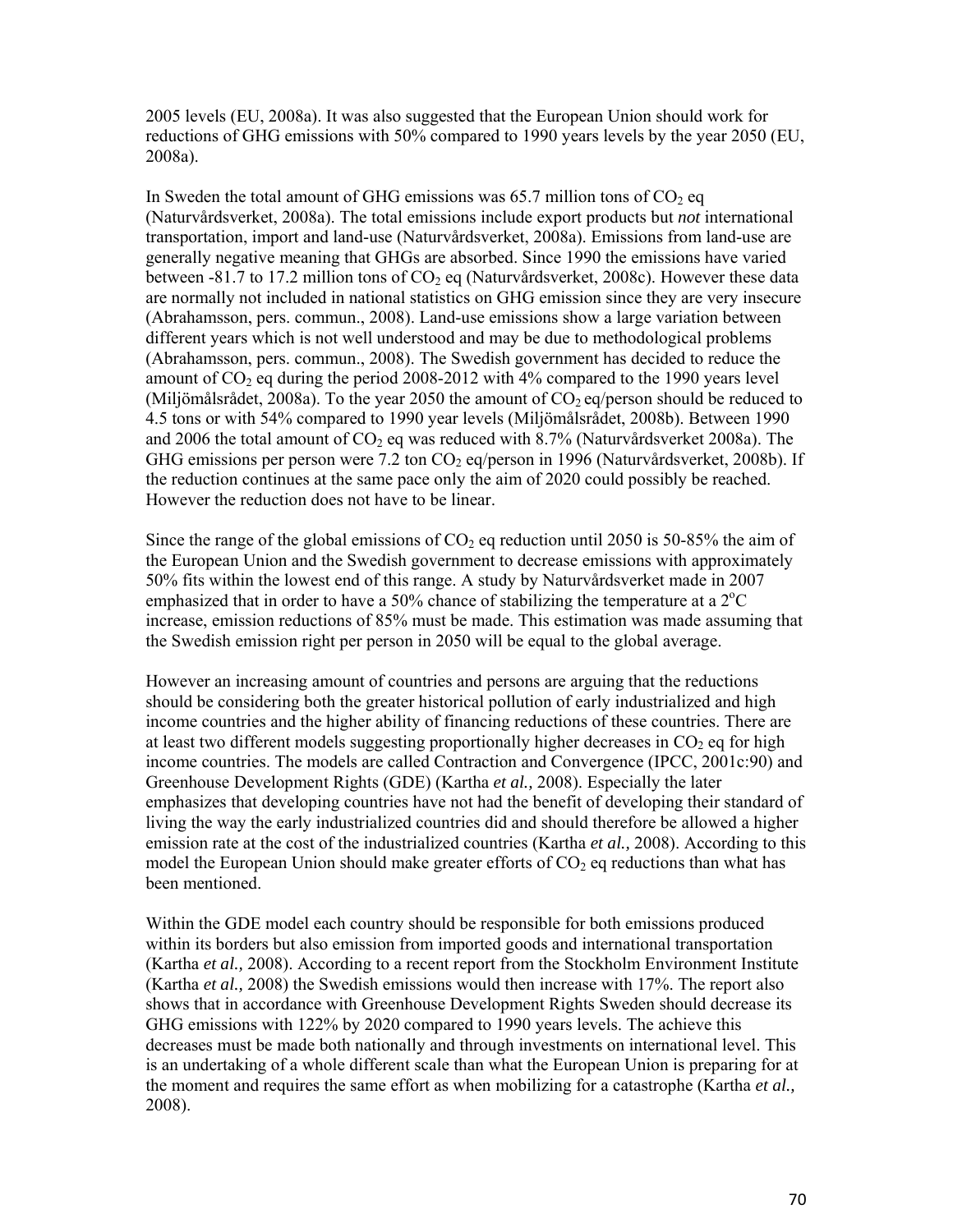It can be concluded that the European Union is underestimating the need of emission reductions to 2050. If the aim is to guarantee that the temperature will not exceed  $2^{\circ}$ C above pre-industrial levels the target emissions should be set at least at the highest level of the range given by the IPCC, namely 85%. Furthermore, if the aim is to share these reductions fairly amongst the nations of the world the high income countries, including Europe, should take a greater responsibility of GHG reductions.

Whichever the case it requires substantial and fast changes of our daily lives. IPCC suggest several mitigation technologies and practices (*Table A.1*.).

| (table according to table SPM3 in IPCC 200/c). |                                              |                                        |  |  |  |  |  |
|------------------------------------------------|----------------------------------------------|----------------------------------------|--|--|--|--|--|
| <b>Sector</b>                                  | Key mitigation technologies and              | Key mitigation technologies and        |  |  |  |  |  |
|                                                | practices currently commercially             | practices projected to be              |  |  |  |  |  |
|                                                | available                                    | commercialized before 2030             |  |  |  |  |  |
| <b>Energy</b>                                  | Improved supply and distribution             | CCS for gas, biomass and coal-fired    |  |  |  |  |  |
| supply                                         | efficiency; fuel switching from coal to      | electricity generating facilities;     |  |  |  |  |  |
|                                                | gas; nuclear power; renewable heat and       | advanced nuclear power; advanced       |  |  |  |  |  |
|                                                | power (hydropower, solar, wind,              | renewable energy, including tidal      |  |  |  |  |  |
|                                                | geothermal and bioenergy); combined heat     | and waves energy, concentrating        |  |  |  |  |  |
|                                                | and power; early applications of Carbon      | solar, and solar PV.                   |  |  |  |  |  |
|                                                | Capture and Storage (CCS, e.g. storage of    |                                        |  |  |  |  |  |
|                                                | removed $CO2$ from natural gas).             |                                        |  |  |  |  |  |
| <b>Transport</b>                               | More fuel efficient vehicles; hybrid         | Second generation biofuels; higher     |  |  |  |  |  |
|                                                | vehicles; cleaner diesel vehicles; biofuels; | efficiency aircraft; advanced electric |  |  |  |  |  |
|                                                | modal shifts from road transport to rail     | and hybrid vehicles with more          |  |  |  |  |  |
|                                                | and public transport systems; non-           | powerful and reliable batteries.       |  |  |  |  |  |
|                                                | motorized transport (cycling, walking);      |                                        |  |  |  |  |  |
|                                                | land-use and transport planning.             |                                        |  |  |  |  |  |
|                                                |                                              |                                        |  |  |  |  |  |
| <b>Buildings</b>                               | Efficient lighting and day lighting; more    | Integrated design of commercial        |  |  |  |  |  |
|                                                | efficient electrical appliances and heating  | buildings including technologies,      |  |  |  |  |  |
|                                                | and cooling devices; improved cook           | such as Intelligent meters that        |  |  |  |  |  |
|                                                | stoves, improved insulation ; passive and    | provide feedback and control; solar    |  |  |  |  |  |
|                                                | active solar design for heating and          | PV integrated in buildings.            |  |  |  |  |  |
|                                                | cooling; alternative refrigeration fluids,   |                                        |  |  |  |  |  |
|                                                | recovery and recycle of fluorinated gases.   |                                        |  |  |  |  |  |
|                                                |                                              |                                        |  |  |  |  |  |
| <b>Industry</b>                                | More efficient end-use electrical            | Advanced energy efficiency; CCS        |  |  |  |  |  |
|                                                | equipment; heat and power recovery;          | for cement, ammonia, and iron          |  |  |  |  |  |
|                                                | material recycling and substitution;         | manufacture; inert electrodes for      |  |  |  |  |  |
|                                                | control of non- $CO2$ gas emissions; and a   | aluminum manufacture.                  |  |  |  |  |  |
|                                                | wide array of process-specific               |                                        |  |  |  |  |  |
|                                                | technologies.                                |                                        |  |  |  |  |  |
|                                                |                                              |                                        |  |  |  |  |  |
| <b>Agriculture</b>                             | Improved crop and grazing land               | Improvements of crop yields.           |  |  |  |  |  |
|                                                | management to increase soil carbon           |                                        |  |  |  |  |  |
|                                                | storage; restoration of cultivated peaty     |                                        |  |  |  |  |  |

*Table A.1. Key mitigation technologies and practices by sector. Sectors and technologies are listed in no particular order. Non-technological practices, such as lifestyle changes, which are cross-cutting, are not included in this table (table according to table SPM3 in IPCC 2007c).*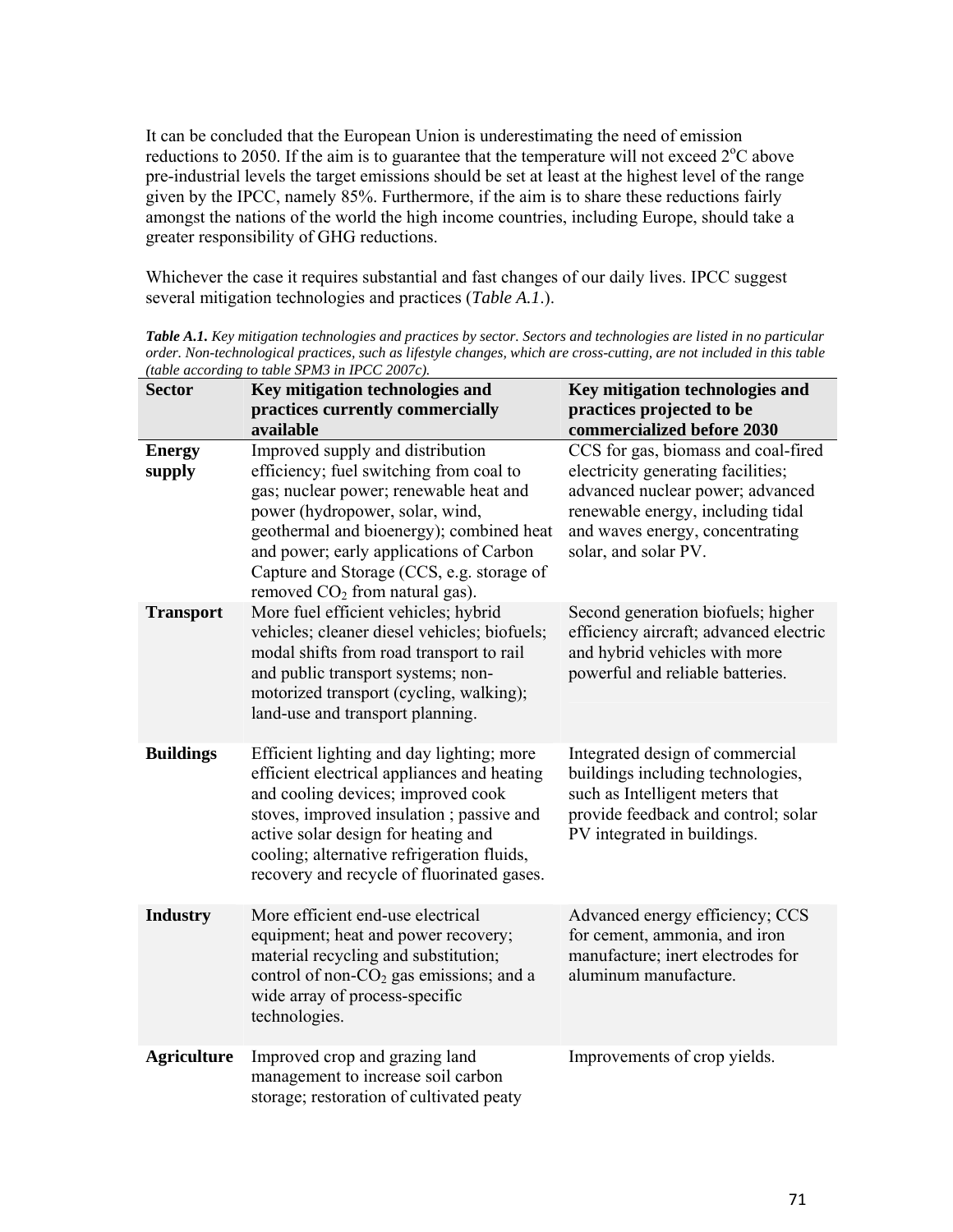|              | soils and degraded lands; improved rice<br>cultivation techniques and livestock and<br>manure management to reduce CH <sub>4</sub><br>emissions; improved nitrogen fertilizer<br>application techniques to reduce $N_2O$<br>emissions; dedicated energy crops to<br>replace fossil fuel use; improved energy<br>efficiency. |                                                                                                                                                                                                                                        |
|--------------|-----------------------------------------------------------------------------------------------------------------------------------------------------------------------------------------------------------------------------------------------------------------------------------------------------------------------------|----------------------------------------------------------------------------------------------------------------------------------------------------------------------------------------------------------------------------------------|
| Forestry     | Afforestation; reforestation; forest<br>management; reduced<br>deforestation; harvested wood product<br>management; use of forestry products for<br>bioenergy to replace fossil fuel use.                                                                                                                                   | Tree species improvement to<br>increase biomass productivity and<br>carbon sequestration. Improved<br>remote sensing technologies for<br>analysis of vegetation/soil carbon<br>sequestration potential and mapping<br>land use change. |
| <b>Waste</b> | Landfill methane recovery; waste<br>incineration with energy recovery;<br>composting of organic waste; controlled<br>waste water treatment; recycling and<br>waste minimization.                                                                                                                                            | Biocovers and biofilters to optimize<br>$CH4$ oxidation.                                                                                                                                                                               |

The highest mitigation potential is given to buildings. Thereafter agriculture, industry and energy supply are given similar mitigation potential. Transportation and forestry take a third position while waste management is given a very low potential. The suggested measures focus on energy efficiency and replacement of fossil fuels by biofuels.

In a study by Naturvårdsverket (2007) where it was shown that a scenario of improved technology in combination with carbondioxide neutral energy by itself will not be enough to reach the goal of  $2^{\circ}$ C since it exceeds the emission target with 190%. The study concludes that change in behavior is needed. Mainly the increasing amount of consumption, travelling and transportation must be reversed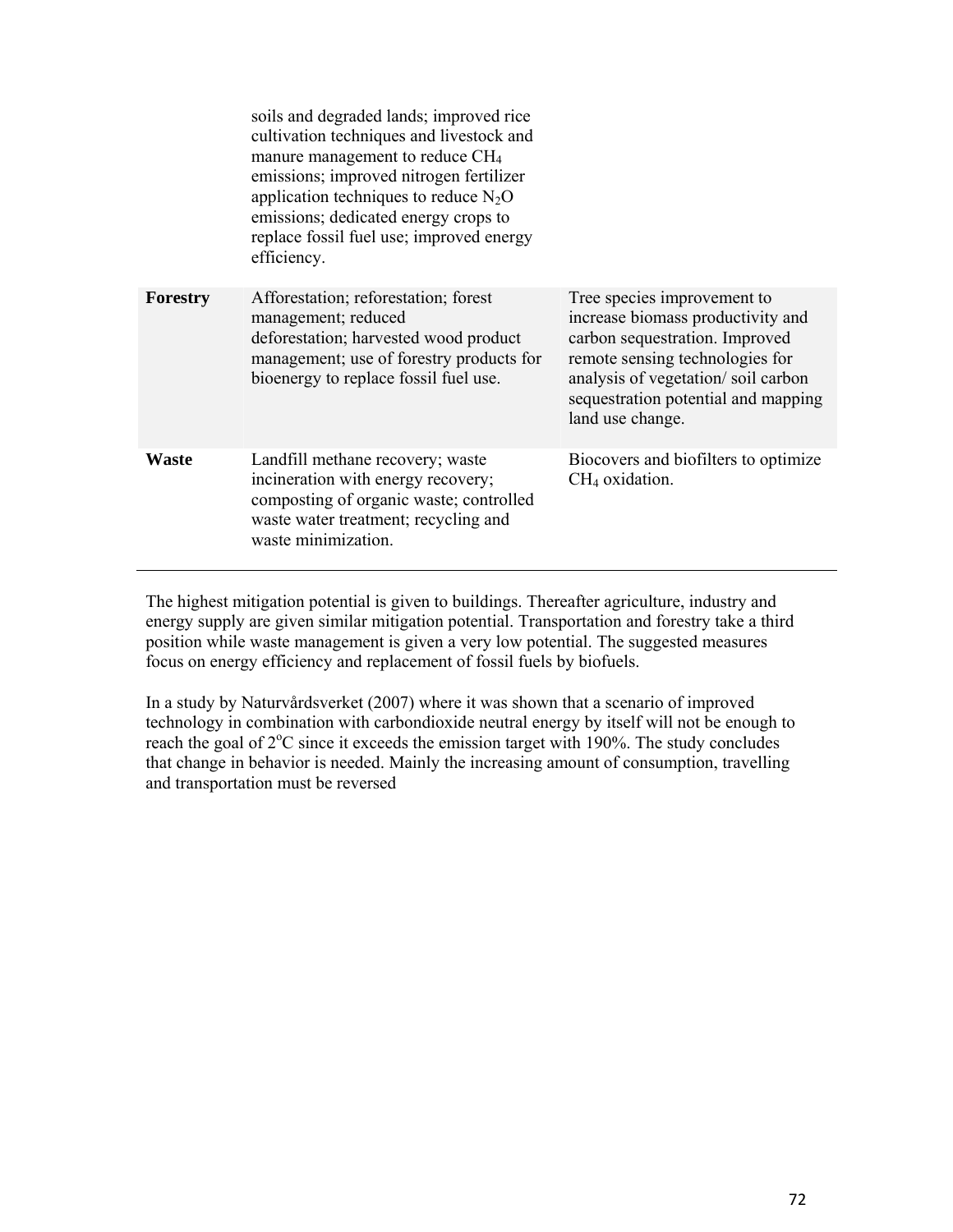## **Appendix B. Ecosystem Services**

Since ecosystem services are necessary for the survival of the human race it is important that human activities support and strengthen these services. The Millennium Ecosystem Assessment (MA, 2005) found that the contrary was true. Approximately 60% of the examined ecosystem services are being degraded or used unsustainably. MA resulted in four main findings:

- 1) Over the past 50 years, humans have changed ecosystems more rapidly and extensively than in any comparable period of time in human history, largely to meet rapidly growing demands for food, fresh water, timber, fiber and fuel. This has resulted in a substantial and largely irreversible loss in the diversity of life on Earth.
- 2) The changes that have been made to ecosystems have contributed to substantial net gains in human well-being and economic development, but these gains have been achieved at growing costs in the form of the degradation of many ecosystem services, increased risks of nonlinear changes and the exacerbation of poverty for some groups of people. Theses problems, unless addressed, will substantially diminish the benefits that future generations obtain from ecosystems.
- 3) The degradation of ecosystem services could grow significantly worse during the first half of this century and is a barrier to achieving the Millennium Development Goals.
- 4) The challenge of reversing the degradation of ecosystems while meeting demands for their services can be partially met under some scenarios that the MA has considered, but these involve significant changes in policies, institutions and practices that are not currently under way. Many options exist to conserve or enhance specific ecosystem services in ways that reduce negative trade-offs or that provide positive synergies with other ecosystem services.

Increased consumption and well-being in some parts of the world has had strong negative effects on other parts of the world. The MA (2005:2) states that the poor are the ones most affected by ecosystem degradation which is contributing to growing inequalities across groups of people, and is sometimes the principle factor causing poverty and social conflict.

According to MA (2005:2) there are two drivers to ecosystem change which are believed to become more severe and both are related to agriculture – climate change and excessive nutrient load.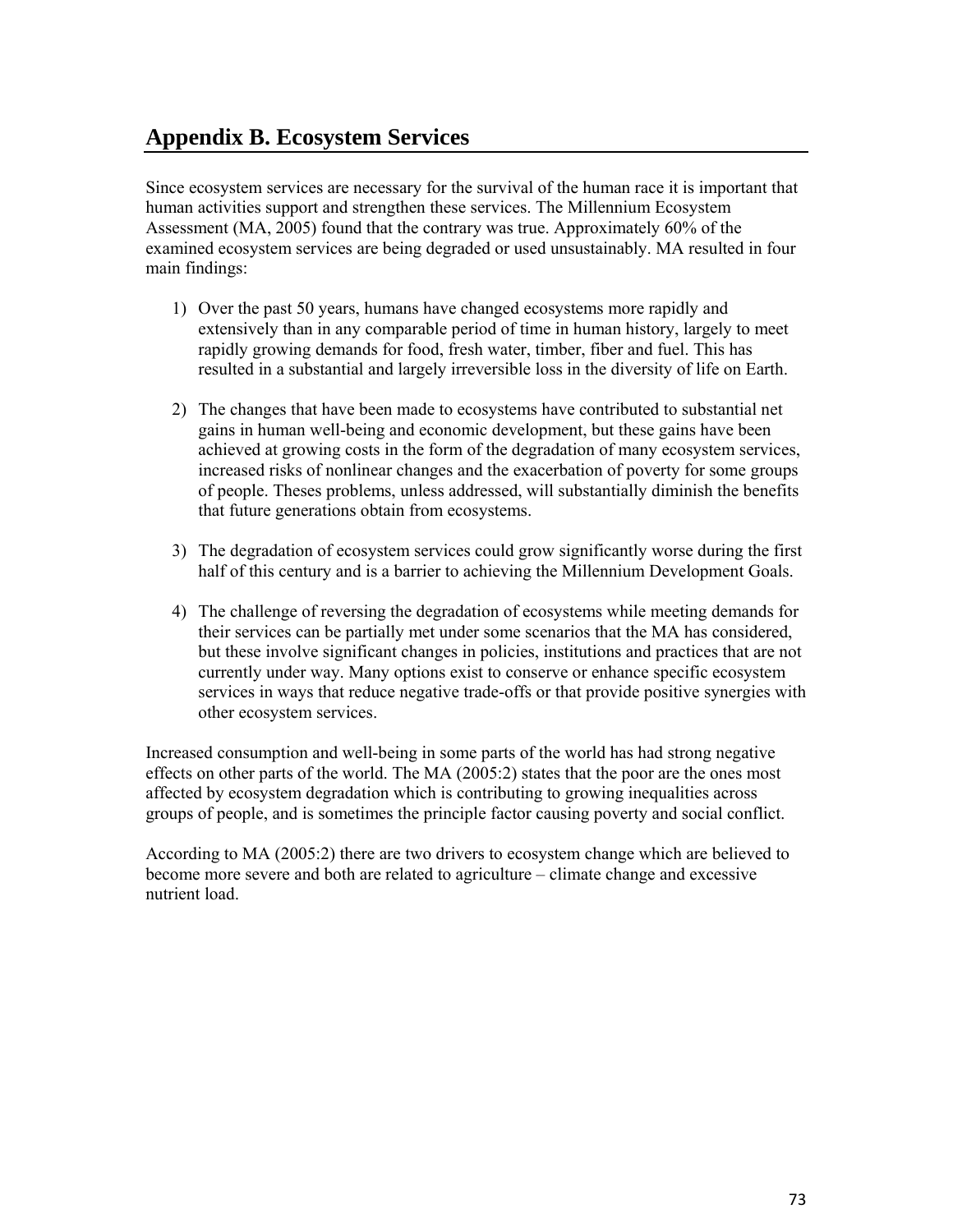## **Appendix C. Peak Oil and Oil Alternatives**

Oil production (or rather extraction) in each country starts and ends at zero, reaching a peak in between when approximately half of the total has been extracted (Aleklett and Campbell, 2003, Hirsch, 2005). The more oil is extracted from a well the more difficult, and hence expensive, does it get to extract the remaining oil (Campbell and Laherrér, 1998). At some point extraction per time unit will stop increasing and start declining.



*Figure C.1. Approximated peak of oil and gas production according to ASPO (Aleklett and Campbell, 2003)* 

Oil is providing 40% of traded energy and 90% of transport fuel, hence a peak will imply a historic turn point affecting all aspects of human life on Earth including agriculture, which means food (Aleklett and Campbell, 2003). Food production today is heavily dependent on oil not only as fuel during the production of agricultural inputs, driving tractors, food processing and storage, distribution but also as raw material in packaging, fertilizers, pesticides and herbicides (Johansson, 2005; Pimentel *et al.,* 2008). To adapt to such an immense change it would be an advantage to know when the peak is estimated to occur as well as the nature of the peak. The peak may be sharp, a soft roll-over curve or a plateau depending on amongst other things the demand, technology and politics (Hirsch, 2008). When we are forced to reduce our oil consumption there is a great risk for famine, military actions and social insecurity (Leder and Shapiro, 2008). To avoid part of these impacts mitigation must be initiated at least a decade before peaking according to the Hirsch report (2005).

According to many estimations we are in the middle of or about to enter the peak while few state the year 2035 or later and most believe it will occur no later than 2020 (Bentley *et al.,* 2007; Hirsch, 2005). Several authors have argued that the time of peak is underestimated since it is based on flawed information in public databases and poor analysis of what is reported due to;

• Misconceptions about what is measured and the kind of conclusions that can be drawn from different data presented in official reports (e.g. Aleklett and Campbell, 2003; Bentley *et al.,* 2007). Bentley *et al.* (2007) show that "proved plus probable" datasets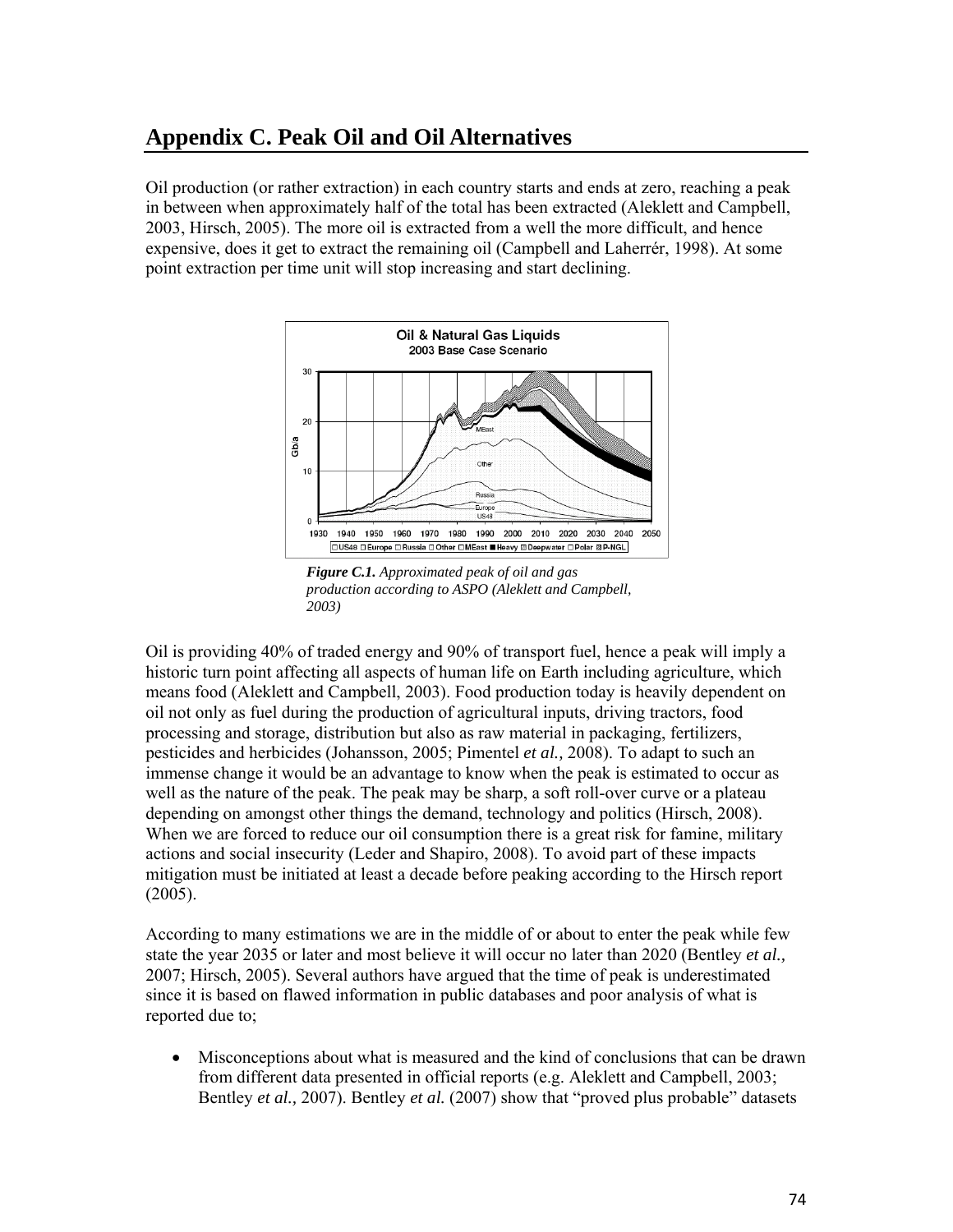held by industry to measure oil discovery indicate that the resource-limited peak in the global extraction of conventional oil is close. According to the Aleklett and Campbell (2003) it is more common to use the easily accessible but limited "proved reserves" data. These data only report 'market ready' quantities of oil (Meng and Bentley, 2008). Bentley *et al.* (2007) argue that it is the inappropriate use of proved reserves data which leads to the conclusion that no near-term threat against oil production exists.

- A historic under reporting of proved reserves. Often only the oil which is just about to enter the market is reported instead of the total oil discovered (Bentley *et al.,* 2007). Releasing conservative estimates reduced taxes and gave the impression of a well managed gradual growth (Aleklett and Campbell, 2003).
- A over-reporting during the 1980s due to the OPEC quota system where the size of the proved reserves of each country decided their allowable yearly export (e.g. Aleklett and Campbell, 2003; Bentley *et al.,* 2007).

The indications that the oil peak is close or already occurring were summarized by Schindler and Zittel (two scientific advisers to the German parliament) in 2002 (Heinberg, 2004);

- The peak of oil discoveries was reached in the 1960s.
- This peak in discoveries must be followed by a peak in extraction, since we can only extract what has been found before.<sup>28</sup>
- The extraction peak of individual fields is a historical fact, almost all large oil fields have already passed their extraction maximum and are in decline.
- The aggregation of the extraction profiles of individual fields (with their individual peaks) sum up to an extraction peak of individual regions. Historically, peak extraction was reached in Austria in 1955, in Germany in 1968 and in the USA in 1971, in Indonesia in 1977. Recent regions joining the club of countries with declining extraction rates are Gabon (1977), UK (1999), Austria (2000), Oman (2000) and Norway (2001).
- The aggregate decline of mature regions is getting steeper with every new "member of the club". In order to keep over-all extraction just flat, ever fewer regions have to increase their extraction.
- This pattern has been observed for more than thirty years. It is very likely that the peak of world oil extraction will be reached before 2010 at the latest.

To this summary it could be added that since the Second World War the oil extraction has increased every year while during the last few years it has remained on the same level of 84 million barrels (Aleklett, 2007).

Even if the IPCC scenarios may have overestimate the amount of fossil fuels available (Aleklett, 2007) there is enough to surpass the limit of  $2^{\circ}$ C temperature increase (Brecha, 2008; Kharecha and Hansen, 2008). More importantly the continued use of fossil fuels increases the risk of climate-carbon feedbacks and non-linearity's which by themselves can cause the temperature to increase well above 2°C without further human caused emissions of GHGs (Steffen, 2006).

 <sup>28</sup> According to Aleklett and Campbell (2003) the world is now finding less than one barrel for every four it consumes.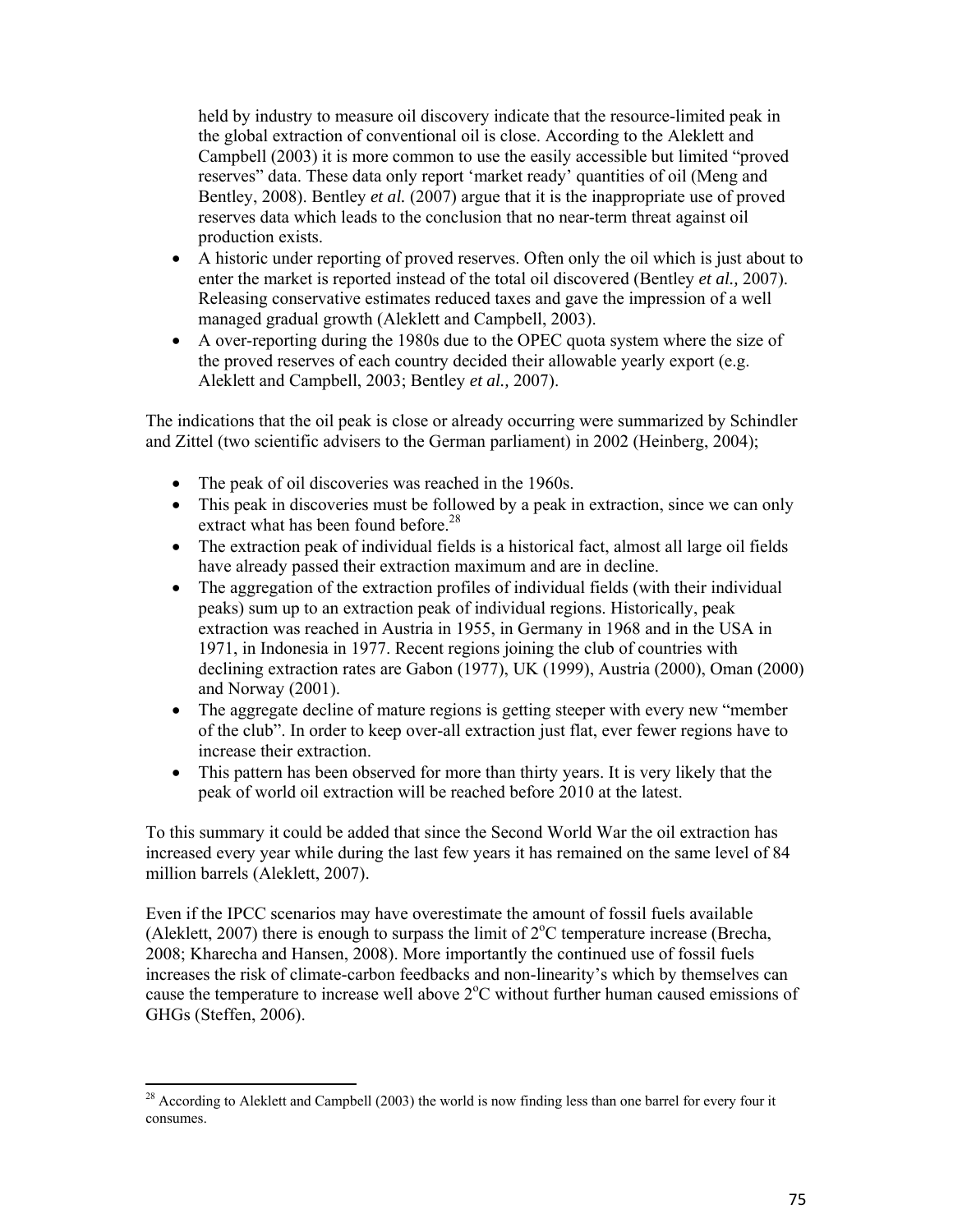## **C1. Oil Substitutes and Alternatives**

Finding a satisfactory substitute for oil is not an easy task. Oil is not only used as fuel but also as raw material in industrial processes. It has the advantage of being a very concentrated, easily transported and stored fuel. Most alternatives fail in at least one of those properties. A lot of faith is put to natural gas and coal (IPCC, 2007b:10). However both are fossil fuels which not only are polluting but also non-renewable with their own extraction peaks in the near future. Coal has the additional disadvantage of emitting much more  $CO<sub>2</sub>$  compared to oil (Baumann and Tillman, 2004). According to an update on global reserves and extraction forecast by the energy watch group<sup>29</sup> (2007) coal is expected to peak in 10-20 years time. Natural gas is less polluting than coal (Baumann and Tillman, 2004) but also projected to peak approximately 2015 (Aleklett, 2007).

There are large amounts of unconventional oil as heavy oil, tar sand and shale oil. To be extracted high amount of energy is needed leading to low net energy gain or even negative net energy gain (Brecha, 2008). Furthermore these petroleum sources are very expensive and are thereby not seen as potentially important energy sources (Brecha, 2008). The extraction of unconventional oil is also associated with heavy environmental pollution as air pollution and heavy metal toxicity (Campbell and Laherrère, 1998).

Technology to remove  $CO<sub>2</sub>$  from natural fossil fuels called Carbon Capture and Storage (CCS) is still in developmental phase and projected to be commercialized before 2030 (IPCC, 2007b:10). However its importance is estimated to increase only after the year 2050 (Azar *et al.,* 2003). The time until it is commercialized and widely used is much later than both the estimated oil peak and the greenhouse gas emission peak between the year 2000 to 2015 set by the IPCC in order to stabilize the temperature at  $2^{\circ}$ C (see *appendix A*).

Uranium for nuclear power is also a non-renewable resource which is expected to peak and decline probably by 2020 and in a very optimistic scenario no later than 2040 (EWG, 2006). According to the Energy Watch Group report (EWG, 2006) proved reserves of uranium would be exhausted in 30 years time with current demand while proved and possible uranium resources would end in 70 years time. The report states several reasons to why nuclear power probably will not be an important energy source in the next 25 years:

- To maintain current reaction capacity 15-20 new reactors per year would need to be constructed, while the current trend is 3-4 reactors.
- Old stocks of accumulated uranium will end in 10 years time which means that a 50% increase in production would be needed to match future demand with current capacity.
- The construction phase of a new power plants is 5 years and accumulation of uranium takes time.
- Problems with mining projects are slowing down the mining of uranium.

Even if nuclear power could play an important role it is associated with large risks. It also requires costly and energy demanding security arrangements which means that the energyyield ratio (output-input) is low (Odum, 1996).

<sup>&</sup>lt;sup>29</sup> The Energy Watch Group consists of independent scientists and experts who investigate sustainable concepts for global energy supply. The group was initiated by the German Member of Parliament, Hans-Josef Fell.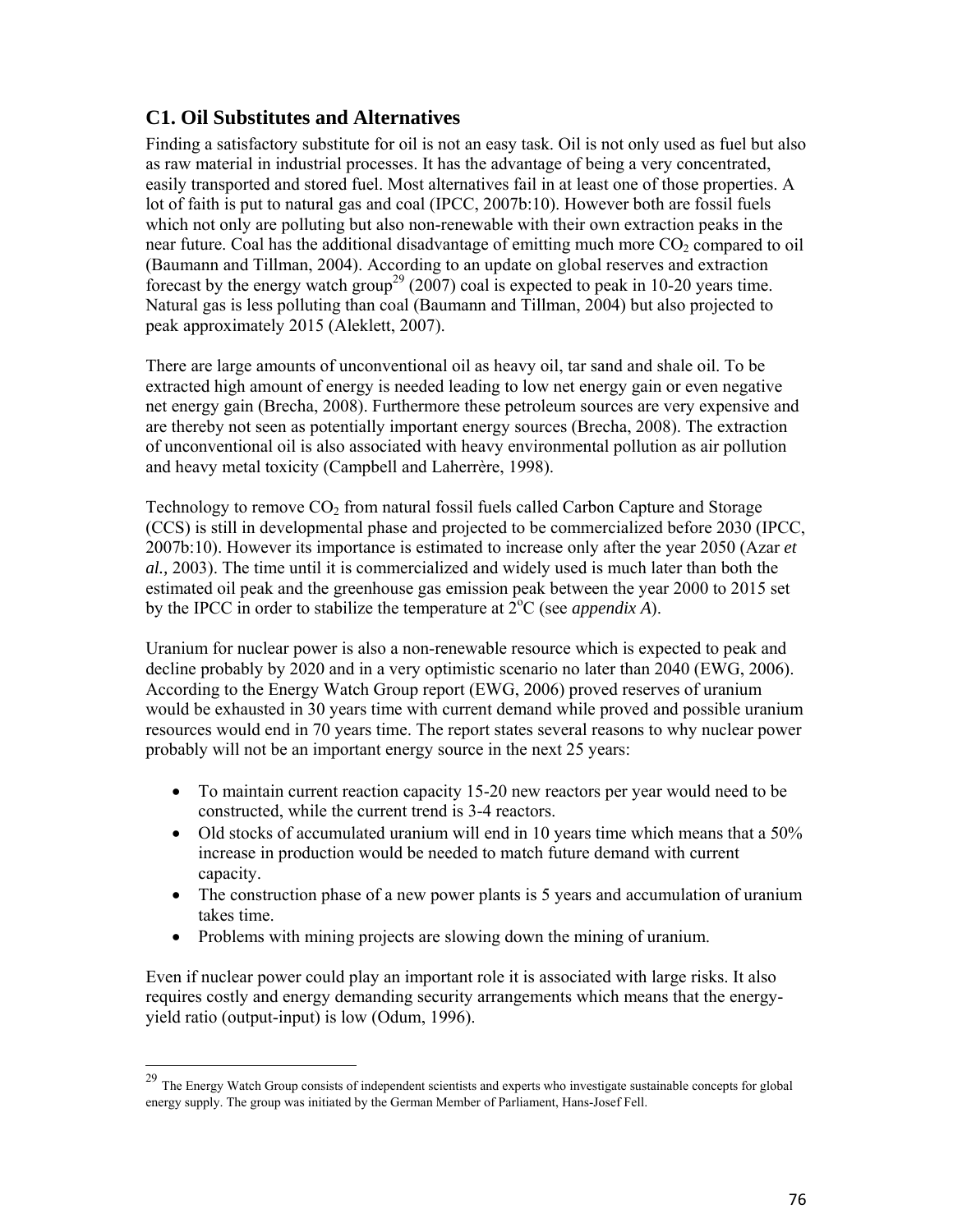A possible oil substitute which is being developed is solar powered hydrogen gas as an energy carrier (Azar *et al.,* 2003). However, this technology is not estimated to be commercialized on a large scale until 2060-2070 while in the mean time coal and nuclear energy will be used as the energy source (Azar *et al.,* 2003). The major vehicle actors (Toyota, Ford, Daimler, Chrysler, GM/Opel and Honda) nowadays estimate that the fuel cell car may be commercialized some time during the period 2012-2020 (Commission on Oil Independence, 2006). The fuel cell car is more efficient than the internal combustion engine of today's cars. However according to Azar *et al.* (2003) this technology is very expensive and it will take some time before costs are brought down significantly. The authors also mention that platinum (used as catalyst) scarcity may imply higher cost.

Giampietro *et al.* (1997) studied the potential of large-scale biofuel production to replace fossil energy depletion on a global scale. Their conclusions were that biofuels are not able to replace current use of oil and it is not advisable to cover even a significant part of it. The authors found that none of the examined countries had enough land or water resources to rely exclusively on biofuel for energy security. If environmental cost would be included the potential of biofules would decrease even further. Pimentel and Patzek (2005) showed that when all direct and indirect energy costs are included many biofuels have an energy output which is less than the fossil energy input. Giampietro *et al.* (1997) concluded that heavy reliance on biofuels would make it impossible to guarantee food security because of the competition for arable land and water. Today less than 0.27 ha of arable land is available per capita for food production and fossil fuels are already used to reduce land demand for food security. The authors suggested that biofules could play a part in more rational and efficient use of biomass at the rural level but not at a large scale fuel production. A final reflection from the authors states that "*...biomass will be essential for other purposes. Specifically, the biomass of natural ecosystems will be needed to provide life support to the human species by stabilizing the structure and function of the biosphere. The diversity and health of natural communities existing in different types of ecosystem all over the planet will be the most important "capital" available to humankind to achieve sustainability…"*

Helmfrid and Haden (2006) estimated the potential of Swedish forestry and agriculture to replace the current fuel consumption with biodiesel and ethanol. It was concluded that at least 6.3 million ha arable land would be needed. The true area would be larger since in this calculation no indirect energy costs were included. Current arable land in Sweden is 2.6 million ha. Even if 1.1 million ha of previously cultivated land was added it would not be enough. Alternatively 80% of yearly forest production would be needed.

Reports from news agencies, civil society organizations etc. are already showing that biofuel production replace food production, raise food prizes, force farmers off their land, contribute to inhumane working conditions, increased water scarcity and environmental problems (e.g. Azar 2007; Bounds, 2007; Eklöf, 2007; Irin, 2007; Pimentel and Patzek, 2007). It can be assumed that there are great limits to which extent biofuels can replace oil without creating social and environmental damages especially in the south.

An important component is energy efficiency however so far the gain from energy efficiency has been lost through increased consumption in high income countries (Kartha *et al.,* 2008). Which mechanisms could prevent this from happening in the future (Helmfrid and Haden, 2006)?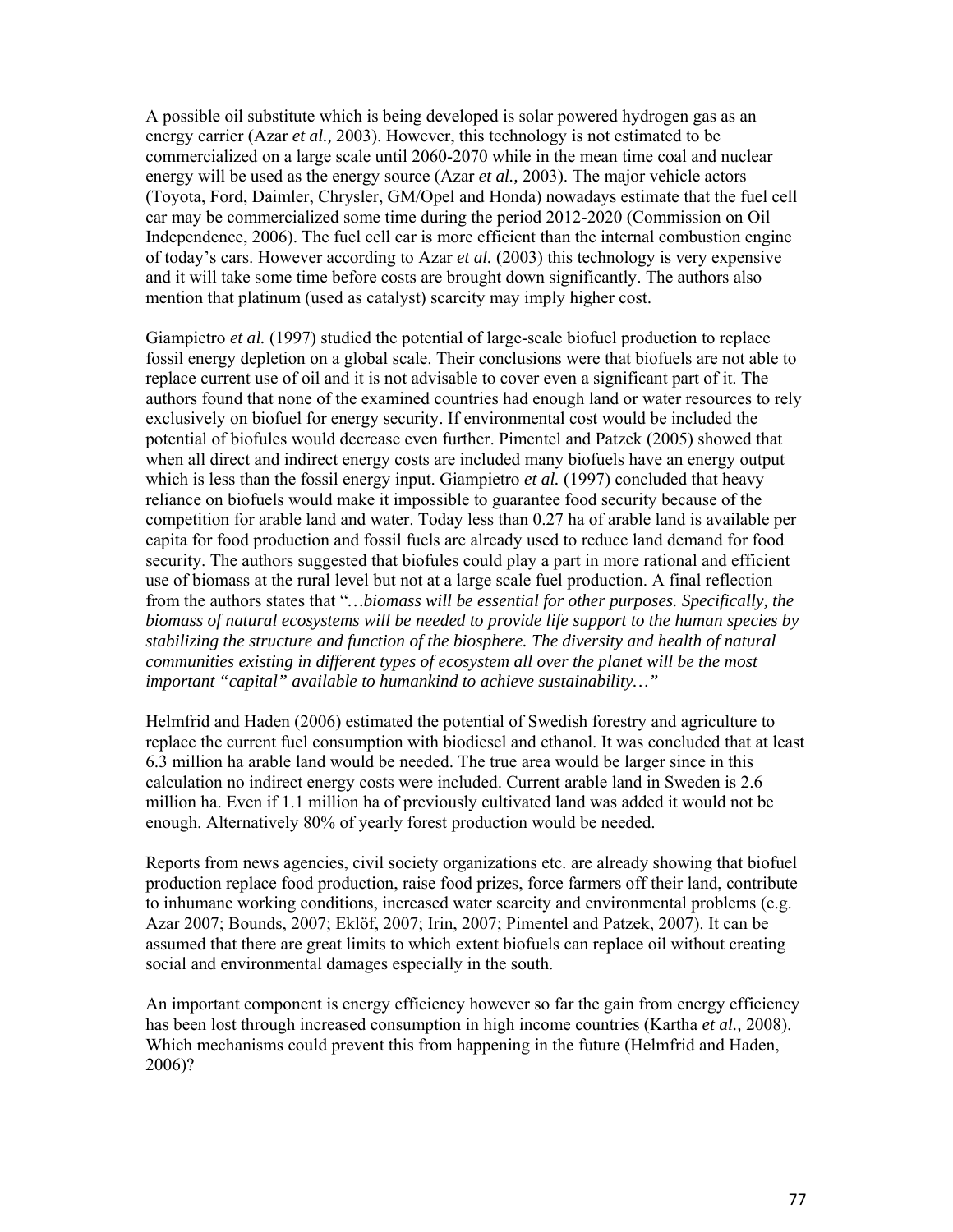Weronika Swiergiel

#### **D1. Abstract**

**The purpose of the study presented in this paper is to evaluate the viability of green mulch as a climate smart weed management in transplanted onion (***Allium cepa***) production. The aim of using mulch was to investigate its effect on diesel consumption and labor requirement. The effect on onion weight and the nitrogen (N) efficiency was also investigated. Spreading a 5 cm layer chopped red clover (***Trifolium pratense***)/grass mulch at one occasion sufficiently reduced annual weeds. However, it was crucial that the mulch cover was at least 5 cm in the whole field including close to the onion. Onion weight was not decreased by mulching which suggests that no severe N immobilization occurred. Compared to the Swedish average in 1995 of 24 kg N leakage/ha/year the N leakage was estimated to be high. Mulching in onion did not reduce diesel consumption or labor requirement per ha when used for weed control30. A more nutrient and water requiring crop as for example cabbage (***Brassica oleracea***) together with improved estimation of irrigation need adapted to mulched systems is suggested for further investigation.** 

### **D2. Introduction**

Climate change and peak oil are probably the greatest challenges of our times. According to the UN climate panel we need to globally diminish our carbon dioxide emissions  $(CO<sub>2</sub>)$  by at least 50-80% by 2050 (IPCC, 2007c). The purpose of the study presented in this paper is to evaluate the viability of green mulch as a climate smart weed management in transplanted onion (*Allium cepa*) production. The effect of mulch on diesel consumption and labor requirement in weed management and irrigation as well as onion weight and nitrogen (N) efficiency was investigated. No studies, prior to the present, have been found which evaluate the method from a climate change and peak oil perspective. The method has been shown to give positive results in many studies yet its on-farm implementation is scarce. To change this, the practical aspects including the spreading technique have been evaluated together with farmers within a participatory research project<sup>31</sup>.

Previous studies have shown that mulching with organic matter suppresses the weeds by creating shadow, mechanical obstacle, decreasing temperature between day and night as well as through allelopathy (e.g. Mennan *et al.* 2006; Teasdale, 1993). Jaakkola (1995) achieved good weed suppression with three cm layer (220t/ha) of chopped red clover (*Trifolium pratense*) applied at three occasions. Schäfer (2005) reports that a five cm layer (3.1kg dry matter/ $m^2$ ) applied twice gave equally efficient weed suppression as three cm (2.5kg dry matter/m<sup>2</sup>) applied three times. Larsson (1995) achieved  $32\%$  weed reduction with a 5-10 cm layer (30 t dry matter/ha) of green mulch.

 $30$  Since the yield increase in mulched treatment was not statistically significant there was no reduction in diesel consumption per kg onion either.

 $31$  Climate Smart Agriculture – Solutions for the future (www.schwartzstiftelse.se, in Swedish)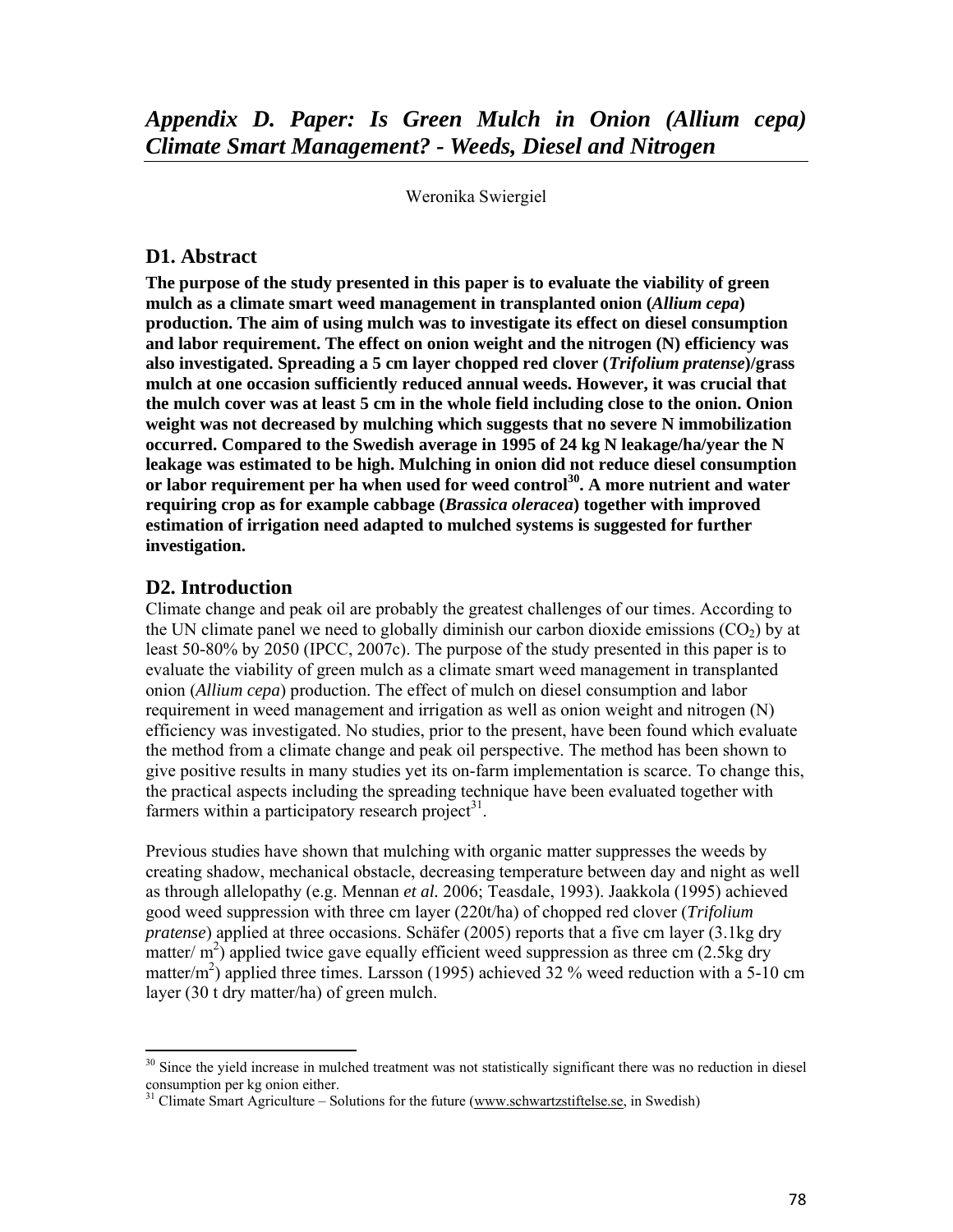Green mulch has also been shown to increase the vegetative growth of black currant (*Ribes nigrum*) and humidity in the crop root zone (Larsson and Båth, 1996). Mulching as compared to bare soil has additionally shown a yield increase in tomato (*Lycopersicon esculentum*) (Abdul-Baki and Teasdale, 1993), red beet (*Beta vulgaris*) and white cabbage (*Brassica oleracea* var. *capitata*) (Riley *et al.,* 2003), cauliflower (*Brassica oleracea* var. *botrys*) and white cabbage (Larsson, 1995). Magnusson (2000) showed a relation between increased yield in cauliflower and broccoli (*Brassica oleracea* var. *asparagoides*) and increased availability of micronutrients with mulching. Båth *et al.* (2006) could not see any significant difference in the yield between mulched and un-mulched treatments in cabbage. However, as the experiment was performed on a heavy clay soil with 5% organic material the crop was probably not equally benefited by the mulch as would be on the sandy soil with 2.1% organic matter in this experiment, especially in a dry region.

In Cardina (1995) it is stated that onions should be kept weed free for a period of 12 weeks which is more than for most other crops. According to Ögren *et al.* (2003) onion fields should be weeded no later than five weeks after emergence and kept weed free for the next 10 weeks to avoid severe yield loss. Mulch from leys is only available about 4 weeks after transplanting the onion to the field and therefore needs to be complemented with other forms of weed control. However green mulching in onions should be advantageous due to the long critical weed period.

Magnusson (2000) has shown that green mulch benefits the crop by providing it with nutrients as well as improving the availability of nutrients in the soil. The author also found that green mulch was more efficient in increasing yield at a soil pH below 6.0 than above. At higher pH many micronutrients become unavailable. Mainly nitrogen (N), potassium (K), manganese (Mn) and zinc (Zn) are provided by the mulch but higher levels of Molybdenum (Mo) and cupper (Cu) related to higher yield in mulched crops has also been found (e.g. Larsson 1997, Magnusson 2000, Magnusson 2002). In the literature review of her doctoral thesis Magnusson (2000) presents that the availability of the following nutrients is improved by adding organic matter to soil. Zinc is highly associated with organic matter. Boron (B) but, only if the soil pH is not too high. For the same reason the acidifying effect of legumes is beneficial not only for B but also Zn, iron (Fe) and probably Cu uptake. However thick grass mulch may decrease solubility of Fe due to poor gas exchange. Calcium (Ca) availability is usually improved but can be decreased due to considerable amounts of K in grass or straw mulches. Carbon (C) in organic matter contributes to aggregation of soil particles. Chlorine (Cl) is added to soil by air and precipitation and increases with closeness to the sea. Plants close to the sea take up substantial amounts of Cl and mulching can therefore increase Cl concentration in the soil and crop. Further away from the sea both green and animal manure may contribute with too small amounts of Cl. Organic matter also decreases aluminum (Al) and sometimes Cadmium (Cd) and lead (Pb) toxicity. On farms where parts of the cultivated area are not suitable for a crop rotation with vegetables it may be a benefit to move the green manure<sup>32</sup> from one field to another.

Green manure of various constitutions can be applied as fertilizer to optimize the cropping system with minimal resource use. Hence it is important to estimate if mulch has similar nitrogen (N) efficiency as other forms of green manure. It has been shown that the N efficiency of green manure is low mainly due to unsynchronized release and uptake, leakage

<sup>&</sup>lt;sup>32</sup> Green manure is term which includes not only green mulch but also leys which are directly incorporated without being moved or further processed.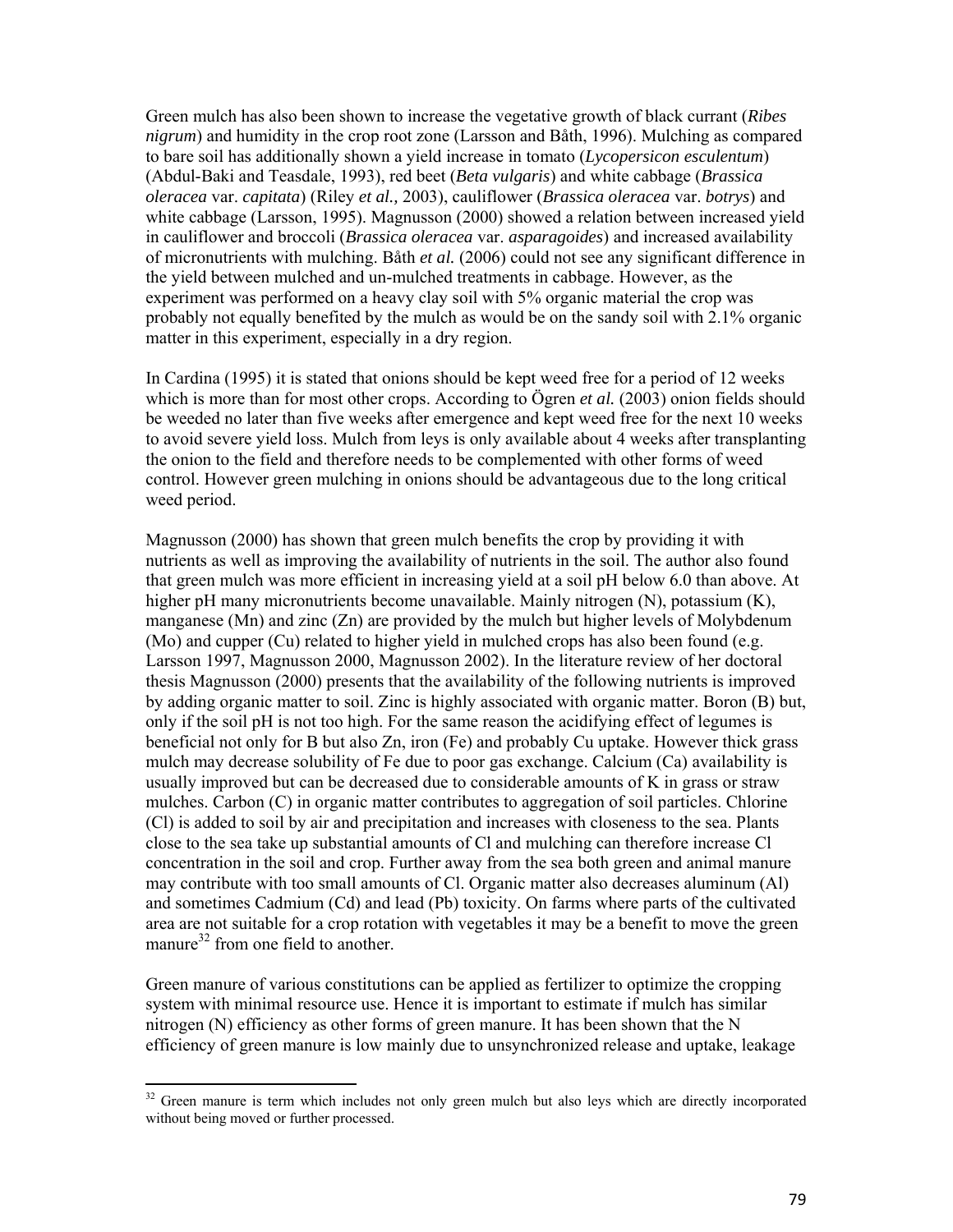and volatilization of the greenhouse gas nitrous oxide  $(N_2O)$  and ammonia  $(NH_3)$  which contributes to acidification and eutrofication (Larsson *et al.,* 1998; Glasener and Palm, 1995; Malgeryd and Torstensson, 2005; Baumann and Tillman, 2004). The volatilization of N is not only associated to the cropping system with mulched vegetables since all organic vegetable production should include ley or green manure in the crop rotation. Whether the ley is used as mulch or for some of the other above mentioned purposes the ley needs to be cut to decrease weeds, to keep a dense stand and to keep the ley fresh and nutritious for the animals. After cutting it can either be turned into silage or mulch on spot or transferred to a vegetable field. A study by Båth *et al.* (2006) showed that where the cuttings from the ley were left on the field the ammonia loss was equal to where it had been moved and used as mulch in vegetables. Unless there is a lack of other essential nutrients in the soil the nitrogen fixation and re-growth in the ley is benefitted by removing the mulch (Colwell *et al.*, 1989). This study does not include a full comparison where silage production all the way through the cattle to the meat and manure would have had to be included. However it should be mentioned that if the mulch was turned into silage it would result in a lot less  $N<sub>2</sub>O$  loss from the field but only if it was not left for more than 4-7 days on the field to dry (Whitehead *et*   $al$ , 1988). However  $N_2O$  losses from animal manure are assumingly high and should be included to achieve a full picture of the N efficiency of the two systems.

There are several reasons to why green mulch is used. As an addition to the already mentioned weed controlling and fertilizing effects green mulch has for example been shown to increase the vitamin C levels of cabbage (Lundegårdh, *et al.,* 2008). It is also used to make it easier to walk and drive between the vegetable rows on clay soils (Magnusson, pers. commun., 2008).

The efficiency of different forms of green manure can also be measured comparing the required ley area. Båth and Elfstrand (2008) investigated the area red clover ley needed as fertilization per kg leek yield in the form of: mulch, direct incorporation, biogas slurry and compost. The surface mulch treatment with similar N level as in the present study was more efficient than the highest level of mulch and biogas slurry and the two highest amounts of compost. No similar comparison has been found for manure from ley fed animals. However it can be assumed that the losses are large during silage production and storage of manure. Even though some of the nutrients are recovered in the meat, from an energy perspective a lot is used by the animal for life sustaining activities. Vegetables are often not part of the crop rotation on the whole farm area since some soils are unsuitable. Under these circumstances the mobility of mulch is more advantageous than direct incorporation. Biogas slurry is still unusual and it does not have the covering property of the mulch that controls weeds and retains soil humidity.

The application technique of the green manure is often mentioned as difficult and time consuming by growers (SJV, 1997, Källander, pers commun., 2008). Svensson (1995) added Danish compost spreading equipment to a manure spreading wagon and tried out different mechanical devises which would improve the coverage close to the crop. Prolonged rubber screens and inclined wheels showed promising results. Harvesting the ley with flail forage harvester was found to give an uneven distribution of the mulch hence a precision chopper was used. However this implies driving over the field at two occasions. Using a flail forage harvester, as in this study, may require less diesel and labor if coverage is found to be satisfactory. Also to use the compost spreading model special equipment must be bought and the manure spreader needed to be rebuilt.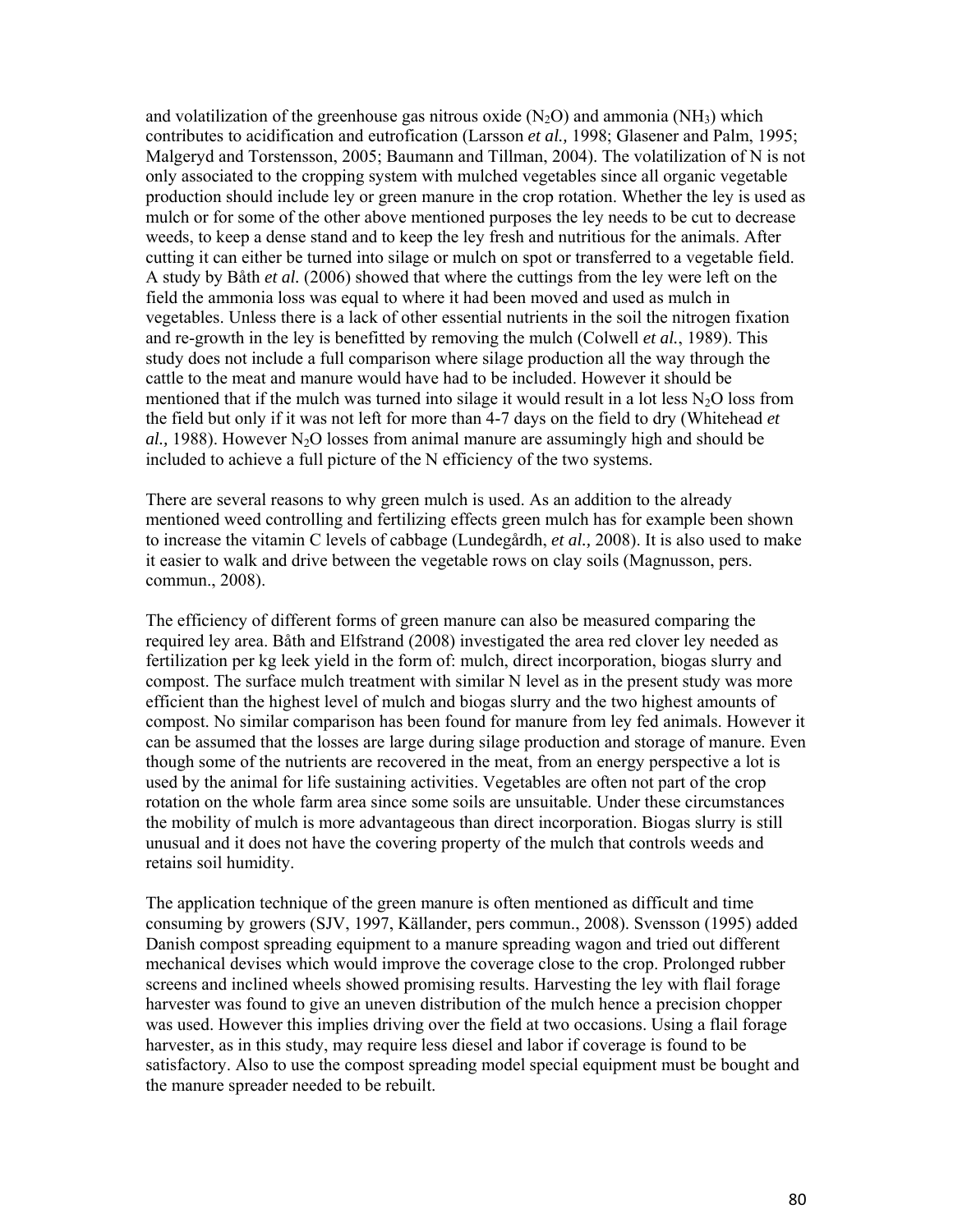The model used in the present study only requires a simple temporary and cheep modification of the manure spreader. A finish research team (Shäfer *et al.* 2002) investigating mulch spreading techniques evaluated a tractor-trailer mulch spreading prototype which was constructed in Sweden. However, several disadvantages were found; the heavy fully loaded trailer caused soil compaction, long transportation from ley field to vegetable field caused heating of the green manure, did not sufficiently protect the crop from being covered, difficult to manage the big tractor-trailer in the vegetable rows, the trailer had to be refilled before the row was ended. These difficulties caused the team to try out machinery for strip intercropped red clover ley instead. Strip intercropping may be a viable solution where there is no limitation to good vegetable soils. However this is many times not the case and strip intercropping vegetables with red-clover ley would be an inefficient land-use. Also it must be economically viable to invest in the special equipment used. To avoid long transportation and heating of the green mulch it is suggested that only leys close to vegetable fields should be used.

#### *D2.1. Research questions*

It was investigated whether the green mulch would impact the need for weeding and hence the amount of diesel and labor. The impact on onion weight was measured. Further more, it was investigated whether the higher humidity in the root zone would have an impact on the need for irrigation and thereby the amount of diesel and labor. This was especially important since the soils at the farm of the experiment are sandy and the area is exposed to dry summers. The precipitation during the summer is expected to decrease due to climate change (SMHI, 2008).

In this study a mulching wagon for spreading chopped ley from a neighboring field was tried and evaluated.

As additional information about the sustainability of the mulch system a *rough estimation* of the nitrogen efficiency was made using general samples of onion, mulch and soil with no replications. N release from the mulch, soil mineral N at harvest and plant uptake was measured and leakage and volatilization was estimated.

#### **D3. Materials and methods**

The experimental site was the farm Senneby Trädgård at Väddö north of Stockholm, Sweden. A general sample per treatment with two subsamples per plot was taken to analyze the total amount of nitrogen and structure of the soil by the Department of Soil and Environment at the Swedish University of Agricultural Sciences (SLU). The samples were air dried in 40°C for a few days. Approximately 0,4g of ley was analyzed with CNS 2000 dry combustion for total nitrogen (Ntot) and total carbon (Ctot). The soil was found to be loamy sand (*Table D.1.*). No difference was seen in the soil nutrient status between the plots of the two treatments before applying mulch. A Spurway analysis (Modified Spurway Lawton method: 1:6 soil: HAc 0.1%, 0.5 h) of a general soil sample was performed by LMI soil laboratory (*Table D.1.*). The soil was kept cold in the field during sampling and then quickly frozen and sent frozen to the laboratory. No serious deficiencies were shown but Mg was low especially in comparison with K (Magnusson, pers. commun., 2008) (*Table D.2.*).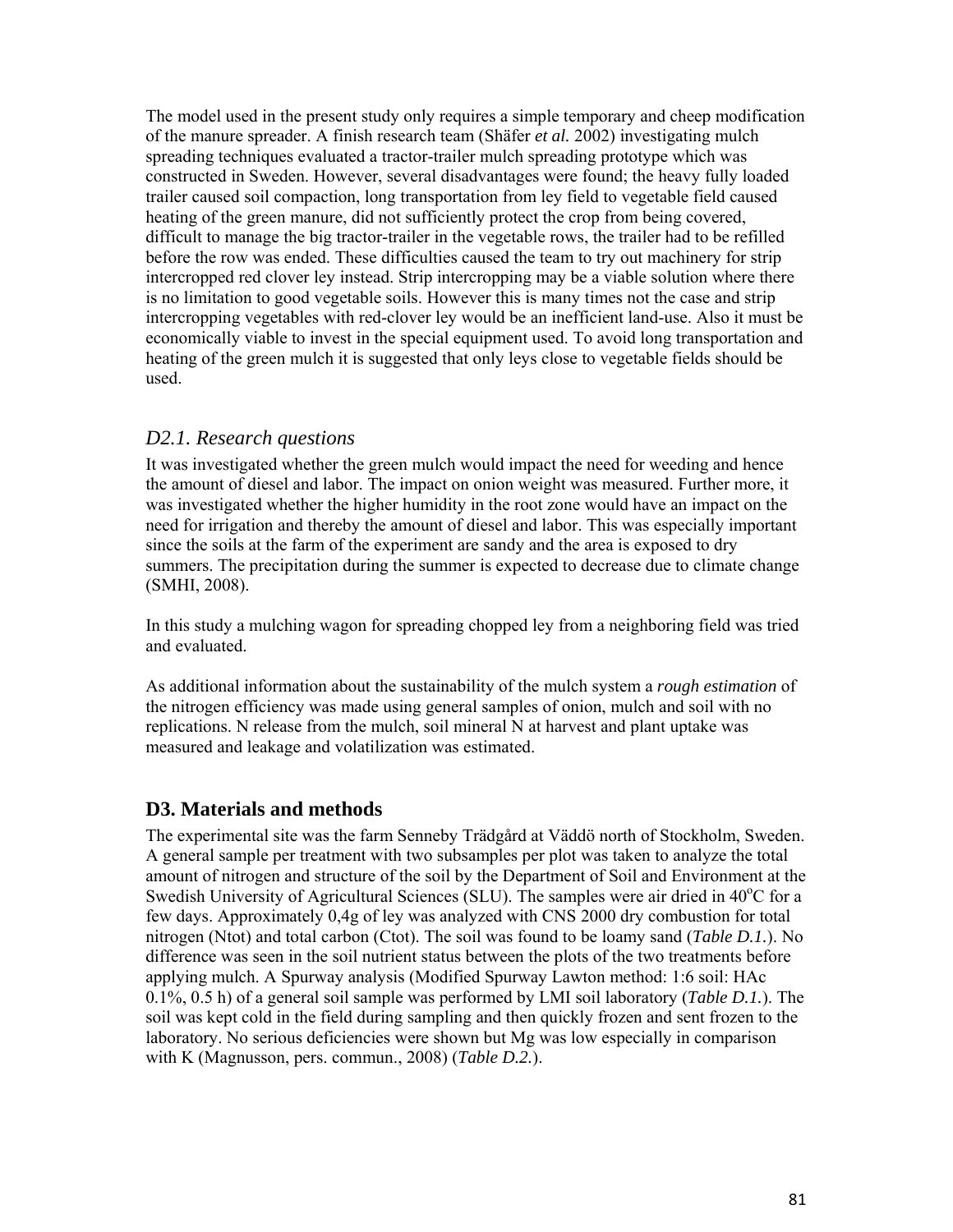|           | $%$ Clay | % Silt |                 | % Sand          | % Gravel                                                                                                 |     | % Organic<br>matter |    |           |
|-----------|----------|--------|-----------------|-----------------|----------------------------------------------------------------------------------------------------------|-----|---------------------|----|-----------|
|           |          |        |                 | 84              |                                                                                                          |     | 2.1                 |    |           |
|           |          |        |                 |                 | <b>Table D.2.</b> Spurway analysis of the soil performed by LMI laboratory (mg/l soil, except EC and pH) |     |                     |    |           |
| Depth     | EC       | pΗ     | NO <sub>3</sub> | NH <sub>4</sub> |                                                                                                          | K   | Mg                  | S  | <b>Ca</b> |
| $0-30$ cm | 0.4      | 6.1    | 8               |                 | 21                                                                                                       | 151 | 45                  | 24 | 368       |
| 30-60 cm  | 0.2      | 5.9    |                 |                 | 4                                                                                                        | 76  | 21                  | 6  | 199       |
|           | Na       | C1     | Mn              | B               | Cu                                                                                                       | Fe  | Zn                  | Mo | Al        |
| 0-30 cm   | 32       | 25     | 23              | 0 <sup>3</sup>  |                                                                                                          | 127 |                     | 02 | 29        |

30-60 cm 18 12 1.3 0.2 1.3 121 5 0 3.2

*Table D.1. Soil texture according to USDA soil classification system. Gravel was present but removed before analysis (Department of Soil and Environment, Swedish University of Agricultural Sciences).*

The climate is characterized by pre-summer and summer droughts. Two systems were compared for yield, soil mineral and crop recovered N, diesel consumption and labor. System 1 was onions mulched with cut red clover/grass ley (M) and system 2 was farmers practice with bare soil, hand and mechanical weeding and cut ley (BS). A completely randomized block design with 6 blocks and the two M and BS treatments was used. Each block was 3.5 m wide, 16 m long and included 5 rows of onions (se *figure D.1*.). Only the middle row was used for measurements. Each of the 12 plots was provided with individual irrigation by rectangular Gardena sprinklers. The measured results from 2008 were compared to two hypothetical scenarios.

Onion was chosen as the experimental crop since it does not compete well with weeds due to 1) its very limited canopy which is not able to shadow out the weeds, 2) its slow growth which makes it easily outgrown by weeds and 3) its very superficial roots and low root density per unit soil which makes it a bad competitor for water and nutrients (Wien, 1997; Brewster, 1994). A harvest of 25 tons of onion removes 45 kg N, 6 kg P and 65 kg K from the field (Ögren *et al.,* 2003)

*Figure D.1. Experimental design. M= mulched treatment BS = bare soil treatment.* 



The field was fertilized with 20 tons/ha of liquid cattle manure before the planting of the onions. The red onion was sown in pots with 4-6 onions per pot in mid April and transplanted into the field the 14th of May. The experimental unit was hence an onion bunch defined as the bunch of onions planted together from each pot. The  $16<sup>th</sup>$  of June mulch corresponding to 55 t fresh weight/ha (16 t dry matter/ha, 372 kg N/ha, C/N ratio 19) was spread on the experimental plots. The mulch originated from a one year old ley consisting of 69% red clover, 19% grass and 12% herbs on a dry matter (dm) basis. An older ley was not used to avoid possible initial N immobilization just at a time of vigorous growth of the onion. To spread the mulch a homebuilt modified prototype "mulching wagon" was used. The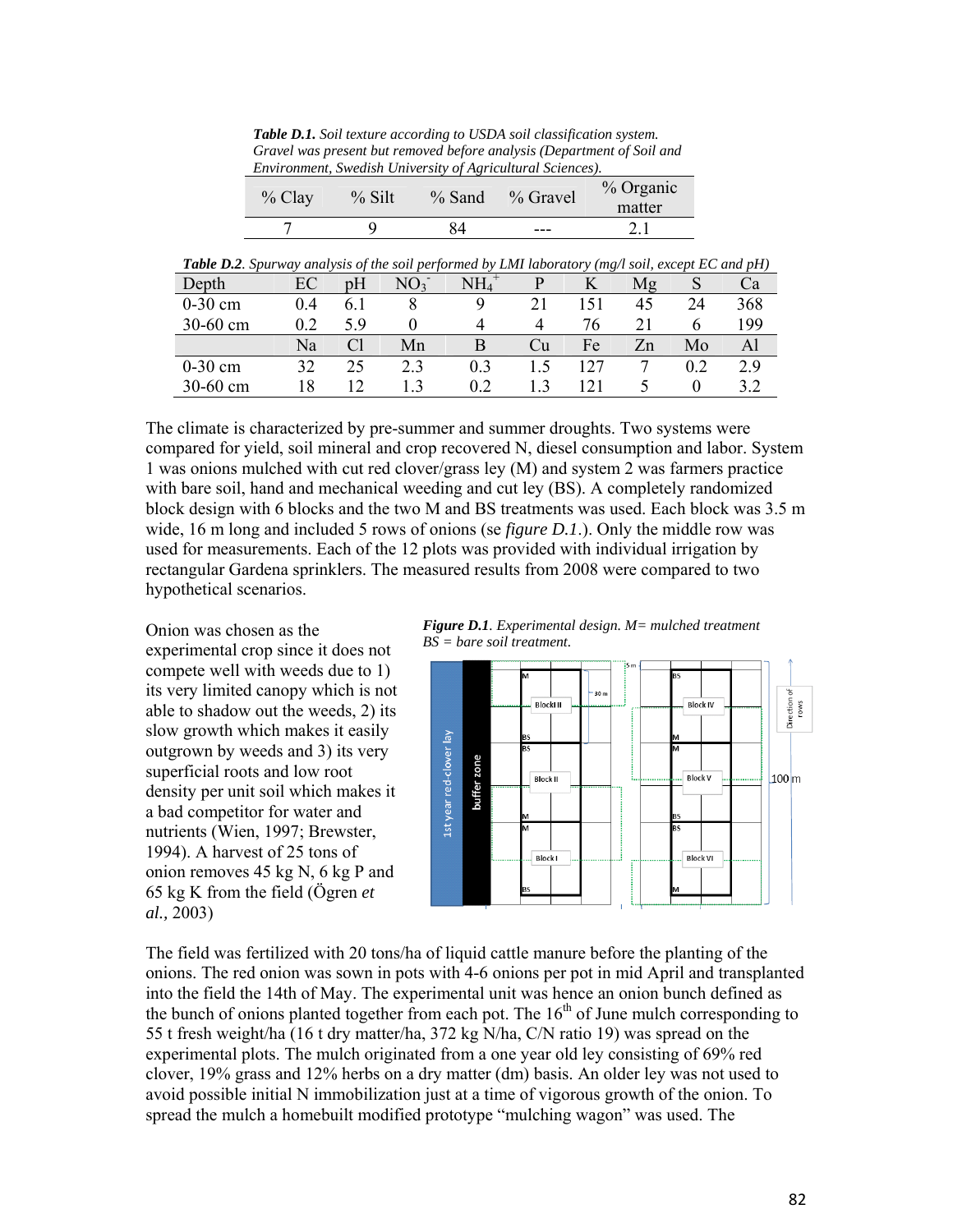construction was inspired by a similar homebuilt model used at a farm in a previous study (Båth *et al.,* 2006). It is a covered frame attached behind a manure spreader. The green mulch is spread from the manure spreader over the frame. The onion rows are protected by long triangle formed caps. Three rows can be mulched at the same time. Thereby the green mulch only falls between the rows and is later adjusted by hand with a rake to cover the soil all up to the crop.

Rainfall during the period was: 10 mm in May, 35 mm in June and 17 mm in July. The field was irrigated with 15 mm at one occasion after planting. Late spring and early summer was unusually dry and the last weeks in July were very hot and dry. Two pre-mulching weedings were performed with inter-row cultivator and one within-row hand weeding with the help of a platform which is attached to the back of the tractor and carries 6 people laying down and weeding. The day after mulching a mechanical between row weeding was performed in the bare soil treatment. Two days after mulching an within-row hand weeding with the weeding platform was performed in both treatments. Ideally the weeding should have been done just before the mulch was spread. This was however not possible due to the wet soil after the rain. Also, the spreading of the mulch could not be postponed since the silage harvest had to be done urgently. This meant that the mulched treatment had one less between row weeding than the bare soil treatment. To assure that the bigger weeds not covered by the mulch between the rows would not benefit from the mulching all visible weeds were handpicked. Normally an additional inter-row weeding would have been performed in BS but was excluded this year due to time constraints and the additional difficulties associated with a block experiment. Qualitative observations of the weed development were made by the farmer during the experimental period and by the author at harvest.

At harvest 12 onion bunches per plot were weighed and a statistical two-way ANOVA analysis was performed. A 40 x 40 cm piece of mesh with whole size 0.25 cm was used to collect samples of mulch in order to achieve a rough estimation of where the mulch derived N was found. It was located at four places in each plot before it was covered with mulch. At time of mulch application and harvest a general sample of the mulch with twelve 25 x 25 cm subsamples and no replications was taken from each mesh and mixed. The sample was weighed and analyzed at the Department of Soil and Environment at SLU. A general sample was also taken of soil and onions with 12 subsamples per treatment at harvest and analyzed for soil mineral N and total N by the LMI laboratory in Helsingborg, Sweden.

An ocular description of the onions before mulching and at harvest was made by the author. An ocular comparison was made between the two treatments once a week by the farmer. The following parameters were compared and described as less, equal or more; onion growth, yellow tips of foliage, disease or pest infestation, color of foliage, soil humidity. A comparison of the above mentioned parameters including weed abundance was performed by the author at harvest. At this point each plot was compared to its vertical (between blocks) and horizontal (within block) neighboring plot. A qualitative blind test of the onion appearance (size, foliage vigor and shape) and taste was performed by the owners of the farm. The occurrence of "thick-neck" shape disorder was noted by the author after harvest as an indication of too high nitrogen levels in M. "Thick-necks" is a symptom of delayed maturity caused by too high or low N levels, water deficiency or other stresses (Brewster, 1994). Accept from being unattractive to customers (Johansson pers. commun., 2008b), "thick-necks" also lead to storage losses (Wien, 1997:606, Ögren *et al.,* 2003).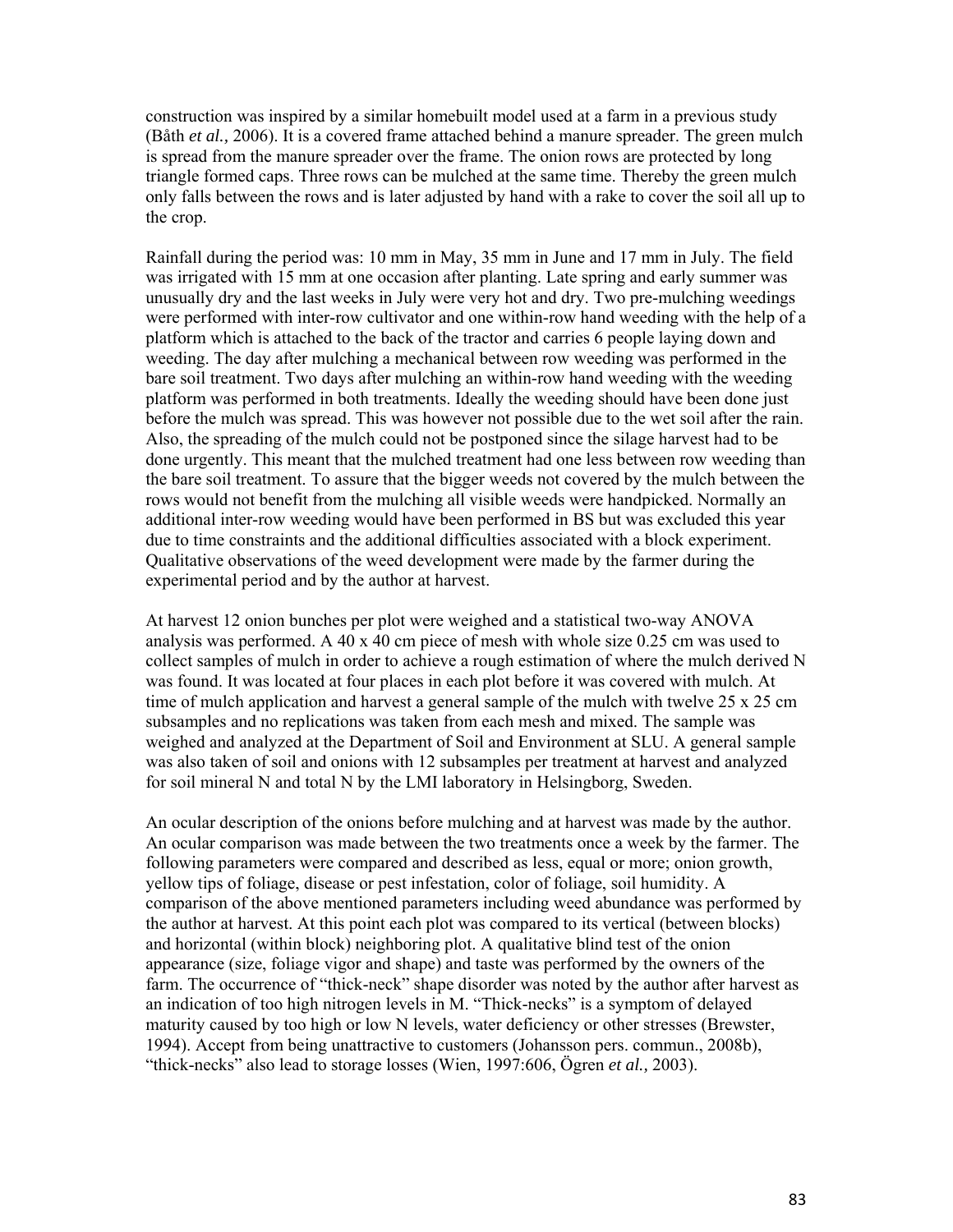## **D4. Result and Discussion**

*D4.1. Yield and Weed Occurrence*  Visual evaluation showed very few weeds were the mulch layer was at least 5 cm thick and no reduction in onion weight was observed in M. Hence it is concluded that spreading 5 cm layer chopped red clover/grass mulch at one occasion efficiently reduce annual weeds. The mulch layer was thinner within rows due to hand raking from between the rows into the rows. Hence more weeds grew close to the crop in M compared to BS where weeds were more scattered. Weeds in M may have competed more efficiently for



*Fig. D.2. Weight of onion bunches(2‐5 onions) in mulched and bare soil treatments. Mean value ± SE, n = 12.*

nutrients due to their relative proximity to the onions compared with weeds in BS. Hence onion yield in M may have been reduced. In crops with limited canopy as onion it is crucial to achieve a thick and even coverage of mulch within the rows and/or increase the width of the within row weeding. This would be of less importance in a crop like white cabbage (Fredlund pers. commun., 2008).

The weight of onion bunches was not lowered by the mulch treatment (*figure. D.2.*) which contradicts a study performed by Boyhan *et al.* (2006). However the authors used mulch material with higher C/N ratio and an inadequate spreading technique leading to coverage of the onions. Although not studied here, this could indicate that no initial N immobilization, large enough to affect the onion growth, occurred at a critical moment in the onion development. Lack of weight increase in M may indicate that onions did not have any significant advantage from the mulch fertilization in terms of yield. Possibly part of the basic fertilizing could be excluded when mulch is applied in future research. A qualitative evaluation showed no difference in pest and insect attack or taste, shape or size of onions between M and BS onions. However the onions in M were judged to have more vital and luxuriant foliage and could result in an increased sale.

#### *D4.2. Nitrogen recovery*

The hypothesis that yield was not affected by immobilization is supported by the findings of Båth (2001) where the mineral nitrogen increased in the soil already 2 weeks after incorporation of red clover mulch (C/N ratio similar to the present study). Leek (*Allium porrum*) (Båth, 2001) and probably onion have low N requirement during early growth.

As additional information about the sustainability of the mulching system a *rough estimation* of N efficiency was evaluated as apparent N recovery (ANR) based on general soil, mulch and onion samples with no replicates. ANR was calculated according to the following procedure (assuming no priming effect of the soil): (Ntot in mulched onions (fw) – Ntot in bare soil onions (fw)) / total N (Ntot) applied with the mulch (*Table D.3.*). The N-yield of the roots was not measured due to time limitations. However the roots were dug up at two places and their biomass was estimated to be of very little importance compared to the above ground biomass. Assuming that the 4.3% higher dry weight of M onions was statistically significant the apparent N recovery with green mulching in this study was 0,32 % (*Table D.3.*). It can thereby be estimated that the onions took up a very small amount of N from the mulch. Båth *et al.* (2006) reported 25-28% ANR of mulch in leek compared to 15-70% ANR with mineral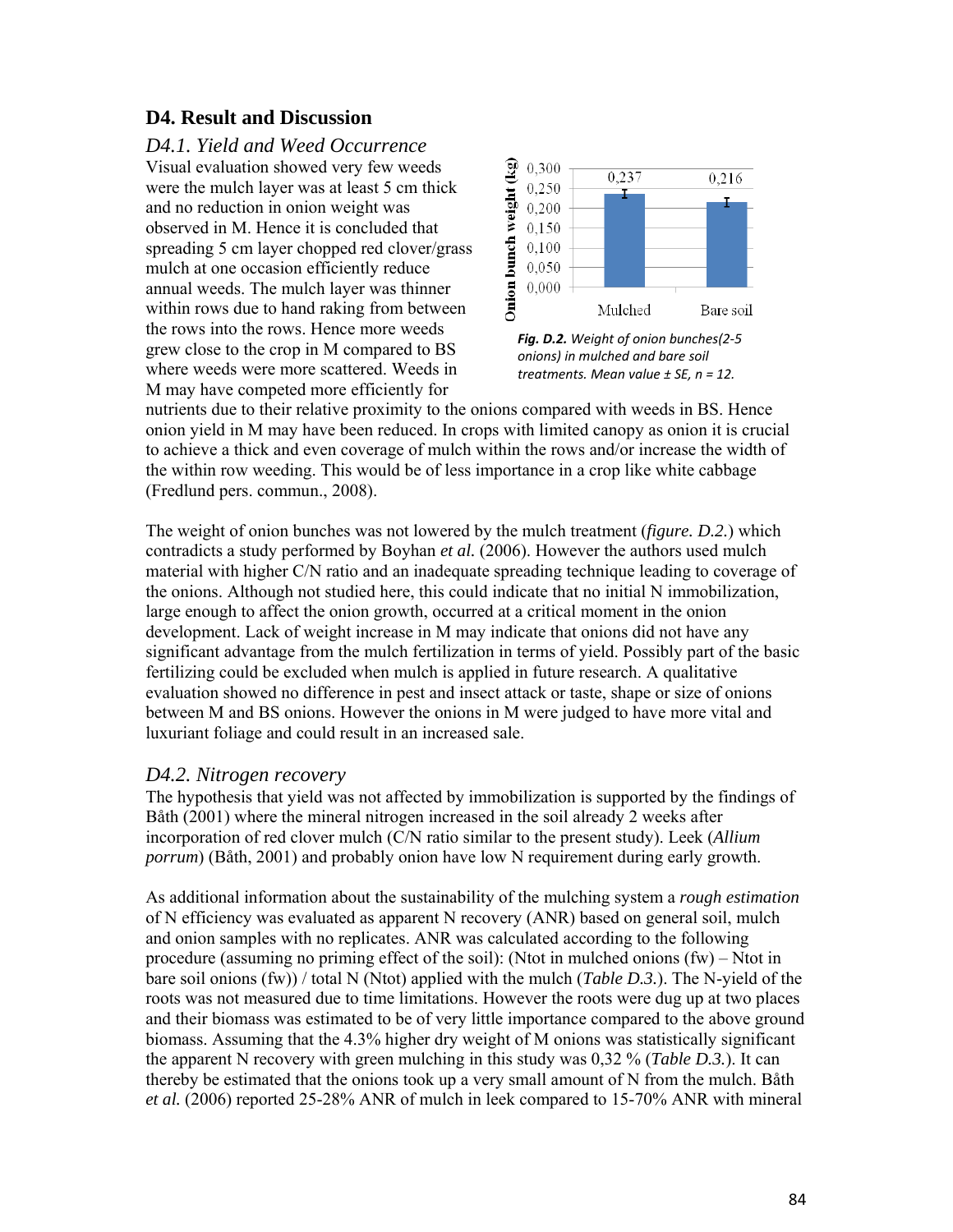fertilizers in cabbage. Surface mulching was hence no less N efficient then most other fertilizers.

*Table D.3. Apparent nitrogen (N) recovery. M = Mulched and BS = Bare Soil treatment. All onion values are given in dry matter (dm) weight.* 

| <b>Total N</b><br>applied<br>with<br>mulch<br>(kg/ha) | <b>Total N</b><br>left in<br>mulch at<br>harvest<br>(kg/ha) | <b>Released</b><br>N from<br><b>Mulch</b><br>(kg/ha) | <b>Onion</b><br>vield in<br>BS(kg)<br>dm/ha) | Onion<br>vield in<br>$M$ (kg<br>dm/ha) | N in BS<br>onions<br>$\log N/dm$<br>onion/ha) | $N$ in $M$<br>onions<br>(kg N/dm)<br>onion/ha) | <b>Apparent</b><br>N<br>recovery<br>$($ %) |
|-------------------------------------------------------|-------------------------------------------------------------|------------------------------------------------------|----------------------------------------------|----------------------------------------|-----------------------------------------------|------------------------------------------------|--------------------------------------------|
| 371,92                                                | 254.29                                                      | 117,63                                               | 1324,80                                      | 1516,80                                | 30,21                                         | 31,40                                          | 0,32                                       |

The amount of nitrogen released from mulch to the soil and air was calculated as: Ntot in mulch at the start of the experiment – Ntot in the mulch at the end of experiment on a dry matter basis and corresponded to 32% of applied N. A study by Larsson *et al.* (1998) showed an N release as low as 13%. Malgeryd and Torstensson (2005) and Ekbladh (1995) on the other hand showed 9-16% release only to soil, not including volatilization. Ekbladh (1995) reported that N uptake in leek was increased compared to bare soil with corresponding manure with 11-90 kg N/ha. It has been shown that 31-38% of mulch added N will be found in the organic matter of the soil 8 years later (Ladd *et al.,* 1985).

The amount of mineral N left in the soil at harvest at 0-30 m depth was 51 kg/ha in BS and 36 kg/ha in M while at 0.3-0.6 m depth it was 12 kg/ha in both BS and M. The added amount for 0-0.6 m depth is thereby 63 kg/ha in BS and 48 kg/ha in M. About half of the soil mineral N at 0-0.3 m depth was the easily leached  $NO<sub>3</sub>$ <sup>-</sup> the rest was  $NH<sup>4+</sup>$ . No  $NO<sub>3</sub>$ <sup>-</sup> was found in 0.3-0.6 m depth. The onions did not show signs of "thick necks" which indicated that there were not excessive N levels for the onions at the end of their growth period (Brewster, 1994). Out of the 15kg less mineral soil N in M compared to BS (63-45 kg N/ha = 15 kg N/ha), 1.19 kg was absorbed by M onions. There are several possible pathways of the remaining N. It may have been incorporated into labile and recalcitrant soil organic matter due to higher microbiological activity under the mulch. The lower temperature under mulch may have caused less soil N to mineralize. It may also have been lost through denitrification (Smith *et al.,* 2008). More measurement would be needed to answer this question. Remaining 55 kg from the 118 kg N released from mulch may have been leached to soil layers deeper than 0.6 m or water. However since no  $NO<sub>3</sub>$  was found at 0.3-0.6 m depth it is more likely that it volatilized. Since there was no  $NO<sub>3</sub>$  between 0.3-0.6 m depth and since the onions continued to grow for another month taking up N the N leakage up until harvest was estimated to be low.

Although leaching of N from the soil was not measured the amounts of mineral N in the soil at harvest (end of July) and the amount of mulch left on the soil may indicate a risk of leaching with autumn rains, especially in sandy soil. The amount of soil mineral N after harvest in M shown in this study is in agreement with the reported 30 kg in leek and 100 kg in lettuce (*Lactuca sativa*) by Båth (2000). Magnusson (2002) found 20-30kg N/ha in cauliflower at the end of July. Adding mulch 2-3 times as in investigations by Jaakkola (1995) and Shäfer (1995) is not recommended since it resulted in 57-70 kg N/ha in autumn. Båth (2001) showed that the mineral N in soil can be decreased by 60-80% when changing from a 0.7 m between row distance to 0.5 m. Furthermore onion yield/ha is increased at higher densities (Brewster, 1994:66-68).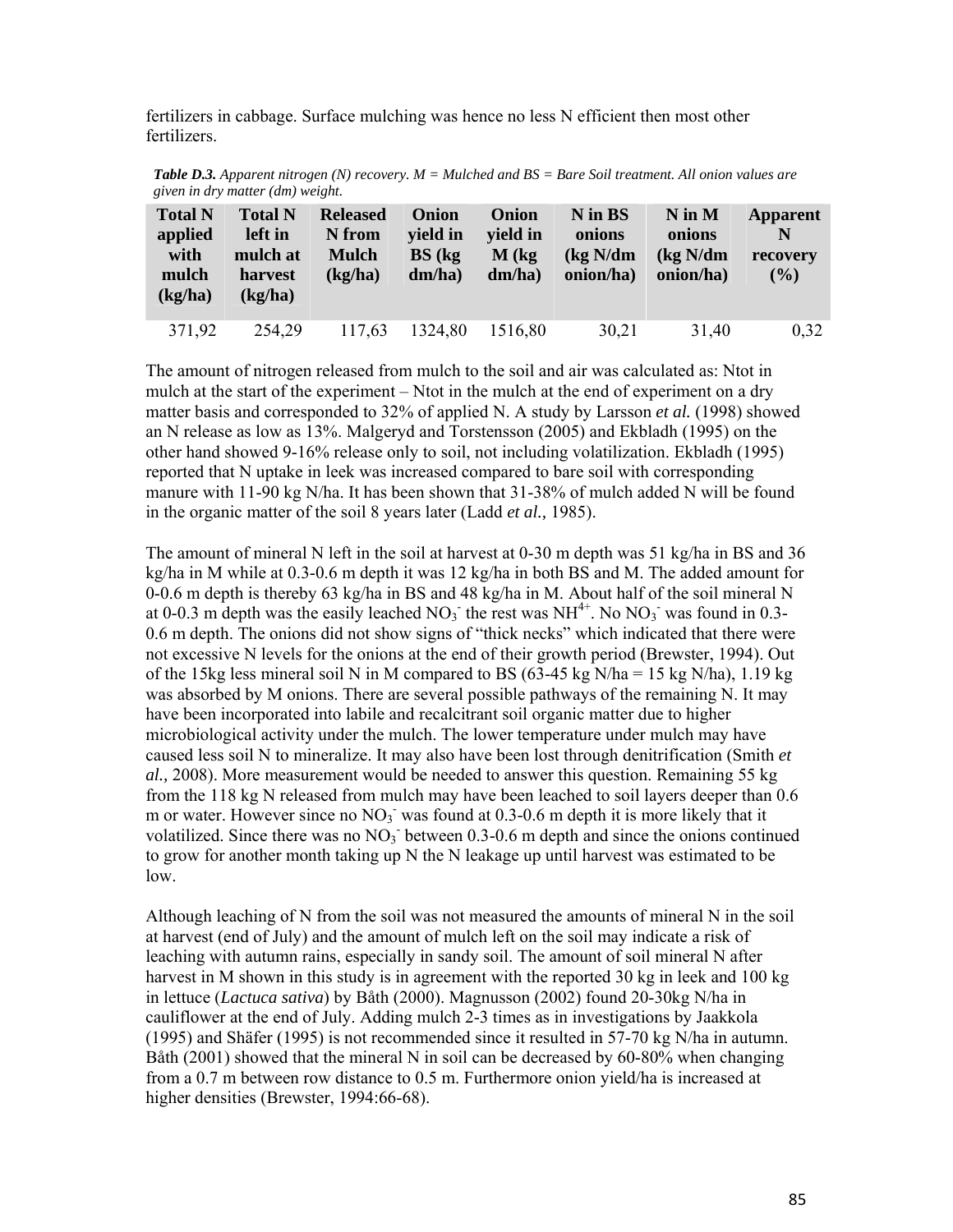To estimate the risk of leakage with autumn rains a hypothetical calculation was performed using data on N loss from literature. Of the 372 kg/ha N applied with mulch 1.19 kg/ha was recovered in the onions and 48 kg/ha was found as mineral N in soil. A literature review show that about 1% is volatilized as  $N_2$ 0 and 2.7-39% as  $NH_3$  (Båth *et al.,* 2006; Ladd *et al.,* 1985; Larsson *et al.,* 1998; Whitehead *et al.,* 1988). If we assume the N losses and N storages stated above then 3.72 kg N/ha was lost as N<sub>2</sub>O, 10-145 kg/ha as NH<sub>3</sub> and 115-141 kg N/ha will be stored in the soil. This amount of N<sub>2</sub>O-N equals 1153.2 kg  $CO_2$  equivalents/ha (Baumann and Tillman, 2004:510). Subtracting those amounts we are left with 82-243kg N/ha. Some will be taken up by next year's crop and some may be leached out of the soil after harvest. Not knowing the amount taken up by next year's crop it is difficult to estimate the amount leached. However, compared to the Swedish average in 1995 of 24 kg N leakage/ha/year (SJV, 2000) the leakage in this experiment can be assumed to be high.

#### *D4.3. Diesel Consumption and Labor*

Due to an exceptionally dry spring the ley growth was extremely low and an area 10 times the size of the onion area was required for mulching. Other studies and experiences report ley areas of 2-6 times the crop field (e.g. Shäfer 2005; Fredlund pers. commun., 2008). Hence the experiment was compared to two scenarios assuming a reduction of the ley area needed to six times the onion area in scenario 1 (S1) and a ley area four times the onion area scenario 2 (S2). Through participatory evaluation simple optimization of machinery/technique has been assumed in the scenarios.

*Table D.4.* presents the diesel consumption and labor requirement of the two treatments. The seemingly high amount of diesel per ha for ley harvest is explained by the fact that the amount of diesel and labor required by the two treatments was calculated per ha onion. Hence for example the amount of diesel consumption during the harvest of 10 ha ley was allocated to the area of onion which the harvested mulch covered, in this case about one ha. In *table D.4.* it can be seen that the larger amount of diesel consumption (179%) in M compared to BS in the experiment was equal in S1 and increased to 185% in the S2. The larger amount of labor was decreased from 239% to 217% in S1 and 215% in S2. The area reduction of the ley did not decrease diesel consumption since thicker ley needs to be harvested more slowly and consumes more diesel per time unit. Spreading of the mulch required large amounts of diesel since the wagon had to be refilled after spreading about 30 m. However time used for harvesting was lowered. Since diesel for spreading the mulch remained the same other decreases in diesel consumption were too small to matter. Optimal machinery adapted to mulching, driving and spreading speed was not included in the scenarios but could further decrease the time and diesel consumed.

Raking the mulch into the rows was assumed to be much more efficient with increased experience in both scenarios. Specialized machinery which makes raking unnecessary was not included in the scenarios. Efficient raking will improve coverage and decrease the need for additional weeding. The construction of the mulching-wagon made it sensitive to wind which caused an uneven layer of mulch. The spreading ramp was therefore rebuilt to be lower and shorter. When tested it showed much less sensitivity to wind.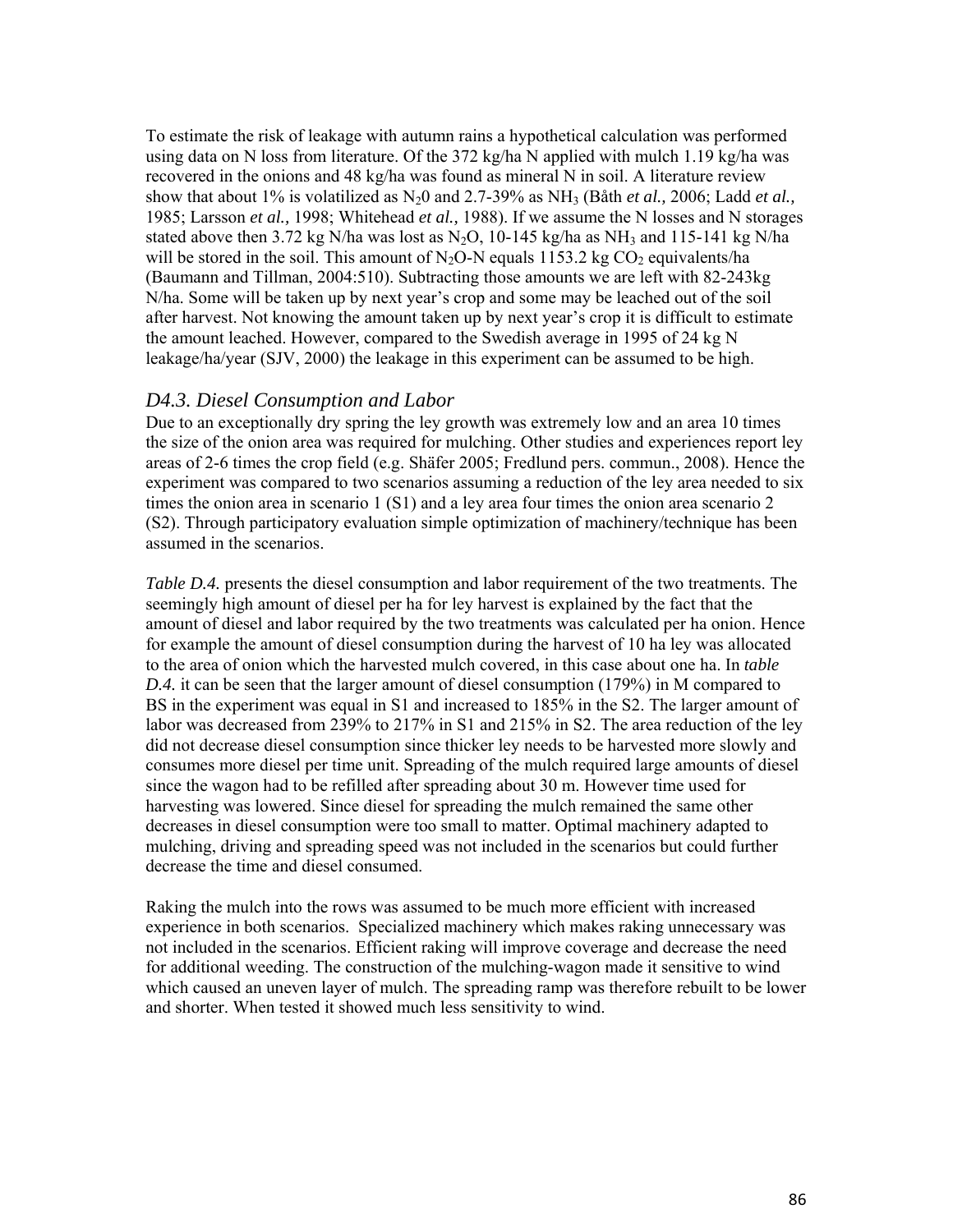|                                 | The experiment Scenario 1                            |                |                          |                | Scenario 2    |               |                                     |
|---------------------------------|------------------------------------------------------|----------------|--------------------------|----------------|---------------|---------------|-------------------------------------|
|                                 |                                                      | Treatment      |                          | Treatment      |               | Treatment     |                                     |
| Measurment                      | <b>Activity</b>                                      | Mulched<br>(M) | <b>Bare soil</b><br>(BS) | Mulched<br>(M) | (BS)          | (M)           | Bare soil Mulched Bare soil<br>(BS) |
|                                 |                                                      |                |                          |                |               |               |                                     |
|                                 | time (h/ha) Inter-row cultivator<br>Weeding platform | 0,00<br>30,87  | 1,62<br>30,87            | 0,00<br>30,87  | 1,62<br>30,87 | 0,00<br>30,87 | 1,62<br>30,87                       |
|                                 | Brush saw                                            | 3,82           | 3,82                     | 1,27           | 0,00          | 1,27          | 0,00                                |
|                                 | ley harvest/cleaning                                 | 47,19          | 47,19                    | 33,68          | 33,68         | 17,46         | 17,46                               |
|                                 | Mulch spreading                                      | 111,73         |                          | 77,72          |               | 57,88         | 0,00                                |
|                                 | Hand weeding                                         | 5,73           | 0,00                     | 0,00           | 0,00          | 0,00          | 0,00                                |
| sum:                            | 199,34                                               | 83,50          | 143,54                   | 66,17          | 107,49        | 49,95         |                                     |
|                                 | <b>Diesel (I/ha)</b> Inter-row cultivator            | 0,00           | 1,95                     | 0,00           | 1,95          | 0,00          | 1,95                                |
|                                 | Weeding platform                                     | 13,67          | 13,67                    | 13,67          | 13,67         | 13,67         | 13,67                               |
|                                 | Brush saw                                            | 1,91           | 1,91                     | 0,64           | 0,00          | 0,64          | 0,00                                |
|                                 | ley harvest/cleaning                                 | 515,62         | 429,25                   | 515,62         | 429,25        | 463,80        | 386,07                              |
|                                 | Mulch spreading                                      | 266,70         |                          | 266,70         | 0,00          | 266,70        | 0,00                                |
| Sum:                            | 797,90                                               | 446,78         | 796,63                   | 444,87         | 744,81        | 401,69        |                                     |
| Diesel use in M compared to BS: | 1,79                                                 |                | 1,79                     |                | 1,85          |               |                                     |
| Labor in M compared to BS:      | 2,39                                                 |                | 2,17                     |                | 2,15          |               |                                     |

*Table D.4. Diesel consumption and labor requirement in M (mulched) and BS (bare soil) treatment in the present experiment as well as in hypothetical scenarios 1 and 2 where the ley harvest, spreading technique and raking is increasingly improved.* 

During soil sampling prior to harvest it was noted that the soil in BS was very dry even at 25 cm depth while in M it was humid at the soil surface under the mulch. According to the farmer the irrigation could be delayed for several days in the M treatment but not entirely avoided. This is of great help in the logistics of the vegetable cultivation were everything must be done at the right moment. It will become increasingly important since the Swedish summers are expected to become dryer due to climate change (SMHI, 2008). Possibly irrigation requirement has to be re-learnt when mulching is applied. Objective evaluations of irrigation need with potentiometer and more experience will tell if mulched vegetables are being watered in excess. Although it was not possible to measure in this experiment it can be assumed that avoiding one or more irrigations will decrease the diesel consumption and labor requirement significantly. This would be appreciated by the owners since irrigation is seen as a very time consuming nuisance.

During dry years mulch is very beneficial due to its humidity retaining property. However dry years the yield of ley is low. Depending on the proportion of ley on the farm it may not be enough for both fodder and mulching. Energy consumption will not differ much between dry and humid years as stated above but the labor requirement will increase somewhat since a larger field must be harvested for the same amount of green mulch.

Neither the experiment nor the improvements mentioned for the two future scenarios did result in a lower diesel consumption and labor requirement in the mulched treatment. Mulching in this system was not a more climate smart option for onion production. It is questionable whether green mulch spread by fossil fueled tractor can be regarded as an ecosystem service due to the high amount of external energy used. It is suggested that mulching should be used in a crop as e.g. cabbage that benefits more from the fertilizing and humidity retaining effect of the mulch. An increased yield will lower the diesel and labor per kg crop.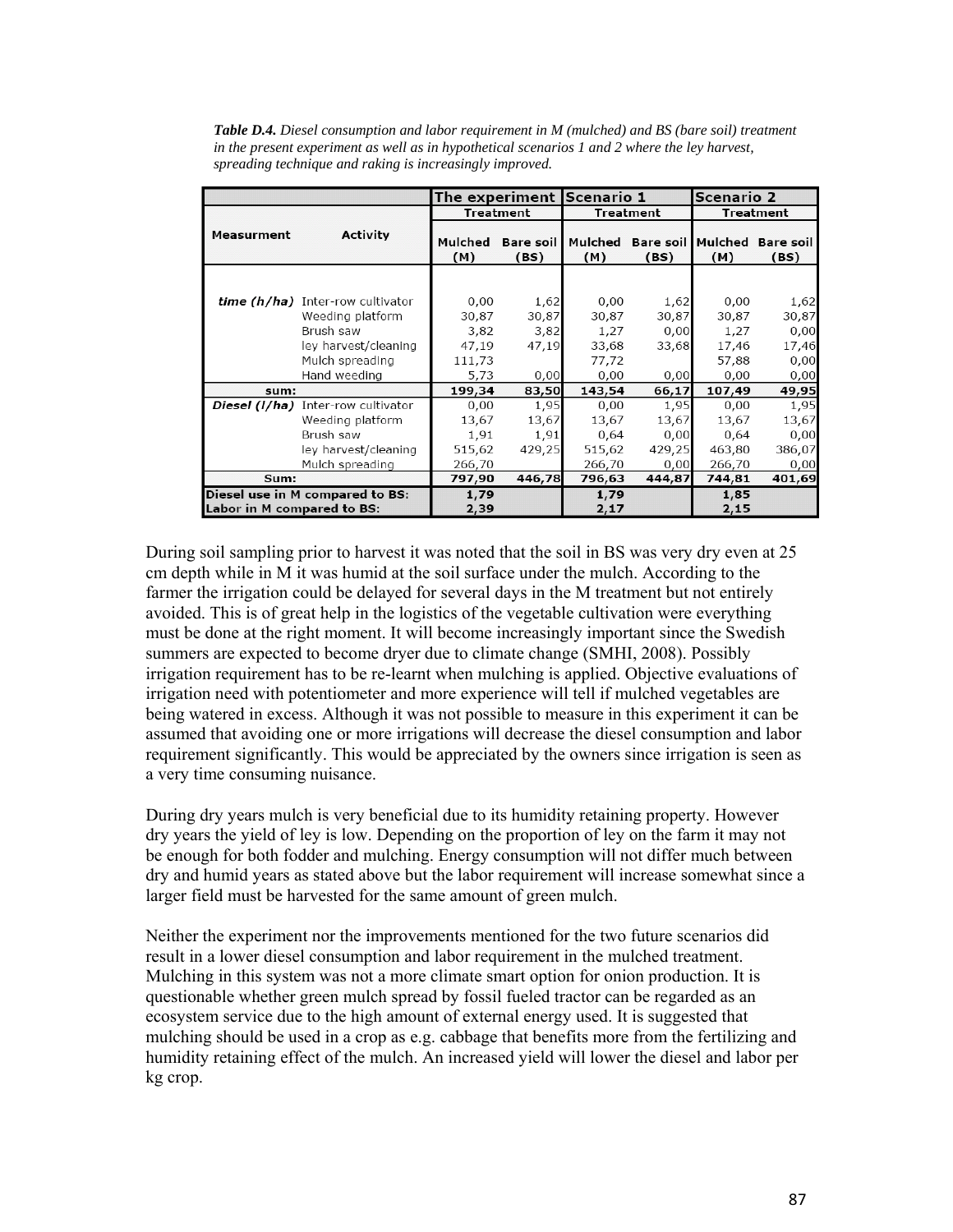## **D5. Conclusions**

Spreading 5 cm layer red clover/grass mulch at one occasion a month after planting was enough to efficiently reduce weeds from mid June until harvest. It was essential that the mulch cover was at least 5 cm also close to the onion. Yield was not affected by N immobilization. Compared to the Swedish average in 1995 of 24 kg N leakage/ha/year the N leakage was estimated to be high. Closer row spacing would increase yield/ha, N uptake/onion, reduce the required amount of mulch hence reducing volatilization and risk of N leakage. However if different distances are to be used in different crops it may cause difficulties with the tractor tools. Mulching in onion did not reduce diesel consumption or labor requirement per ha when used for weed control. A more nutrient and water requiring crop e.g. cabbage together with improved estimation of irrigation need adapted to mulched systems is suggested for further research to better understand under which circumstances green mulching may be beneficial from an energy perspective. Differences in storage loss, marketable yield and quality could influence the degree of climate efficiency of the method and needs further investigation. A complete comparison including silage and meat production as well as a system with permanent green manure and no animals is also suggested for future research.

### **Acknowledgement**

The research was performed in cooperation with Senneby Trädgård, Klimatsmart Lantbruk, Center for Sustainable Agriculture at the Swedish University of Agricultural Sciences (SLU) and key area Agriculture - Farming Systems, Technology and Product Quality (SLU). The research was made possible by Partnerskap Alnarp, Faculty of Natural Recourses and Agricultural Sciences (SLU) and Schwartz foundation which financed the project.

#### **Keywords**

Green Manure, Organic, Weed Control, Climate Change, Global Warming, Red Clover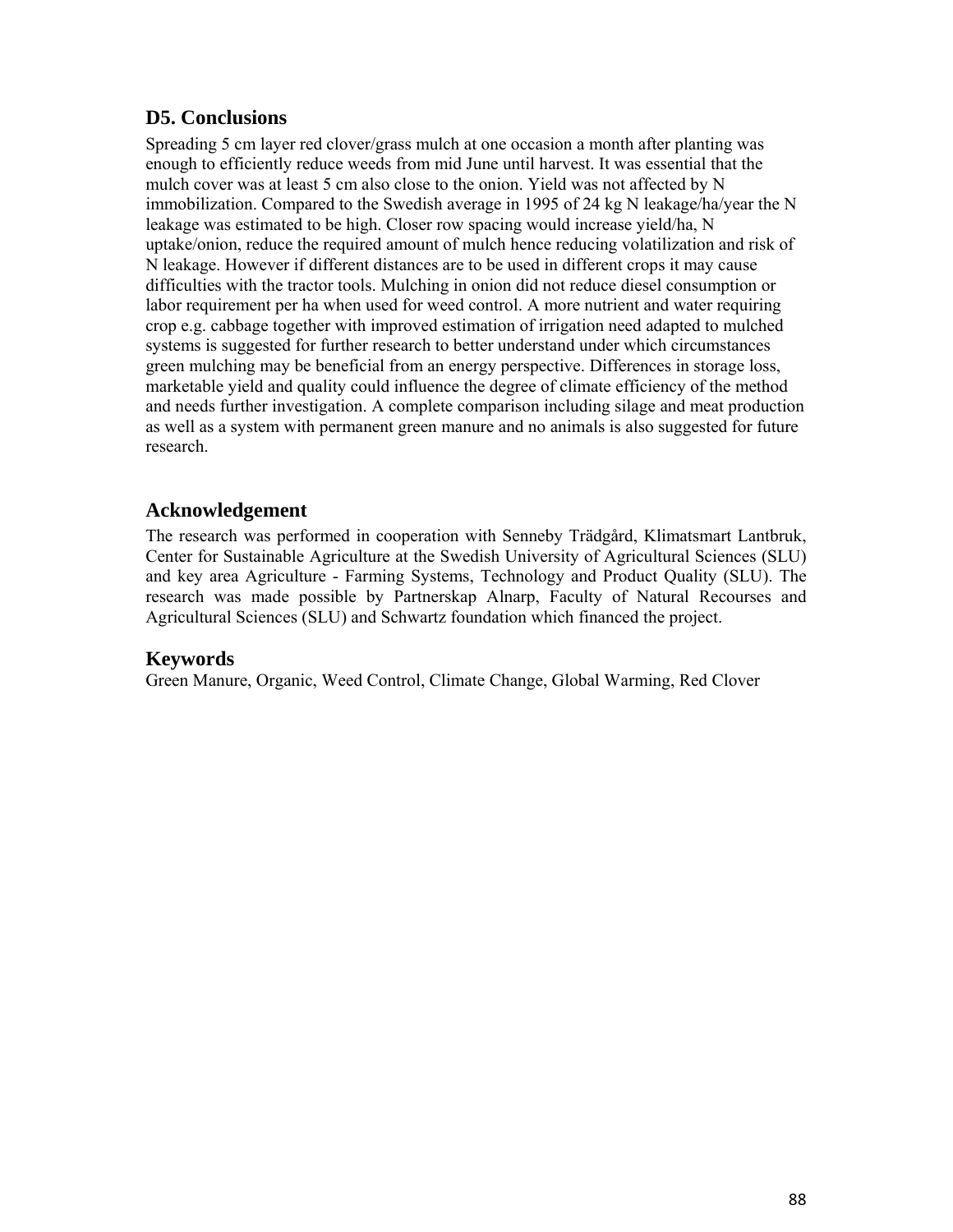# **Appendix E. Survey Questions**



#### Survey

How ecosystem services can be used to replace fossil fuels in weed management.

#### **Questions**

- 1. What is the name of the farm/company?
- 2. How large is the farm and vegetable field in ha?
- 3. What do you grow apart from vegetables (e.g. cereals, green manure, ley, pasture, energy crops) and on how many ha?
- 4. Describe your crop rotation the last seven years (2008, 2007, 2006, 2005, 2004, 2003, 2002).
- 5. How many persons work on the farm and how much time goes to weeding?
- 6. How does the weed situation look like at your farm and what help do you have from other parts of your farming in the weed control (e.g. crop rotation, grazing and grubbing animals).
- 7. Have the weed species or abundance changed over the years?
- 8. Do you use weed control methods which are not dependent on fossil fuels (except for hand weeding)? Describe the method.
- 9. Which are the pros and cons of the method for the workers, the environment and the production. Have you noticed that the method has affected something else than the weeds (crop growth, diseases, insect, soil quality)?
- 10. How does this method affect your labor situation? Does the method use less labor than handweeding? Does the method use more time than mechanical weeding with tractor? Please also include indirect labor requirement (e.g. production of fodder or biofuels, less labor due to improved pest control or increased yield etc.). Please estimate how much the labor requirement has changed.
- 11. Are you planning other weed control methods which do not use fossil fuels?